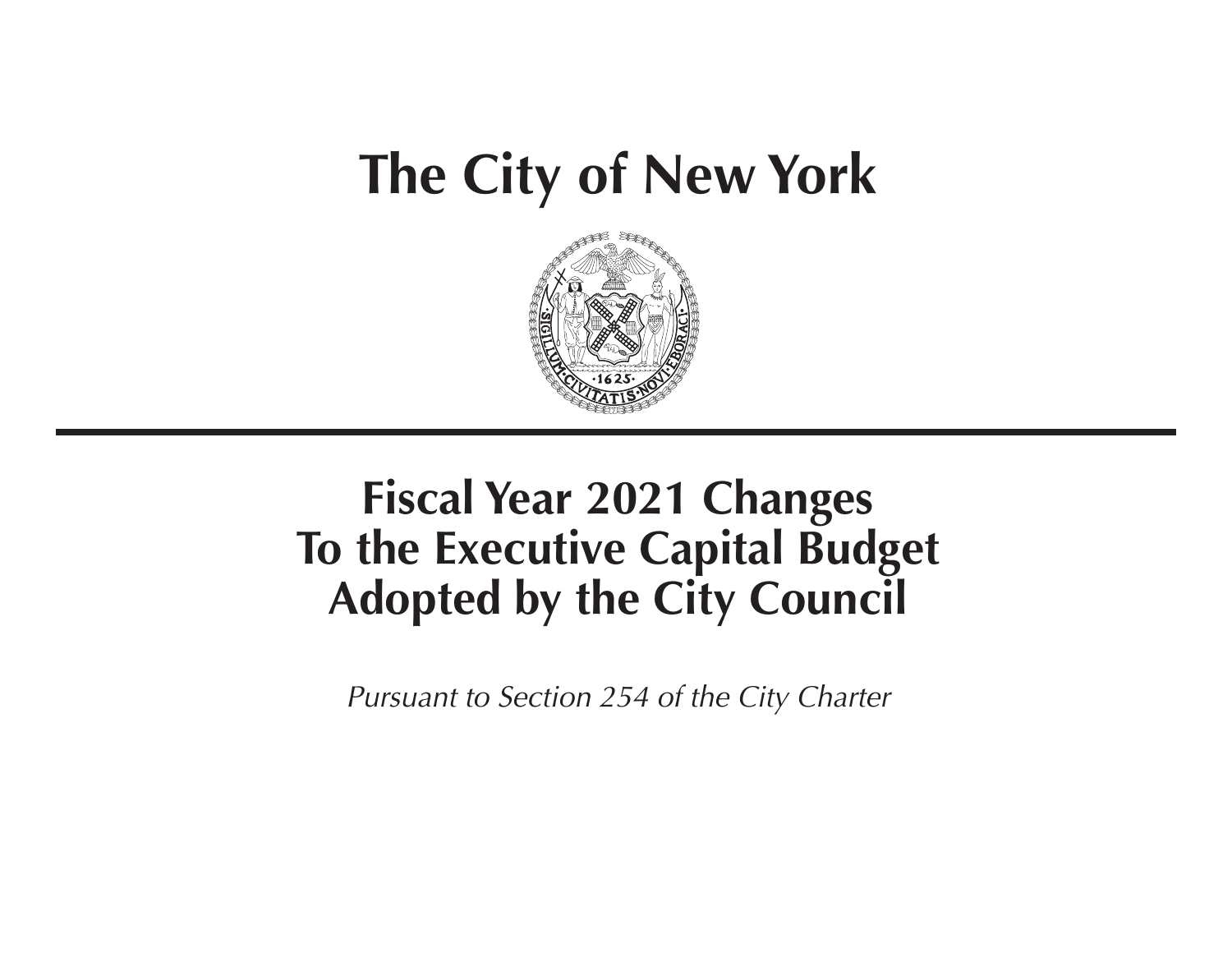## **RESOLUTION A**

*Resolved, by the Council, pursuant to section 254 of the New York City Charter, that the Capital Budget for Fiscal Year 2021 and capital program, being the Executive Capital Budget for Fiscal Year 2021 and program as submitted by the Mayor on April 16, 2020, and by the Borough Presidents pursuant to section*  249 of the New York City Charter, including rescindment of amounts from prior *capital budgets, be and the same are hereby approved in accordance with the following schedule of changes.*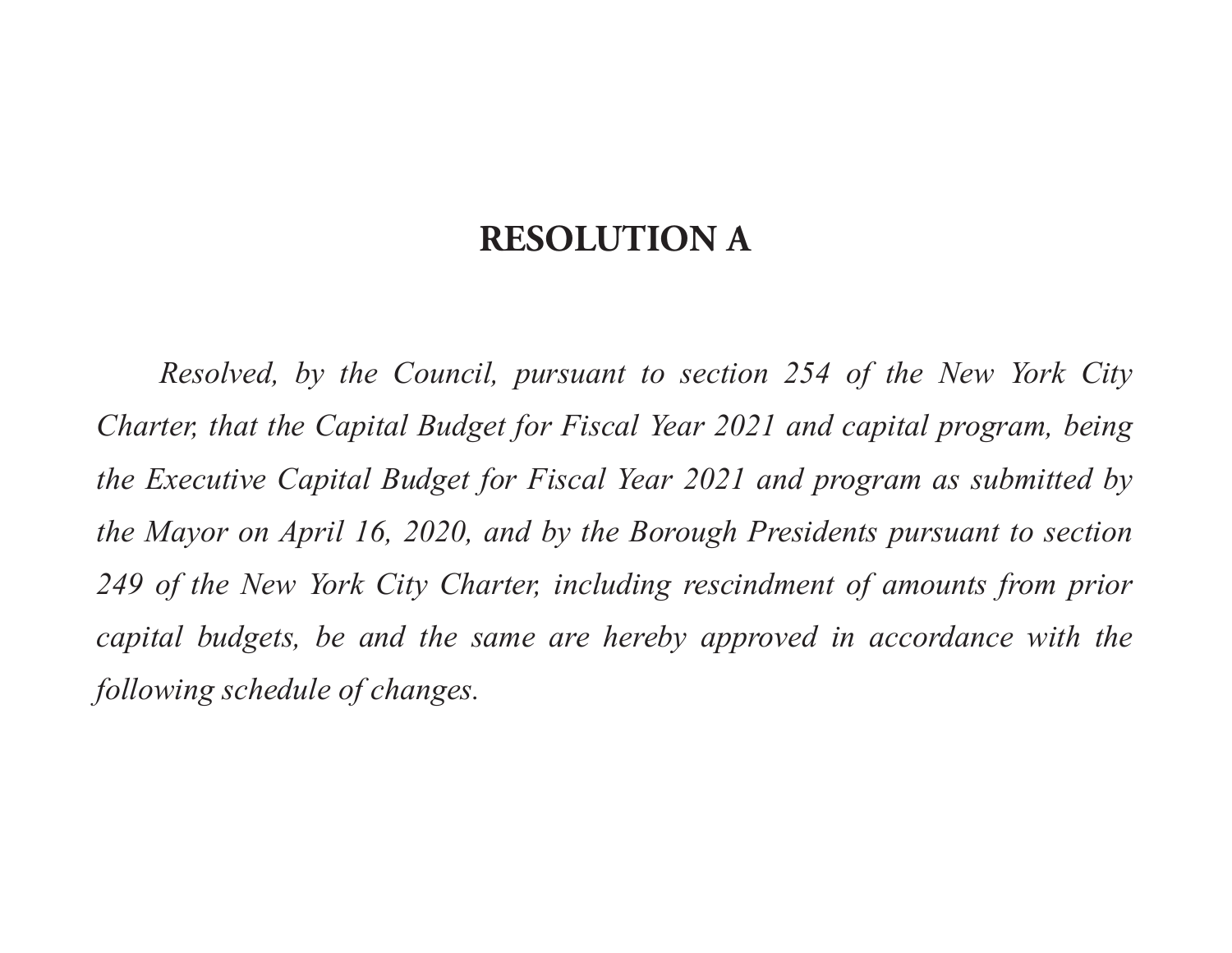#### **RESOLUTION BCITY COUNCILCITY OF NEW YORK**

 RESOLVED, BY THE CITY COUNCIL PURSUANT TO SECTION 254 OF THE NEW YORK CITY CHARTER, THAT THE CAPITAL BUDGET FOR THE FISCAL YEAR 2021 AND CAPITAL PROGRAM FOR THE ENSUING THREE YEARS, AS SET FORTH IN THE EXECUTIVE CAPITAL BUDGET FOR FISCAL YEAR 2021 AND CAPITAL PROGRAM AS SUBMITTED BY THE MAYOR ON APRIL 16, 2020 AS AUGMENTED BY THE BOROUGH PRESIDENTS PURSUANT TO SECTION 249 OF THE NEW YORK CITY CHARTER, AND AMENDED BY THE SCHEDULE OF CHANGES APPROVED UNDER RESOLUTION A, INCLUDING AMOUNTS REALLOCATED BY THE RESCINDMENT OF AMOUNTS FROM PRIOR CAPITAL BUDGET APPROPRIATIONS, IS HEREBY ADOPTED IN THE TOTAL AMOUNTS AS FOLLOWS:

| 2021             | 2022             | 2023             | 2024             |                    |
|------------------|------------------|------------------|------------------|--------------------|
| \$8,079,046,924  | \$11,640,305,995 | \$13,740,707,992 | \$12,662,244,257 | CITY NON-EXEMPT    |
| 2,441,840,683    | 1,569,812,923    | 1,773,220,610    | 1,687,550,997    | <b>CITY EXEMPT</b> |
| 784,231,229      | 615,819,843      | 198,062,922      | 214,864,999      | <b>FEDERAL</b>     |
| 395,610,975      | 355,013,439      | 400,132,065      | 361,835,863      | <b>STATE</b>       |
| 142,760,139      | 3,281,000        | 6,593,960        | 25,883,000       | <b>PRIVATE</b>     |
| \$11,843,489,950 | \$14,184,233,200 | \$16,118,717,549 | \$14,952,379,116 | <b>TOTAL FUNDS</b> |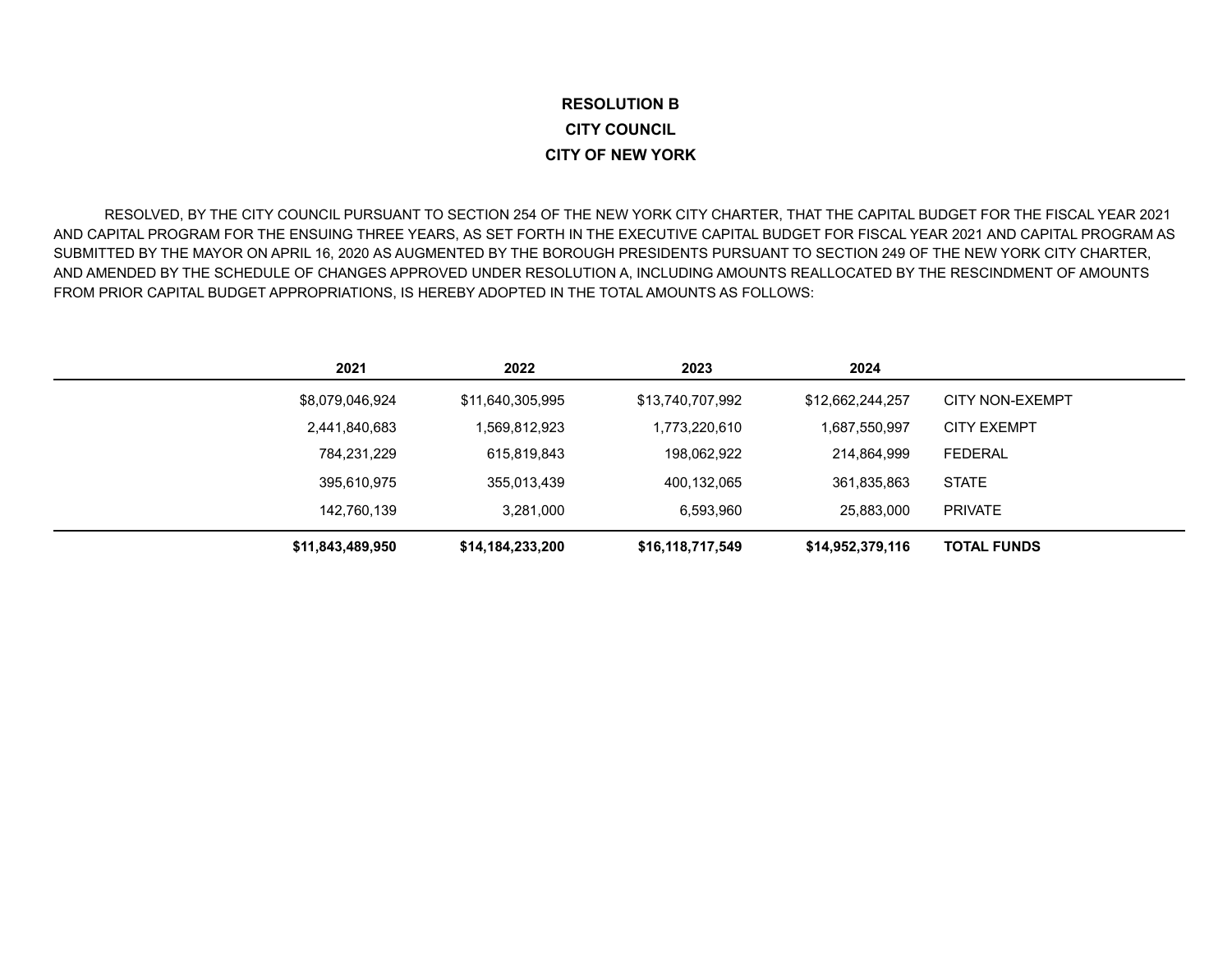#### PAGE: 1

| <b>BUDGET</b>   |                                                                                                                                                                                                                                                                                                                                                 |                                |                          | THREE YEAR PROGRAM                                   |                                    |
|-----------------|-------------------------------------------------------------------------------------------------------------------------------------------------------------------------------------------------------------------------------------------------------------------------------------------------------------------------------------------------|--------------------------------|--------------------------|------------------------------------------------------|------------------------------------|
| <b>LINE</b>     | <b>TITLE</b>                                                                                                                                                                                                                                                                                                                                    | FY 2021                        | FY 2022                  | FY 2023                                              | FY 2024                            |
|                 |                                                                                                                                                                                                                                                                                                                                                 | DEPARTMENT FOR THE AGING       |                          |                                                      |                                    |
| AG-DN191        | CONSTRUCTION, RECONSTRUCTION, ACQUISITION OR<br>INSTALLATION OF A NON-CITY OWNED PHYSICAL PUBLIC<br>BETTERMENT OR IMPROVEMENT WITH A CITY PURPOSE,<br>WHICH WOULD BE CLASSIFIED AS A CAPITAL ASSET UNDER<br>GENERALLY ACCEPTED ACCOUNTING PRINCIPLES FOR<br>MUNICIPALITIES; FOR THE INSTITUTE FOR THE PUERTO<br>RICAN/HISPANIC ELDERLY (IPR/HE) | $\mathbf{0}$<br>180,000 (CN)   | 0<br>$0$ (CN)            | <b>ELIMINATE</b><br>$\mathbf 0$<br><b>SUBSTITUTE</b> | $\mathbf{0}$<br>$0$ (CN)<br>0 (CN) |
| <b>AG-DN380</b> | CONSTRUCTION, RECONSTRUCTION, ACQUISITION OR<br>INSTALLATION OF A NON-CITY OWNED PHYSICAL PUBLIC<br>BETTERMENT OR IMPROVEMENT WITH A CITY PURPOSE,<br>WHICH WOULD BE CLASSIFIED AS A CAPITAL ASSET UNDER<br><b>GENERALLY ACCEPTED ACCOUNTING PRINCIPLES FOR</b><br>MUNICIPALITIES; FOR THE SERVICES NOW FOR ADULT<br>PERSONS, INC. (SNAP).      | $\mathbf{0}$<br>62,000 (CN)    | $\mathbf{0}$<br>$0$ (CN) | <b>ELIMINATE</b><br>$\mathbf 0$<br><b>SUBSTITUTE</b> | $\Omega$<br>$0$ (CN)<br>0 (CN)     |
| AG-DN658        | CONSTRUCTION, RECONSTRUCTION, ACQUISITION OR<br>INSTALLATION OF A NON-CITY OWNED PHYSICAL PUBLIC<br>BETTERMENT OR IMPROVEMENT WITH A CITY PURPOSE.<br>WHICH WOULD BE CLASSIFIED AS A CAPITAL ASSET UNDER<br>GENERALLY ACCEPTED ACCOUNTING PRINCIPLES FOR<br>MUNICIPALITIES; FOR THE HAMILTON-MADISON HOUSE.                                     | $\mathbf 0$<br>2,151,000 (CN)  | 0<br>$0$ (CN)            | <b>ELIMINATE</b><br>$\mathbf 0$<br><b>SUBSTITUTE</b> | 0<br>0 (CN)<br>$0$ (CN)            |
| AG-D001         | CITY COUNCIL FUNDING, DEPARTMENT FOR THE AGING,<br>FOR ACQUISITION, CONSTRUCTION, RECONSTRUCTION<br>AND IMPROVEMENTS, INCLUDING FURNISHINGS,<br>EQUIPMENT AND MOTOR VEHICLES, AND INSTALLATION OF<br>NON-CITY OWNED PHYSICAL PUBLIC BETTERMENTS OR<br>IMPROVEMENTS WITH A CITY PURPOSE, CITYWIDE                                                | $\mathbf{0}$<br>1,384,000 (CN) | $\mathbf{0}$<br>0 (CN)   | <b>ELIMINATE</b><br>$\mathbf 0$<br><b>SUBSTITUTE</b> | $\Omega$<br>$0$ (CN)<br>0 (CN)     |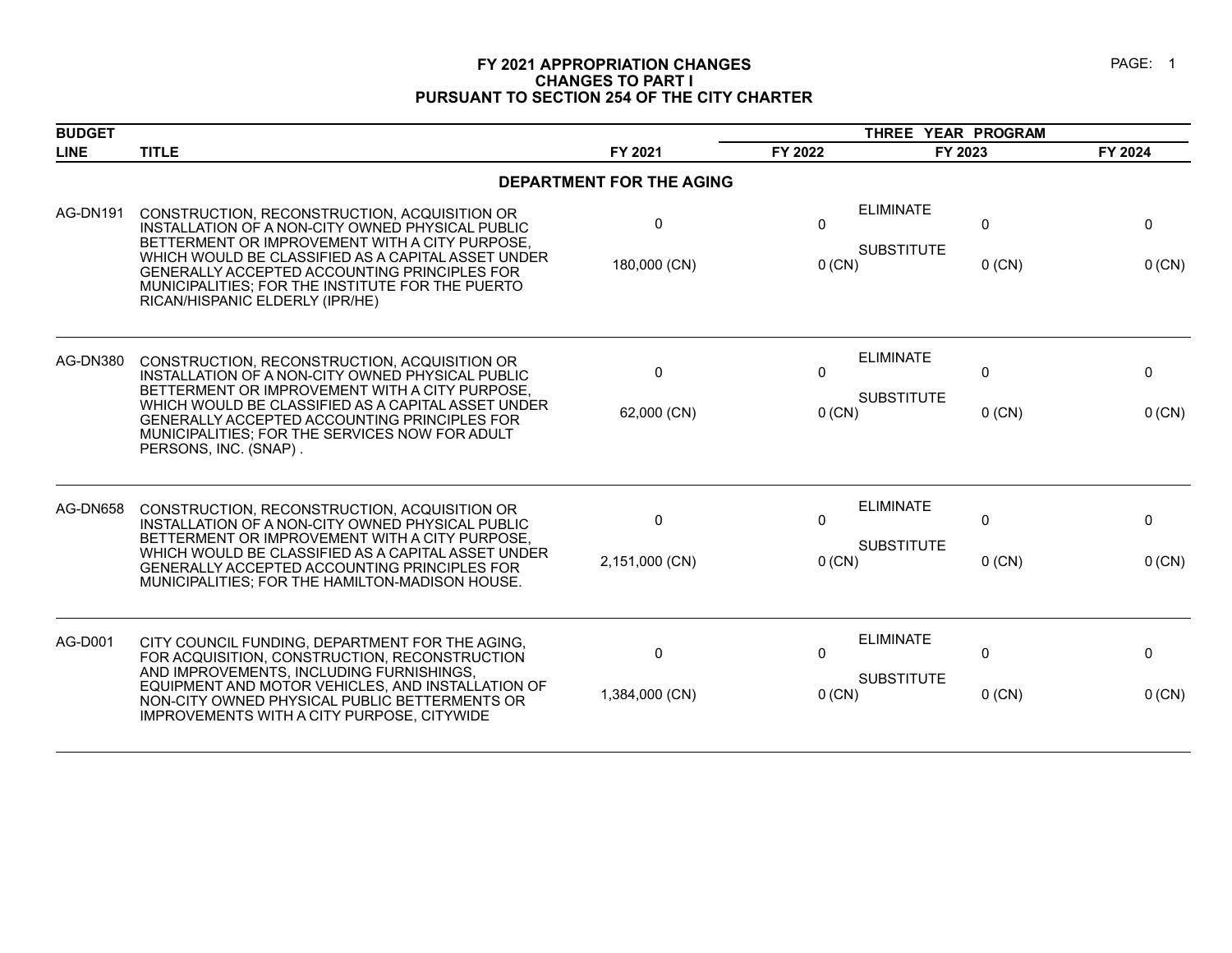| <b>BUDGET</b> |                                                                                                                                                                              |               |          | THREE YEAR PROGRAM        |          |
|---------------|------------------------------------------------------------------------------------------------------------------------------------------------------------------------------|---------------|----------|---------------------------|----------|
| <b>LINE</b>   | <b>TITLE</b>                                                                                                                                                                 | FY 2021       | FY 2022  | FY 2023                   | FY 2024  |
|               |                                                                                                                                                                              | <b>COURTS</b> |          |                           |          |
| CO-D294       | (NEW PROJECT)<br>15 EAST 161ST ST. - BRONX COURT FACILITY -<br>CONSTRUCTION, RECONSTRUCTION, MODERNIZATION,<br>EQUIPMENT, IMPROVEMENT, RENOVATIONS AND<br><b>OUTFITTING.</b> | 50,000 (CN)   | $0$ (CN) | (NEW PROJECT)<br>$0$ (CN) | $0$ (CN) |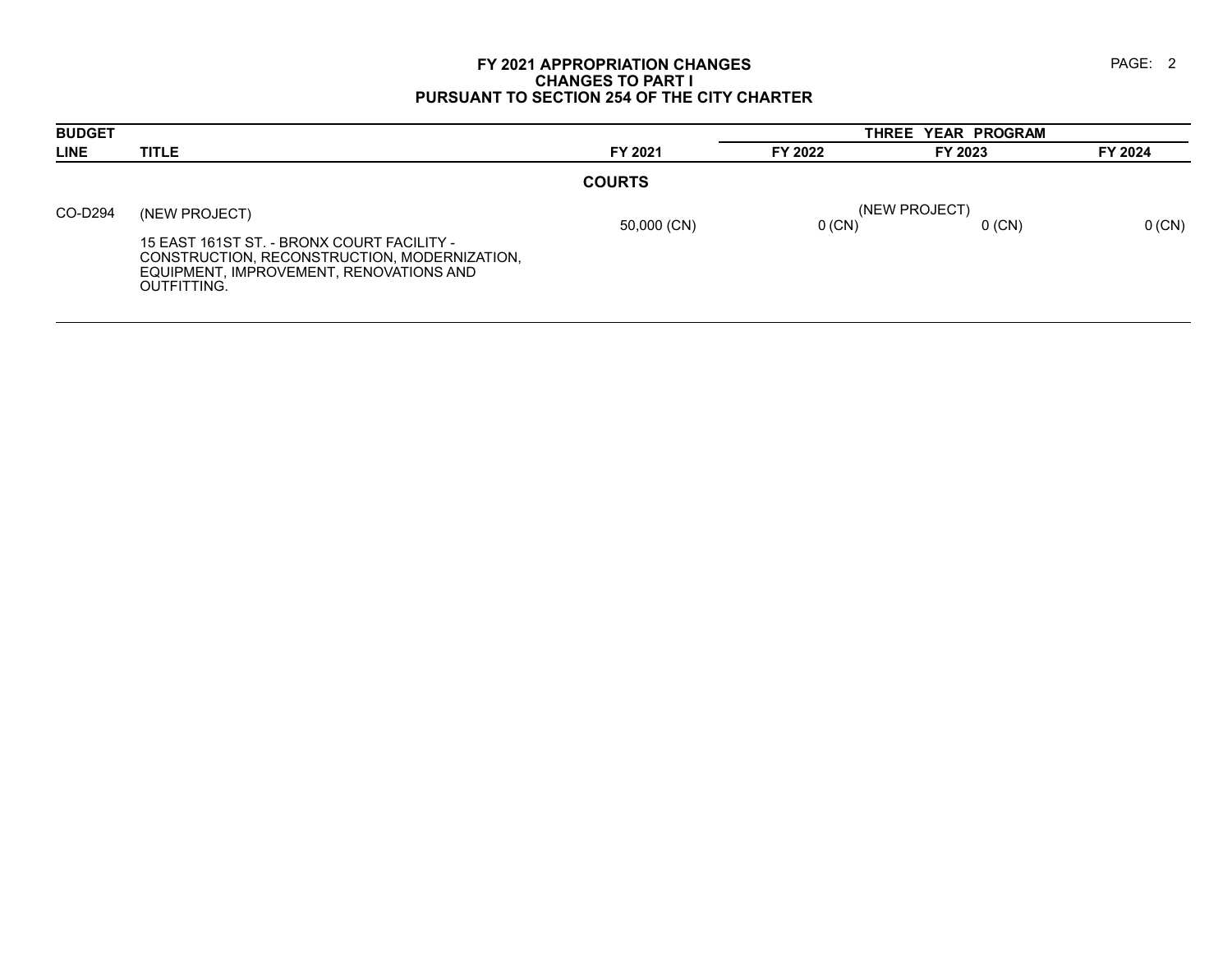#### PAGE: 3

| <b>BUDGET</b> |                                                                                                                                                                                                                                                                                                                                                       |                                      |             | THREE YEAR PROGRAM                                |               |  |
|---------------|-------------------------------------------------------------------------------------------------------------------------------------------------------------------------------------------------------------------------------------------------------------------------------------------------------------------------------------------------------|--------------------------------------|-------------|---------------------------------------------------|---------------|--|
| <b>LINE</b>   | <b>TITLE</b>                                                                                                                                                                                                                                                                                                                                          | FY 2021                              | FY 2022     | FY 2023                                           | FY 2024       |  |
|               |                                                                                                                                                                                                                                                                                                                                                       | <b>ADMIN FOR CHILDREN'S SERVICES</b> |             |                                                   |               |  |
| CS-DN207      | CONSTRUCTION, RECONSTRUCTION, ACQUISITION OR<br>INSTALLATION OF A NON-CITY OWNED PHYSICAL PUBLIC<br>BETTERMENT OR IMPROVEMENT WITH A CITY PURPOSE,<br>WHICH WOULD BE CLASSIFIED AS A CAPITAL ASSET UNDER<br><b>GENERALLY ACCEPTED ACCOUNTING PRINCIPLES FOR</b><br>MUNICIPALITIES; FOR THE JEWISH CHILD CARE<br>ASSOCIATION OF NEW YORK, INC. (JCCA). | $\Omega$<br>504,000 (CN)             | 0<br>0 (CN) | <b>ELIMINATE</b><br><b>SUBSTITUTE</b><br>$0$ (CN) | 0<br>$0$ (CN) |  |
| CS-DN972      | CONSTRUCTION, RECONSTRUCTION, ACQUISITION OR<br>INSTALLATION OF A NON-CITY OWNED PHYSICAL PUBLIC<br>BETTERMENT OR IMPROVEMENT WITH A CITY PURPOSE,<br>WHICH WOULD BE CLASSIFIED AS A CAPITAL ASSET UNDER<br>GENERALLY ACCEPTED ACCOUNTING PRINCIPLES FOR<br>MUNICIPALITIES; FOR THE CHILDREN'S VILLAGE.                                               | $\mathbf{0}$<br>31,000 (CN)          | 0<br>0(CN)  | <b>ELIMINATE</b><br><b>SUBSTITUTE</b><br>$0$ (CN) | 0<br>0 (CN)   |  |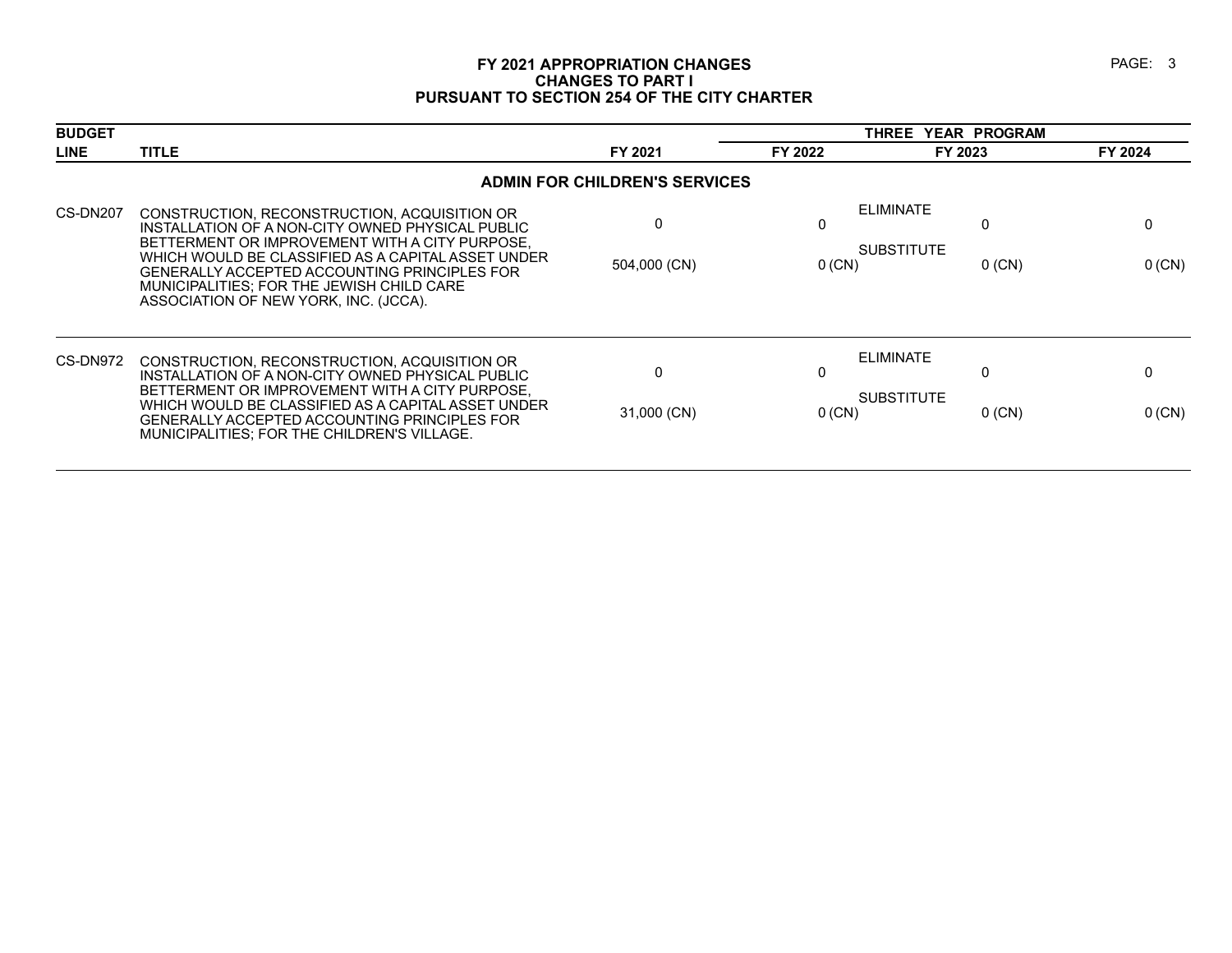| <b>TITLE</b>                                                      | FY 2021                                                                                    | FY 2022                   | FY 2023         | FY 2024                                                     |
|-------------------------------------------------------------------|--------------------------------------------------------------------------------------------|---------------------------|-----------------|-------------------------------------------------------------|
|                                                                   |                                                                                            |                           |                 |                                                             |
|                                                                   |                                                                                            |                           |                 |                                                             |
| PROCESSING, STORAGE, AND RETRIEVAL EQUIPMENT FOR                  | 72,033,868 (CN)                                                                            | 69,128,000 (CN)           | 80,408,000 (CN) | 59,818,000 (CN)                                             |
| THE DEPARTMENT OF INFORMATION TECHNOLOGY AND                      |                                                                                            |                           |                 |                                                             |
| IMPLEMENTATION OF A CITYWIDE COMMUNICATIONS<br>NETWORK (CITYNET). | 254,753,868 (CN)                                                                           | 69,128,000 (CN)           | 80,408,000 (CN) | 59,818,000 (CN)                                             |
|                                                                   | PURCHASE AND INSTALLATION OF ELECTRONIC DATA<br>TELECOMMUNICATIONS AND DESIGN, INSTALL AND | <b>DOITT DP EQUIPMENT</b> |                 | THREE YEAR PROGRAM<br><b>ELIMINATE</b><br><b>SUBSTITUTE</b> |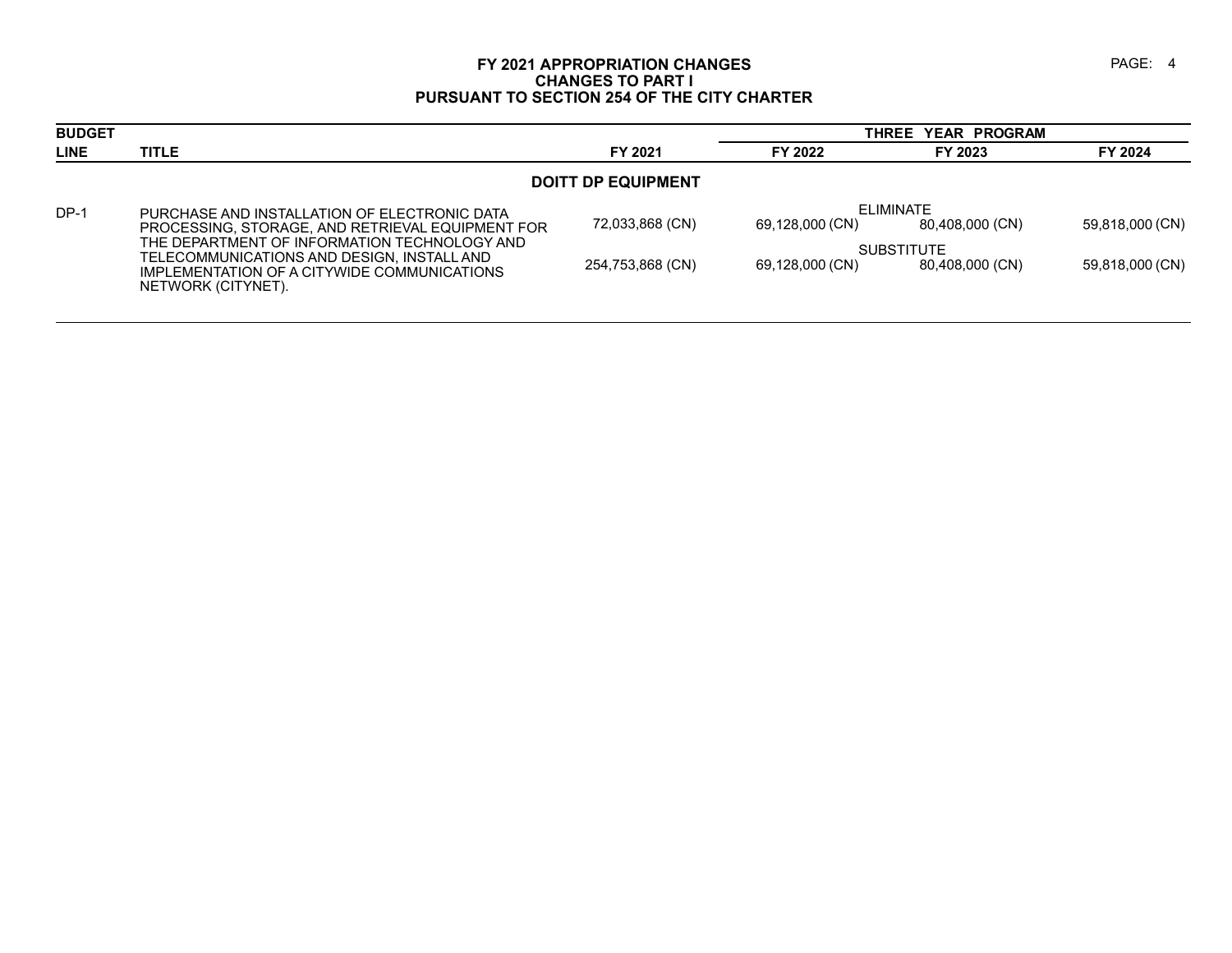| <b>BUDGET</b> |                                                                                                                                                                                                                                                                                                                                                                 |                                       | THREE YEAR PROGRAM                    |                                                            |                                       |  |
|---------------|-----------------------------------------------------------------------------------------------------------------------------------------------------------------------------------------------------------------------------------------------------------------------------------------------------------------------------------------------------------------|---------------------------------------|---------------------------------------|------------------------------------------------------------|---------------------------------------|--|
| <b>LINE</b>   | <b>TITLE</b>                                                                                                                                                                                                                                                                                                                                                    | FY 2021                               | FY 2022                               | FY 2023                                                    | FY 2024                               |  |
|               |                                                                                                                                                                                                                                                                                                                                                                 | <b>EDUCATION</b>                      |                                       |                                                            |                                       |  |
| E-D001        | CITY COUNCIL ADDITIONS TO THE FIVE YEAR<br>EDUCATIONAL FACILITIES CAPITAL PLAN PURSUANT TO<br>SECTION 254 OF THE NEW YORK CITY CHARTER.<br>PROJECTS INCLUDE MODERNIZATION AND<br>RECONSTRUCTION OF AND IMPROVEMENTS TO SCHOOLS.                                                                                                                                 | 0<br>164,985,000 (CN)                 | $\mathbf 0$<br>$0$ (CN)               | <b>ELIMINATE</b><br>0<br><b>SUBSTITUTE</b><br>$0$ (CN)     | $\mathbf 0$<br>0 (CN)                 |  |
|               | PLAYGROUNDS, ATHLETIC FIELDS AND OTHER<br>EDUCATIONAL FACILITIES AND THE PURCHASE OF<br>COMPUTERS, VEHICLES, AND OTHER EQUIPMENT,<br>CITYWIDE.                                                                                                                                                                                                                  |                                       |                                       |                                                            |                                       |  |
| E-K001        | BROOKLYN BOROUGH PRESIDENT'S ADDITIONS TO THE<br>FIVE YEAR EDUCATIONAL FACILITIES CAPITAL PLAN                                                                                                                                                                                                                                                                  | 18,182,000 (CN)                       | 0 (CN)                                | <b>ELIMINATE</b><br>$0$ (CN)                               | 0 (CN)                                |  |
|               | PURSUANT TO SECTIONS 211 AND 249 OF THE NEW YORK<br>CITY CHARTER, PROJECTS INCLUDE MODERNIZATION AND<br>RECONSTRUCTION OF, AND IMPROVEMENTS TO VARIOUS<br>SCHOOLS, PLAYGROUNDS AND ATHLETIC FIELDS AND<br>OTHER EDUCATIONAL FACILITIES, AND THE PURCHASE OF<br>COMPUTERS AND OTHER EQUIPMENT, BROOKLYN                                                          | 17,682,000 (CN)                       | $0$ (CN)                              | <b>SUBSTITUTE</b><br>$0$ (CN)                              | 0 (CN)                                |  |
| E-2365        | IMPLEMENTATION OF THE SEVENTH FIVE-YEAR                                                                                                                                                                                                                                                                                                                         |                                       |                                       | <b>ELIMINATE</b>                                           |                                       |  |
|               | EDUCATIONAL FACILITIES CAPITAL PLAN, FOR THE PERIOD<br>FY 2020 THROUGH FY 2024, OF THE NEW YORK CITY                                                                                                                                                                                                                                                            | 2,104,769,532 (CN)<br>328,530,000 (S) | 3,509,320,000 (CN)<br>326,000,000 (S) | 3,588,380,000 (CN)<br>326,000,000 (S)                      | 2,913,780,000 (CN)<br>326,000,000 (S) |  |
|               | DEPARTMENT OF EDUCATION, ESTABLISHED PURSUANT<br>TO SECTION 2590-P OF THE EDUCATION LAW. TOTAL<br>CUMULATIVE COMMITMENTS UNDER THIS PLAN ARE NOT<br>TO EXCEED \$17,083,100,000, OF WHICH \$16,583,100,000<br>SHALL BE APPROPRIATED IN THIS BUDGET LINE.<br>\$500,000,000 SHALL BE APPROPRIATED UNDER BUDGET<br>LINE E-2364 TO COMPLETE PROJECTS BEGUN UNDER THE | 2,112,069,532 (CN)<br>328,530,000 (S) | 3,509,320,000 (CN)<br>326,000,000 (S) | <b>SUBSTITUTE</b><br>3,588,380,000 (CN)<br>326,000,000 (S) | 2,913,780,000 (CN)<br>326,000,000 (S) |  |
|               | SIXTH FIVE-YEAR EDUCATIONAL FACILITIES CAPITAL PLAN.                                                                                                                                                                                                                                                                                                            |                                       |                                       |                                                            |                                       |  |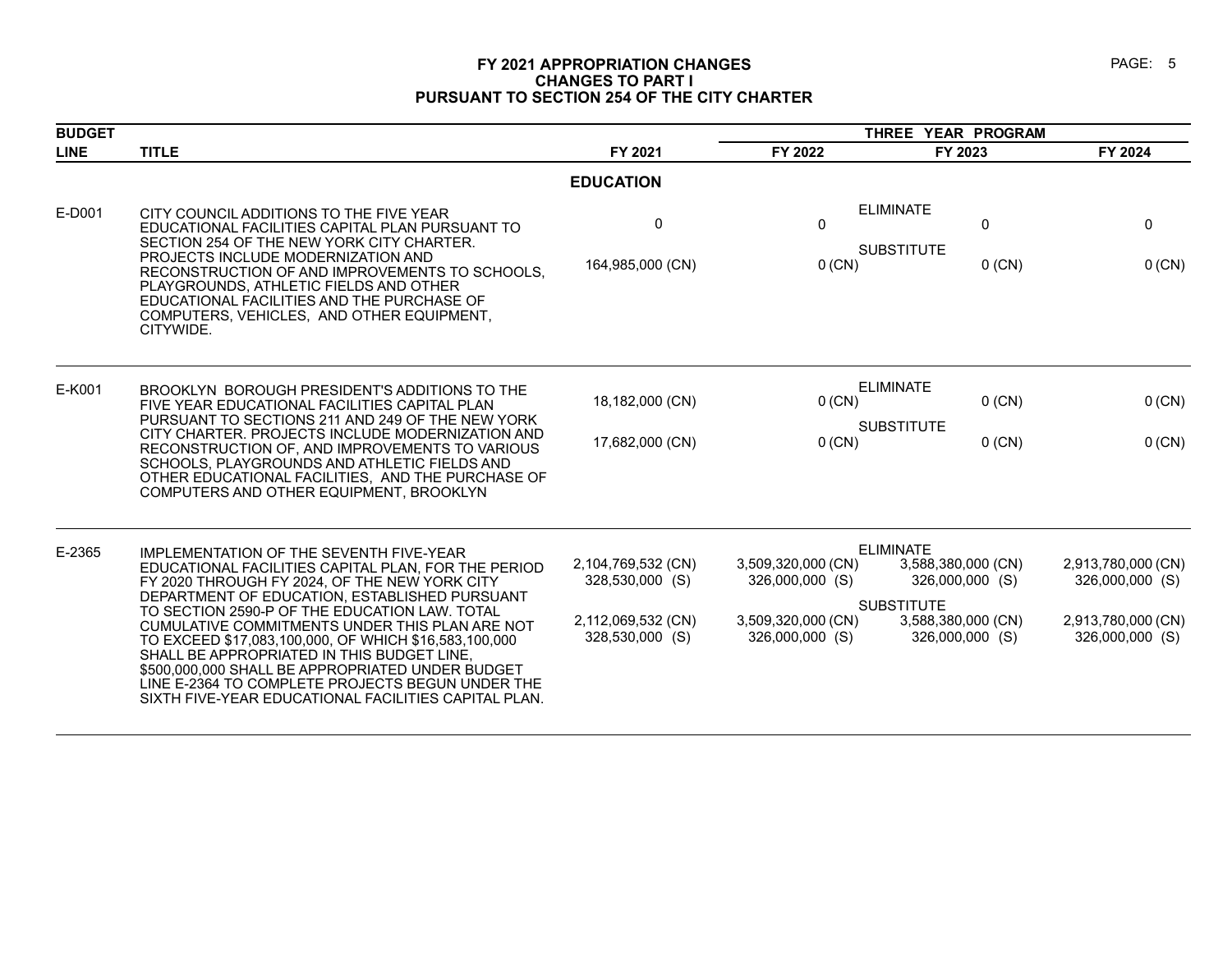| <b>BUDGET</b>   |                                                                                                                                                                                                                                                                                                                                 |                             |          |                               |          |
|-----------------|---------------------------------------------------------------------------------------------------------------------------------------------------------------------------------------------------------------------------------------------------------------------------------------------------------------------------------|-----------------------------|----------|-------------------------------|----------|
| <b>LINE</b>     | <b>TITLE</b>                                                                                                                                                                                                                                                                                                                    | FY 2021                     | FY 2022  | FY 2023                       | FY 2024  |
|                 |                                                                                                                                                                                                                                                                                                                                 | <b>ECONOMIC DEVELOPMENT</b> |          |                               |          |
| ED-DN02T        | (NEW PROJECT)                                                                                                                                                                                                                                                                                                                   | 1,152,000 (CN)              | $0$ (CN) | (NEW PROJECT)<br>$0$ (CN)     | 0 (CN)   |
|                 | CONSTRUCTION, RECONSTRUCTION, ACQUISITION OR<br>INSTALLATION OF A NON-CITY OWNED PHYSICAL PUBLIC<br>BETTERMENT OR IMPROVEMENT WITH A CITY PURPOSE.<br>WHICH WOULD BE CLASSIFIED AS A CAPITAL ASSET UNDER<br>GENERALLY ACCEPTED ACCOUNTING PRINCIPLES FOR<br>MUNICIPALITIES; FOR THE SOUTH ASIAN COUNCIL FOR<br>SOCIAL SERVICES. |                             |          |                               |          |
| <b>ED-DN631</b> | CONSTRUCTION, RECONSTRUCTION, ACQUISITION OR<br>INSTALLATION OF A NON-CITY OWNED PHYSICAL PUBLIC<br>BETTERMENT OR IMPROVEMENT WITH A CITY PURPOSE.                                                                                                                                                                              | 0                           | 0        | <b>ELIMINATE</b><br>$\pmb{0}$ | 0        |
|                 | WHICH WOULD BE CLASSIFIED AS A CAPITAL ASSET UNDER<br>GENERALLY ACCEPTED ACCOUNTING PRINCIPLES FOR<br>MUNICIPALITIES; FOR THE MAKE THE ROAD NEW YORK                                                                                                                                                                            | 1,312,000 (CN)              | 0 (CN)   | <b>SUBSTITUTE</b><br>$0$ (CN) | 0 (CN)   |
| ED-DN973        | CONSTRUCTION, RECONSTRUCTION, ACQUISITION OR<br>INSTALLATION OF A NON-CITY OWNED PHYSICAL PUBLIC                                                                                                                                                                                                                                | 0                           | 0        | <b>ELIMINATE</b><br>0         | 0        |
|                 | BETTERMENT OR IMPROVEMENT WITH A CITY PURPOSE<br>WHICH WOULD BE CLASSIFIED AS A CAPITAL ASSET UNDER<br>GENERALLY ACCEPTED ACCOUNTING PRINCIPLES FOR<br>MUNICIPALITIES; FOR THE GREATER JAMAICA<br>DEVELOPMENT CORPORATION.                                                                                                      | 89,000 (CN)                 | 0(CN)    | <b>SUBSTITUTE</b><br>$0$ (CN) | 0 (CN)   |
| ED-D075         | ACQUISITION, SITE DEVELOPMENT, CONSTRUCTION AND<br>RECONSTRUCTION, INCLUDING EQUIPMENT AND OTHER                                                                                                                                                                                                                                | 0                           | $\Omega$ | <b>ELIMINATE</b><br>0         | 0        |
|                 | PURCHASES, FOR INDUSTRIAL AND COMMERCIAL<br>REDEVELOPMENT AND PROJECTS WITH A CITY PURPOSE,<br><b>CITYWIDE</b>                                                                                                                                                                                                                  | 2,197,000 (CN)              | 0(CN)    | <b>SUBSTITUTE</b><br>$0$ (CN) | $0$ (CN) |
| ED-D319         | CITY COUNCIL FUNDING FOR THE BROOKLYN NAVY YARD<br>INDUSTRIAL PARK, ACQUISITION, CONSTRUCTION,<br>RECONSTRUCTION, CLEARANCE, DEVELOPMENT AND                                                                                                                                                                                    | 0                           | 0        | <b>ELIMINATE</b><br>$\pmb{0}$ | 0        |
|                 | IMPROVEMENTS INCLUDING EQUIPMENT AND OTHER<br>PURCHASES, BROOKLYN                                                                                                                                                                                                                                                               | 2,345,000 (CN)              | $0$ (CN) | <b>SUBSTITUTE</b><br>$0$ (CN) | $0$ (CN) |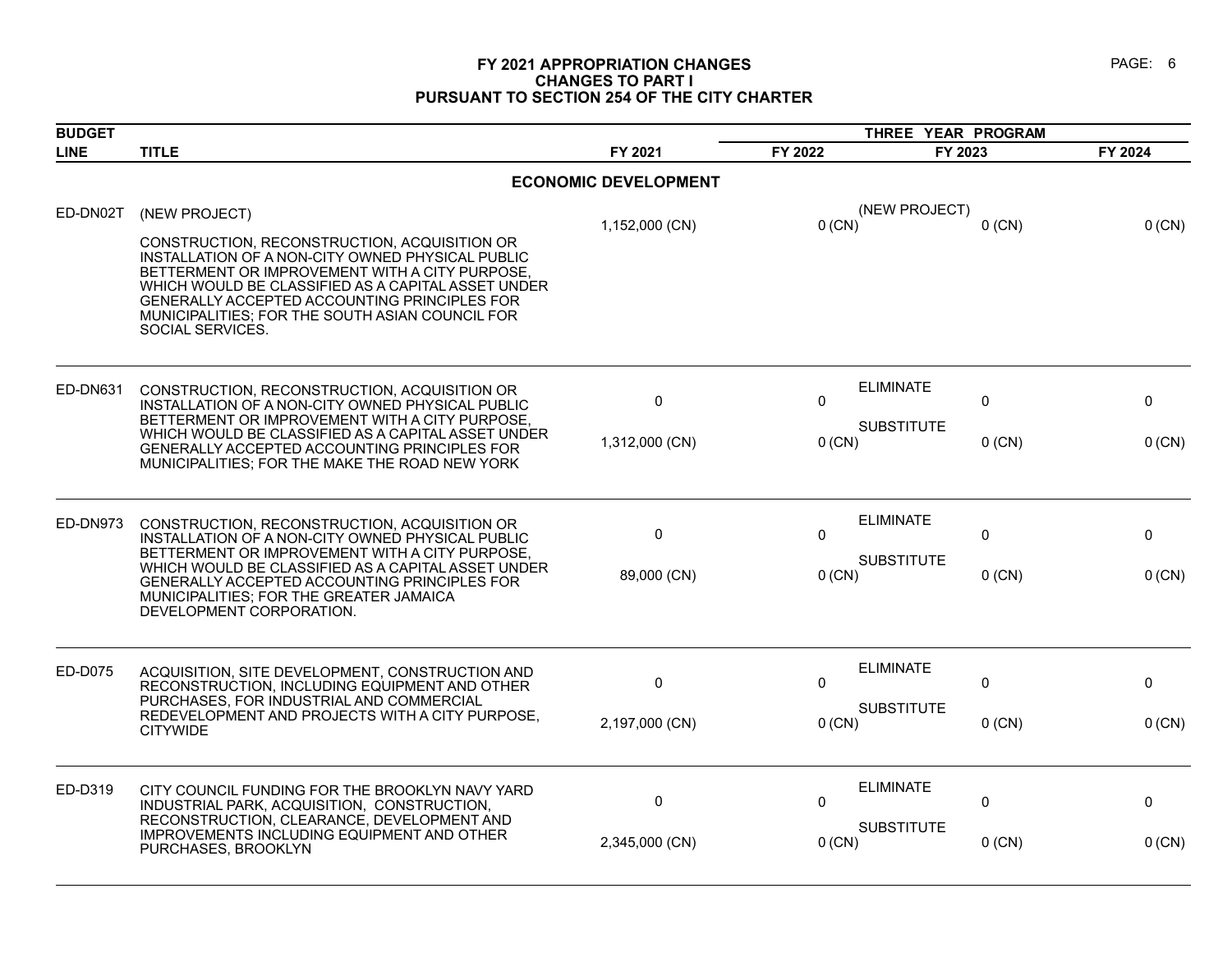| <b>BUDGET</b> |                                                                                                                                                                                                                                                                                                                            |                             |             | THREE YEAR PROGRAM                                     |         |  |
|---------------|----------------------------------------------------------------------------------------------------------------------------------------------------------------------------------------------------------------------------------------------------------------------------------------------------------------------------|-----------------------------|-------------|--------------------------------------------------------|---------|--|
| <b>LINE</b>   | <b>TITLE</b>                                                                                                                                                                                                                                                                                                               | FY 2021                     | FY 2022     | FY 2023                                                | FY 2024 |  |
|               |                                                                                                                                                                                                                                                                                                                            | <b>ECONOMIC DEVELOPMENT</b> |             |                                                        |         |  |
| ED-KN776      | CONSTRUCTION, RECONSTRUCTION, ACQUISITION OR<br>INSTALLATION OF A NON-CITY OWNED PHYSICAL PUBLIC<br>BETTERMENT OR IMPROVEMENT WITH A CITY PURPOSE,<br>WHICH WOULD BE CLASSIFIED AS A CAPITAL ASSET UNDER<br>GENERALLY ACCEPTED ACCOUNTING PRINCIPLES FOR                                                                   | 0<br>500,000 (CN)           | 0<br>0 (CN) | <b>ELIMINATE</b><br>0<br><b>SUBSTITUTE</b><br>$0$ (CN) | 0 (CN)  |  |
| ED-MN447      | MUNICIPALITIES; FOR THE PRATT INSTITUTE.<br>CONSTRUCTION, RECONSTRUCTION, ACQUISITION OR                                                                                                                                                                                                                                   | 100,000 (CN)                | 0(CN)       | <b>ELIMINATE</b><br>$0$ (CN)                           | 0(CN)   |  |
|               | INSTALLATION OF A NON-CITY OWNED PHYSICAL PUBLIC<br>BETTERMENT OR IMPROVEMENT WITH A CITY PURPOSE,<br>WHICH WOULD BE CLASSIFIED AS A CAPITAL ASSET UNDER<br>GENERALLY ACCEPTED ACCOUNTING PRINCIPLES FOR<br>MUNICIPALITIES; FOR THE WASHINGTON HEIGHTS YOUNG<br>MEN'S AND YOUNG WOMEN'S HEBREW ASSOCIATION (YM &<br>YWHA). | $\mathbf{0}$                | 0           | <b>SUBSTITUTE</b><br>0                                 | 0       |  |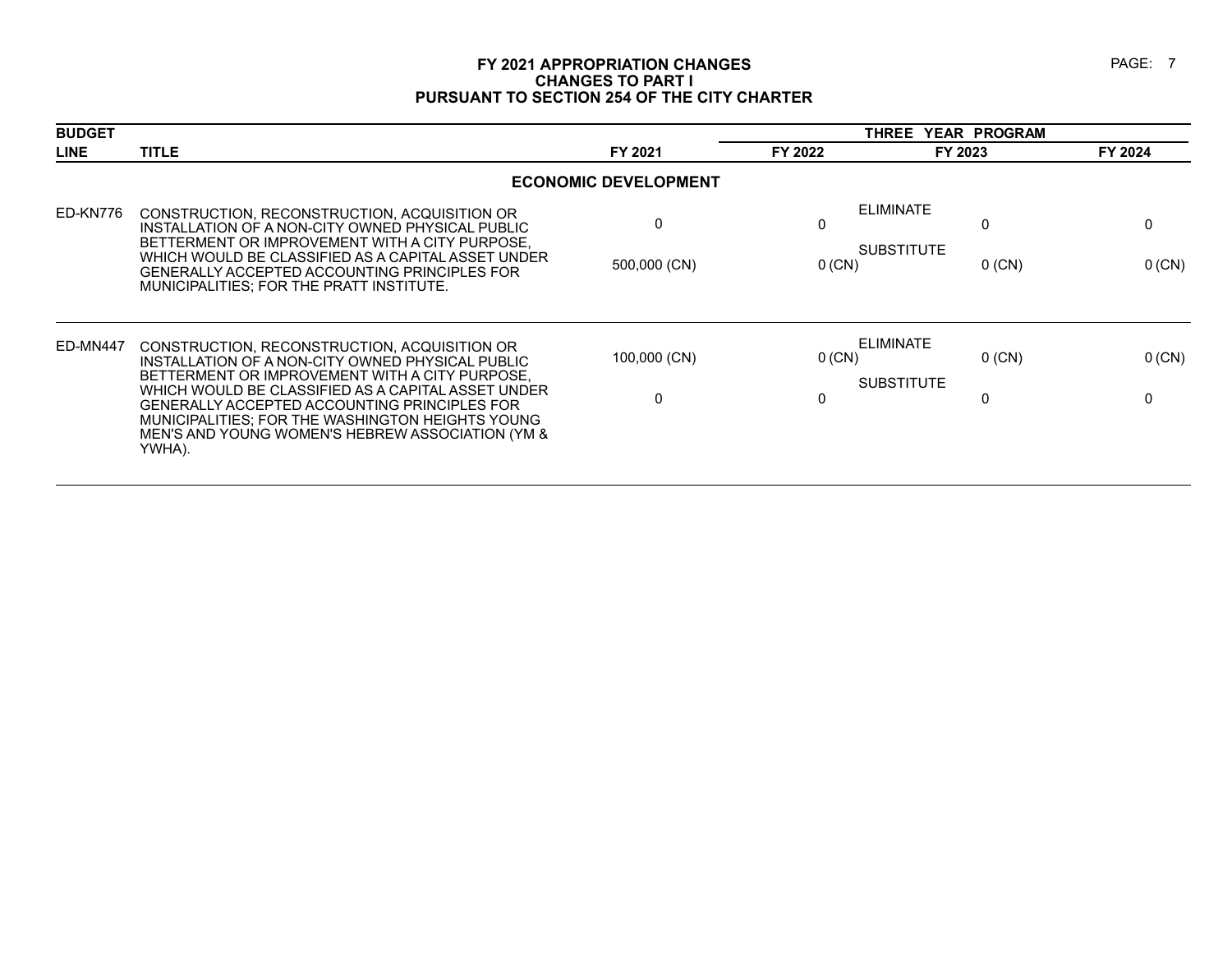| <b>BUDGET</b> |                                                                                                                                               |                |                       | THREE YEAR PROGRAM            |          |
|---------------|-----------------------------------------------------------------------------------------------------------------------------------------------|----------------|-----------------------|-------------------------------|----------|
| <b>LINE</b>   | <b>TITLE</b>                                                                                                                                  | FY 2021        | FY 2022               | FY 2023                       | FY 2024  |
|               |                                                                                                                                               | <b>FIRE</b>    |                       |                               |          |
| F-D109        | CITY COUNCIL FUNDED VEHICLES AND EQUIPMENT:<br>ACQUISITION OF FIREFIGHTING VEHICLES, AUXILIARY<br>TRUCKS, APPARATUS AND EQUIPMENT, CITYWIDE   |                | <b>ELIMINATE</b><br>0 | 0                             |          |
|               |                                                                                                                                               | 3,418,000 (CN) | $0$ (CN)              | <b>SUBSTITUTE</b><br>$0$ (CN) | $0$ (CN) |
| F-D175        | CITY COUNCIL FUNDING FOR ACQUISITION.<br>CONSTRUCTION, RECONSTRUCTION, ADDITIONS AND                                                          |                | <b>ELIMINATE</b><br>0 | 0                             |          |
|               | IMPROVEMENTS TO ALL BUILDINGS AND FACILITIES,<br>INCLUDING EQUIPMENT AND FURNISHINGS, AND THE<br>PURCHASE OF EQUIPMENT AND VEHICLES, CITYWIDE | 75,000 (CN)    | $0$ (CN)              | <b>SUBSTITUTE</b><br>$0$ (CN) | 0 (CN)   |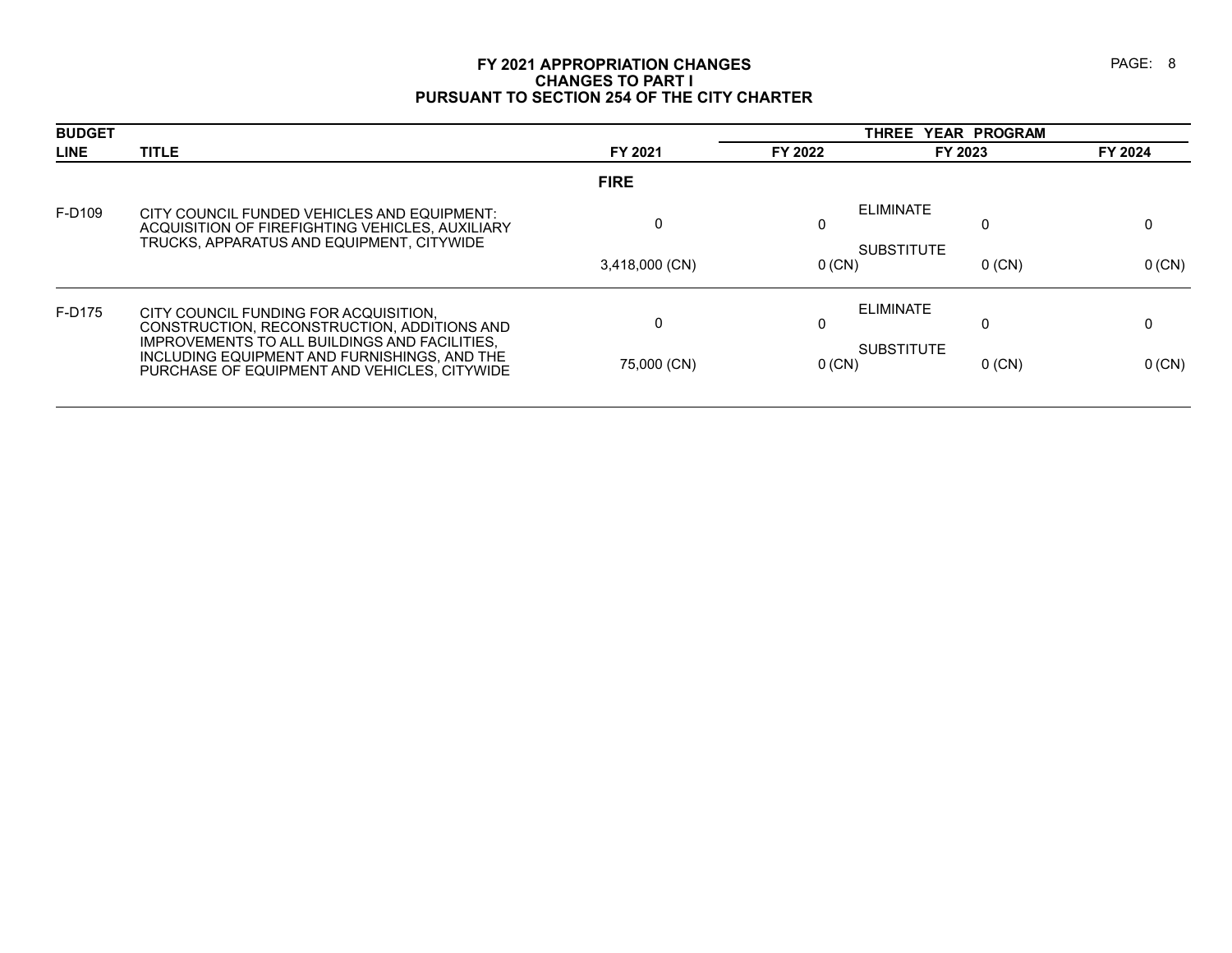| <b>BUDGET</b>  |                                                                                                                                                        |                          |                  | THREE YEAR PROGRAM                    |                  |
|----------------|--------------------------------------------------------------------------------------------------------------------------------------------------------|--------------------------|------------------|---------------------------------------|------------------|
| <b>LINE</b>    | <b>TITLE</b>                                                                                                                                           | FY 2021                  | FY 2022          | FY 2023                               | FY 2024          |
|                |                                                                                                                                                        | <b>HOUSING AUTHORITY</b> |                  |                                       |                  |
| <b>HA-D001</b> | CITY COUNCIL FUNDING FOR CAPITAL SUBSIDIES TO<br>HOUSING AUTHORITY FOR CAPITAL PROJECTS. PROVIDED<br>PURSUANT TO SECTION 102 OF THE PUBLIC HOUSING LAW | $\mathbf 0$              | 0                | <b>ELIMINATE</b>                      | 0                |
|                | AND FOR OTHER NYCHA DEVELOPMENT CAPITAL<br>IMPROVEMENTS, CITYWIDE                                                                                      | 16,107,000 (CN)          | $0$ (CN)         | <b>SUBSTITUTE</b><br>$0$ (CN)         | $0$ (CN)         |
| $HA-1$         | CITY CAPITAL SUBSIDIES FOR HOUSING AUTHORITY<br>CAPITAL PROJECTS, PROVIDED PURSUANT TO SECTION                                                         | 348,873,380 (CN)         | 391,900,000 (CN) | <b>ELIMINATE</b><br>337,481,000 (CN)  | 337,500,000 (CN) |
|                | 102 OF THE PUBLIC HOUSING LAW, CITYWIDE.                                                                                                               | 370,873,380 (CN)         | 391,900,000 (CN) | <b>SUBSTITUTE</b><br>337,481,000 (CN) | 337,500,000 (CN) |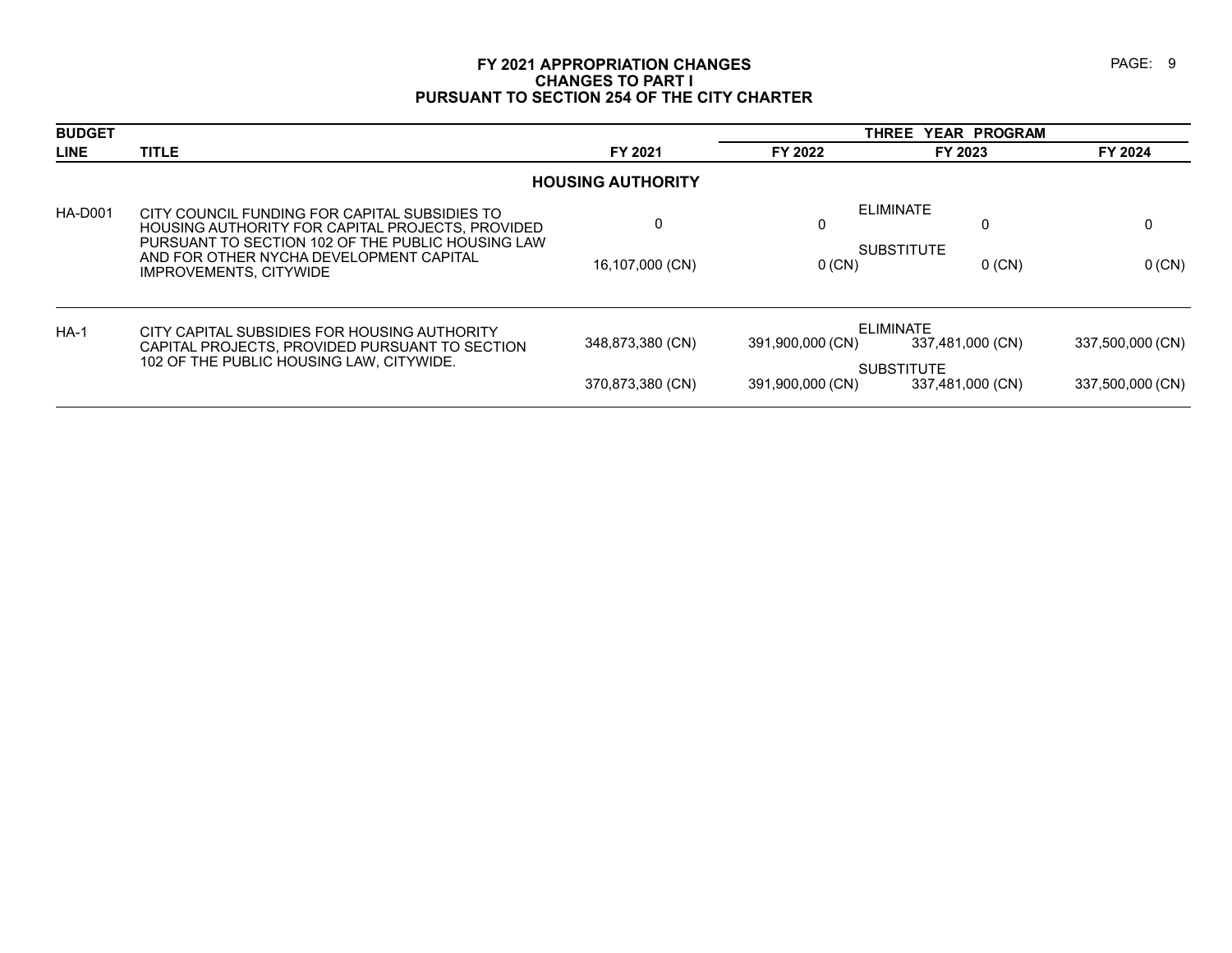| <b>BUDGET</b>  |                                                                                                                                                                                                                                                                                                                                                                                                               |                                  | THREE YEAR PROGRAM       |                                                                  |                        |  |
|----------------|---------------------------------------------------------------------------------------------------------------------------------------------------------------------------------------------------------------------------------------------------------------------------------------------------------------------------------------------------------------------------------------------------------------|----------------------------------|--------------------------|------------------------------------------------------------------|------------------------|--|
| <b>LINE</b>    | <b>TITLE</b>                                                                                                                                                                                                                                                                                                                                                                                                  | FY 2021                          | FY 2022                  | FY 2023                                                          | FY 2024                |  |
|                |                                                                                                                                                                                                                                                                                                                                                                                                               | <b>HOUSING &amp; DEVELOPMENT</b> |                          |                                                                  |                        |  |
| HD-D020        | CITY COUNCIL FUNDING FOR CONSTRUCTION,<br>RECONSTRUCTION, ACQUISITION OR INSTALLATION OF<br>NON-CITY OWNED PHYSICAL PUBLIC BETTERMENTS OR<br>IMPROVEMENTS WITH A CITY PURPOSE, WHICH WOULD BE<br>CLASSIFIED AS CAPITAL ASSETS UNDER GENERALLY<br>ACCEPTED ACCOUNTING PRINCIPLES FOR<br>MUNICIPALITIES, UNDERTAKEN PURSUANT TO STATUTORY<br>HOUSING LOAN AND/OR GRANT PROGRAMS; BOROUGH OF<br><b>BROOKLYN.</b> | $\mathbf 0$<br>15,639,000 (CN)   | $\mathbf 0$<br>0(CN)     | <b>ELIMINATE</b><br>$\mathbf 0$<br><b>SUBSTITUTE</b><br>$0$ (CN) | $\mathbf 0$<br>0 (CN)  |  |
| <b>HD-D021</b> | CITY COUNCIL FUNDING FOR CONSTRUCTION.<br>RECONSTRUCTION, ACQUISITION OR INSTALLATION OF<br>NON-CITY OWNED PHYSICAL PUBLIC BETTERMENTS OR<br>IMPROVEMENTS WITH A CITY PURPOSE, WHICH WOULD BE<br>CLASSIFIED AS CAPITAL ASSETS UNDER GENERALLY<br>ACCEPTED ACCOUNTING PRINCIPLES FOR<br>MUNICIPALITIES, UNDERTAKEN PURSUANT TO STATUTORY<br>HOUSING LOAN AND/OR GRANT PROGRAMS; BOROUGH OF<br>MANHATTAN.       | $\mathbf 0$<br>13,292,000 (CN)   | 0<br>$0$ (CN)            | <b>ELIMINATE</b><br>0<br><b>SUBSTITUTE</b><br>$0$ (CN)           | $\mathbf 0$<br>0 (CN)  |  |
| HD-D022        | CITY COUNCIL FUNDING FOR CONSTRUCTION,<br>RECONSTRUCTION, ACQUISITION OR INSTALLATION OF<br>NON-CITY OWNED PHYSICAL PUBLIC BETTERMENTS OR<br>IMPROVEMENTS WITH A CITY PURPOSE, WHICH WOULD BE<br>CLASSIFIED AS CAPITAL ASSETS UNDER GENERALLY<br>ACCEPTED ACCOUNTING PRINCIPLES FOR<br>MUNICIPALITIES, UNDERTAKEN PURSUANT TO STATUTORY<br>HOUSING LOAN AND/OR GRANT PROGRAMS; BOROUGH OF<br>QUEENS.          | 0<br>8,780,000 (CN)              | $\mathbf{0}$<br>$0$ (CN) | <b>ELIMINATE</b><br>$\Omega$<br><b>SUBSTITUTE</b><br>$0$ (CN)    | $\mathbf{0}$<br>0 (CN) |  |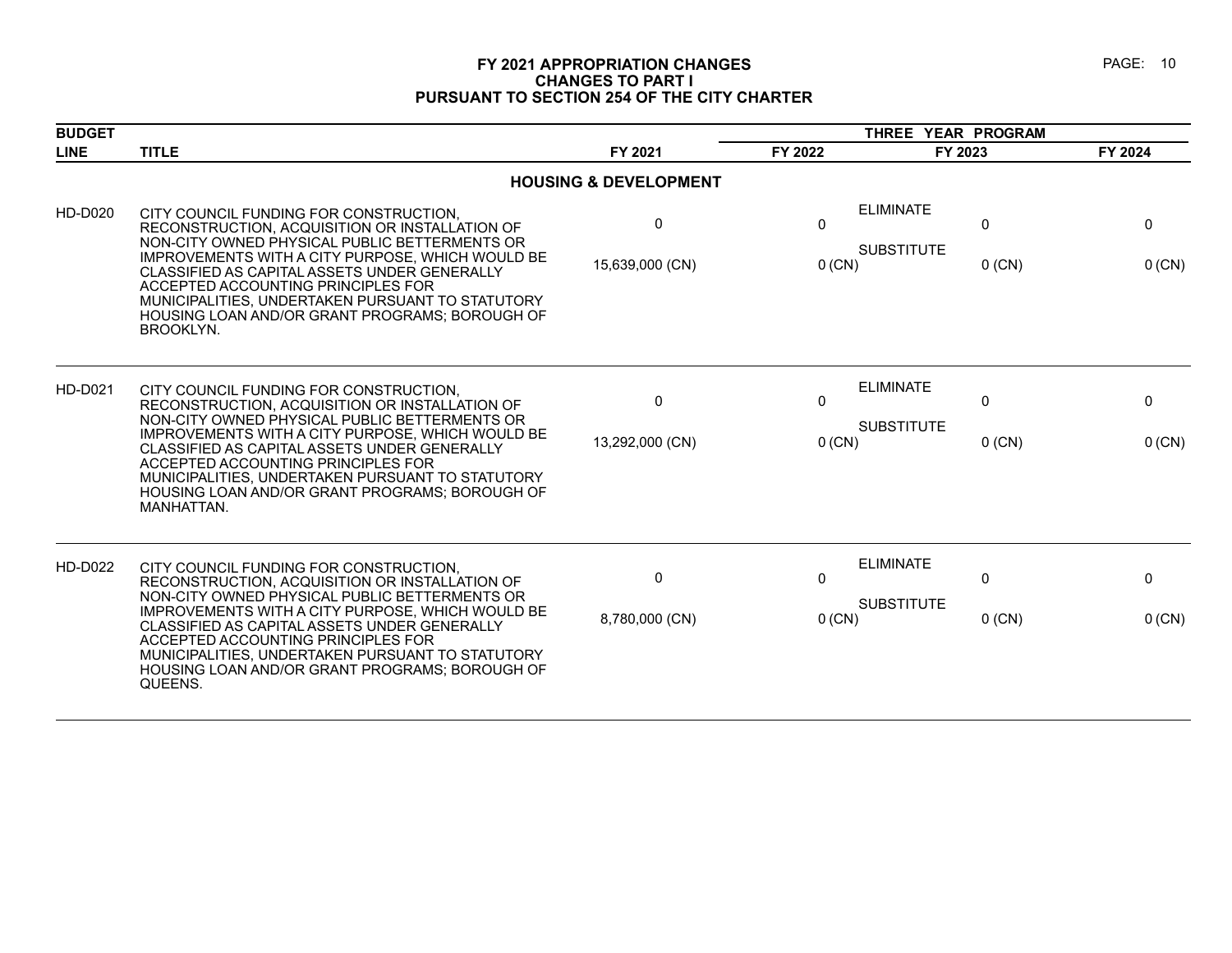| <b>BUDGET</b>  |                                                                                                                                                                                                                                                                                                             |                                  |                 | THREE YEAR PROGRAM                    |                  |  |  |
|----------------|-------------------------------------------------------------------------------------------------------------------------------------------------------------------------------------------------------------------------------------------------------------------------------------------------------------|----------------------------------|-----------------|---------------------------------------|------------------|--|--|
| <b>LINE</b>    | <b>TITLE</b>                                                                                                                                                                                                                                                                                                | FY 2021                          | FY 2022         | FY 2023                               | FY 2024          |  |  |
|                |                                                                                                                                                                                                                                                                                                             | <b>HOUSING &amp; DEVELOPMENT</b> |                 |                                       |                  |  |  |
| <b>HD-D024</b> | CITY COUNCIL FUNDING FOR CONSTRUCTION,<br>RECONSTRUCTION, ACQUISITION OR INSTALLATION OF                                                                                                                                                                                                                    | $\mathbf 0$                      | $\Omega$        | <b>ELIMINATE</b><br>$\mathbf 0$       | 0                |  |  |
|                | NON-CITY OWNED PHYSICAL PUBLIC BETTERMENTS OR<br>IMPROVEMENTS WITH A CITY PURPOSE, WHICH WOULD BE<br>CLASSIFIED AS CAPITAL ASSETS UNDER GENERALLY<br>ACCEPTED ACCOUNTING PRINCIPLES FOR<br>MUNICIPALITIES, UNDERTAKEN PURSUANT TO STATUTORY<br>HOUSING LOAN AND/OR GRANT PROGRAMS; BOROUGH OF<br>THE BRONX. | 12,398,000 (CN)                  | $0$ (CN)        | <b>SUBSTITUTE</b><br>$0$ (CN)         | 0 (CN)           |  |  |
| $HD-1$         | RECONSTRUCTION OF RESIDENTIAL BUILDINGS AND<br>BUILDING SYSTEMS IN THE DIVISION OF PROPERTY<br>DISPOSITION AND FINANCE INCLUDING THE AFFORDABLE                                                                                                                                                             | 10,773,925 (CN)                  | 36,172,000 (CN) | <b>ELIMINATE</b><br>46,021,000 (CN)   | 28,780,000 (CN)  |  |  |
|                | NEIGHBORHOOD COOPERATIVE PROGRAM, CITYWIDE                                                                                                                                                                                                                                                                  | 55,773,925 (CN)                  | 36,172,000 (CN) | <b>SUBSTITUTE</b><br>46,021,000 (CN)  | 28,780,000 (CN)  |  |  |
| HD-10          | THE EFFECTUATION OF A CAPITAL PROGRAM, INVOLVING<br>CAPITAL INVESTMENTS PURSUANT TO STATE LAW, TO                                                                                                                                                                                                           | $0$ (CN)                         | 47,853,101 (CN) | <b>ELIMINATE</b><br>127,528,000 (CN)  | 139,481,000 (CN) |  |  |
|                | ENSURE LONG-TERM AFFORDABILITY OF LOW INCOME<br>HOUSING TAX CREDIT (LIHTC) PROJECTS, CITYWIDE                                                                                                                                                                                                               | 10,000,000 (CN)                  | 47,853,101 (CN) | <b>SUBSTITUTE</b><br>127,528,000 (CN) | 139,481,000 (CN) |  |  |
| <b>HD-22</b>   | DEMOLITION OF UNSAFE BUILDINGS (FORMERLY RE-2)                                                                                                                                                                                                                                                              | $0$ (CN)                         | 0 (CN)          | <b>ELIMINATE</b><br>486,846 (CN)      | 563,000 (CN)     |  |  |
|                |                                                                                                                                                                                                                                                                                                             | 5,000,000 (CN)                   | 0 (CN)          | <b>SUBSTITUTE</b><br>486,846 (CN)     | 563,000 (CN)     |  |  |
| HD-109         | PROVISION OF LOANS PURSUANT TO STATE LAW FOR THE<br>ACQUISITION AND/OR RECONSTRUCTION OF RESIDENTIAL                                                                                                                                                                                                        | $\mathbf 0$                      | 0               | <b>ELIMINATE</b><br>$\mathbf 0$       | 0                |  |  |
|                | BUILDINGS AND BUILDING SYSTEMS UNDER THE SRO LOAN<br>OR SUPPORTIVE HOUSING LOAN PROGRAMS                                                                                                                                                                                                                    | 270,000,000 (CN)                 | $0$ (CN)        | <b>SUBSTITUTE</b><br>$0$ (CN)         | 0 (CN)           |  |  |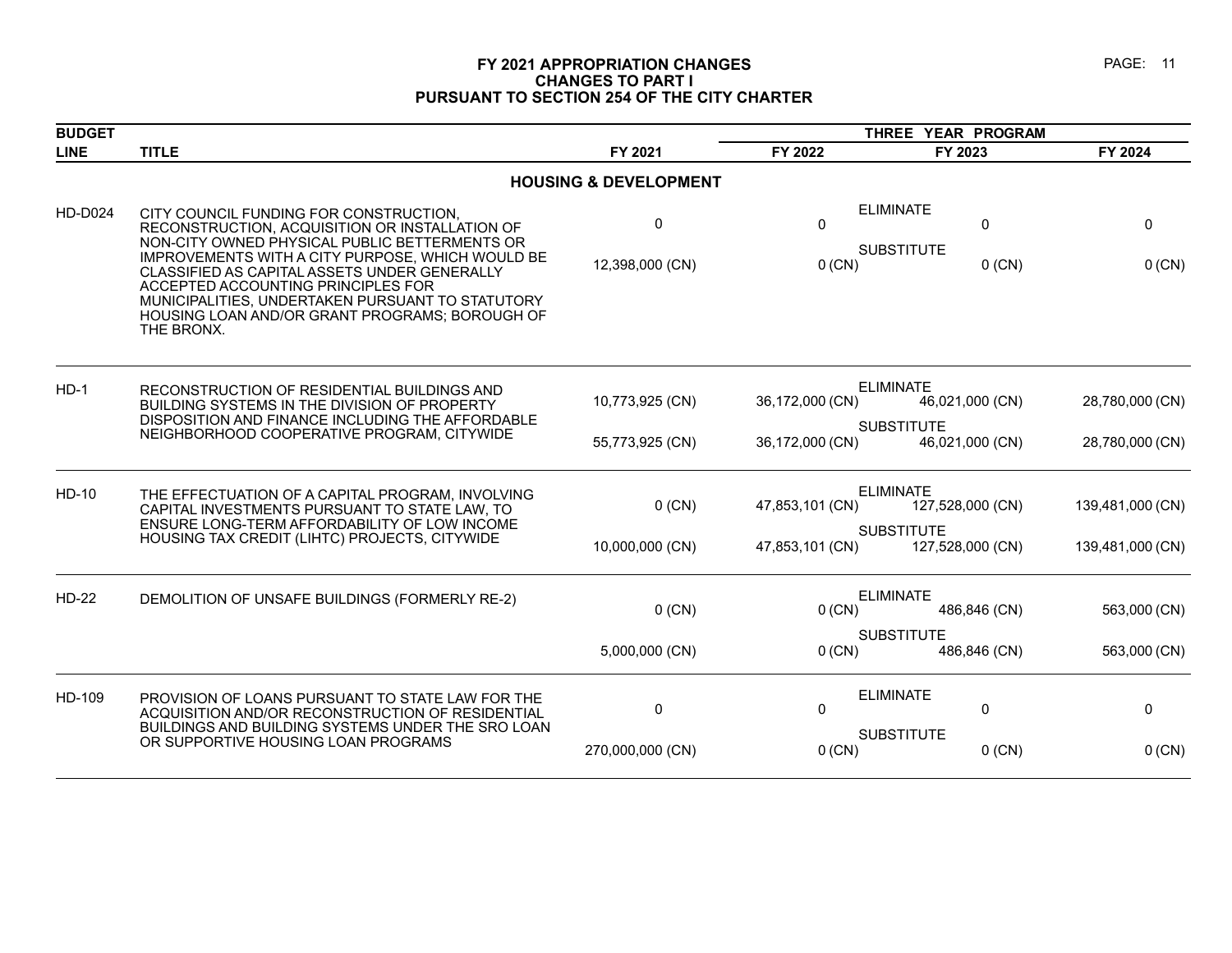| <b>BUDGET</b> |                                                                                                                  |                                  |                                   | THREE YEAR PROGRAM                 |                                    |
|---------------|------------------------------------------------------------------------------------------------------------------|----------------------------------|-----------------------------------|------------------------------------|------------------------------------|
| <b>LINE</b>   | <b>TITLE</b>                                                                                                     | FY 2021                          | FY 2022                           | FY 2023                            | FY 2024                            |
|               |                                                                                                                  | <b>HOUSING &amp; DEVELOPMENT</b> |                                   |                                    |                                    |
| HD-201        | PROVISION OF LOANS OR GRANTS FOR THE                                                                             |                                  |                                   | <b>ELIMINATE</b>                   |                                    |
|               | DEVELOPMENT OF ASSISTED LIVING PROJECTS ON<br>PRIVATELY-OWNED PROPERTY, PURSUANT TO ARTICLE 11                   | $0$ (CN)<br>15,265,552 (F)       | 90,119,322 (CN)<br>25,000,000 (F) | 103,201,000 (CN)<br>25,000,000 (F) | 27,360,000 (CN)<br>$5,000,000$ (F) |
|               | OF PHFL OR ANY OTHER GRANT OR LOAN AUTHORITY OR                                                                  |                                  |                                   | <b>SUBSTITUTE</b>                  |                                    |
|               | PROJECTS ON PUBLIC LAND, CITYWIDE                                                                                | 35,000,000 (CN)                  | 90,119,322 (CN)                   | 103,201,000 (CN)                   | 27,360,000 (CN)                    |
|               |                                                                                                                  | 15,265,552 (F)                   | 25,000,000 (F)                    | 25,000,000 (F)                     | $5,000,000$ (F)                    |
| HD-212        | THE EFFECTUATION OF A CAPITAL PROGRAM FOR THE                                                                    |                                  |                                   | <b>ELIMINATE</b>                   |                                    |
|               | ACQUISITION, CONSTRUCTION, AND/OR RECONSTRUCTION<br>OF HOUSING TARGETING LOW INCOME FAMILIES.<br><b>CITYWIDE</b> | $0$ (CN)                         | 198,669,545 (CN)                  | 230,573,000 (CN)                   | 228,578,000 (CN)                   |
|               |                                                                                                                  | <b>SUBSTITUTE</b>                |                                   |                                    |                                    |
|               |                                                                                                                  | 10,000,000 (CN)                  | 198,669,545 (CN)                  | 230,573,000 (CN)                   | 228,578,000 (CN)                   |
| HD-213        | THE EFFECTUATION OF A CAPITAL PROGRAM FOR                                                                        |                                  |                                   | <b>ELIMINATE</b>                   |                                    |
|               | ACQUISITION, CONSTRUCTION, AND/OR RECONSTRUCTION                                                                 | 87,623,244 (CN)                  | 131,534,000 (CN)                  | 134,711,000 (CN)                   | 159,208,000 (CN)                   |
|               | OF MIXED INCOME HOUSING, WITH A PORTION OF UNITS                                                                 |                                  |                                   | <b>SUBSTITUTE</b>                  |                                    |
|               | FOR LOW-INCOME FAMILIES, CITYWIDE                                                                                | 102,623,244 (CN)                 | 131,534,000 (CN)                  | 134,711,000 (CN)                   | 159,208,000 (CN)                   |
| HD-222        | PROVISION OF LOANS PURSUANT TO STATE LAW FOR THE                                                                 |                                  |                                   | <b>ELIMINATE</b>                   |                                    |
|               | ACQUISITION, CONSTRUCTION AND/OR RECONSTRUCTION                                                                  | $0$ (CN)                         | 278,992,041 (CN)                  | 114,000,000 (CN)                   | 113,000,000 (CN)                   |
|               | OF RESIDENTIAL BUILDINGS AND BUILDING SYSTEMS                                                                    |                                  |                                   | <b>SUBSTITUTE</b>                  |                                    |
|               | UNDER THE SUPPORTIVE HOUSING LOAN PROGRAM                                                                        | 80,000,000 (CN)                  | 278,992,041 (CN)                  | 114,000,000 (CN)                   | 113,000,000 (CN)                   |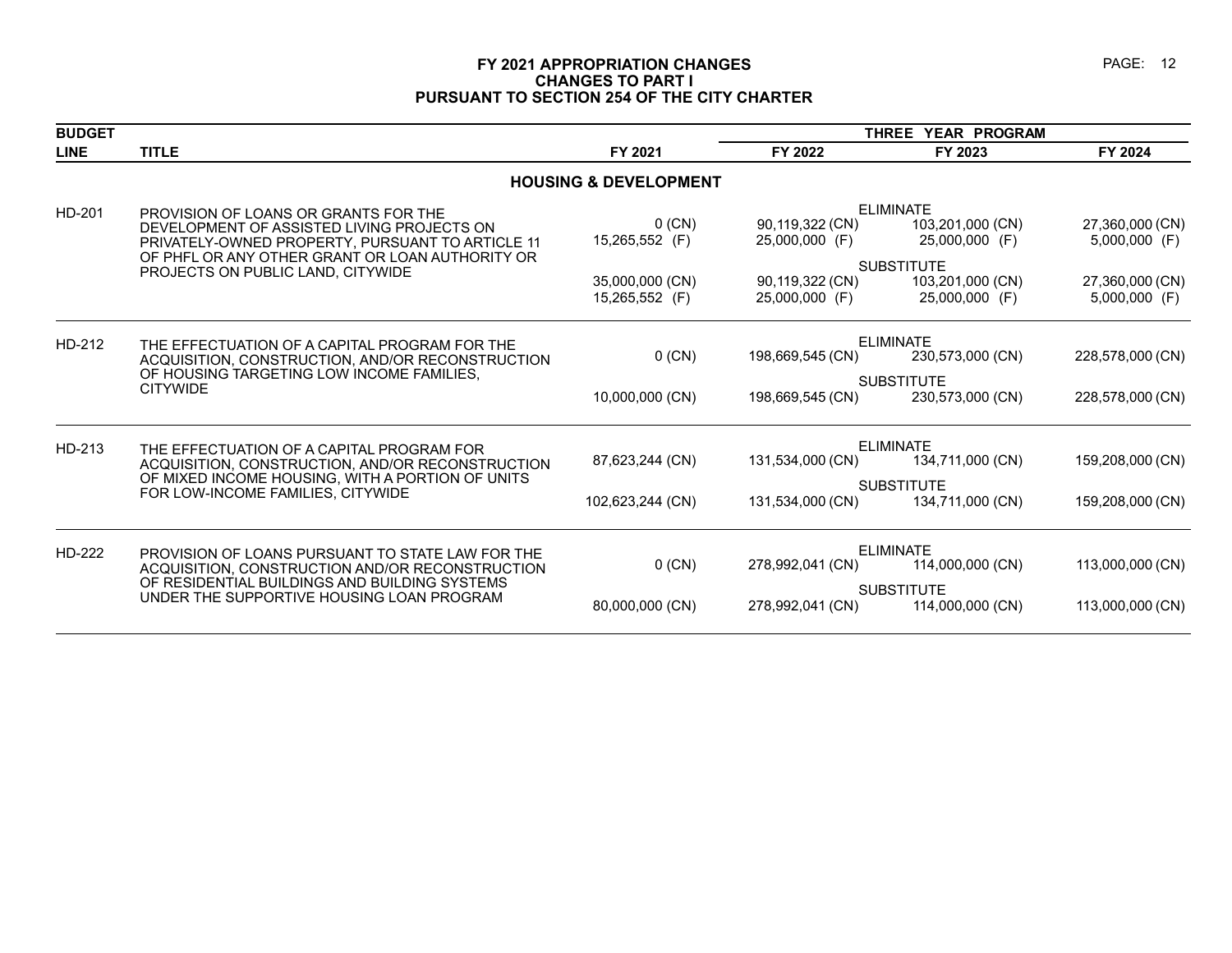| FY 2023                       | FY 2024 |
|-------------------------------|---------|
|                               |         |
|                               |         |
| <b>SUBSTITUTE</b><br>$0$ (CN) | 0 (CN)  |
|                               |         |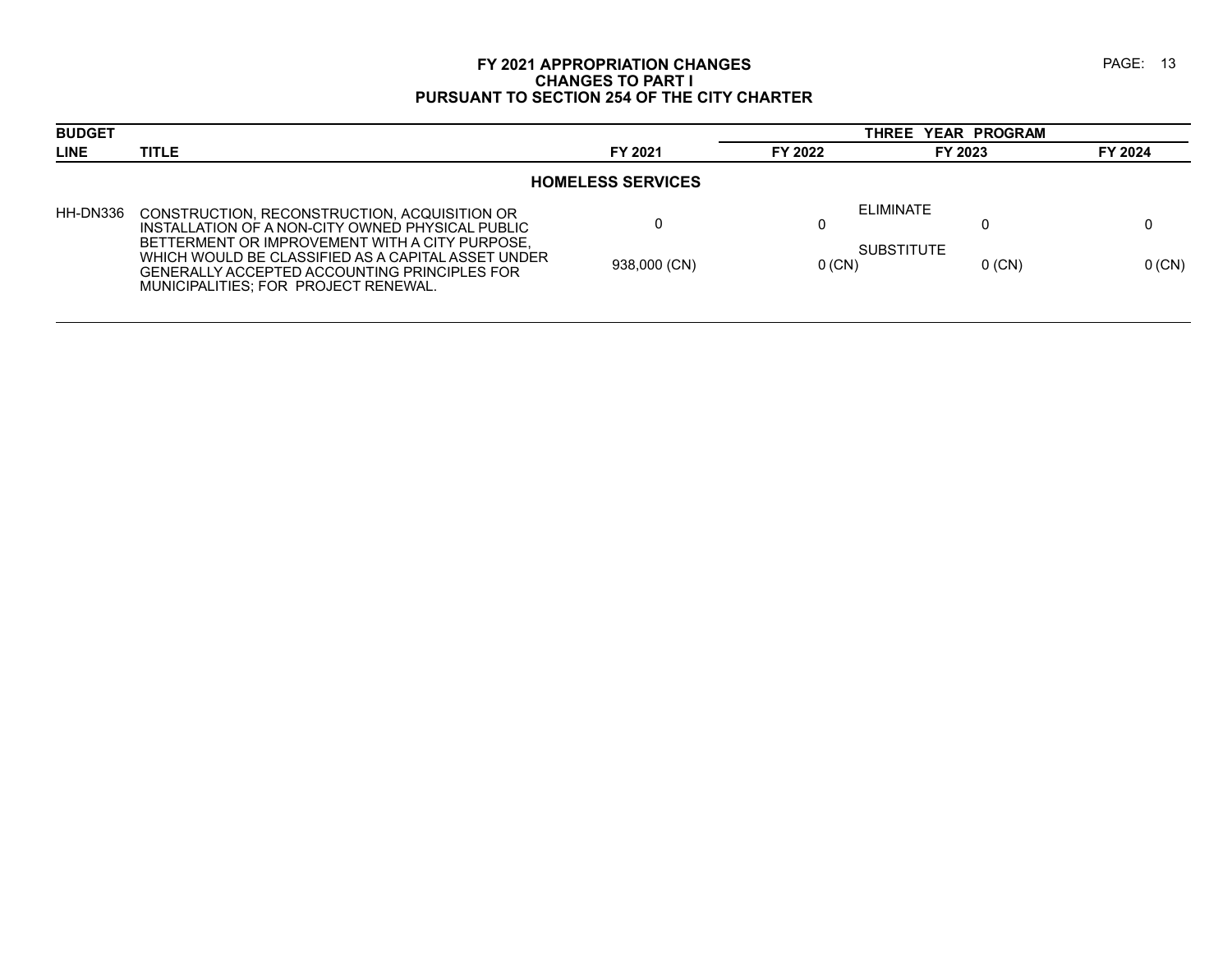| <b>BUDGET</b> |                                                                                                                                                                                                                                                                                                                                                                                              |                | THREE YEAR PROGRAM |                               |         |
|---------------|----------------------------------------------------------------------------------------------------------------------------------------------------------------------------------------------------------------------------------------------------------------------------------------------------------------------------------------------------------------------------------------------|----------------|--------------------|-------------------------------|---------|
| <b>LINE</b>   | <b>TITLE</b>                                                                                                                                                                                                                                                                                                                                                                                 | FY 2021        | FY 2022            | FY 2023                       | FY 2024 |
|               |                                                                                                                                                                                                                                                                                                                                                                                              | <b>HEALTH</b>  |                    |                               |         |
| HL-DN02G      | CONSTRUCTION, RECONSTRUCTION, ACQUISITION OR<br>INSTALLATION OF A NON-CITY OWNED PHYSICAL PUBLIC<br>BETTERMENT OR IMPROVEMENT WITH A CITY PURPOSE.                                                                                                                                                                                                                                           | $\mathbf 0$    | $\Omega$           | <b>ELIMINATE</b><br>0         | 0       |
|               | WHICH WOULD BE CLASSIFIED AS A CAPITAL ASSET UNDER<br>GENERALLY ACCEPTED ACCOUNTING PRINCIPLES FOR<br>MUNICIPALITIES; FOR DESTINATION TOMORROW.                                                                                                                                                                                                                                              | 250,000 (CN)   | 0 (CN)             | <b>SUBSTITUTE</b><br>$0$ (CN) | 0 (CN)  |
| HL-DN02U      | (NEW PROJECT)                                                                                                                                                                                                                                                                                                                                                                                | 210,000 (CN)   | $0$ (CN)           | (NEW PROJECT)<br>$0$ (CN)     | 0 (CN)  |
|               | CONSTRUCTION, RECONSTRUCTION, ACQUISITION OR<br>INSTALLATION OF A NON-CITY OWNED PHYSICAL PUBLIC<br>BETTERMENT OR IMPROVEMENT WITH A CITY PURPOSE,<br>WHICH WOULD BE CLASSIFIED AS A CAPITAL ASSET UNDER<br>GENERALLY ACCEPTED ACCOUNTING PRINCIPLES FOR<br>MUNICIPALITIES; FOR COMMUNITY HEALTH INITIATIVES,<br>INC.                                                                        |                |                    |                               |         |
| HL-DN150      | CONSTRUCTION, RECONSTRUCTION, ACQUISITION OR<br>INSTALLATION OF A NON-CITY OWNED PHYSICAL PUBLIC                                                                                                                                                                                                                                                                                             | $\mathbf 0$    | $\Omega$           | <b>ELIMINATE</b><br>0         | 0       |
|               | BETTERMENT OR IMPROVEMENT WITH A CITY PURPOSE,<br>WHICH WOULD BE CLASSIFIED AS A CAPITAL ASSET UNDER<br>GENERALLY ACCEPTED ACCOUNTING PRINCIPLES FOR<br>MUNICIPALITIES; FOR THE EZRA MEDICAL CENTER.                                                                                                                                                                                         | 1,454,000 (CN) | 0 (CN)             | <b>SUBSTITUTE</b><br>$0$ (CN) | 0 (CN)  |
|               | <b>CHANGE TITLE TO READ:</b><br>CONSTRUCTION, RECONSTRUCTION, ACQUISITION OR<br>INSTALLATION OF A NON-CITY OWNED PHYSICAL PUBLIC<br>BETTERMENT OR IMPROVEMENT WITH A CITY PURPOSE,<br>WHICH WOULD BE CLASSIFIED AS A CAPITAL ASSET UNDER<br>GENERALLY ACCEPTED ACCOUNTING PRINCIPLES FOR<br>MUNICIPALITIES; FOR THE L'REFUAH MEDICAL AND<br>REHABILITATION CENTER, INC. DBA EZRA MED CENTER. |                |                    |                               |         |
| HL-DN168      | CONSTRUCTION, RECONSTRUCTION, ACQUISITION OR<br>INSTALLATION OF A NON-CITY OWNED PHYSICAL PUBLIC                                                                                                                                                                                                                                                                                             | 0              | 0                  | <b>ELIMINATE</b><br>0         | 0       |
|               | BETTERMENT OR IMPROVEMENT WITH A CITY PURPOSE,<br>WHICH WOULD BE CLASSIFIED AS A CAPITAL ASSET UNDER<br>GENERALLY ACCEPTED ACCOUNTING PRINCIPLES FOR<br>MUNICIPALITIES; FOR THE BROOKDALE MEDICAL CENTER.                                                                                                                                                                                    | 997,000 (CN)   | 0 (CN)             | <b>SUBSTITUTE</b><br>$0$ (CN) | 0 (CN)  |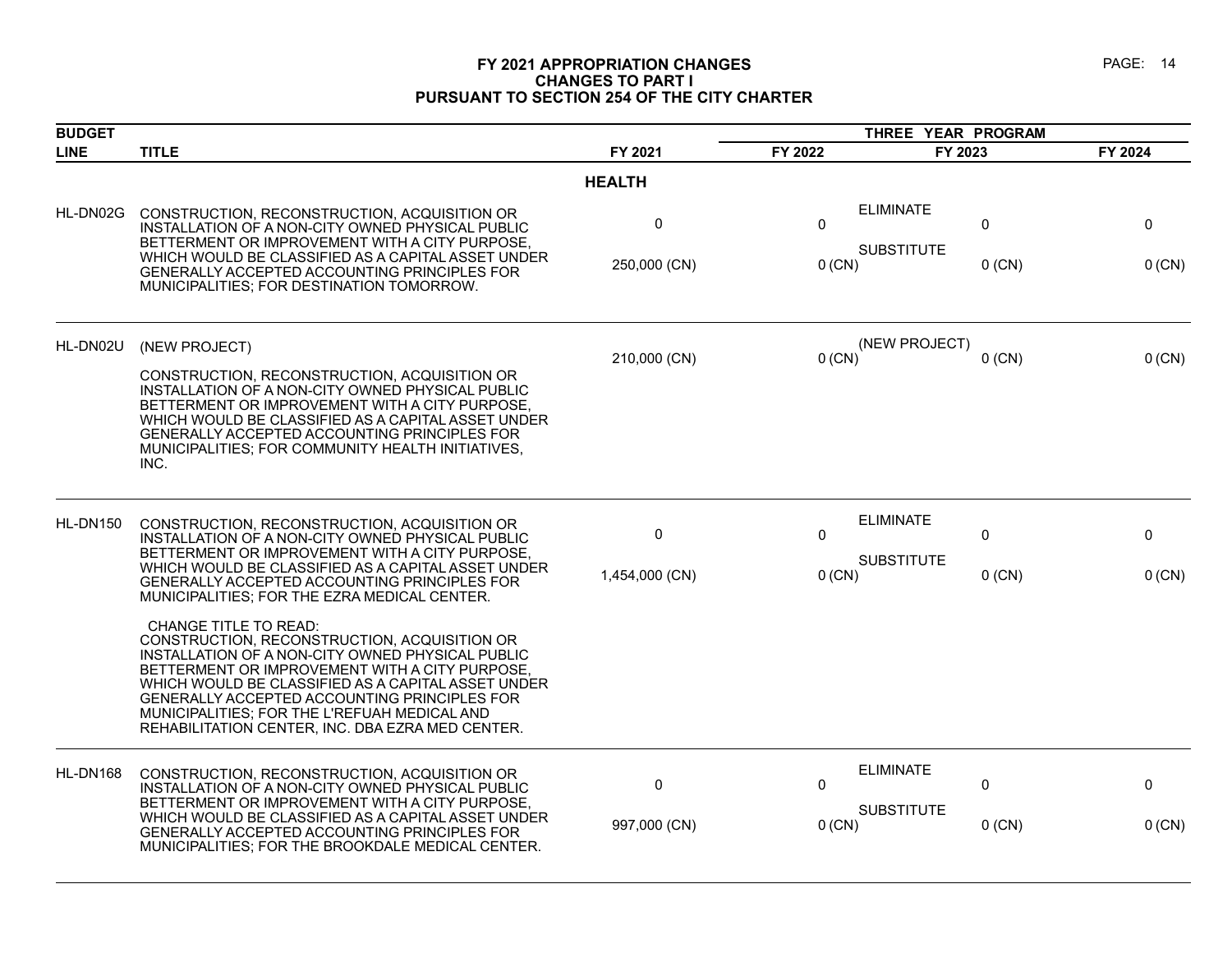| <b>BUDGET</b>   |                                                                                                                                                                                                                        |                |          | THREE YEAR PROGRAM                         |                      |
|-----------------|------------------------------------------------------------------------------------------------------------------------------------------------------------------------------------------------------------------------|----------------|----------|--------------------------------------------|----------------------|
| <b>LINE</b>     | <b>TITLE</b>                                                                                                                                                                                                           | FY 2021        | FY 2022  | FY 2023                                    | FY 2024              |
|                 |                                                                                                                                                                                                                        | <b>HEALTH</b>  |          |                                            |                      |
| <b>HL-DN202</b> | CONSTRUCTION, RECONSTRUCTION, ACQUISITION OR<br>INSTALLATION OF A NON-CITY OWNED PHYSICAL PUBLIC<br>BETTERMENT OR IMPROVEMENT WITH A CITY PURPOSE.                                                                     | $\mathbf 0$    | $\Omega$ | <b>ELIMINATE</b><br>0                      | 0                    |
|                 | WHICH WOULD BE CLASSIFIED AS A CAPITAL ASSET UNDER<br>GENERALLY ACCEPTED ACCOUNTING PRINCIPLES FOR<br>MUNICIPALITIES; FOR THE JAMAICA HOSPITAL MEDICAL<br>CENTER.                                                      | 173,000 (CN)   | $0$ (CN) | <b>SUBSTITUTE</b>                          | $0$ (CN)<br>0 (CN)   |
| HL-DN254        | CONSTRUCTION, RECONSTRUCTION, ACQUISITION OR<br>INSTALLATION OF A NON-CITY OWNED PHYSICAL PUBLIC<br>BETTERMENT OR IMPROVEMENT WITH A CITY PURPOSE                                                                      | $\mathbf 0$    | $\Omega$ | <b>ELIMINATE</b><br>0<br><b>SUBSTITUTE</b> | 0                    |
|                 | WHICH WOULD BE CLASSIFIED AS A CAPITAL ASSET UNDER<br>GENERALLY ACCEPTED ACCOUNTING PRINCIPLES FOR<br>MUNICIPALITIES; FOR THE MAIMONIDES MEDICAL CENTER                                                                | 3,173,000 (CN) | 0 (CN)   |                                            | $0$ (CN)<br>0 (CN)   |
| HL-DN273        | CONSTRUCTION, RECONSTRUCTION, ACQUISITION OR<br>INSTALLATION OF A NON-CITY OWNED PHYSICAL PUBLIC                                                                                                                       | 0              | $\Omega$ | <b>ELIMINATE</b><br>0                      | 0                    |
|                 | BETTERMENT OR IMPROVEMENT WITH A CITY PURPOSE,<br>WHICH WOULD BE CLASSIFIED AS A CAPITAL ASSET UNDER<br>GENERALLY ACCEPTED ACCOUNTING PRINCIPLES FOR<br>MUNICIPALITIES; FOR MOUNT SINAI HOSPITAL.                      | 3,000,000 (CN) | 0(CN)    | <b>SUBSTITUTE</b>                          | 0 (CN)<br>$0$ (CN)   |
| <b>HL-DN305</b> | CONSTRUCTION, RECONSTRUCTION, ACQUISITION OR<br>INSTALLATION OF A NON-CITY OWNED PHYSICAL PUBLIC                                                                                                                       | $\mathbf{0}$   | $\Omega$ | <b>ELIMINATE</b><br>$\Omega$               | 0                    |
|                 | BETTERMENT OR IMPROVEMENT WITH A CITY PURPOSE,<br>WHICH WOULD BE CLASSIFIED AS A CAPITAL ASSET UNDER<br>GENERALLY ACCEPTED ACCOUNTING PRINCIPLES FOR<br>MUNICIPALITIES; FOR NEW YORK HOSPITAL QUEENS.                  | 514,000 (CN)   | $0$ (CN) | <b>SUBSTITUTE</b>                          | $0$ (CN)<br>$0$ (CN) |
| HL-DN346        | CONSTRUCTION, RECONSTRUCTION, ACQUISITION OR<br>INSTALLATION OF A NON-CITY OWNED PHYSICAL PUBLIC                                                                                                                       | 0              | $\Omega$ | <b>ELIMINATE</b><br>0                      | 0                    |
|                 | BETTERMENT OR IMPROVEMENT WITH A CITY PURPOSE,<br>WHICH WOULD BE CLASSIFIED AS A CAPITAL ASSET UNDER<br>GENERALLY ACCEPTED ACCOUNTING PRINCIPLES FOR<br>MUNICIPALITIES; FOR THE RICHMOND UNIVERSITY<br>MEDICAL CENTER. | 2,250,000 (CN) | $0$ (CN) | <b>SUBSTITUTE</b>                          | $0$ (CN)<br>0 (CN)   |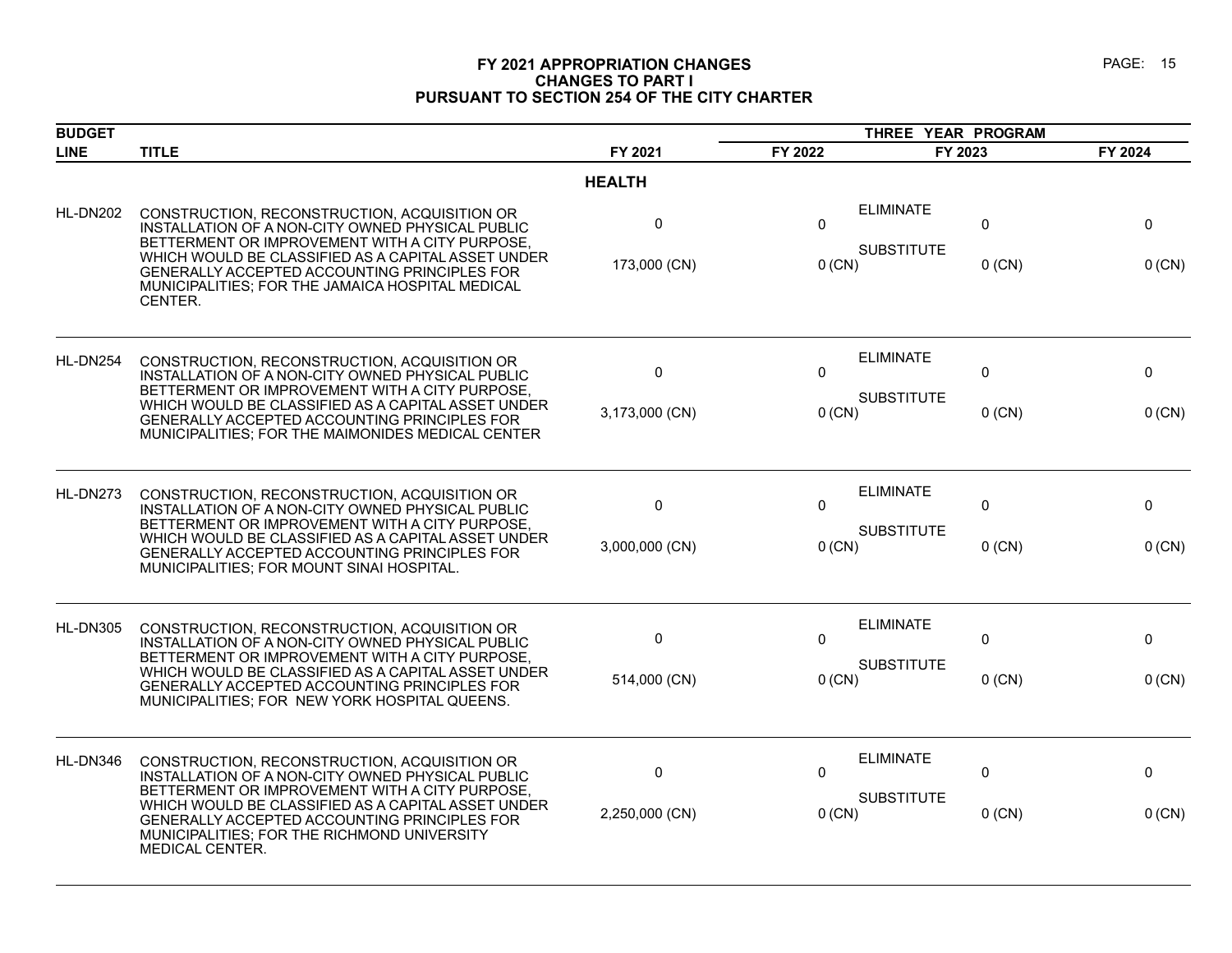| <b>BUDGET</b>   |                                                                                                                                                                                                                                                                                                             |                 | THREE YEAR PROGRAM          |                   |             |          |
|-----------------|-------------------------------------------------------------------------------------------------------------------------------------------------------------------------------------------------------------------------------------------------------------------------------------------------------------|-----------------|-----------------------------|-------------------|-------------|----------|
| <b>LINE</b>     | <b>TITLE</b>                                                                                                                                                                                                                                                                                                | FY 2021         | FY 2022                     | FY 2023           |             | FY 2024  |
|                 |                                                                                                                                                                                                                                                                                                             | <b>HEALTH</b>   |                             |                   |             |          |
| HL-DN363        | CONSTRUCTION, RECONSTRUCTION, ACQUISITION OR<br>INSTALLATION OF A NON-CITY OWNED PHYSICAL PUBLIC<br>BETTERMENT OR IMPROVEMENT WITH A CITY PURPOSE,                                                                                                                                                          | $\mathbf 0$     | $\Omega$                    | <b>ELIMINATE</b>  | 0           | 0        |
|                 | WHICH WOULD BE CLASSIFIED AS A CAPITAL ASSET UNDER<br>GENERALLY ACCEPTED ACCOUNTING PRINCIPLES FOR<br>MUNICIPALITIES; FOR ST. BARNABAS HOSPITAL.                                                                                                                                                            | 875,000 (CN)    | 0 (CN)                      | <b>SUBSTITUTE</b> | $0$ (CN)    | 0 (CN)   |
| HL-DN367        | CONSTRUCTION, RECONSTRUCTION, ACQUISITION OR<br>INSTALLATION OF A NON-CITY OWNED PHYSICAL PUBLIC<br>BETTERMENT OR IMPROVEMENT WITH A CITY PURPOSE,                                                                                                                                                          | 0               | 0                           | <b>ELIMINATE</b>  | $\mathbf 0$ | 0        |
|                 | WHICH WOULD BE CLASSIFIED AS A CAPITAL ASSET UNDER<br>GENERALLY ACCEPTED ACCOUNTING PRINCIPLES FOR<br>MUNICIPALITIES; FOR THE ST. MARY'S HEALTHCARE<br>SYSTEM FOR CHILDREN.                                                                                                                                 | 308,000 (CN)    | <b>SUBSTITUTE</b><br>0 (CN) |                   | $0$ (CN)    | 0 (CN)   |
| <b>HL-DN440</b> | CONSTRUCTION, RECONSTRUCTION, ACQUISITION OR<br>INSTALLATION OF A NON-CITY OWNED PHYSICAL PUBLIC<br>BETTERMENT OR IMPROVEMENT WITH A CITY PURPOSE,<br>WHICH WOULD BE CLASSIFIED AS A CAPITAL ASSET UNDER<br>GENERALLY ACCEPTED ACCOUNTING PRINCIPLES FOR<br>MUNICIPALITIES; FOR THE URBAN HEALTH PLAN, INC. | $\mathbf 0$     | 0                           | <b>ELIMINATE</b>  | 0           | 0        |
|                 |                                                                                                                                                                                                                                                                                                             | 10,000,000 (CN) | 0 (CN)                      | <b>SUBSTITUTE</b> | $0$ (CN)    | 0 (CN)   |
| HL-DN561        | CONSTRUCTION, RECONSTRUCTION, ACQUISITION OR<br>INSTALLATION OF A NON-CITY OWNED PHYSICAL PUBLIC                                                                                                                                                                                                            | $\mathbf 0$     | 0                           | <b>ELIMINATE</b>  | $\Omega$    | $\Omega$ |
|                 | BETTERMENT OR IMPROVEMENT WITH A CITY PURPOSE,<br>WHICH WOULD BE CLASSIFIED AS A CAPITAL ASSET UNDER<br>GENERALLY ACCEPTED ACCOUNTING PRINCIPLES FOR<br>MUNICIPALITIES; FOR THE COMMUNITY HEALTHCARE<br>NETWORK.                                                                                            | 650,000 (CN)    | $0$ (CN)                    | <b>SUBSTITUTE</b> | $0$ (CN)    | 0 (CN)   |
| HL-DN563        | CONSTRUCTION, RECONSTRUCTION, ACQUISITION OR<br>INSTALLATION OF A NON-CITY OWNED PHYSICAL PUBLIC                                                                                                                                                                                                            | 0               | $\Omega$                    | <b>ELIMINATE</b>  | $\Omega$    | 0        |
|                 | BETTERMENT OR IMPROVEMENT WITH A CITY PURPOSE,<br>WHICH WOULD BE CLASSIFIED AS A CAPITAL ASSET UNDER<br>GENERALLY ACCEPTED ACCOUNTING PRINCIPLES FOR<br>MUNICIPALITIES; FOR THE NYU HOSPITALS CENTER.                                                                                                       | 937,000 (CN)    | 0(CN)                       | <b>SUBSTITUTE</b> | $0$ (CN)    | $0$ (CN) |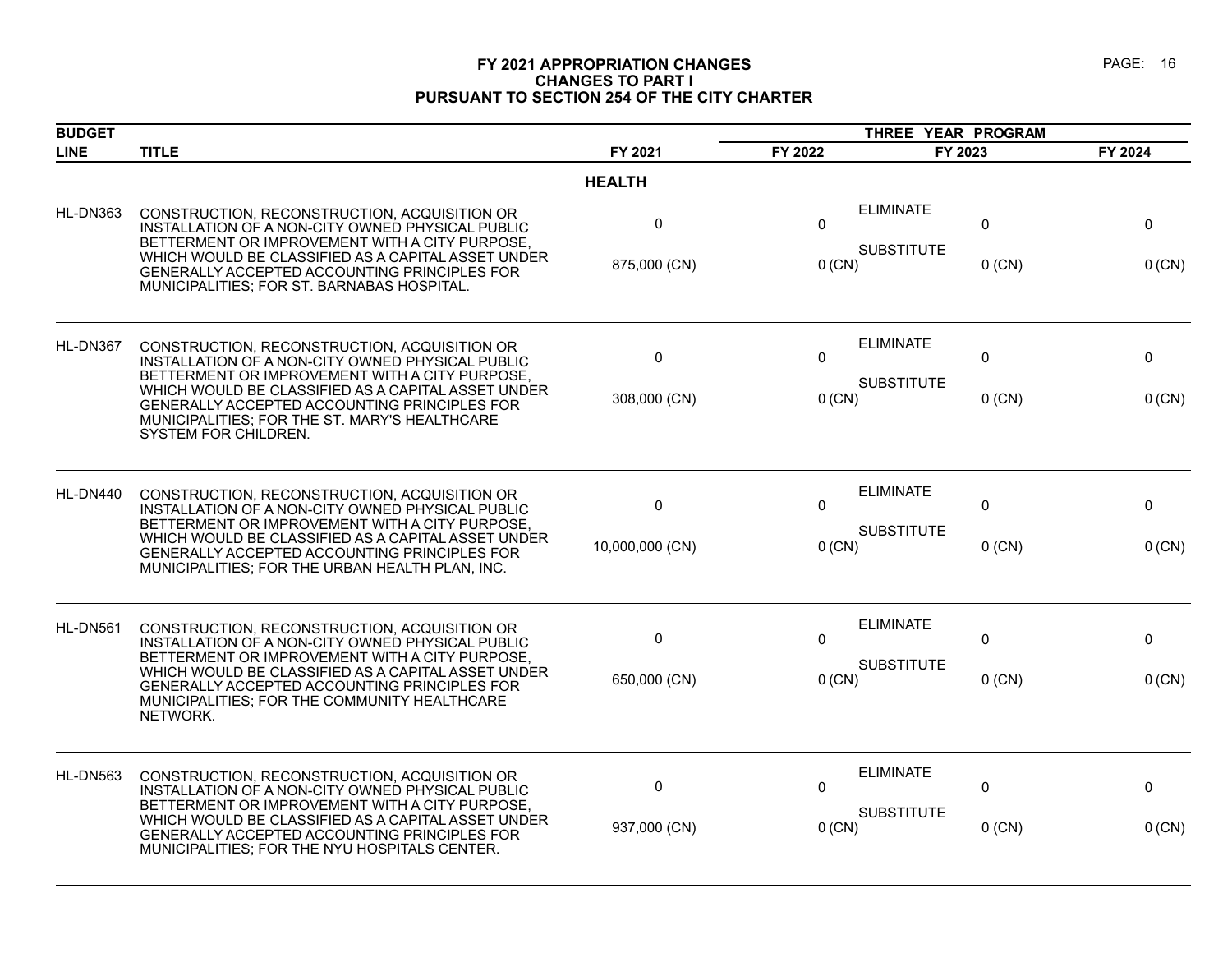| <b>BUDGET</b>   |                                                                                                                                                                                                                                |               | THREE YEAR PROGRAM |                                 |             |  |
|-----------------|--------------------------------------------------------------------------------------------------------------------------------------------------------------------------------------------------------------------------------|---------------|--------------------|---------------------------------|-------------|--|
| <b>LINE</b>     | <b>TITLE</b>                                                                                                                                                                                                                   | FY 2021       | FY 2022            | FY 2023                         | FY 2024     |  |
|                 |                                                                                                                                                                                                                                | <b>HEALTH</b> |                    |                                 |             |  |
| HL-DN565        | CONSTRUCTION, RECONSTRUCTION, ACQUISITION OR<br>INSTALLATION OF A NON-CITY OWNED PHYSICAL PUBLIC<br>BETTERMENT OR IMPROVEMENT WITH A CITY PURPOSE,                                                                             | 0             | $\mathbf{0}$       | <b>ELIMINATE</b><br>$\mathbf 0$ | $\mathbf 0$ |  |
|                 | WHICH WOULD BE CLASSIFIED AS A CAPITAL ASSET UNDER<br>GENERALLY ACCEPTED ACCOUNTING PRINCIPLES FOR<br>MUNICIPALITIES: FOR THE FLUSHING HOSPITAL.                                                                               | 522,000 (CN)  | $0$ (CN)           | <b>SUBSTITUTE</b><br>$0$ (CN)   | 0 (CN)      |  |
| HL-DN808        | CONSTRUCTION, RECONSTRUCTION, ACQUISITION OR<br>INSTALLATION OF A NON-CITY OWNED PHYSICAL PUBLIC<br>BETTERMENT OR IMPROVEMENT WITH A CITY PURPOSE.                                                                             | $\mathbf 0$   | $\mathbf{0}$       | <b>ELIMINATE</b><br>$\Omega$    | 0           |  |
|                 | WHICH WOULD BE CLASSIFIED AS A CAPITAL ASSET UNDER<br><b>GENERALLY ACCEPTED ACCOUNTING PRINCIPLES FOR</b><br>MUNICIPALITIES; FOR THE HATZOLAH INCORPORATED                                                                     | 370,000 (CN)  | $0$ (CN)           | <b>SUBSTITUTE</b><br>$0$ (CN)   | 0 (CN)      |  |
| HL-DN908        | CONSTRUCTION, RECONSTRUCTION, ACQUISITION OR<br>INSTALLATION OF A NON-CITY OWNED PHYSICAL PUBLIC                                                                                                                               | 0             | $\mathbf{0}$       | <b>ELIMINATE</b><br>$\mathbf 0$ | $\mathbf 0$ |  |
|                 | BETTERMENT OR IMPROVEMENT WITH A CITY PURPOSE.<br>WHICH WOULD BE CLASSIFIED AS A CAPITAL ASSET UNDER<br>GENERALLY ACCEPTED ACCOUNTING PRINCIPLES FOR<br>MUNICIPALITIES; FOR WOMEN'S LEAGUE COMMUNITY<br><b>RESIDENCES.</b>     | 52,000 (CN)   | 0 (CN)             | <b>SUBSTITUTE</b><br>$0$ (CN)   | $0$ (CN)    |  |
| <b>HL-DN915</b> | CONSTRUCTION, RECONSTRUCTION, ACQUISITION OR<br>INSTALLATION OF A NON-CITY OWNED PHYSICAL PUBLIC                                                                                                                               | 0             | $\mathbf{0}$       | <b>ELIMINATE</b><br>0           | $\mathbf 0$ |  |
|                 | BETTERMENT OR IMPROVEMENT WITH A CITY PURPOSE<br>WHICH WOULD BE CLASSIFIED AS A CAPITAL ASSET UNDER<br>GENERALLY ACCEPTED ACCOUNTING PRINCIPLES FOR<br>MUNICIPALITIES; FOR THE JOSEPH P. ADDABBO FAMILY<br>HEALTH CENTER, INC. | 250,000 (CN)  | $0$ (CN)           | <b>SUBSTITUTE</b><br>$0$ (CN)   | 0 (CN)      |  |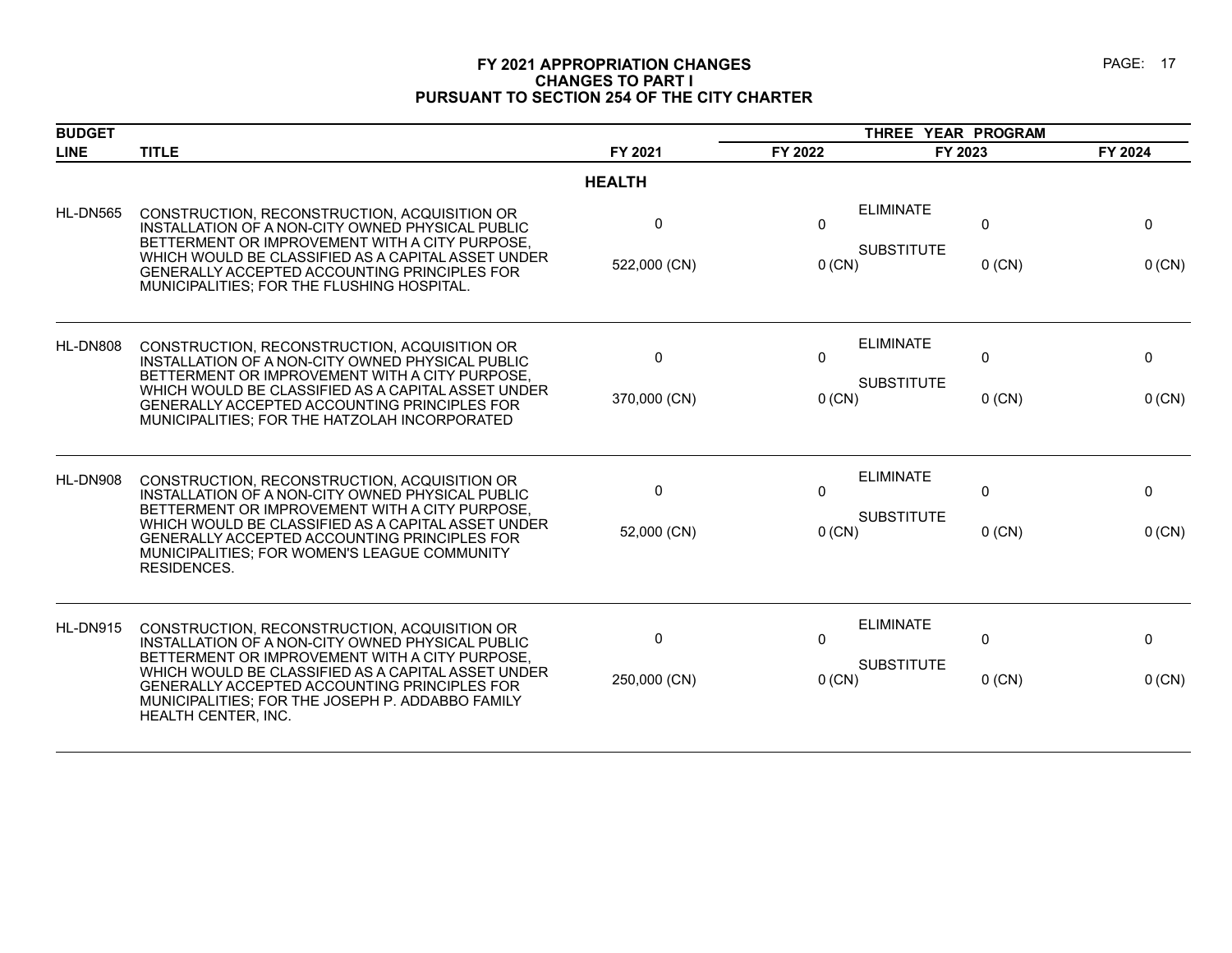| <b>BUDGET</b>  |                                                                                                                                                                                                                                    |                             |             | THREE YEAR PROGRAM                                            |             |
|----------------|------------------------------------------------------------------------------------------------------------------------------------------------------------------------------------------------------------------------------------|-----------------------------|-------------|---------------------------------------------------------------|-------------|
| <b>LINE</b>    | <b>TITLE</b>                                                                                                                                                                                                                       | FY 2021                     | FY 2022     | FY 2023                                                       | FY 2024     |
|                |                                                                                                                                                                                                                                    | <b>HIGHER EDUCATION</b>     |             |                                                               |             |
| HN-D003        | CITY COUNCIL FUNDING FOR CITY UNIVERSITY<br>PURCHASES OF ELECTRONIC DATA PROCESSING<br>EQUIPMENT FOR ADMINISTRATIVE AND INSTRUCTIONAL                                                                                              | $\Omega$                    | $\Omega$    | <b>ELIMINATE</b><br>$\mathbf{0}$                              | 0           |
|                | PURPOSES IN THE COMMUNITY COLLEGES, CITYWIDE                                                                                                                                                                                       | $3,100,000$ (CN)            | 0 (CN)      | <b>SUBSTITUTE</b><br>$0$ (CN)                                 | 0(CN)       |
| <b>HN-D004</b> | CITY COUNCIL FUNDING FOR IMPROVEMENTS.<br>ALTERATIONS, AND COMPREHENSIVE RENOVATIONS TO<br>BUILDINGS AND CAMPUSES, INCLUDING THE PURCHASE<br>AND INSTALLATION OF COMPUTER AND OTHER<br>EQUIPMENT AND SYSTEMS, AT COMMUNITY COLLEGE | $\Omega$<br>20,731,000 (CN) | 0<br>0 (CN) | <b>ELIMINATE</b><br>$\Omega$<br><b>SUBSTITUTE</b><br>$0$ (CN) | 0<br>0 (CN) |
| HN-D300        | CAMPUSES CITYWIDE.<br>CITY COUNCIL FUNDING FOR SITE ACQUISITION.<br>CONSTRUCTION, RECONSTRUCTION, IMPROVEMENTS,<br>COMPREHENSIVE RENOVATIONS AND ADDITIONS OF CITY                                                                 | $\Omega$                    | 0           | <b>ELIMINATE</b><br>$\Omega$                                  | 0           |
|                | UNIVERSITY SENIOR COLLEGE CAMPUS BUILDINGS AND<br>FACILITIES, INCLUDING THE PURCHASE OF EQUIPMENT<br>AND OTHER SYSTEMS, CITYWIDE.                                                                                                  | 16,972,000 (CN)             | 0 (CN)      | <b>SUBSTITUTE</b><br>$0$ (CN)                                 | 0(CN)       |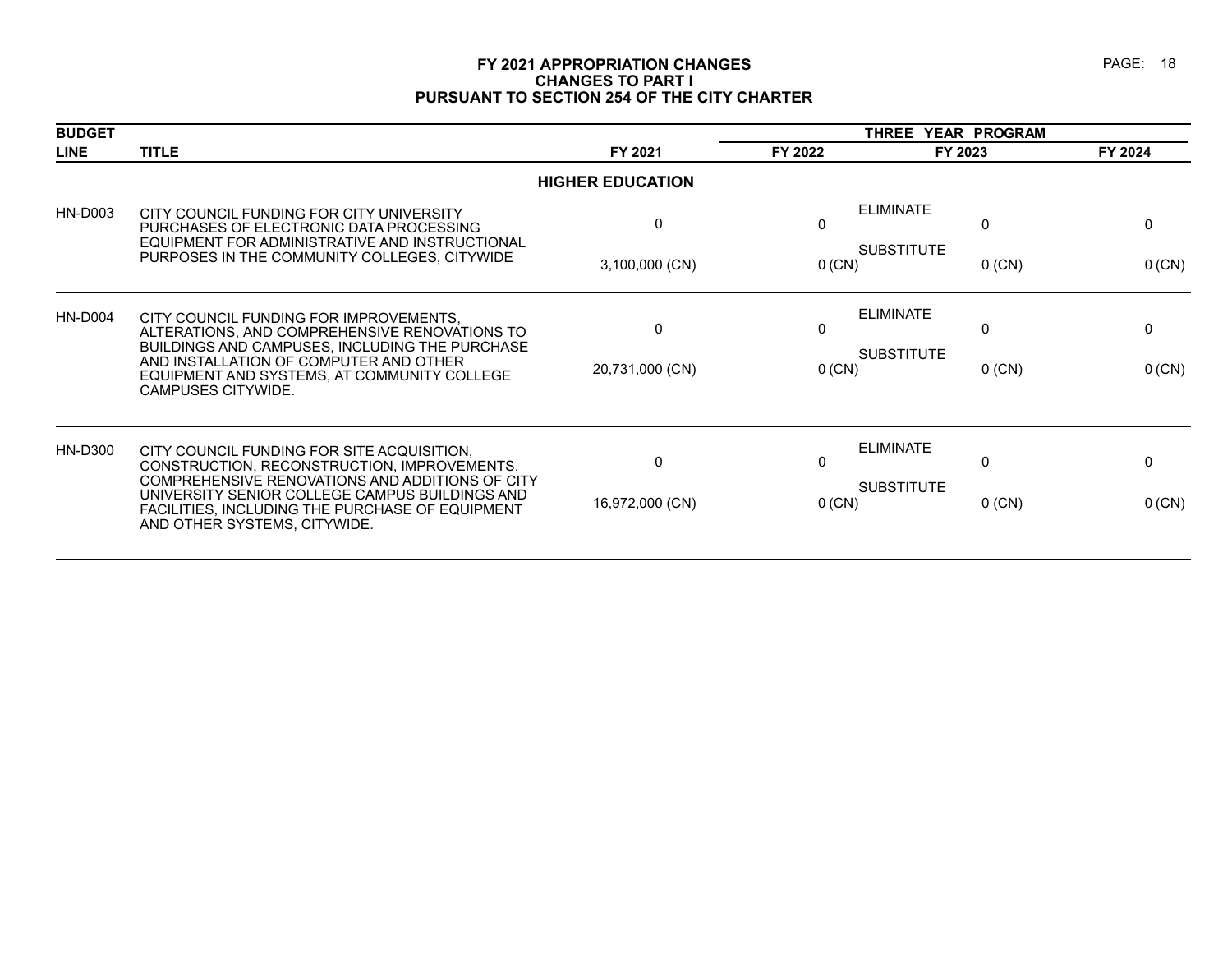| <b>BUDGET</b> |                                                                                                                                                                    |                                     |          | <b>THREE YEAR PROGRAM</b>     |          |
|---------------|--------------------------------------------------------------------------------------------------------------------------------------------------------------------|-------------------------------------|----------|-------------------------------|----------|
| <b>LINE</b>   | <b>TITLE</b>                                                                                                                                                       | FY 2021                             | FY 2022  | FY 2023                       | FY 2024  |
|               |                                                                                                                                                                    | <b>HEALTH &amp; HOSPITALS CORP.</b> |          |                               |          |
| HO-D003       | CITY COUNCIL FUNDING FOR ALL BUILDINGS, ALL<br>BOROUGHS, CONSTRUCTION, RECONSTRUCTION,                                                                             |                                     | O        | ELIMINATE                     |          |
|               | REHABILITATION, MODERNIZATION, FIRE PREVENTION AND<br>ELEVATOR REPLACEMENTS, EQUIPMENT, AND VEHICLES<br>FOR THE NEW YORK CITY HEALTH AND HOSPITALS<br>CORPORATION. | 18,416,000 (CN)                     | $0$ (CN) | <b>SUBSTITUTE</b><br>$0$ (CN) | $0$ (CN) |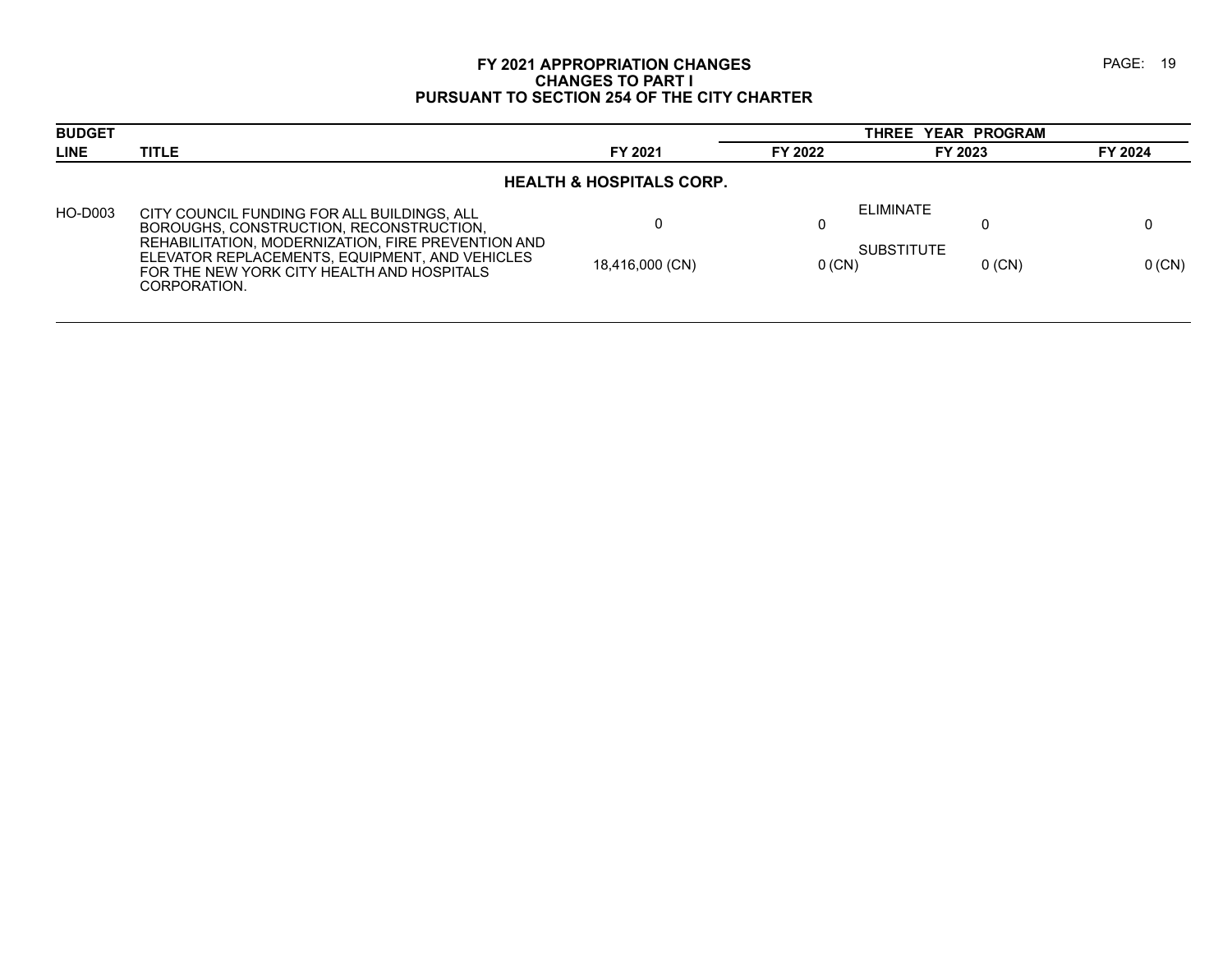| <b>BUDGET</b> |                                                                                                                                                                                                                                                                                                                                                 |                        |                       | THREE YEAR PROGRAM                                                |             |
|---------------|-------------------------------------------------------------------------------------------------------------------------------------------------------------------------------------------------------------------------------------------------------------------------------------------------------------------------------------------------|------------------------|-----------------------|-------------------------------------------------------------------|-------------|
| <b>LINE</b>   | <b>TITLE</b>                                                                                                                                                                                                                                                                                                                                    | FY 2021                | FY 2022               | FY 2023                                                           | FY 2024     |
|               |                                                                                                                                                                                                                                                                                                                                                 | <b>HUMAN RESOURCES</b> |                       |                                                                   |             |
| HR-DN01J      | CONSTRUCTION, RECONSTRUCTION, ACQUISITION OR<br>INSTALLATION OF A NON-CITY OWNED PHYSICAL PUBLIC<br>BETTERMENT OR IMPROVEMENT WITH A CITY PURPOSE.<br>WHICH WOULD BE CLASSIFIED AS A CAPITAL ASSET UNDER<br>GENERALLY ACCEPTED ACCOUNTING PRINCIPLES FOR<br>MUNICIPALITIES; FOR COUNCIL OF PEOPLES<br>ORGANIZATION (COPO).                      | 0<br>1,170,000 (CN)    | $\mathbf 0$<br>0 (CN) | <b>ELIMINATE</b><br>$\mathbf 0$<br><b>SUBSTITUTE</b><br>$0$ (CN)  | 0<br>0 (CN) |
| HR-DN01N      | CONSTRUCTION, RECONSTRUCTION, ACQUISITION OR<br>INSTALLATION OF A NON-CITY OWNED PHYSICAL PUBLIC<br>BETTERMENT OR IMPROVEMENT WITH A CITY PURPOSE.<br>WHICH WOULD BE CLASSIFIED AS A CAPITAL ASSET UNDER<br>GENERALLY ACCEPTED ACCOUNTING PRINCIPLES FOR<br>MUNICIPALITIES: FOR THE GREENBURGER CENTER FOR<br>SOCIAL AND CRIMINAL JUSTICE, INC. | 0<br>2,973,000 (CN)    | $\Omega$<br>$0$ (CN)  | <b>ELIMINATE</b><br>$\mathbf 0$<br><b>SUBSTITUTE</b><br>$0$ (CN)  | 0<br>0 (CN) |
| HR-DN942      | CONSTRUCTION, RECONSTRUCTION, ACQUISITION OR<br>INSTALLATION OF A NON-CITY OWNED PHYSICAL PUBLIC<br>BETTERMENT OR IMPROVEMENT WITH A CITY PURPOSE.<br>WHICH WOULD BE CLASSIFIED AS A CAPITAL ASSET UNDER<br>GENERALLY ACCEPTED ACCOUNTING PRINCIPLES FOR<br>MUNICIPALITIES; FOR EMERALD ISLE IMMIGRATION<br>CENTER INC.                         | 0<br>1,550,000 (CN)    | $\Omega$<br>$0$ (CN)  | <b>ELIMINATE</b><br>$\mathbf 0$<br><b>SUBSTITUTE</b><br>$0$ (CN)  | 0<br>0 (CN) |
| HR-DN974      | CONSTRUCTION, RECONSTRUCTION, ACQUISITION OR<br>INSTALLATION OF A NON-CITY OWNED PHYSICAL PUBLIC<br>BETTERMENT OR IMPROVEMENT WITH A CITY PURPOSE.<br>WHICH WOULD BE CLASSIFIED AS A CAPITAL ASSET UNDER<br>GENERALLY ACCEPTED ACCOUNTING PRINCIPLES FOR<br>MUNICIPALITIES; FOR STRIVE INTERNATIONAL, INC.                                      | 0<br>121,000 (CN)      | $\Omega$<br>0 (CN)    | <b>ELIMINATE</b><br>$\mathbf{0}$<br><b>SUBSTITUTE</b><br>$0$ (CN) | 0<br>0 (CN) |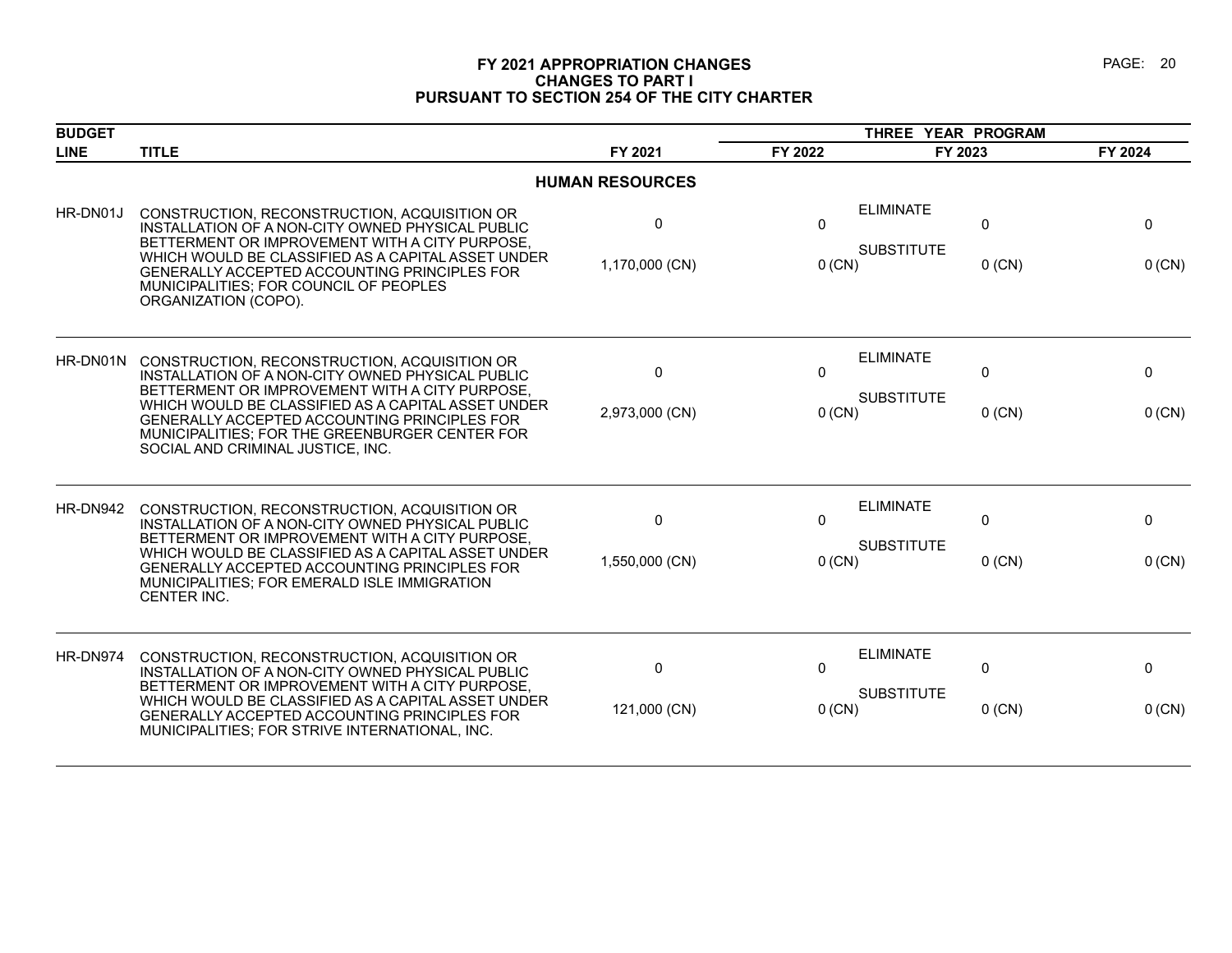| <b>BUDGET</b>  |                                                                                                                                              |                                    |                             | THREE YEAR PROGRAM                               |                             |
|----------------|----------------------------------------------------------------------------------------------------------------------------------------------|------------------------------------|-----------------------------|--------------------------------------------------|-----------------------------|
| <b>LINE</b>    | <b>TITLE</b>                                                                                                                                 | FY 2021                            | FY 2022                     | FY 2023                                          | FY 2024                     |
|                |                                                                                                                                              | <b>HIGHWAYS</b>                    |                             |                                                  |                             |
| <b>HW-D101</b> | CITY COUNCIL FUNDING FOR THE CONSTRUCTION.<br>RECONSTRUCTION AND RESURFACING OF STREETS AND<br>ALL REQUIRED ANCILLARY STREET WORK, BROOKLYN. | $\Omega$                           | $\mathbf{0}$                | <b>ELIMINATE</b><br>$\mathbf 0$                  | $\mathbf 0$                 |
|                |                                                                                                                                              | 1,200,000 (CN)                     | $0$ (CN)                    | <b>SUBSTITUTE</b><br>$0$ (CN)                    | 0 (CN)                      |
| HW-D103        | CITY COUNCIL FUNDING FOR THE CONSTRUCTION,<br>RECONSTRUCTION AND RESURFACING OF STREETS AND                                                  | $\Omega$                           | $\mathbf{0}$                | <b>ELIMINATE</b><br>$\mathbf 0$                  | $\mathbf 0$                 |
|                | ALL REQUIRED ANCILLARY STREET WORK, QUEENS                                                                                                   | 1,900,000 (CN)                     | $0$ (CN)                    | <b>SUBSTITUTE</b><br>$0$ (CN)                    | 0 (CN)                      |
| <b>HW-D105</b> | CITY COUNCIL FUNDING FOR THE CONSTRUCTION,<br>RECONSTRUCTION AND RESURFACING OF STREETS AND                                                  | 0                                  | $\mathbf 0$                 | <b>ELIMINATE</b><br>$\pmb{0}$                    | $\mathbf 0$                 |
|                | ALL REQUIRED ANCILLARY STREET WORK, THE BRONX                                                                                                | 250,000 (CN)                       | 0 (CN)                      | <b>SUBSTITUTE</b><br>$0$ (CN)                    | 0 (CN)                      |
| <b>HW-D200</b> | CITY COUNCIL FUNDING FOR SIDEWALK AND CURB<br>CONSTRUCTION, FENCING VACANT LOTS, FILLING SUNKEN                                              | $\Omega$                           | $\mathbf{0}$                | <b>ELIMINATE</b><br>$\mathbf 0$                  | $\mathbf 0$                 |
|                | LOTS, CITYWIDE.                                                                                                                              | 300,000 (CN)                       | 0(CN)                       | <b>SUBSTITUTE</b><br>$0$ (CN)                    | 0 (CN)                      |
| HW-349         | REPAVING AND RESURFACING OF STREETS BY<br>DEPARTMENTAL EMPLOYEES THROUGH INTERFUND<br>AGREEMENTS, AND PURCHASE OF MATERIALS TO BE            | 241,424,993 (CN)<br>7,981,991 (S)  | 129,650,000 (CN)<br>$0($ S) | <b>ELIMINATE</b><br>123,358,000 (CN)<br>$0($ S)  | 128,736,000 (CN)<br>$0($ S) |
|                | <b>UTILIZED</b>                                                                                                                              | 241,424,993 (CN)<br>27,605,991 (S) | 129,650,000 (CN)<br>$0($ S) | <b>SUBSTITUTE</b><br>123,358,000 (CN)<br>$0$ (S) | 128,736,000 (CN)<br>$0$ (S) |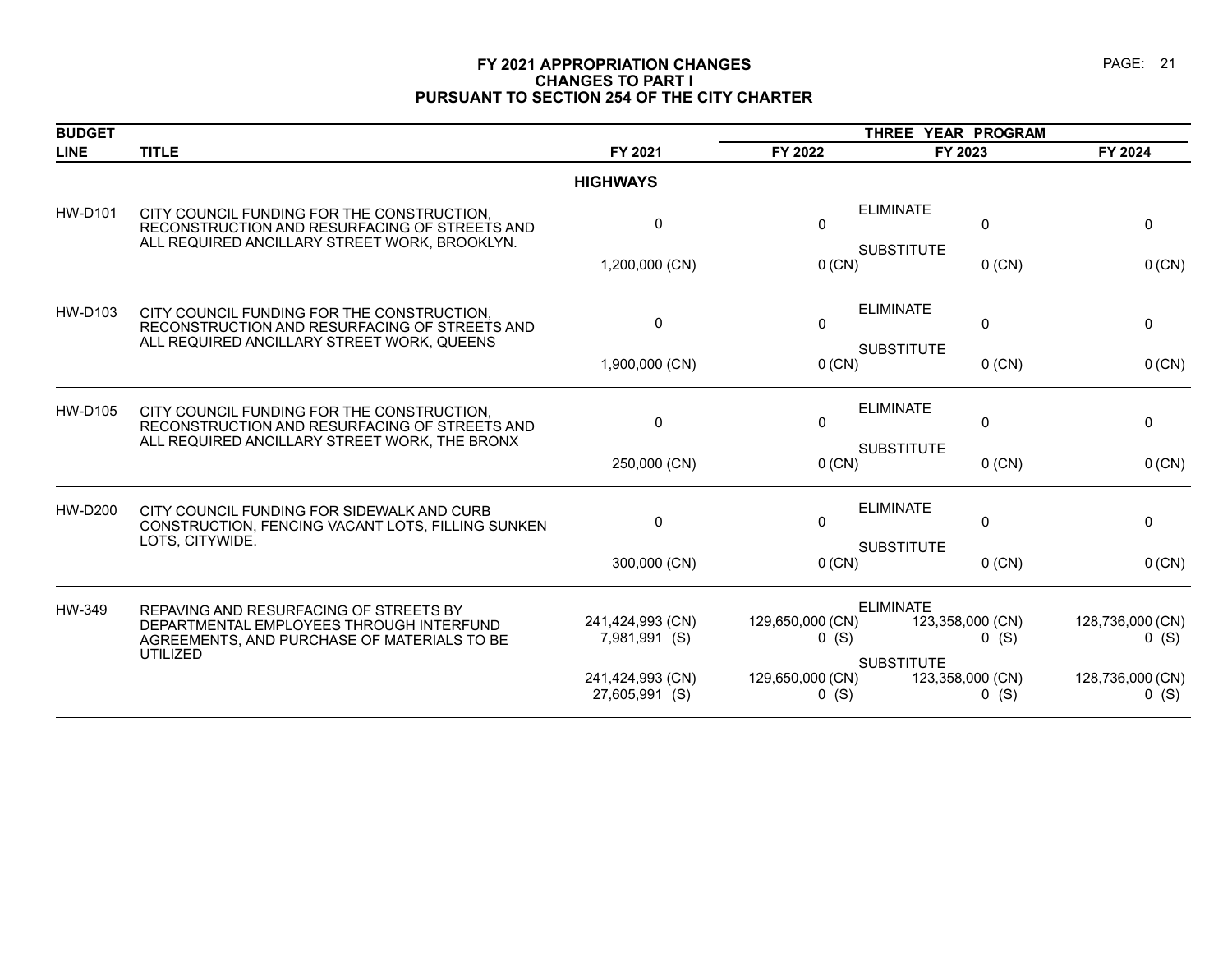| <b>BUDGET</b> |                                                                                                |                                  | THREE YEAR PROGRAM |                   |          |          |
|---------------|------------------------------------------------------------------------------------------------|----------------------------------|--------------------|-------------------|----------|----------|
| <b>LINE</b>   | <b>TITLE</b>                                                                                   | FY 2021                          | FY 2022            | FY 2023           |          | FY 2024  |
|               |                                                                                                | <b>NEW YORK RESEARCH LIBRARY</b> |                    |                   |          |          |
| L-D002        | CITY COUNCIL FUNDING FOR CONSTRUCTION.<br>RECONSTRUCTION, REHABILITATION AND IMPROVEMENTS,     |                                  | υ                  | ELIMINATE         |          |          |
|               | INCLUDING ACQUISITION OF FURNITURE, EQUIPMENT AND<br>VEHICLES FOR THE NEW YORK PUBLIC LIBRARY. | 450,000 (CN)                     | $0$ (CN)           | <b>SUBSTITUTE</b> | $0$ (CN) | $0$ (CN) |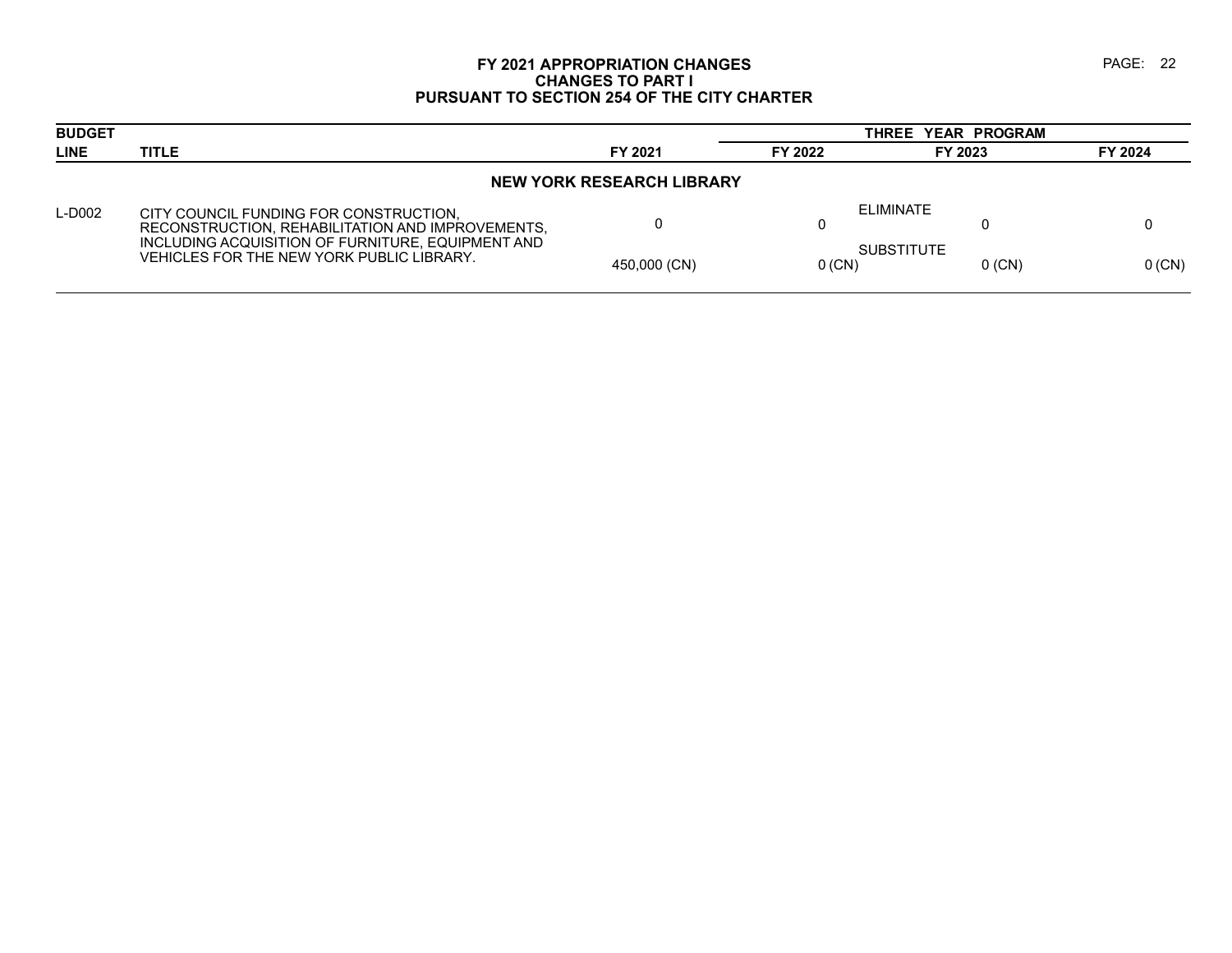| <b>BUDGET</b> |                                                                                                                           |                                | THREE YEAR PROGRAM |                               |          |  |
|---------------|---------------------------------------------------------------------------------------------------------------------------|--------------------------------|--------------------|-------------------------------|----------|--|
| <b>LINE</b>   | <b>TITLE</b>                                                                                                              | FY 2021                        | FY 2022            | FY 2023                       | FY 2024  |  |
|               |                                                                                                                           | <b>BROOKLYN PUBLIC LIBRARY</b> |                    |                               |          |  |
| LB-D104       | CITY COUNCIL FUNDING FOR THE CONSTRUCTION.<br>RECONSTRUCTION, REHABILITATION, IMPROVEMENTS,                               |                                | O                  | ELIMINATE                     |          |  |
|               | SITE ACQUISITION, INITIAL OUTFITTING AND PURCHASES<br>OF FURNITURE AND EQUIPMENT FOR BRANCH LIBRARIES.<br><b>BROOKLYN</b> | 9,956,000 (CN)                 | $0$ (CN)           | <b>SUBSTITUTE</b><br>$0$ (CN) | $0$ (CN) |  |
|               |                                                                                                                           |                                |                    |                               |          |  |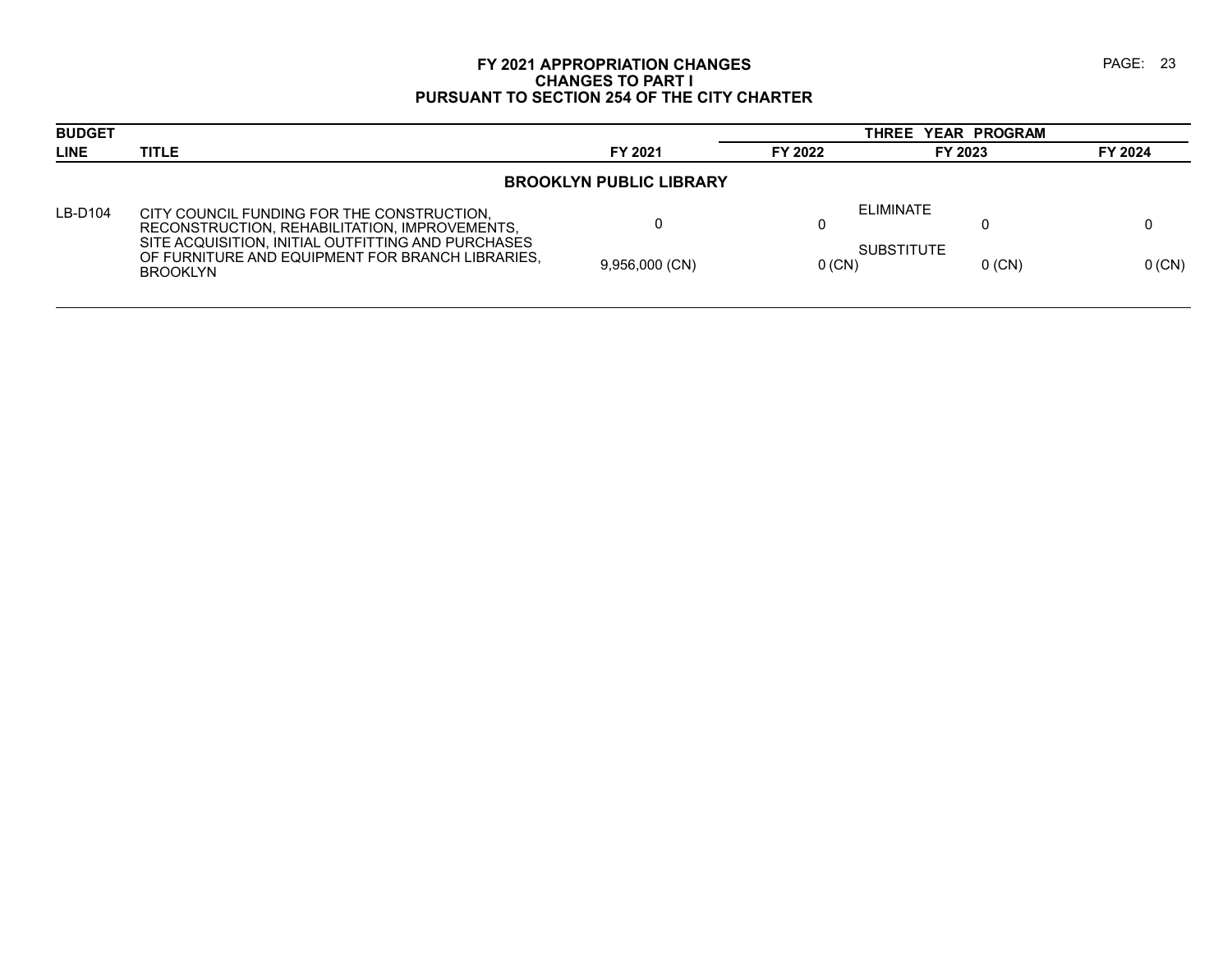| <b>BUDGET</b> |                                                                                                                  |                |                    | THREE YEAR PROGRAM            |          |  |  |  |
|---------------|------------------------------------------------------------------------------------------------------------------|----------------|--------------------|-------------------------------|----------|--|--|--|
| <b>LINE</b>   | <b>TITLE</b>                                                                                                     | FY 2021        | FY 2022<br>FY 2023 |                               | FY 2024  |  |  |  |
|               | <b>NEW YORK PUBLIC LIBRARY</b>                                                                                   |                |                    |                               |          |  |  |  |
| LN-D008       | CITY COUNCIL FUNDING FOR SITE ACQUISITION.<br>RECONSTRUCTION, CONSTRUCTION, REHABILITATION AND                   |                | O                  | <b>ELIMINATE</b>              |          |  |  |  |
|               | IMPROVEMENTS, INCLUDING ACQUISITION OF FURNITURE,<br>EQUIPMENT AND VEHICLES, FOR THE NEW YORK PUBLIC<br>LIBRARY. | 8,112,000 (CN) | $0$ (CN)           | <b>SUBSTITUTE</b><br>$0$ (CN) | $0$ (CN) |  |  |  |
|               |                                                                                                                  |                |                    |                               |          |  |  |  |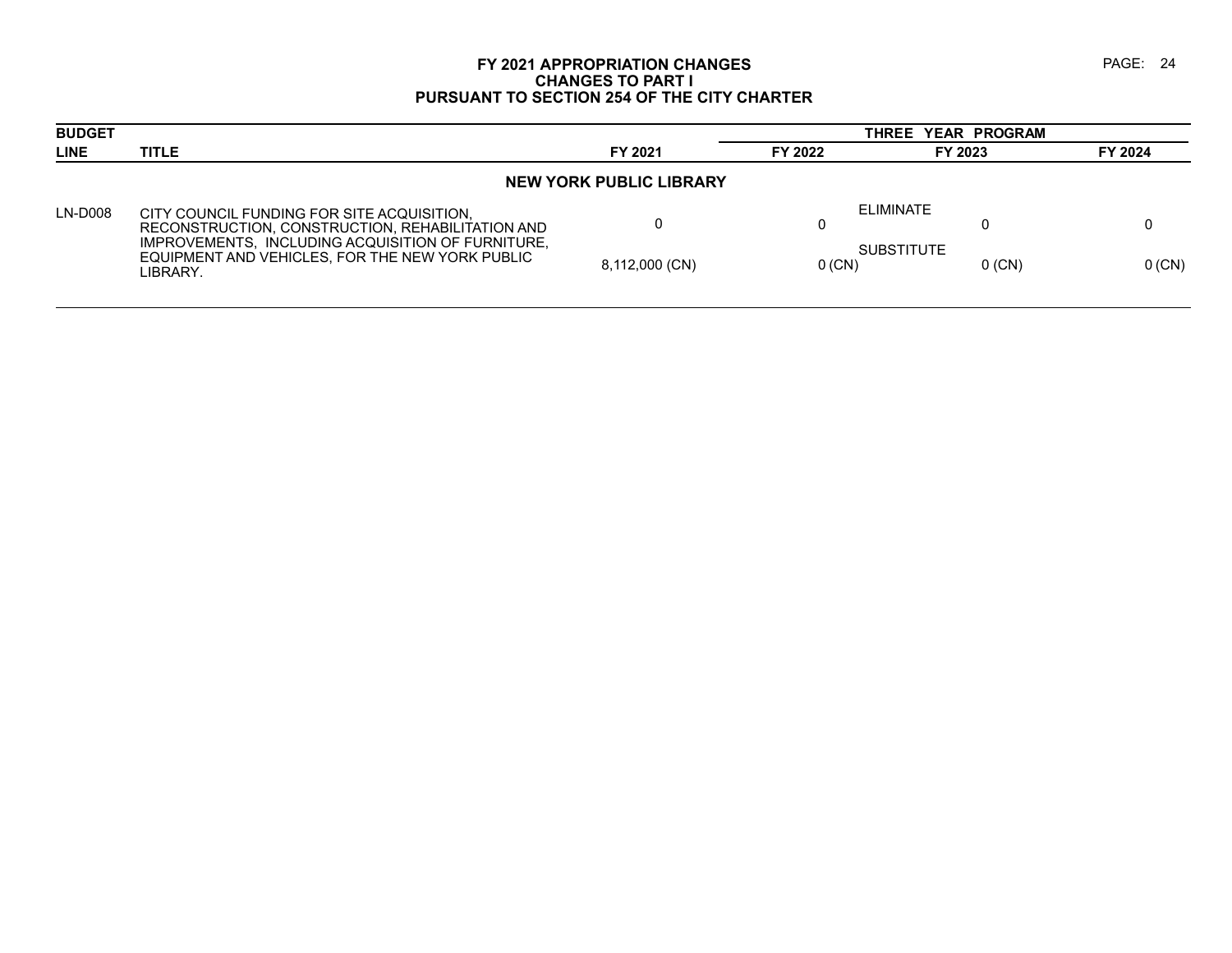| <b>BUDGET</b>                   |                                                                                                                         |                 | THREE YEAR PROGRAM |                               |          |  |  |
|---------------------------------|-------------------------------------------------------------------------------------------------------------------------|-----------------|--------------------|-------------------------------|----------|--|--|
| <b>LINE</b>                     | <b>TITLE</b>                                                                                                            | FY 2021         | FY 2022<br>FY 2023 |                               | FY 2024  |  |  |
| <b>QUEENS BOROUGH PUB. LIB.</b> |                                                                                                                         |                 |                    |                               |          |  |  |
| LQ-D122                         | CITY COUNCIL FUNDING FOR THE CONSTRUCTION.<br>RECONSTRUCTION, REHABILITATION, IMPROVEMENTS,                             |                 |                    | <b>ELIMINATE</b>              |          |  |  |
|                                 | SITE ACQUISITION, INITIAL OUTFITTING AND PURCHASES<br>OF FURNITURE AND EQUIPMENT FOR BRANCH LIBRARIES.<br><b>QUEENS</b> | 18,589,000 (CN) | $0$ (CN)           | <b>SUBSTITUTE</b><br>$0$ (CN) | $0$ (CN) |  |  |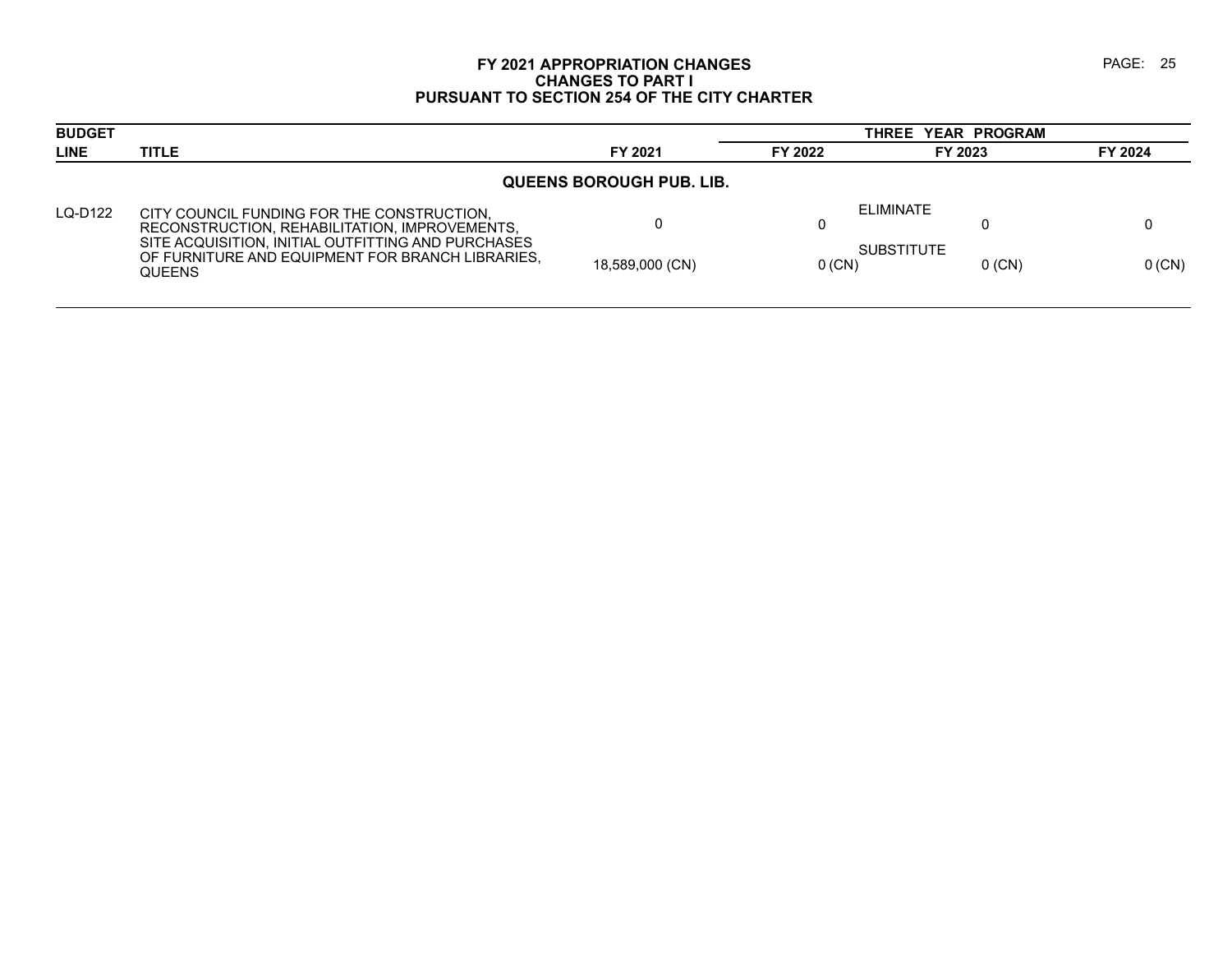| <b>BUDGET</b>  |                                                                                                                                                                                         | THREE YEAR PROGRAM |              |                                       |             |          |
|----------------|-----------------------------------------------------------------------------------------------------------------------------------------------------------------------------------------|--------------------|--------------|---------------------------------------|-------------|----------|
| <b>LINE</b>    | <b>TITLE</b>                                                                                                                                                                            | FY 2021            | FY 2022      | FY 2023                               |             | FY 2024  |
|                |                                                                                                                                                                                         | <b>PARKS</b>       |              |                                       |             |          |
| <b>P-DN665</b> | CONSTRUCTION, RECONSTRUCTION, ACQUISITION OR<br>INSTALLATION OF A NON-CITY OWNED PHYSICAL PUBLIC<br>BETTERMENT OR IMPROVEMENT WITH A CITY PURPOSE,                                      | $\Omega$           | $\mathbf{0}$ | <b>ELIMINATE</b><br><b>SUBSTITUTE</b> | $\mathbf 0$ | 0        |
|                | WHICH WOULD BE CLASSIFIED AS A CAPITAL ASSET UNDER<br>GENERALLY ACCEPTED ACCOUNTING PRINCIPLES FOR<br>MUNICIPALITIES; FOR THE FY 2005 NEUTRAL PROGRAM<br>FOR THE CITY PARKS FOUNDATION. | 565,000 (CN)       | $0$ (CN)     |                                       | $0$ (CN)    | $0$ (CN) |
| P-D017         | CITY COUNCIL FUNDING FOR MISCELLANEOUS PARKS,<br>PARKWAYS, PLAYGROUNDS AND STRUCTURES:<br>ACQUISITION, CONSTRUCTION, RECONSTRUCTION AND<br>IMPROVEMENTS, BROOKLYN.                      | $\mathbf{0}$       | $\mathbf{0}$ | <b>ELIMINATE</b>                      | $\mathbf 0$ | 0        |
|                |                                                                                                                                                                                         | 40,757,000 (CN)    | $0$ (CN)     | <b>SUBSTITUTE</b>                     | $0$ (CN)    | 0 (CN)   |
| P-D018         | CITY COUNCIL FUNDING FOR MISCELLANEOUS PARKS,<br><b>PARKWAYS, PLAYGROUNDS AND STRUCTURES:</b>                                                                                           | $\mathbf{0}$       | $\mathbf{0}$ | <b>ELIMINATE</b>                      | $\mathbf 0$ | 0        |
|                | ACQUISITION, CONSTRUCTION, RECONSTRUCTION AND<br>IMPROVEMENTS, INCLUDING VEHICLES AND EQUIPMENT,<br><b>MANHATTAN</b>                                                                    | 19,095,000 (CN)    | $0$ (CN)     | <b>SUBSTITUTE</b>                     | $0$ (CN)    | 0 (CN)   |
| P-D019         | CITY COUNCIL FUNDING FOR MISCELLANEOUS PARKS,<br><b>PARKWAYS, PLAYGROUNDS AND STRUCTURES:</b><br>ACQUISITION, CONSTRUCTION, RECONSTRUCTION AND                                          | $\mathbf 0$        | 0            | <b>ELIMINATE</b>                      | $\mathbf 0$ | 0        |
|                | <b>IMPROVEMENTS, QUEENS</b>                                                                                                                                                             | 51,601,000 (CN)    | $0$ (CN)     | <b>SUBSTITUTE</b>                     | $0$ (CN)    | 0 (CN)   |
| P-D020         | CITY COUNCIL FUNDING FOR MISCELLANEOUS PARKS,<br>PARKWAYS, PLAYGROUNDS AND STRUCTURES:                                                                                                  | 0                  | 0            | <b>ELIMINATE</b>                      | $\pmb{0}$   | 0        |
|                | ACQUISITION, CONSTRUCTION, RECONSTRUCTION AND<br>IMPROVEMENTS, INCLUDING VEHICLES AND EQUIPMENT,<br><b>STATEN ISLAND</b>                                                                | 5,830,000 (CN)     | $0$ (CN)     | <b>SUBSTITUTE</b>                     | $0$ (CN)    | 0 (CN)   |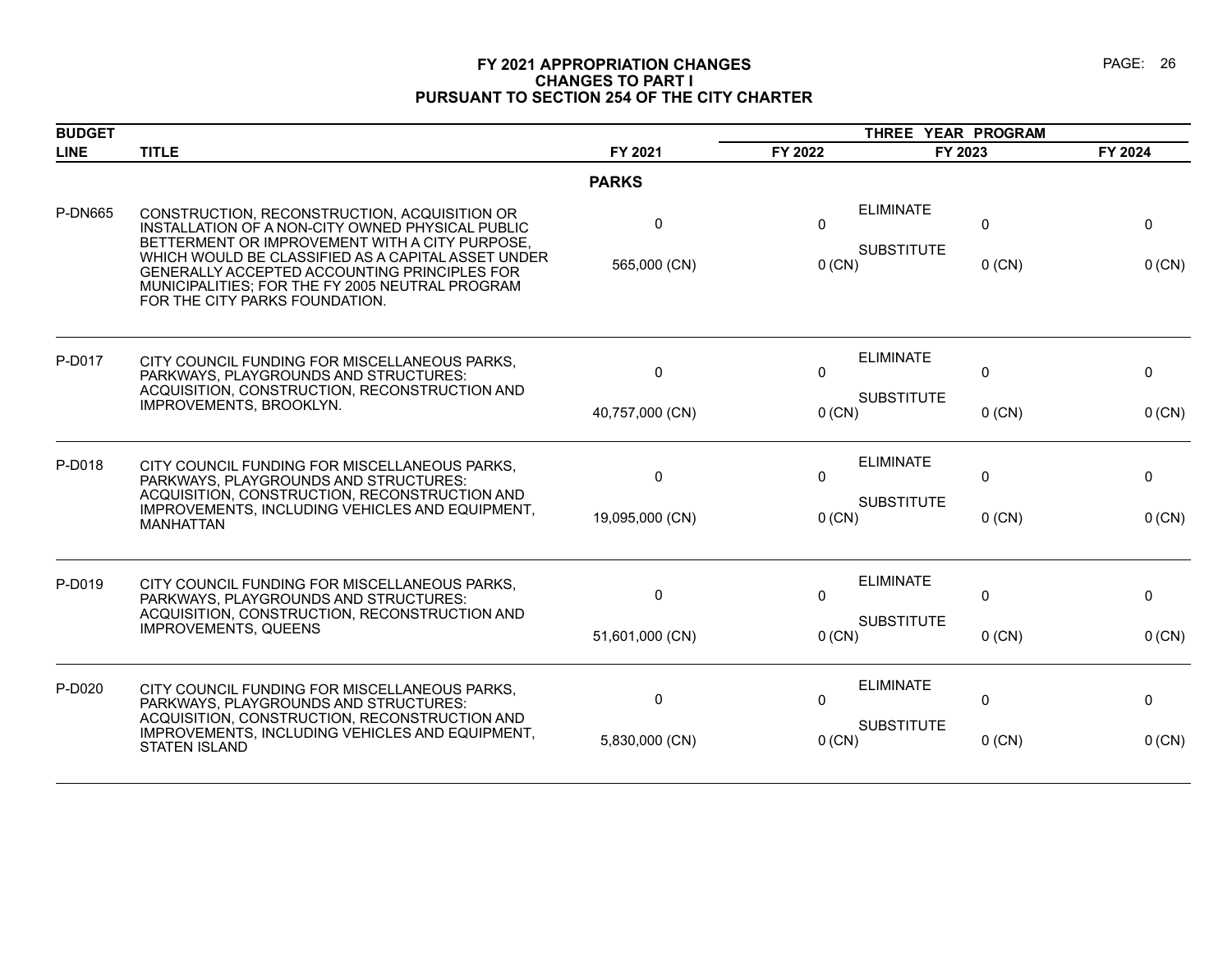| <b>BUDGET</b> |                                                                                                                                                      |                                  |                                | THREE YEAR PROGRAM                                  |                                |
|---------------|------------------------------------------------------------------------------------------------------------------------------------------------------|----------------------------------|--------------------------------|-----------------------------------------------------|--------------------------------|
| <b>LINE</b>   | <b>TITLE</b>                                                                                                                                         | FY 2021                          | FY 2022                        | FY 2023                                             | FY 2024                        |
|               |                                                                                                                                                      | <b>PARKS</b>                     |                                |                                                     |                                |
| P-D021        | CITY COUNCIL FUNDING FOR MISCELLANEOUS PARKS.<br>PARKWAYS, PLAYGROUNDS AND STRUCTURES:<br>ACQUISITION, CONSTRUCTION, RECONSTRUCTION AND              | $\mathbf 0$                      | $\Omega$                       | <b>ELIMINATE</b><br>$\mathbf 0$                     | 0                              |
|               | IMPROVEMENTS, INCLUDING VEHICLES AND EQUIPMENT,<br>THE BRONX                                                                                         | 18,150,000 (CN)                  | 0 (CN)                         | <b>SUBSTITUTE</b><br>$0$ (CN)                       | 0 (CN)                         |
| P-D822        | CITY COUNCIL FUNDING FOR COMPREHENSIVE<br>PROGRAMS FOR GREEN STREETS, STREET AND PARK                                                                | 0                                | $\Omega$                       | <b>ELIMINATE</b><br>$\pmb{0}$                       | 0                              |
|               | TREE REHABILITATION, REPLACEMENT AND PLANTING,<br><b>CITYWIDE</b>                                                                                    | 1,698,000 (CN)                   | 0 (CN)                         | <b>SUBSTITUTE</b><br>$0$ (CN)                       | 0 (CN)                         |
| P-D933        | PURCHASE OF AUTOMOTIVE AND OTHER EQUIPMENT<br>HAVING A UNIT COST OF AT LEAST \$35,000 AND A LIFE<br>EXPECTANCY OF AT LEAST FIVE YEARS FOR USE BY THE | $\mathbf 0$                      | 0                              | <b>ELIMINATE</b><br>0                               | 0                              |
|               | DEPARTMENT OF PARKS AND RECREATION                                                                                                                   | 496,000 (CN)                     | 0 (CN)                         | <b>SUBSTITUTE</b><br>$0$ (CN)                       | $0$ (CN)                       |
| P-77          | RECONSTRUCTION OF MARINE PARK, BROOKLYN                                                                                                              | $\mathbf 0$                      | $\Omega$                       | <b>ELIMINATE</b><br>0                               | 0                              |
|               |                                                                                                                                                      | 6,000,000 (CN)                   | 0(CN)                          | <b>SUBSTITUTE</b><br>$0$ (CN)                       | 0 (CN)                         |
| P-245Q        | MISCELLANEOUS PARKS, PARKWAYS, PLAYGROUNDS AND<br>STRUCTURES: CONSTRUCTION, RECONSTRUCTION AND<br><b>IMPROVEMENTS, QUEENS</b>                        | $0$ (CN)<br>$0($ S)              | 44,388,974 (CN)<br>$0($ S)     | <b>ELIMINATE</b><br>83,719,000 (CN)<br>89,999 (S)   | 115,925,000 (CN)<br>$0($ S $)$ |
|               |                                                                                                                                                      | 5,000,000 (CN)<br>$0$ (S)        | 44,388,974 (CN)<br>$0$ (S)     | <b>SUBSTITUTE</b><br>83,719,000 (CN)<br>89,999 (S)  | 115,925,000 (CN)<br>$0($ S $)$ |
| P-245X        | MISCELLANEOUS PARKS, PARKWAYS, PLAYGROUNDS AND<br>STRUCTURES: CONSTRUCTION, RECONSTRUCTION AND<br><b>IMPROVEMENTS, THE BRONX</b>                     | 15,678,041 (CN)<br>$500,000$ (S) | 17,742,000 (CN)<br>210,000 (S) | <b>ELIMINATE</b><br>11,880,000 (CN)<br>180,000 (S)  | 2,000,000 (CN)<br>$0($ S)      |
|               |                                                                                                                                                      | 20,228,041 (CN)<br>$500,000$ (S) | 17,742,000 (CN)<br>210,000 (S) | <b>SUBSTITUTE</b><br>11,880,000 (CN)<br>180,000 (S) | 2,000,000 (CN)<br>$0($ S $)$   |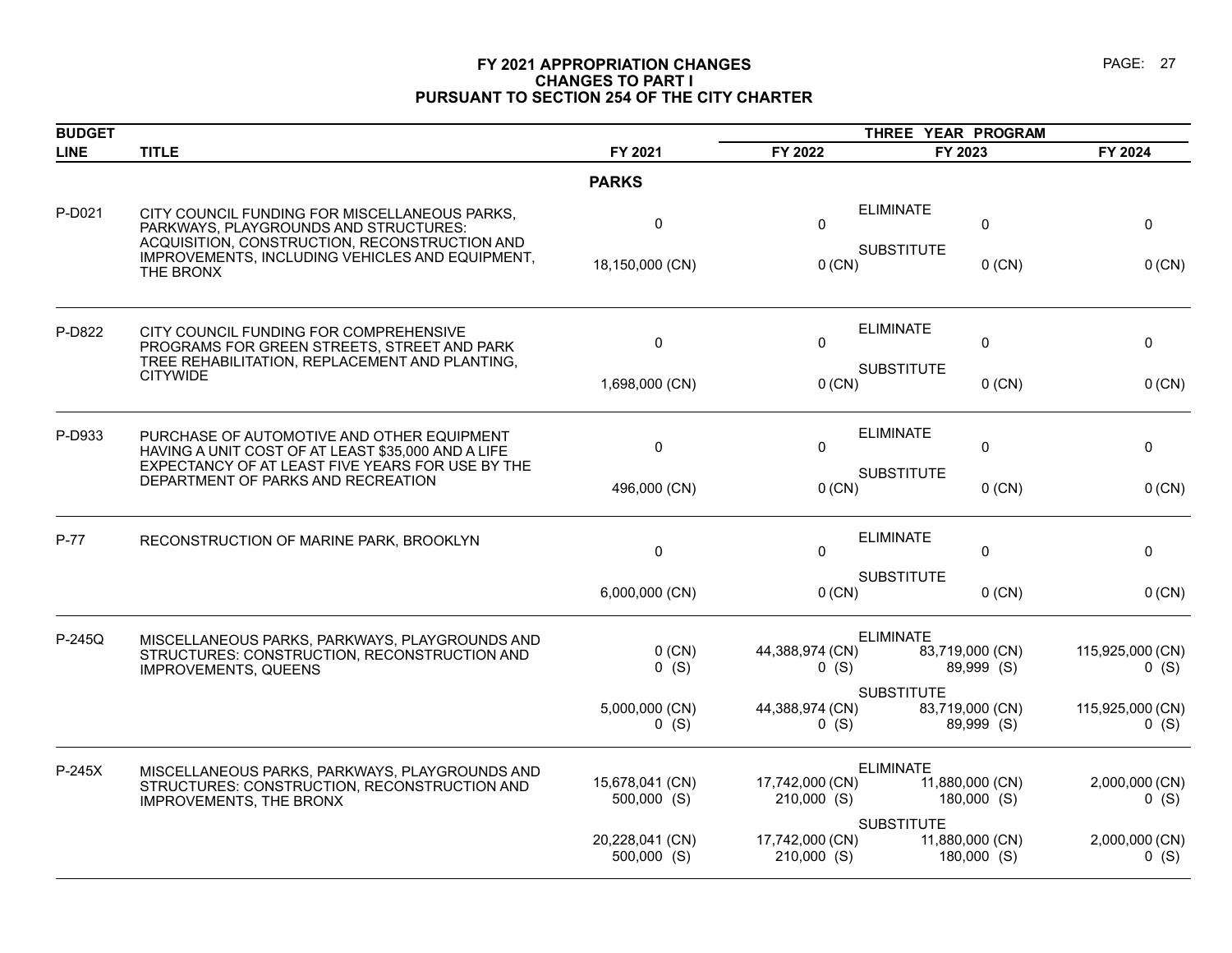| <b>BUDGET</b> |                                                                                                                                             |                                                                | THREE YEAR PROGRAM                                       |                                                                              |                                                             |  |
|---------------|---------------------------------------------------------------------------------------------------------------------------------------------|----------------------------------------------------------------|----------------------------------------------------------|------------------------------------------------------------------------------|-------------------------------------------------------------|--|
| <b>LINE</b>   | <b>TITLE</b>                                                                                                                                | FY 2021                                                        | FY 2022                                                  | FY 2023                                                                      | FY 2024                                                     |  |
|               |                                                                                                                                             | <b>PARKS</b>                                                   |                                                          |                                                                              |                                                             |  |
| P-380         | RIVERSIDE PARK, INCLUDING 79TH STREET MARINA,<br>MANHATTAN, GENERAL RECONSTRUCTION                                                          | 46,032 (CN)                                                    | 956,000 (CN)                                             | <b>ELIMINATE</b><br>43,000 (CN)                                              | 0 (CN)                                                      |  |
|               |                                                                                                                                             | 1,046,032 (CN)                                                 | 956,000 (CN)                                             | <b>SUBSTITUTE</b><br>43,000 (CN)                                             | 0 (CN)                                                      |  |
| P-506         | CONSTRUCTION, RECONSTRUCTION, AND IMPROVEMENTS<br>TO DPR OWNED RECREATION CENTERS AND NATURE                                                | 17,948,281 (CN)                                                | 17,188,000 (CN)                                          | <b>ELIMINATE</b><br>10,059,000 (CN)                                          | 4,302,000 (CN)                                              |  |
|               | CENTERS, INCLUDING ASSOCIATED SITE WORK AND THE<br>PURCHASE OF FURNISHINGS AND EQUIPMENT, CITYWIDE.                                         | 64,548,281 (CN)                                                | 82,188,000 (CN)                                          | <b>SUBSTITUTE</b><br>326,359,000 (CN)                                        | 4,302,000 (CN)                                              |  |
| P-1018        | ACQUISITION, CONSTRUCTION, RECONSTRUCTION AND                                                                                               |                                                                |                                                          | <b>ELIMINATE</b>                                                             |                                                             |  |
|               | IMPROVEMENTS, INCLUDING VEHICLES AND EQUIPMENT,<br>IN REGIONAL, LARGE AND NEIGHBORHOOD PARKS,<br>PLAYGROUNDS AND OTHER FACILITIES, CITYWIDE | 70,776,756 (CN)<br>(F)<br>0<br>12,202,316 (S)<br>7,703,822 (P) | 123,428,000 (CN)<br>$0$ (F)<br>(S)<br>0<br>2,564,000 (P) | 70,600,000 (CN)<br>5,473,265 (F)<br>$130,000$ (S)<br>0(P)                    | 209,248,000 (CN)<br>132,210,000 (F)<br>$1,000$ (S)<br>0(P)  |  |
|               |                                                                                                                                             | 74,676,756 (CN)<br>(F)<br>0<br>12,202,316 (S)<br>7,703,822 (P) | 123,428,000 (CN)<br>$0$ (F)<br>(S)<br>0<br>2,564,000 (P) | <b>SUBSTITUTE</b><br>70,600,000 (CN)<br>5,473,265 (F)<br>130,000 (S)<br>0(P) | 209,248,000 (CN)<br>132,210,000 (F)<br>1,000(S)<br>(P)<br>0 |  |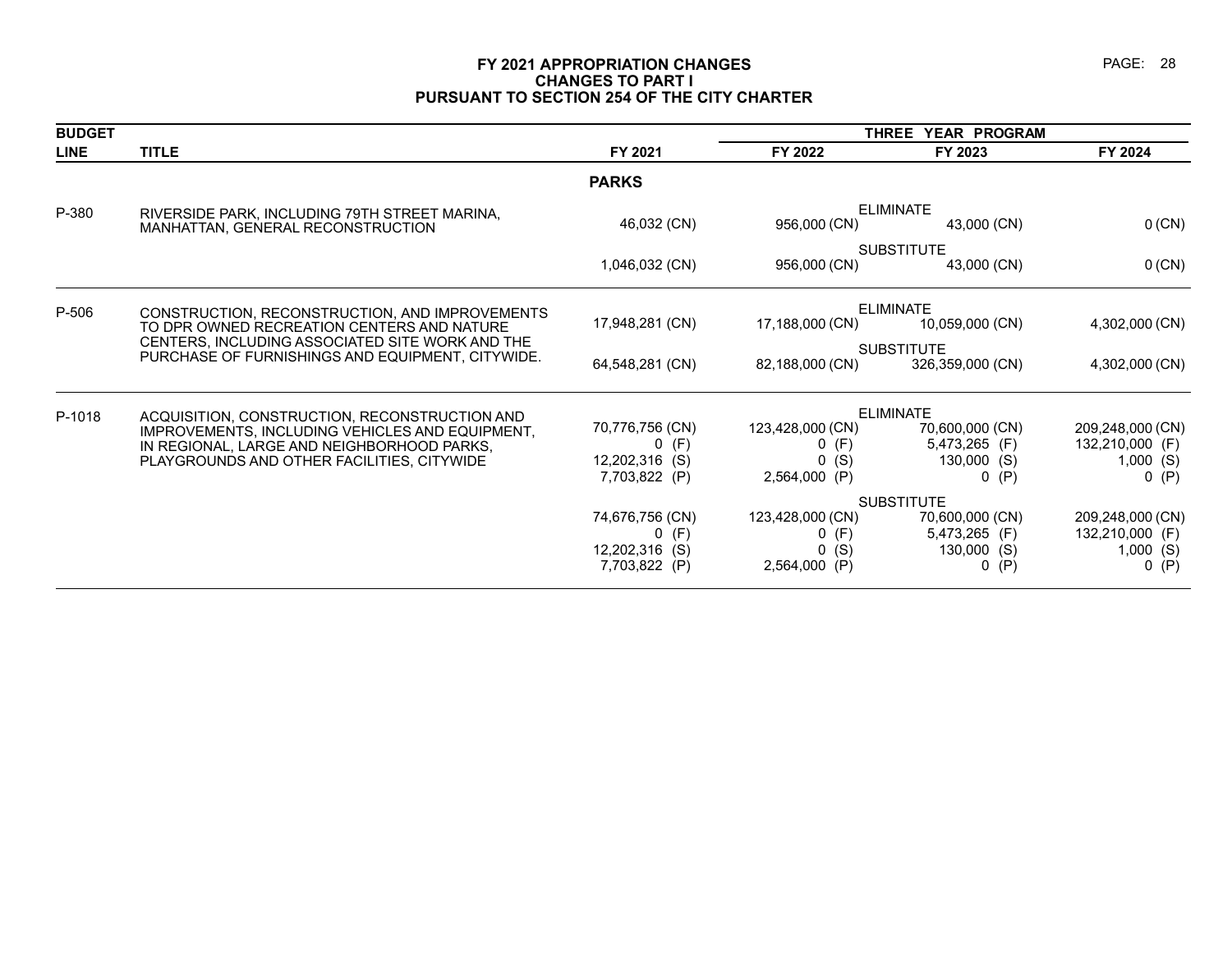| <b>BUDGET</b> |                                                                                                                              |                 | THREE YEAR PROGRAM |                                       |                 |
|---------------|------------------------------------------------------------------------------------------------------------------------------|-----------------|--------------------|---------------------------------------|-----------------|
| <b>LINE</b>   | <b>TITLE</b>                                                                                                                 | FY 2021         | FY 2022            | FY 2023                               | FY 2024         |
|               |                                                                                                                              | <b>POLICE</b>   |                    |                                       |                 |
| PO-D079       | CITY COUNCIL FUNDING FOR THE ACQUISITION,                                                                                    | 0               | $\Omega$           | <b>ELIMINATE</b><br>$\mathbf{0}$      | 0               |
|               | CONSTRUCTION, RECONSTRUCTION, ADDITIONS AND<br><b>IMPROVEMENTS TO PROPERTY. INCLUDING SITE</b>                               |                 |                    | <b>SUBSTITUTE</b>                     |                 |
|               | IMPROVEMENTS, WATERFRONT DEVELOPMENT,<br>OFF-STREET PARKING, BUILDINGS AND EQUIPMENT, FOR<br>THE POLICE DEPARTMENT, CITYWIDE | 150,000 (CN)    | 0 (CN)             | $0$ (CN)                              | 0 (CN)          |
| PO-D185       | CITY COUNCIL FUNDING FOR THE PURCHASE OF VEHICLES                                                                            |                 |                    | <b>ELIMINATE</b>                      |                 |
|               | AND OTHER EQUIPMENT FOR USE BY THE POLICE<br>DEPARTMENT, CITYWIDE                                                            | $\Omega$        | $\Omega$           | $\mathbf{0}$                          | 0               |
|               |                                                                                                                              | 4,052,000 (CN)  | 0 (CN)             | <b>SUBSTITUTE</b><br>$0$ (CN)         | 0 (CN)          |
| <b>PO-2</b>   | CONSTRUCTION OF A NEW 116th PRECINCT STATION                                                                                 |                 |                    | <b>ELIMINATE</b>                      |                 |
|               | HOUSE IN THE VICINITY OF THE EXISTING STATION HOUSE                                                                          | 17,194,018 (CN) | 0 (CN)             | $0$ (CN)                              | 0 (CN)          |
|               | IN THE ROCKAWAYS, QUEENS                                                                                                     | $\Omega$        | $\Omega$           | <b>SUBSTITUTE</b><br>$\mathbf{0}$     | $\mathbf{0}$    |
| PO-79         | ACQUISITION, CONSTRUCTION, RECONSTRUCTION,                                                                                   |                 | <b>ELIMINATE</b>   |                                       |                 |
|               | ADDITIONS AND IMPROVEMENTS TO PROPERTY,                                                                                      | 30,583,231 (CN) | 84,220,000 (CN)    | 244,530,000 (CN)                      | 10,163,000 (CN) |
|               | INCLUDING SITE IMPROVEMENTS, WATERFRONT<br>DEVELOPMENT, OFF-STREET PARKING, BUILDINGS AND<br><b>EQUIPMENT, CITYWIDE</b>      | 9,272,231 (CN)  | 84,220,000 (CN)    | <b>SUBSTITUTE</b><br>244,530,000 (CN) | 10,163,000 (CN) |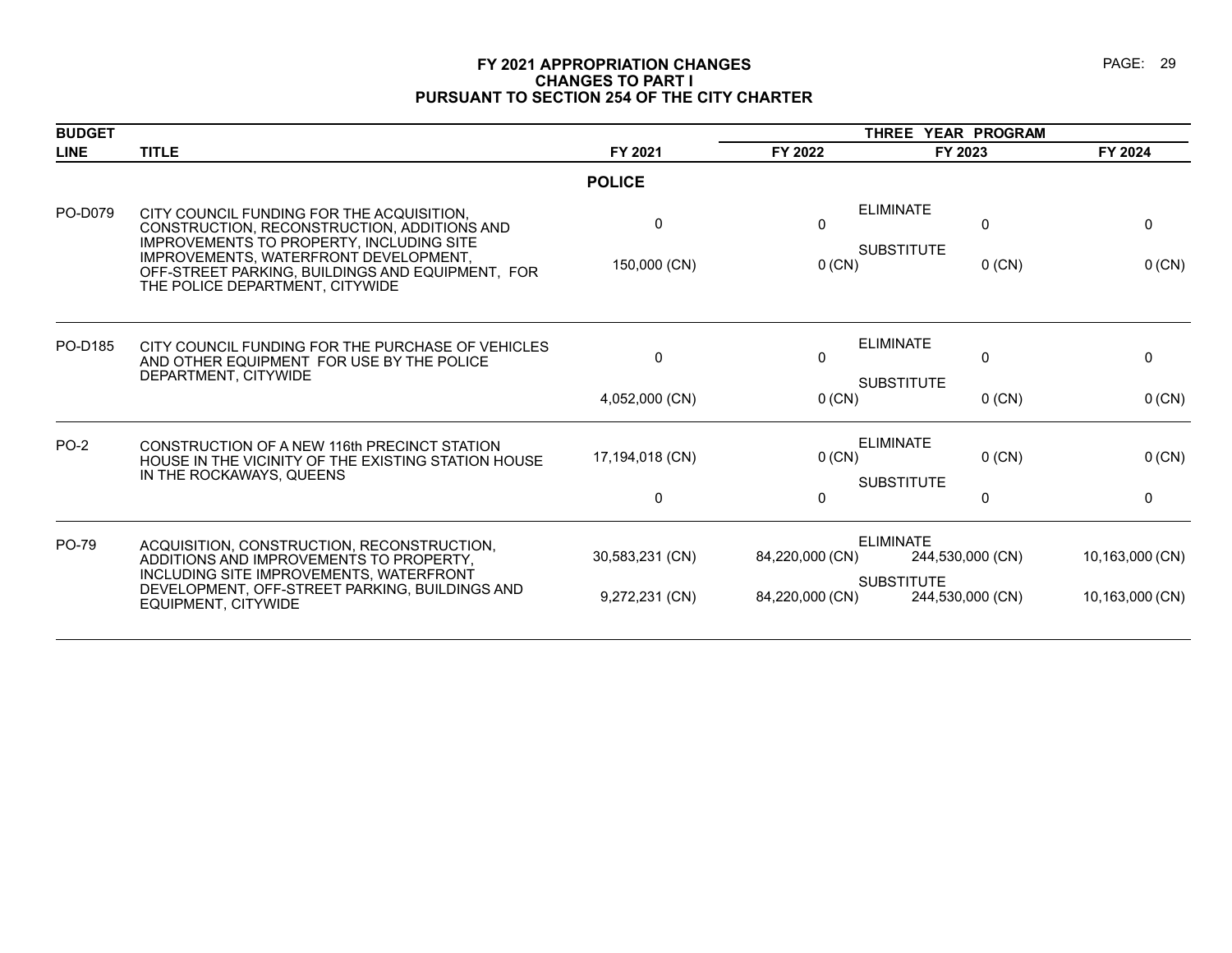| <b>BUDGET</b>                              |                                                                                                  |                  |                  | THREE YEAR PROGRAM                    |                               |                  |  |
|--------------------------------------------|--------------------------------------------------------------------------------------------------|------------------|------------------|---------------------------------------|-------------------------------|------------------|--|
| <b>LINE</b>                                | TITLE                                                                                            |                  | FY 2021          | FY 2022                               | FY 2023                       | FY 2024          |  |
| <b>RESILIENCY, TECHNOLOGY &amp; EQUIP.</b> |                                                                                                  |                  |                  |                                       |                               |                  |  |
| <b>PU-16</b>                               | PURCHASE AND INSTALLATION OF ELECTRONIC DATA<br>PROCESSING, COMMUNICATION, STORAGE AND RETRIEVAL |                  | 237,417,403 (CN) | 222,986,000 (CN)                      | ELIMINATE<br>178,501,000 (CN) | 138,110,000 (CN) |  |
|                                            | EQUIPMENT INCLUDING SOFTWARE, HARDWARE AND<br>INFASTRUCTURE FOR VARIOUS CITY AGENCIES.           | 324,417,403 (CN) | 222,986,000 (CN) | <b>SUBSTITUTE</b><br>178,501,000 (CN) | 138,110,000 (CN)              |                  |  |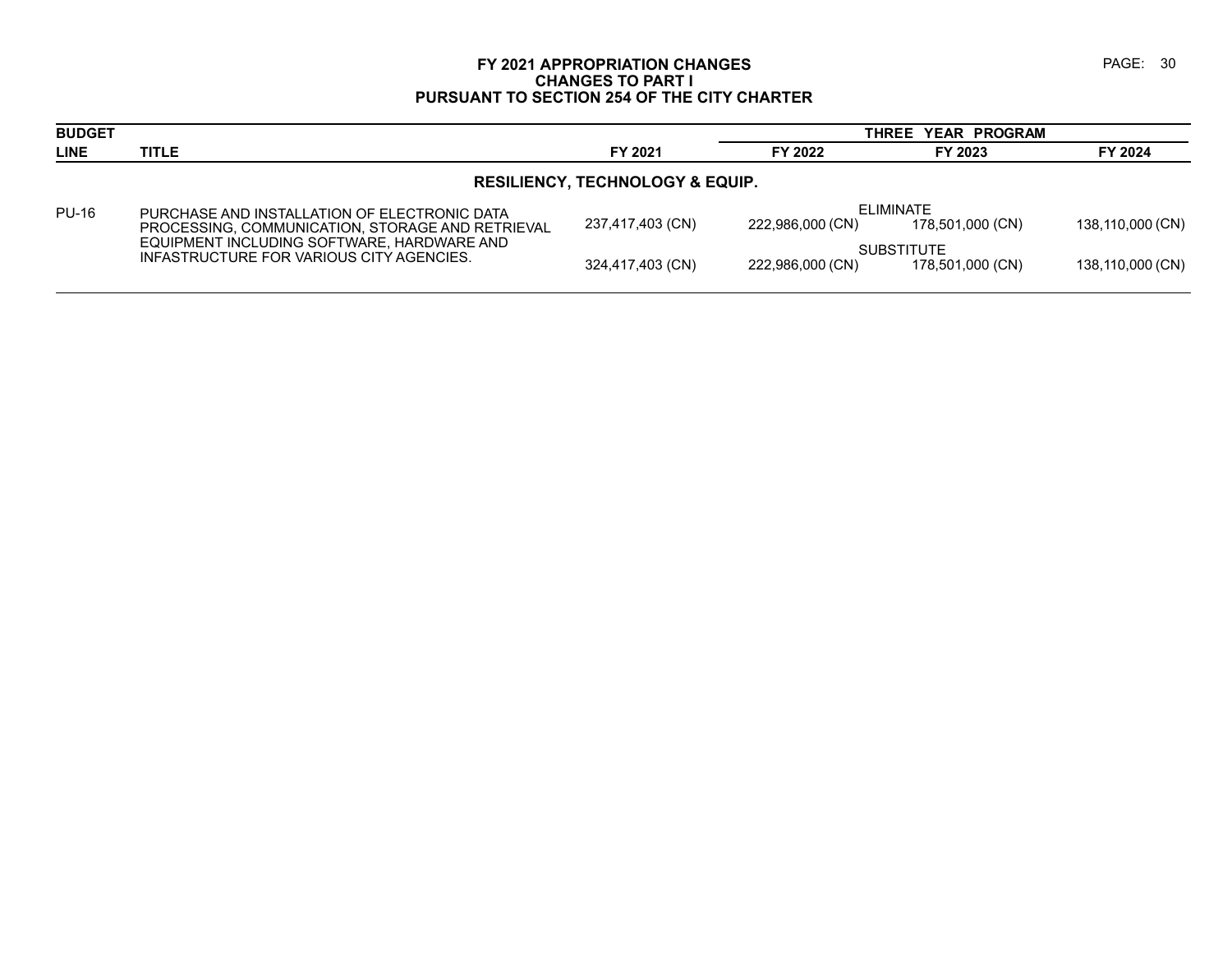| <b>BUDGET</b>   |                                                                                                                                                                                                                                                                                                   |                              | THREE YEAR PROGRAM |                   |          |         |
|-----------------|---------------------------------------------------------------------------------------------------------------------------------------------------------------------------------------------------------------------------------------------------------------------------------------------------|------------------------------|--------------------|-------------------|----------|---------|
| <b>LINE</b>     | <b>TITLE</b>                                                                                                                                                                                                                                                                                      | FY 2021                      | FY 2022            | FY 2023           |          | FY 2024 |
|                 |                                                                                                                                                                                                                                                                                                   | <b>CULTURAL INSTITUTIONS</b> |                    |                   |          |         |
| PV-DN01P        | CONSTRUCTION, RECONSTRUCTION, ACQUISITION OR<br>INSTALLATION OF A NON-CITY OWNED PHYSICAL PUBLIC<br>BETTERMENT OR IMPROVEMENT WITH A CITY PURPOSE,                                                                                                                                                | $\pmb{0}$                    | $\Omega$           | <b>ELIMINATE</b>  | 0        | 0       |
|                 | WHICH WOULD BE CLASSIFIED AS A CAPITAL ASSET UNDER<br>GENERALLY ACCEPTED ACCOUNTING PRINCIPLES FOR<br>MUNICIPALITIES; FOR THE LESLIE-LOHMAN MUSEUM.                                                                                                                                               | 850,000 (CN)                 | $0$ (CN)           | <b>SUBSTITUTE</b> | $0$ (CN) | 0 (CN)  |
| PV-DN01Y        | (NEW PROJECT)                                                                                                                                                                                                                                                                                     | 80,000 (CN)                  | $0$ (CN)           | (NEW PROJECT)     | $0$ (CN) | 0 (CN)  |
|                 | CONSTRUCTION, RECONSTRUCTION, ACQUISITION OR<br>INSTALLATION OF A NON-CITY OWNED PHYSICAL PUBLIC<br>BETTERMENT OR IMPROVEMENT WITH A CITY PURPOSE.<br>WHICH WOULD BE CLASSIFIED AS A CAPITAL ASSET UNDER<br>GENERALLY ACCEPTED ACCOUNTING PRINCIPLES FOR<br>MUNICIPALITIES; FOR CHASHAMA, INC.    |                              |                    |                   |          |         |
| PV-DN01Z        | CONSTRUCTION, RECONSTRUCTION, ACQUISITION OR<br>INSTALLATION OF A NON-CITY OWNED PHYSICAL PUBLIC<br>BETTERMENT OR IMPROVEMENT WITH A CITY PURPOSE.<br>WHICH WOULD BE CLASSIFIED AS A CAPITAL ASSET UNDER<br>GENERALLY ACCEPTED ACCOUNTING PRINCIPLES FOR<br>MUNICIPALITIES; FOR THE FRICK MUSEUM. | $\pmb{0}$                    | $\Omega$           | <b>ELIMINATE</b>  | 0        | 0       |
|                 |                                                                                                                                                                                                                                                                                                   | 6,000,000 (CN)               | $0$ (CN)           | <b>SUBSTITUTE</b> | $0$ (CN) | 0 (CN)  |
| PV-DN027        | CONSTRUCTION, RECONSTRUCTION, ACQUISITION OR<br>INSTALLATION OF A NON-CITY OWNED PHYSICAL PUBLIC                                                                                                                                                                                                  | $\mathbf 0$                  | $\Omega$           | <b>ELIMINATE</b>  | 0        | 0       |
|                 | BETTERMENT OR IMPROVEMENT WITH A CITY PURPOSE<br>WHICH WOULD BE CLASSIFIED AS A CAPITAL ASSET UNDER<br>GENERALLY ACCEPTED ACCOUNTING PRINCIPLES FOR<br>MUNICIPALITIES; FOR THE APOLLO THEATER FOUNDATION.                                                                                         | 2,050,000 (CN)               | $0$ (CN)           | <b>SUBSTITUTE</b> | $0$ (CN) | 0 (CN)  |
| <b>PV-DN028</b> | CONSTRUCTION, RECONSTRUCTION, ACQUISITION OR<br>INSTALLATION OF A NON-CITY OWNED PHYSICAL PUBLIC                                                                                                                                                                                                  | 0                            | $\Omega$           | <b>ELIMINATE</b>  | 0        | 0       |
|                 | BETTERMENT OR IMPROVEMENT WITH A CITY PURPOSE.<br>WHICH WOULD BE CLASSIFIED AS A CAPITAL ASSET UNDER<br>GENERALLY ACCEPTED ACCOUNTING PRINCIPLES FOR<br>MUNICIPALITIES; FOR THE ISSUE PROJECT ROOM.                                                                                               | 404,000 (CN)                 | $0$ (CN)           | <b>SUBSTITUTE</b> | $0$ (CN) | 0 (CN)  |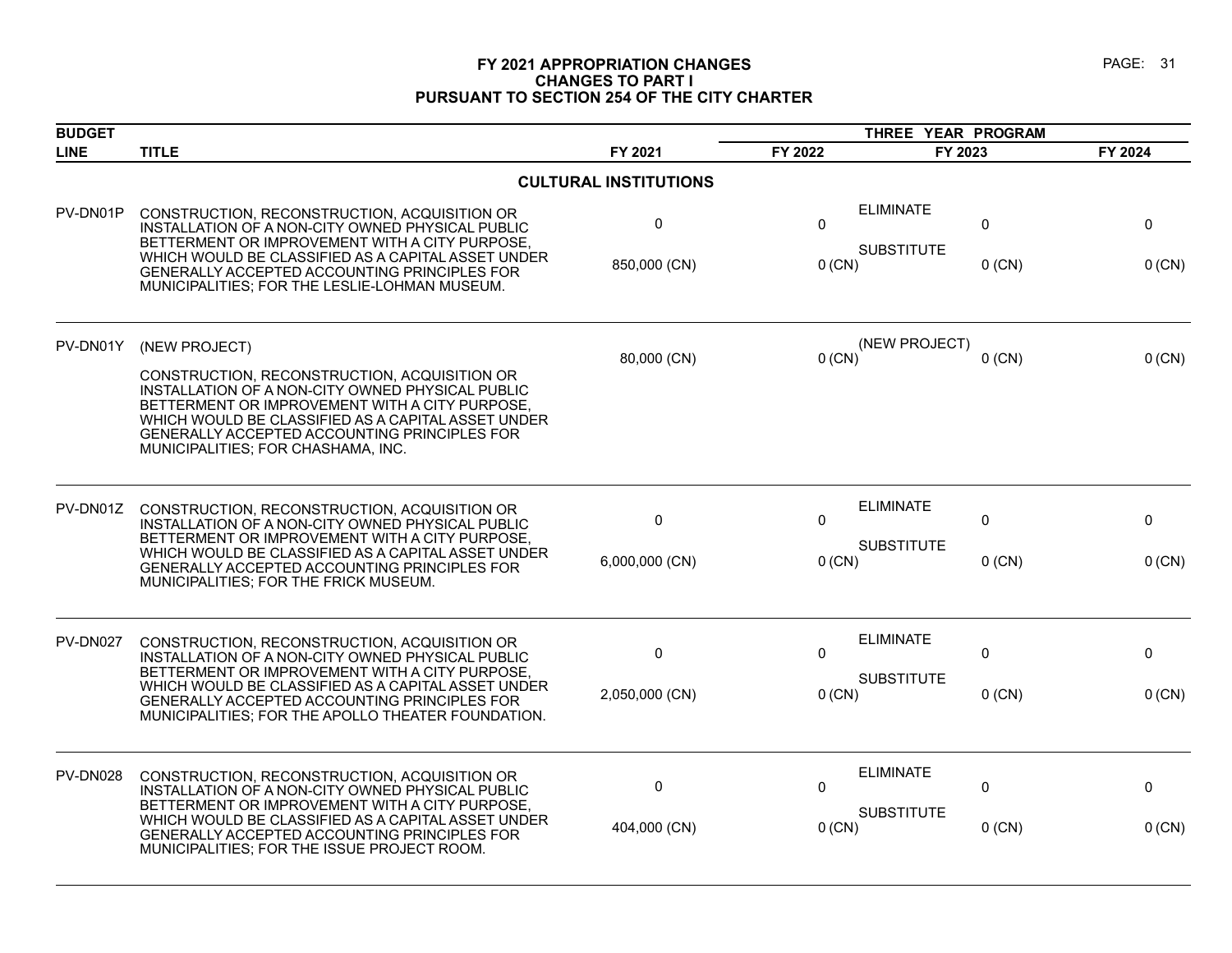| <b>BUDGET</b> |                                                                                                                                                                                                                                                                                                                                            |                              | THREE YEAR PROGRAM |                               |         |
|---------------|--------------------------------------------------------------------------------------------------------------------------------------------------------------------------------------------------------------------------------------------------------------------------------------------------------------------------------------------|------------------------------|--------------------|-------------------------------|---------|
| <b>LINE</b>   | <b>TITLE</b>                                                                                                                                                                                                                                                                                                                               | FY 2021                      | FY 2022            | FY 2023                       | FY 2024 |
|               |                                                                                                                                                                                                                                                                                                                                            | <b>CULTURAL INSTITUTIONS</b> |                    |                               |         |
| PV-DN02L      | CONSTRUCTION, RECONSTRUCTION, ACQUISITION OR<br>INSTALLATION OF A NON-CITY OWNED PHYSICAL PUBLIC                                                                                                                                                                                                                                           | 0                            | $\mathbf{0}$       | <b>ELIMINATE</b><br>0         | 0       |
|               | BETTERMENT OR IMPROVEMENT WITH A CITY PURPOSE.<br>WHICH WOULD BE CLASSIFIED AS A CAPITAL ASSET UNDER<br>GENERALLY ACCEPTED ACCOUNTING PRINCIPLES FOR<br>MUNICIPALITIES; FOR THE ACTORS' FUND OF AMERICA.                                                                                                                                   | 122,000 (CN)                 | $0$ (CN)           | <b>SUBSTITUTE</b><br>$0$ (CN) | 0 (CN)  |
| PV-DN02Y      | (NEW PROJECT)                                                                                                                                                                                                                                                                                                                              |                              |                    | (NEW PROJECT)                 |         |
|               | CONSTRUCTION, RECONSTRUCTION, ACQUISITION OR<br>INSTALLATION OF A NON-CITY OWNED PHYSICAL PUBLIC<br>BETTERMENT OR IMPROVEMENT WITH A CITY PURPOSE.<br>WHICH WOULD BE CLASSIFIED AS A CAPITAL ASSET UNDER<br>GENERALLY ACCEPTED ACCOUNTING PRINCIPLES FOR<br>MUNICIPALITIES; FOR JACK ARTS, INC.                                            | 66,000 (CN)                  | 0 (CN)             | $0$ (CN)                      | 0 (CN)  |
| PV-DN031      | CONSTRUCTION, RECONSTRUCTION, ACQUISITION OR<br>INSTALLATION OF A NON-CITY OWNED PHYSICAL PUBLIC<br>BETTERMENT OR IMPROVEMENT WITH A CITY PURPOSE.<br>WHICH WOULD BE CLASSIFIED AS A CAPITAL ASSET UNDER<br>GENERALLY ACCEPTED ACCOUNTING PRINCIPLES FOR<br>MUNICIPALITIES; FOR ARC ON 4TH STREET, INC. (ARTISTS,<br>RESIDENCE, COMMUNITY) | $\Omega$                     | $\Omega$           | <b>ELIMINATE</b><br>0         | 0       |
|               |                                                                                                                                                                                                                                                                                                                                            | 540,000 (CN)                 | $0$ (CN)           | <b>SUBSTITUTE</b><br>$0$ (CN) | 0 (CN)  |
| PV-DN044      | CONSTRUCTION, RECONSTRUCTION, ACQUISITION OR<br>INSTALLATION OF A NON-CITY OWNED PHYSICAL PUBLIC                                                                                                                                                                                                                                           | $\mathbf{0}$                 | $\Omega$           | <b>ELIMINATE</b><br>0         | 0       |
|               | BETTERMENT OR IMPROVEMENT WITH A CITY PURPOSE.<br>WHICH WOULD BE CLASSIFIED AS A CAPITAL ASSET UNDER<br><b>GENERALLY ACCEPTED ACCOUNTING PRINCIPLES FOR</b><br>MUNICIPALITIES; FOR THE PERFORMANCE SPACE 122.                                                                                                                              | 70,000 (CN)                  | 0 (CN)             | <b>SUBSTITUTE</b><br>$0$ (CN) | 0 (CN)  |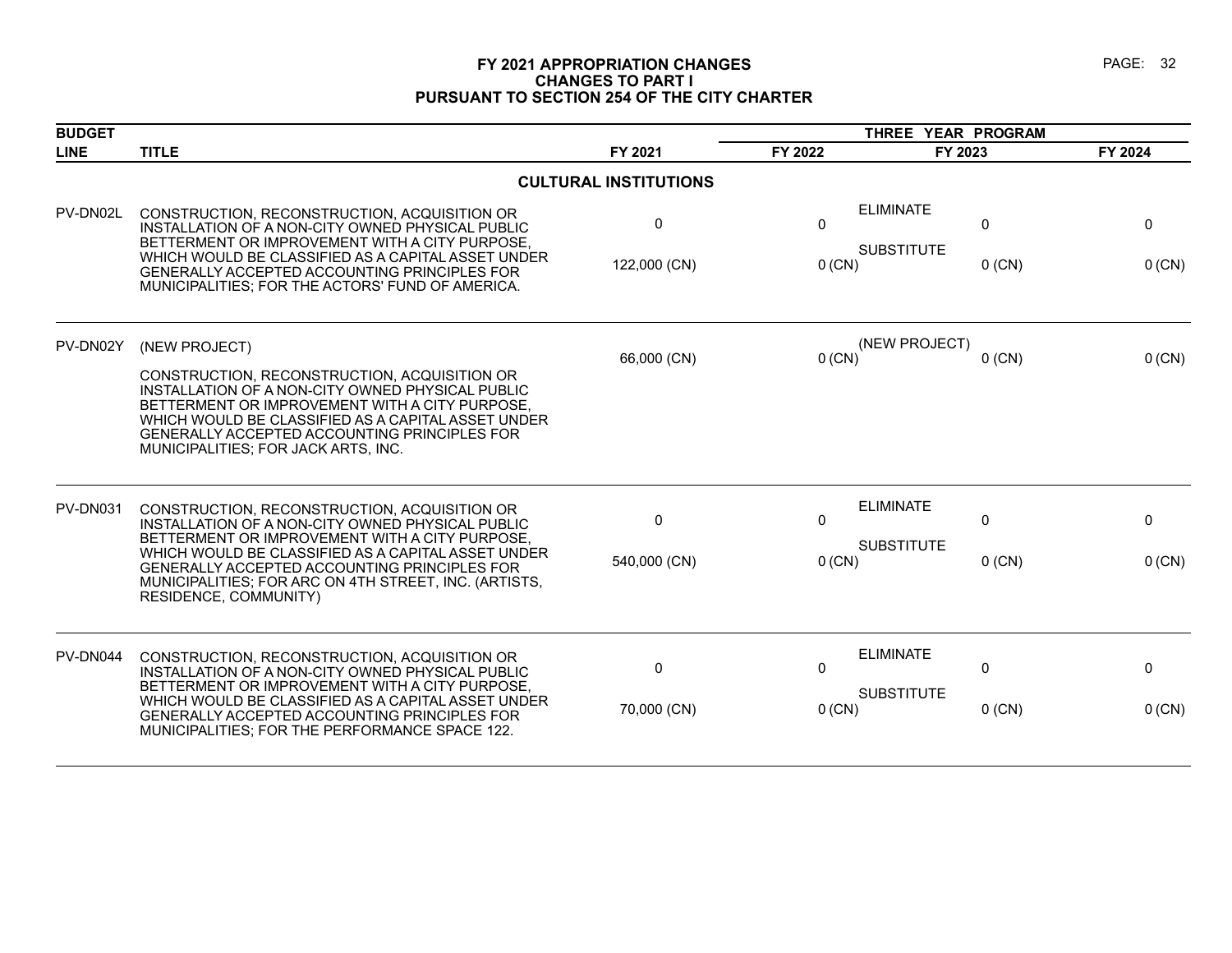| <b>BUDGET</b>   | THREE YEAR PROGRAM                                                                                                                                                                                                                                                                                                        |                               |                      |                                       |                         |                    |
|-----------------|---------------------------------------------------------------------------------------------------------------------------------------------------------------------------------------------------------------------------------------------------------------------------------------------------------------------------|-------------------------------|----------------------|---------------------------------------|-------------------------|--------------------|
| <b>LINE</b>     | <b>TITLE</b>                                                                                                                                                                                                                                                                                                              | FY 2021                       | FY 2022              | FY 2023                               |                         | FY 2024            |
|                 |                                                                                                                                                                                                                                                                                                                           | <b>CULTURAL INSTITUTIONS</b>  |                      |                                       |                         |                    |
| PV-DN075        | CONSTRUCTION, RECONSTRUCTION, ACQUISITION OR<br>INSTALLATION OF A NON-CITY OWNED PHYSICAL PUBLIC<br>BETTERMENT OR IMPROVEMENT WITH A CITY PURPOSE,<br>WHICH WOULD BE CLASSIFIED AS A CAPITAL ASSET UNDER<br>GENERALLY ACCEPTED ACCOUNTING PRINCIPLES FOR<br>MUNICIPALITIES; FOR THE BROOKLYN MUSIC SCHOOL.                | $\mathbf 0$<br>1,500,000 (CN) | $\Omega$<br>0 (CN)   | <b>ELIMINATE</b><br><b>SUBSTITUTE</b> | $\mathbf 0$<br>$0$ (CN) | 0<br>$0$ (CN)      |
| PV-DN099        | CONSTRUCTION, RECONSTRUCTION, ACQUISITION OR<br>INSTALLATION OF A NON-CITY OWNED PHYSICAL PUBLIC<br>BETTERMENT OR IMPROVEMENT WITH A CITY PURPOSE,<br>WHICH WOULD BE CLASSIFIED AS A CAPITAL ASSET UNDER<br>GENERALLY ACCEPTED ACCOUNTING PRINCIPLES FOR<br>MUNICIPALITIES; FOR CHILDREN'S MUSEUM OF<br>MANHATTAN.        | $\mathbf 0$<br>1,250,000 (CN) | $\Omega$<br>0 (CN)   | <b>ELIMINATE</b><br><b>SUBSTITUTE</b> | $\mathbf 0$<br>$0$ (CN) | 0<br>0 (CN)        |
| <b>PV-DN122</b> | CONSTRUCTION, RECONSTRUCTION, ACQUISITION OR<br>INSTALLATION OF A NON-CITY OWNED PHYSICAL PUBLIC<br>BETTERMENT OR IMPROVEMENT WITH A CITY PURPOSE.<br>WHICH WOULD BE CLASSIFIED AS A CAPITAL ASSET UNDER<br>GENERALLY ACCEPTED ACCOUNTING PRINCIPLES FOR<br>MUNICIPALITIES; FOR THE DANCE THEATER OF HARLEM,<br>INC.      | 0<br>750,000 (CN)             | $\Omega$<br>0 (CN)   | <b>ELIMINATE</b><br><b>SUBSTITUTE</b> | $\pmb{0}$<br>$0$ (CN)   | 0<br>$0$ (CN)      |
| PV-DN134        | CONSTRUCTION, RECONSTRUCTION, ACQUISITION OR<br>INSTALLATION OF A NON-CITY OWNED PHYSICAL PUBLIC<br>BETTERMENT OR IMPROVEMENT WITH A CITY PURPOSE,<br>WHICH WOULD BE CLASSIFIED AS A CAPITAL ASSET UNDER<br>GENERALLY ACCEPTED ACCOUNTING PRINCIPLES FOR<br>MUNICIPALITIES; FOR THE LA MAMA EXPERIMENTAL<br>THEATRE CLUB. | $\mathbf 0$<br>1,500,000 (CN) | $\Omega$<br>$0$ (CN) | <b>ELIMINATE</b><br><b>SUBSTITUTE</b> | $\Omega$<br>$0$ (CN)    | $\Omega$<br>0 (CN) |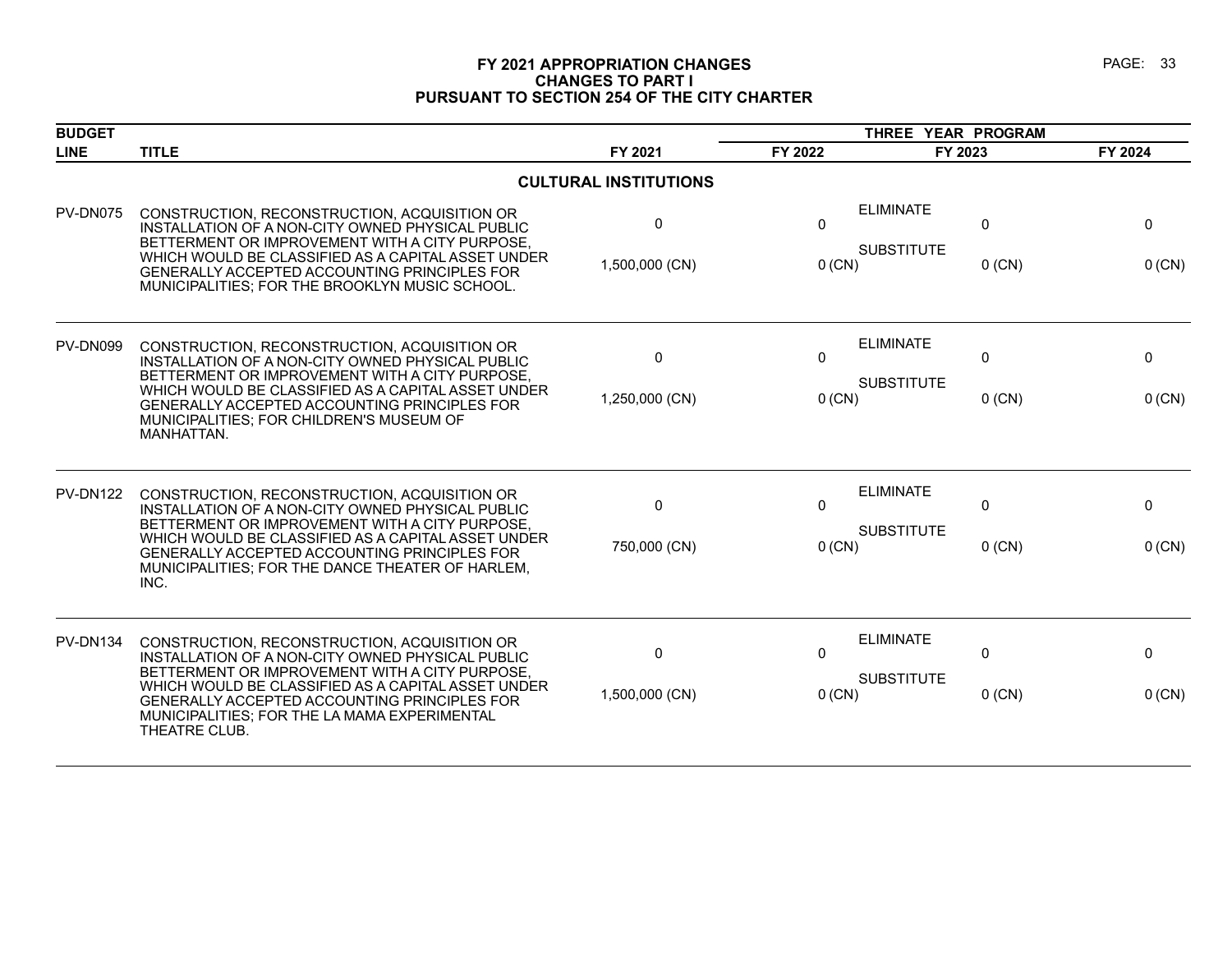| <b>BUDGET</b>   |                                                                                                                                                                                                                  |                              |              | THREE YEAR PROGRAM                    |              |              |
|-----------------|------------------------------------------------------------------------------------------------------------------------------------------------------------------------------------------------------------------|------------------------------|--------------|---------------------------------------|--------------|--------------|
| <b>LINE</b>     | <b>TITLE</b>                                                                                                                                                                                                     | FY 2021                      | FY 2022      | FY 2023                               |              | FY 2024      |
|                 |                                                                                                                                                                                                                  | <b>CULTURAL INSTITUTIONS</b> |              |                                       |              |              |
| PV-DN194        | CONSTRUCTION, RECONSTRUCTION, ACQUISITION OR<br>INSTALLATION OF A NON-CITY OWNED PHYSICAL PUBLIC<br>BETTERMENT OR IMPROVEMENT WITH A CITY PURPOSE,                                                               | $\mathbf{0}$                 | $\mathbf{0}$ | <b>ELIMINATE</b><br><b>SUBSTITUTE</b> | $\mathbf{0}$ | $\mathbf{0}$ |
|                 | WHICH WOULD BE CLASSIFIED AS A CAPITAL ASSET UNDER<br>GENERALLY ACCEPTED ACCOUNTING PRINCIPLES FOR<br>MUNICIPALITIES; FOR THE INTREPID SEA, AIR & SPACE<br>MUSEUM.                                               | 850,000 (CN)                 | 0 (CN)       |                                       | $0$ (CN)     | 0 (CN)       |
| <b>PV-DN195</b> | CONSTRUCTION, RECONSTRUCTION, ACQUISITION OR<br>INSTALLATION OF A NON-CITY OWNED PHYSICAL PUBLIC<br>BETTERMENT OR IMPROVEMENT WITH A CITY PURPOSE.                                                               | $\Omega$                     | $\mathbf{0}$ | <b>ELIMINATE</b>                      | $\mathbf{0}$ | $\Omega$     |
|                 | WHICH WOULD BE CLASSIFIED AS A CAPITAL ASSET UNDER<br><b>GENERALLY ACCEPTED ACCOUNTING PRINCIPLES FOR</b><br>MUNICIPALITIES; FOR AN CLAIDHEAMH SOLUIS, INC. / IRISH<br>ARTS CENTER.                              | 1,000,000 (CN)               | 0 (CN)       | <b>SUBSTITUTE</b>                     | $0$ (CN)     | 0 (CN)       |
| <b>PV-DN204</b> | CONSTRUCTION, RECONSTRUCTION, ACQUISITION OR<br>INSTALLATION OF A NON-CITY OWNED PHYSICAL PUBLIC<br>BETTERMENT OR IMPROVEMENT WITH A CITY PURPOSE.                                                               | $\mathbf 0$                  | 0            | <b>ELIMINATE</b>                      | $\mathbf{0}$ | 0            |
|                 | WHICH WOULD BE CLASSIFIED AS A CAPITAL ASSET UNDER<br>GENERALLY ACCEPTED ACCOUNTING PRINCIPLES FOR<br>MUNICIPALITIES; FOR THE JAZZ AT LINCOLN CENTER.                                                            | 1,650,000 (CN)               | 0 (CN)       | <b>SUBSTITUTE</b>                     | $0$ (CN)     | 0 (CN)       |
| <b>PV-DN209</b> | CONSTRUCTION, RECONSTRUCTION, ACQUISITION OR<br>INSTALLATION OF A NON-CITY OWNED PHYSICAL PUBLIC                                                                                                                 | $\mathbf{0}$                 | $\mathbf{0}$ | <b>ELIMINATE</b>                      | $\mathbf{0}$ | $\Omega$     |
|                 | BETTERMENT OR IMPROVEMENT WITH A CITY PURPOSE,<br>WHICH WOULD BE CLASSIFIED AS A CAPITAL ASSET UNDER<br><b>GENERALLY ACCEPTED ACCOUNTING PRINCIPLES FOR</b><br>MUNICIPALITIES; FOR THE JEWISH CHILDREN'S MUSEUM. | 1,000,000 (CN)               | $0$ (CN)     | <b>SUBSTITUTE</b>                     | $0$ (CN)     | 0 (CN)       |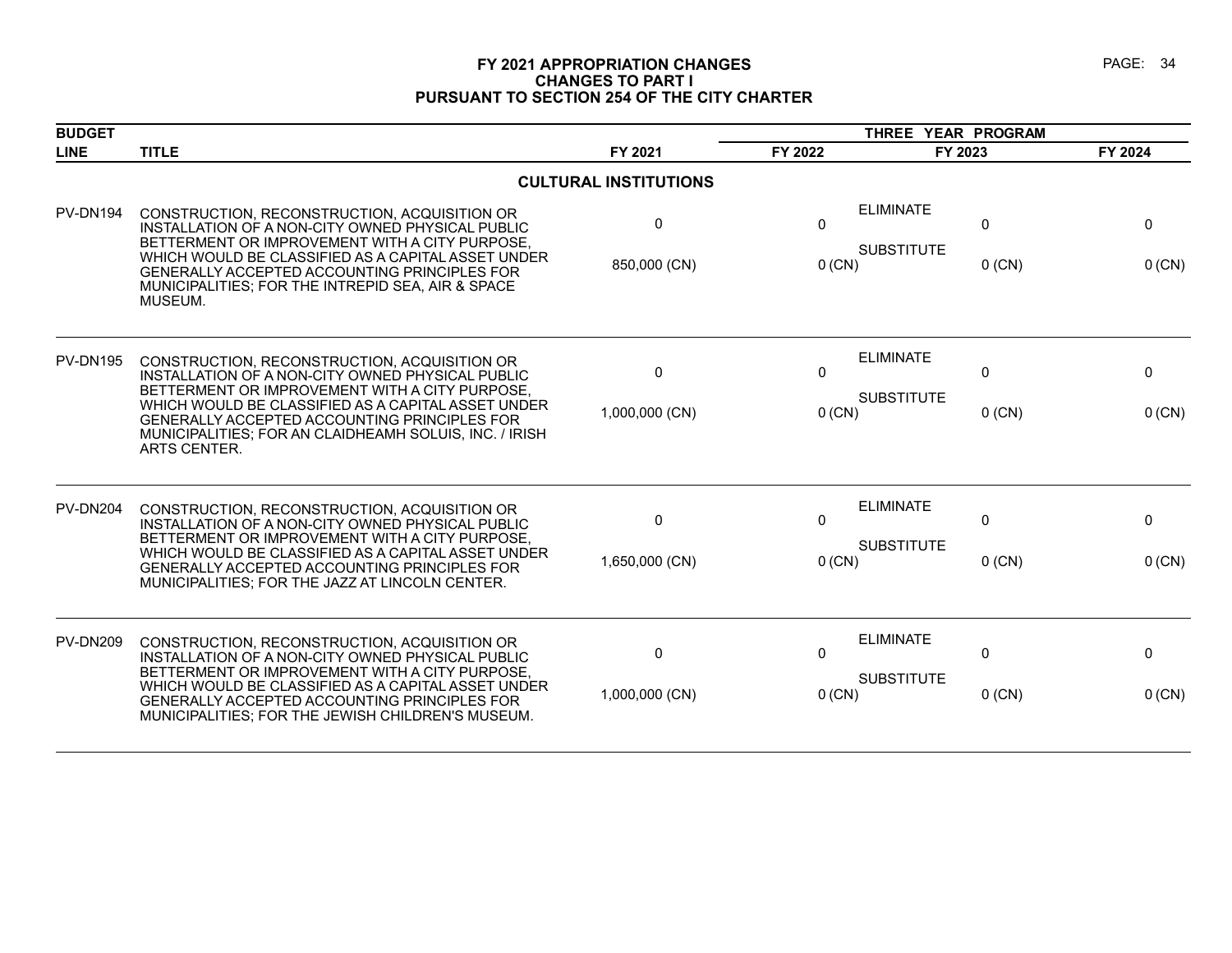| <b>BUDGET</b>   |                                                                                                                                                                                                                                                                                                                                                    |                               |                          | THREE YEAR PROGRAM                                   |                           |
|-----------------|----------------------------------------------------------------------------------------------------------------------------------------------------------------------------------------------------------------------------------------------------------------------------------------------------------------------------------------------------|-------------------------------|--------------------------|------------------------------------------------------|---------------------------|
| <b>LINE</b>     | <b>TITLE</b>                                                                                                                                                                                                                                                                                                                                       | FY 2021                       | FY 2022                  | FY 2023                                              | FY 2024                   |
|                 |                                                                                                                                                                                                                                                                                                                                                    | <b>CULTURAL INSTITUTIONS</b>  |                          |                                                      |                           |
| <b>PV-DN247</b> | CONSTRUCTION, RECONSTRUCTION, ACQUISITION OR<br>INSTALLATION OF A NON-CITY OWNED PHYSICAL PUBLIC<br>BETTERMENT OR IMPROVEMENT WITH A CITY PURPOSE,<br>WHICH WOULD BE CLASSIFIED AS A CAPITAL ASSET UNDER<br><b>GENERALLY ACCEPTED ACCOUNTING PRINCIPLES FOR</b><br>MUNICIPALITIES; FOR THE LOWER EAST SIDE TENEMENT<br>MUSEUM.                     | 0<br>1,100,000 (CN)           | $\mathbf{0}$<br>0 (CN)   | <b>ELIMINATE</b><br>0<br><b>SUBSTITUTE</b>           | 0<br>$0$ (CN)<br>$0$ (CN) |
| <b>PV-DN279</b> | CONSTRUCTION, RECONSTRUCTION, ACQUISITION OR<br>INSTALLATION OF A NON-CITY OWNED PHYSICAL PUBLIC<br>BETTERMENT OR IMPROVEMENT WITH A CITY PURPOSE.<br>WHICH WOULD BE CLASSIFIED AS A CAPITAL ASSET UNDER<br><b>GENERALLY ACCEPTED ACCOUNTING PRINCIPLES FOR</b><br>MUNICIPALITIES; FOR THE MUSEUM OF CHINESE IN<br>AMERICA CENTRE STREET LOCATION. | 0<br>100,000 (CN)             | $\mathbf{0}$<br>$0$ (CN) | <b>ELIMINATE</b><br>0<br><b>SUBSTITUTE</b>           | 0<br>$0$ (CN)<br>0 (CN)   |
| <b>PV-DN285</b> | CONSTRUCTION, RECONSTRUCTION, ACQUISITION OR<br>INSTALLATION OF A NON-CITY OWNED PHYSICAL PUBLIC<br>BETTERMENT OR IMPROVEMENT WITH A CITY PURPOSE,<br>WHICH WOULD BE CLASSIFIED AS A CAPITAL ASSET UNDER<br>GENERALLY ACCEPTED ACCOUNTING PRINCIPLES FOR<br>MUNICIPALITIES; FOR THE NATIONAL BLACK THEATER.                                        | $\mathbf 0$<br>2,050,000 (CN) | $\Omega$<br>$0$ (CN)     | <b>ELIMINATE</b><br>$\Omega$<br><b>SUBSTITUTE</b>    | 0<br>$0$ (CN)<br>0 (CN)   |
| <b>PV-DN288</b> | CONSTRUCTION, RECONSTRUCTION, ACQUISITION OR<br>INSTALLATION OF A NON-CITY OWNED PHYSICAL PUBLIC<br>BETTERMENT OR IMPROVEMENT WITH A CITY PURPOSE.<br>WHICH WOULD BE CLASSIFIED AS A CAPITAL ASSET UNDER<br>GENERALLY ACCEPTED ACCOUNTING PRINCIPLES FOR<br>MUNICIPALITIES; FOR THE NATIONAL MUSEUM OF THE<br>AMERICAN INDIAN.                     | $\mathbf 0$<br>100,000 (CN)   | $\Omega$<br>$0$ (CN)     | <b>ELIMINATE</b><br>$\mathbf 0$<br><b>SUBSTITUTE</b> | 0<br>$0$ (CN)<br>0 (CN)   |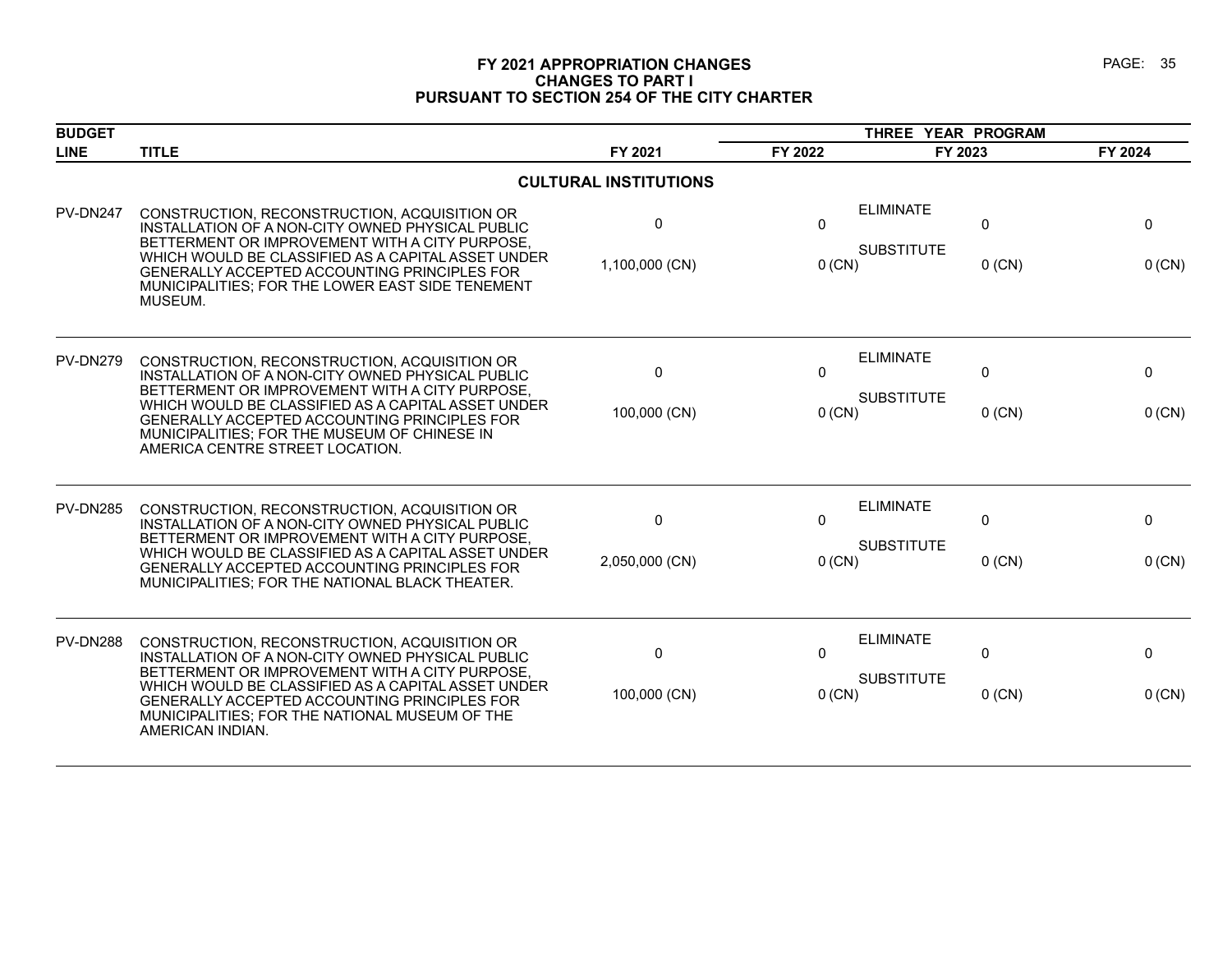| <b>BUDGET</b>   |                                                                                                                                                                                                                                                                                                               |                              |          | THREE YEAR PROGRAM            |         |  |
|-----------------|---------------------------------------------------------------------------------------------------------------------------------------------------------------------------------------------------------------------------------------------------------------------------------------------------------------|------------------------------|----------|-------------------------------|---------|--|
| <b>LINE</b>     | <b>TITLE</b>                                                                                                                                                                                                                                                                                                  | FY 2021                      | FY 2022  | FY 2023                       | FY 2024 |  |
|                 |                                                                                                                                                                                                                                                                                                               | <b>CULTURAL INSTITUTIONS</b> |          |                               |         |  |
| <b>PV-DN290</b> | CONSTRUCTION, RECONSTRUCTION, ACQUISITION OR<br>INSTALLATION OF A NON-CITY OWNED PHYSICAL PUBLIC<br>BETTERMENT OR IMPROVEMENT WITH A CITY PURPOSE,                                                                                                                                                            | $\mathbf 0$                  | $\Omega$ | <b>ELIMINATE</b><br>$\Omega$  | 0       |  |
|                 | WHICH WOULD BE CLASSIFIED AS A CAPITAL ASSET UNDER<br>GENERALLY ACCEPTED ACCOUNTING PRINCIPLES FOR<br>MUNICIPALITIES; FOR THE NEW 42ND STREET INC.                                                                                                                                                            | 2,600,000 (CN)               | $0$ (CN) | <b>SUBSTITUTE</b><br>$0$ (CN) | 0 (CN)  |  |
| <b>PV-DN304</b> | CONSTRUCTION, RECONSTRUCTION, ACQUISITION OR<br>INSTALLATION OF A NON-CITY OWNED PHYSICAL PUBLIC<br>BETTERMENT OR IMPROVEMENT WITH A CITY PURPOSE                                                                                                                                                             | 0                            | 0        | <b>ELIMINATE</b><br>0         | 0       |  |
|                 | WHICH WOULD BE CLASSIFIED AS A CAPITAL ASSET UNDER<br>GENERALLY ACCEPTED ACCOUNTING PRINCIPLES FOR<br>MUNICIPALITIES; FOR THE NEW YORK HISTORICAL<br>SOCIETY.                                                                                                                                                 | 5,050,000 (CN)               | $0$ (CN) | <b>SUBSTITUTE</b><br>$0$ (CN) | 0 (CN)  |  |
| <b>PV-DN329</b> | CONSTRUCTION, RECONSTRUCTION, ACQUISITION OR<br>INSTALLATION OF A NON-CITY OWNED PHYSICAL PUBLIC<br>BETTERMENT OR IMPROVEMENT WITH A CITY PURPOSE<br>WHICH WOULD BE CLASSIFIED AS A CAPITAL ASSET UNDER<br>GENERALLY ACCEPTED ACCOUNTING PRINCIPLES FOR<br>MUNICIPALITIES; FOR THE PLAYWRIGHTS HORIZONS, INC. | 0                            | $\Omega$ | <b>ELIMINATE</b><br>0         | 0       |  |
|                 |                                                                                                                                                                                                                                                                                                               | 177,000 (CN)                 | 0 (CN)   | <b>SUBSTITUTE</b><br>$0$ (CN) | 0 (CN)  |  |
| <b>PV-DN332</b> | CONSTRUCTION, RECONSTRUCTION, ACQUISITION OR<br>INSTALLATION OF A NON-CITY OWNED PHYSICAL PUBLIC                                                                                                                                                                                                              | $\mathbf 0$                  | $\Omega$ | <b>ELIMINATE</b><br>0         | 0       |  |
|                 | BETTERMENT OR IMPROVEMENT WITH A CITY PURPOSE.<br>WHICH WOULD BE CLASSIFIED AS A CAPITAL ASSET UNDER<br>GENERALLY ACCEPTED ACCOUNTING PRINCIPLES FOR<br>MUNICIPALITIES; FOR THE POPPENHUSEN INSTITUTE.                                                                                                        | 250,000 (CN)                 | 0(CN)    | <b>SUBSTITUTE</b><br>$0$ (CN) | 0 (CN)  |  |
| <b>PV-DN333</b> | CONSTRUCTION, RECONSTRUCTION, ACQUISITION OR<br>INSTALLATION OF A NON-CITY OWNED PHYSICAL PUBLIC                                                                                                                                                                                                              | $\mathbf 0$                  | 0        | <b>ELIMINATE</b><br>0         | 0       |  |
|                 | BETTERMENT OR IMPROVEMENT WITH A CITY PURPOSE<br>WHICH WOULD BE CLASSIFIED AS A CAPITAL ASSET UNDER<br>GENERALLY ACCEPTED ACCOUNTING PRINCIPLES FOR<br>MUNICIPALITIES; FOR PREGONES THEATER.                                                                                                                  | 560,000 (CN)                 | 0 (CN)   | <b>SUBSTITUTE</b><br>$0$ (CN) | 0 (CN)  |  |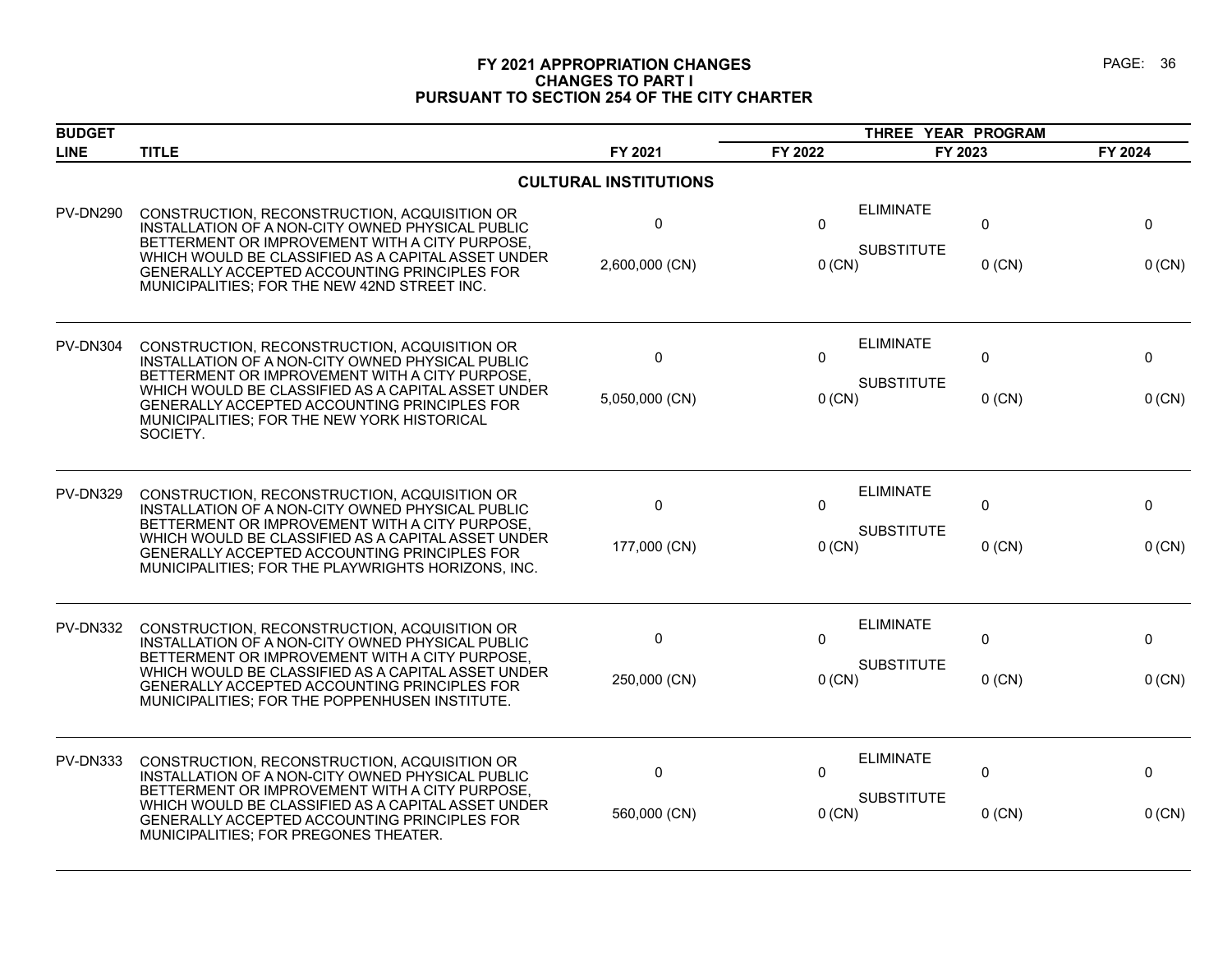| <b>BUDGET</b>   |                                                                                                                                                                                                                                                                                                                                    |                               |                        | THREE YEAR PROGRAM                    |                         |               |
|-----------------|------------------------------------------------------------------------------------------------------------------------------------------------------------------------------------------------------------------------------------------------------------------------------------------------------------------------------------|-------------------------------|------------------------|---------------------------------------|-------------------------|---------------|
| <b>LINE</b>     | <b>TITLE</b>                                                                                                                                                                                                                                                                                                                       | FY 2021                       | FY 2022                | FY 2023                               |                         | FY 2024       |
|                 |                                                                                                                                                                                                                                                                                                                                    | <b>CULTURAL INSTITUTIONS</b>  |                        |                                       |                         |               |
| <b>PV-DN364</b> | CONSTRUCTION, RECONSTRUCTION, ACQUISITION OR<br>INSTALLATION OF A NON-CITY OWNED PHYSICAL PUBLIC<br>BETTERMENT OR IMPROVEMENT WITH A CITY PURPOSE,<br>WHICH WOULD BE CLASSIFIED AS A CAPITAL ASSET UNDER<br>GENERALLY ACCEPTED ACCOUNTING PRINCIPLES FOR<br>MUNICIPALITIES; FOR THE ST. GEORGE THEATER.                            | 0<br>1,200,000 (CN)           | $\Omega$<br>0 (CN)     | <b>ELIMINATE</b><br><b>SUBSTITUTE</b> | 0<br>$0$ (CN)           | 0<br>$0$ (CN) |
| <b>PV-DN394</b> | CONSTRUCTION, RECONSTRUCTION, ACQUISITION OR<br>INSTALLATION OF A NON-CITY OWNED PHYSICAL PUBLIC<br>BETTERMENT OR IMPROVEMENT WITH A CITY PURPOSE.<br>WHICH WOULD BE CLASSIFIED AS A CAPITAL ASSET UNDER<br>GENERALLY ACCEPTED ACCOUNTING PRINCIPLES FOR<br>MUNICIPALITIES; FOR THE SOUTH STREET SEAPORT<br>MUSEUM.                | $\mathbf 0$<br>1,175,000 (CN) | $\mathbf{0}$<br>0 (CN) | <b>ELIMINATE</b><br><b>SUBSTITUTE</b> | 0<br>$0$ (CN)           | 0<br>0 (CN)   |
| <b>PV-DN413</b> | CONSTRUCTION, RECONSTRUCTION, ACQUISITION OR<br>INSTALLATION OF A NON-CITY OWNED PHYSICAL PUBLIC<br>BETTERMENT OR IMPROVEMENT WITH A CITY PURPOSE.<br>WHICH WOULD BE CLASSIFIED AS A CAPITAL ASSET UNDER<br>GENERALLY ACCEPTED ACCOUNTING PRINCIPLES FOR<br>MUNICIPALITIES; FOR THEATER ET AL INC. D/B/A THE<br>CHOCOLATE FACTORY. | 0<br>500,000 (CN)             | $\Omega$<br>$0$ (CN)   | <b>ELIMINATE</b><br><b>SUBSTITUTE</b> | 0<br>$0$ (CN)           | 0<br>$0$ (CN) |
| <b>PV-DN421</b> | CONSTRUCTION, RECONSTRUCTION, ACQUISITION OR<br>INSTALLATION OF A NON-CITY OWNED PHYSICAL PUBLIC<br>BETTERMENT OR IMPROVEMENT WITH A CITY PURPOSE,<br>WHICH WOULD BE CLASSIFIED AS A CAPITAL ASSET UNDER<br>GENERALLY ACCEPTED ACCOUNTING PRINCIPLES FOR<br>MUNICIPALITIES; FOR THE CHILDREN'S MUSEUM OF THE<br><b>ARTS</b>        | $\mathbf 0$<br>200,000 (CN)   | $\Omega$<br>$0$ (CN)   | <b>ELIMINATE</b><br><b>SUBSTITUTE</b> | $\mathbf 0$<br>$0$ (CN) | 0<br>0 (CN)   |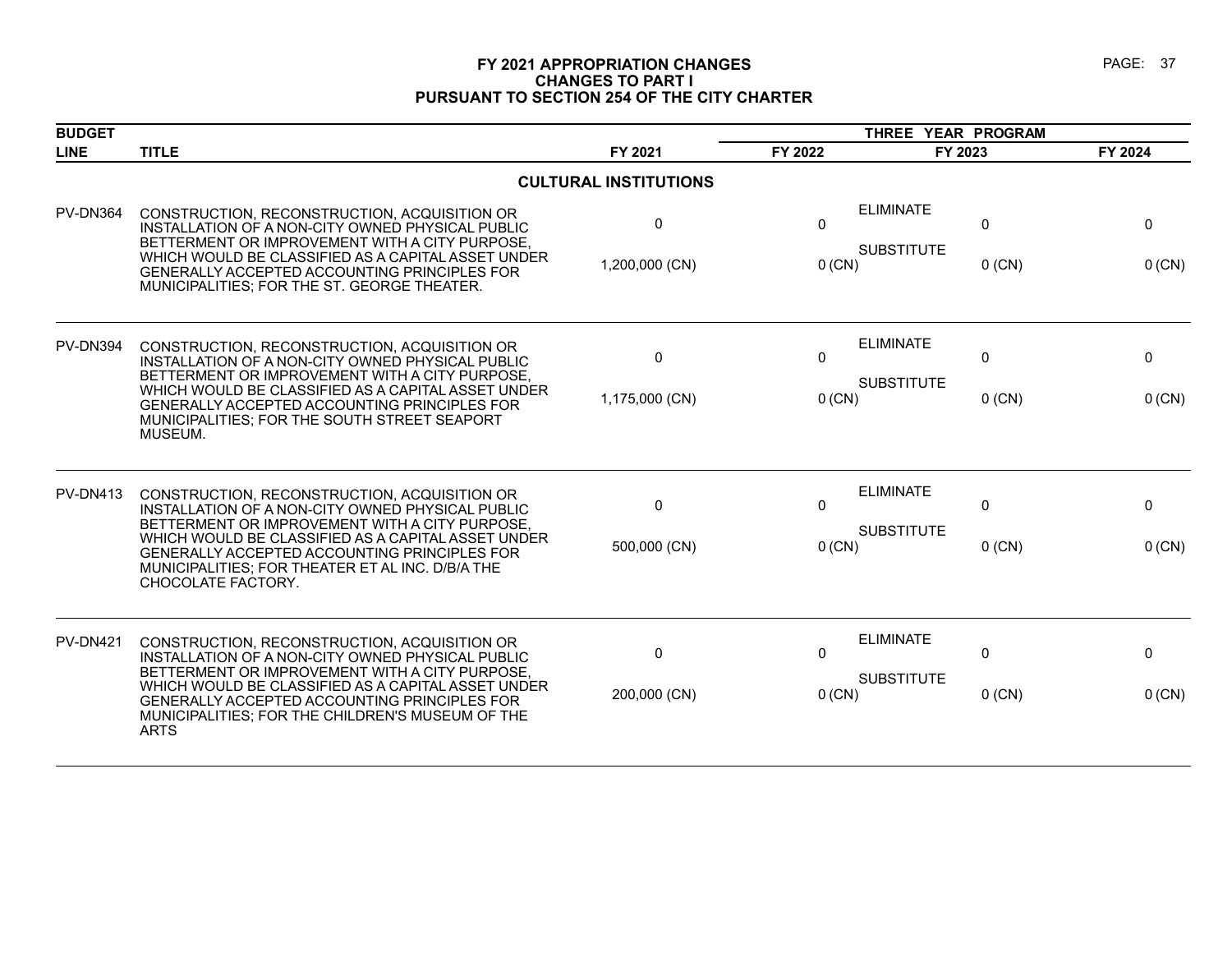| <b>BUDGET</b>   |                                                                                                                                                                                               |                              |          | THREE YEAR PROGRAM               |             |
|-----------------|-----------------------------------------------------------------------------------------------------------------------------------------------------------------------------------------------|------------------------------|----------|----------------------------------|-------------|
| <b>LINE</b>     | <b>TITLE</b>                                                                                                                                                                                  | FY 2021                      | FY 2022  | FY 2023                          | FY 2024     |
|                 |                                                                                                                                                                                               | <b>CULTURAL INSTITUTIONS</b> |          |                                  |             |
| PV-DN464        | CONSTRUCTION, RECONSTRUCTION, ACQUISITION OR<br>INSTALLATION OF A NON-CITY OWNED PHYSICAL PUBLIC<br>BETTERMENT OR IMPROVEMENT WITH A CITY PURPOSE,                                            | $\mathbf{0}$                 | $\Omega$ | <b>ELIMINATE</b><br>$\Omega$     | $\mathbf 0$ |
|                 | WHICH WOULD BE CLASSIFIED AS A CAPITAL ASSET UNDER<br><b>GENERALLY ACCEPTED ACCOUNTING PRINCIPLES FOR</b><br>MUNICIPALITIES; FOR THE ROULETTE INTERMEDIUM, INC.                               | 117,000 (CN)                 | 0 (CN)   | <b>SUBSTITUTE</b><br>$0$ (CN)    | 0 (CN)      |
| <b>PV-DN612</b> | CONSTRUCTION, RECONSTRUCTION, ACQUISITION OR<br>INSTALLATION OF A NON-CITY OWNED PHYSICAL PUBLIC<br>BETTERMENT OR IMPROVEMENT WITH A CITY PURPOSE.                                            | $\Omega$                     | $\Omega$ | <b>ELIMINATE</b><br>$\Omega$     | 0           |
|                 | WHICH WOULD BE CLASSIFIED AS A CAPITAL ASSET UNDER<br><b>GENERALLY ACCEPTED ACCOUNTING PRINCIPLES FOR</b><br>MUNICIPALITIES; FOR THE EAST HARLEM ARTS AND<br>EDUCATION LDC (HECKSCHER BLDG.). | 110,000 (CN)                 | 0 (CN)   | <b>SUBSTITUTE</b><br>$0$ (CN)    | 0 (CN)      |
| <b>PV-DN653</b> | CONSTRUCTION, RECONSTRUCTION, ACQUISITION OR<br>INSTALLATION OF A NON-CITY OWNED PHYSICAL PUBLIC<br>BETTERMENT OR IMPROVEMENT WITH A CITY PURPOSE,                                            | $\Omega$                     | $\Omega$ | <b>ELIMINATE</b><br>$\Omega$     | 0           |
|                 | WHICH WOULD BE CLASSIFIED AS A CAPITAL ASSET UNDER<br>GENERALLY ACCEPTED ACCOUNTING PRINCIPLES FOR<br>MUNICIPALITIES; FOR THE HENRY STREET SETTLEMENT.                                        | 280,000 (CN)                 | $0$ (CN) | <b>SUBSTITUTE</b><br>$0$ (CN)    | 0 (CN)      |
| <b>PV-DN654</b> | CONSTRUCTION, RECONSTRUCTION, ACQUISITION OR<br>INSTALLATION OF A NON-CITY OWNED PHYSICAL PUBLIC<br>BETTERMENT OR IMPROVEMENT WITH A CITY PURPOSE.                                            | $\mathbf 0$                  | $\Omega$ | <b>ELIMINATE</b><br>$\mathbf{0}$ | 0           |
|                 | WHICH WOULD BE CLASSIFIED AS A CAPITAL ASSET UNDER<br><b>GENERALLY ACCEPTED ACCOUNTING PRINCIPLES FOR</b><br>MUNICIPALITIES; FOR THE BEDFORD STUYVESANT<br><b>RESTORATION CORPORATION.</b>    | 250,000 (CN)                 | $0$ (CN) | <b>SUBSTITUTE</b><br>$0$ (CN)    | 0 (CN)      |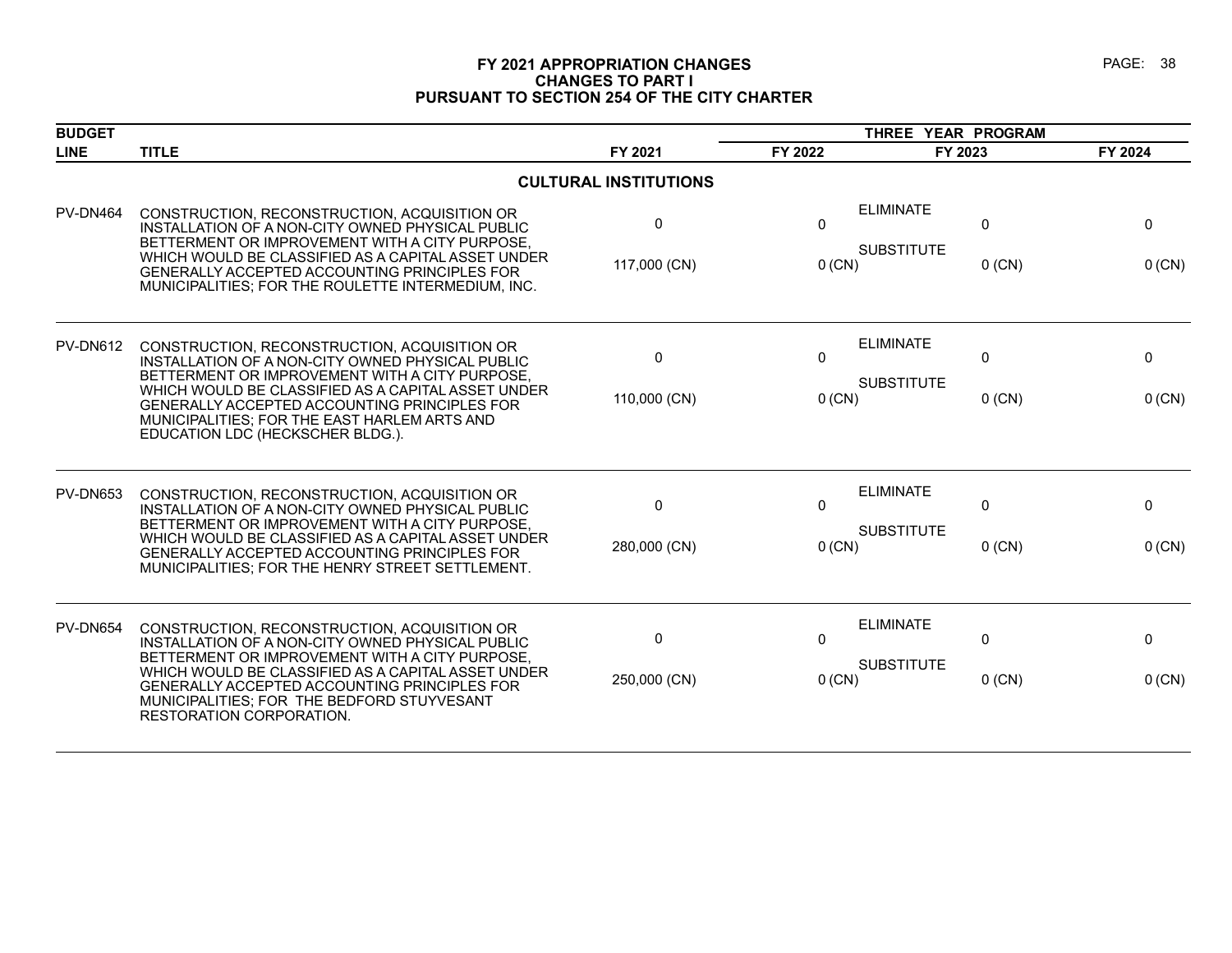| <b>BUDGET</b>   |                                                                                                                                                                                                                                                                                                                                                                                                                                                       |                               |                       | THREE YEAR PROGRAM                    |                          |             |  |
|-----------------|-------------------------------------------------------------------------------------------------------------------------------------------------------------------------------------------------------------------------------------------------------------------------------------------------------------------------------------------------------------------------------------------------------------------------------------------------------|-------------------------------|-----------------------|---------------------------------------|--------------------------|-------------|--|
| <b>LINE</b>     | <b>TITLE</b>                                                                                                                                                                                                                                                                                                                                                                                                                                          | FY 2021                       | FY 2022               | FY 2023                               |                          | FY 2024     |  |
|                 |                                                                                                                                                                                                                                                                                                                                                                                                                                                       | <b>CULTURAL INSTITUTIONS</b>  |                       |                                       |                          |             |  |
| <b>PV-DN655</b> | CONSTRUCTION, RECONSTRUCTION, ACQUISITION OR<br>INSTALLATION AT THE QUEENS COUNTY FARM MUSEUM<br>AND CONSTRUCTION, RECONSTRUCTION, ACQUISITION OR<br>INSTALLATION OF A NON-CITY OWNED PHYSICAL PUBLIC<br>BETTERMENT OR IMPROVEMENT WITH A CITY PURPOSE.<br>WHICH WOULD BE CLASSIFIED AS A CAPITAL ASSET UNDER<br>GENERALLY ACCEPTED ACCOUNTING PRINCIPLES FOR<br>MUNICIPALITIES; FOR THE COLONIAL FARMHOUSE<br>RESTORATION SOCIETY OF BELLEROSE, INC. | 0<br>5,200,000 (CN)           | $\mathbf 0$<br>0 (CN) | <b>ELIMINATE</b><br><b>SUBSTITUTE</b> | $\mathbf{0}$<br>$0$ (CN) | 0<br>0 (CN) |  |
| <b>PV-DN669</b> | CONSTRUCTION, RECONSTRUCTION, ACQUISITION OR<br>INSTALLATION OF A NON-CITY OWNED PHYSICAL PUBLIC<br>BETTERMENT OR IMPROVEMENT WITH A CITY PURPOSE.<br>WHICH WOULD BE CLASSIFIED AS A CAPITAL ASSET UNDER<br><b>GENERALLY ACCEPTED ACCOUNTING PRINCIPLES FOR</b><br>MUNICIPALITIES; FOR NUYORICAN POETS CAFE.                                                                                                                                          | $\mathbf 0$<br>1,300,000 (CN) | $\Omega$<br>0 (CN)    | <b>ELIMINATE</b><br><b>SUBSTITUTE</b> | $\mathbf{0}$<br>$0$ (CN) | 0<br>0 (CN) |  |
| PV-DN686        | CONSTRUCTION, RECONSTRUCTION, ACQUISITION OR<br>INSTALLATION OF A NON-CITY OWNED PHYSICAL PUBLIC<br>BETTERMENT OR IMPROVEMENT WITH A CITY PURPOSE,<br>WHICH WOULD BE CLASSIFIED AS A CAPITAL ASSET UNDER<br>GENERALLY ACCEPTED ACCOUNTING PRINCIPLES FOR<br>MUNICIPALITIES; FOR THE ANTHOLOGY FILM ARCHIVES,<br>INC.                                                                                                                                  | $\mathbf 0$<br>4,000,000 (CN) | $\mathbf 0$<br>0 (CN) | <b>ELIMINATE</b><br><b>SUBSTITUTE</b> | $\mathbf 0$<br>$0$ (CN)  | 0<br>0 (CN) |  |
| PV-DN703        | CONSTRUCTION, RECONSTRUCTION, ACQUISITION OR<br>INSTALLATION OF A NON-CITY OWNED PHYSICAL PUBLIC<br>BETTERMENT OR IMPROVEMENT WITH A CITY PURPOSE,<br>WHICH WOULD BE CLASSIFIED AS A CAPITAL ASSET UNDER<br>GENERALLY ACCEPTED ACCOUNTING PRINCIPLES FOR<br>MUNICIPALITIES; FOR THE LINCOLN CENTER FOR THE<br>PERFORMING ARTS, INC.                                                                                                                   | $\mathbf 0$<br>2,550,000 (CN) | 0<br>0 (CN)           | <b>ELIMINATE</b><br><b>SUBSTITUTE</b> | 0<br>$0$ (CN)            | 0<br>0 (CN) |  |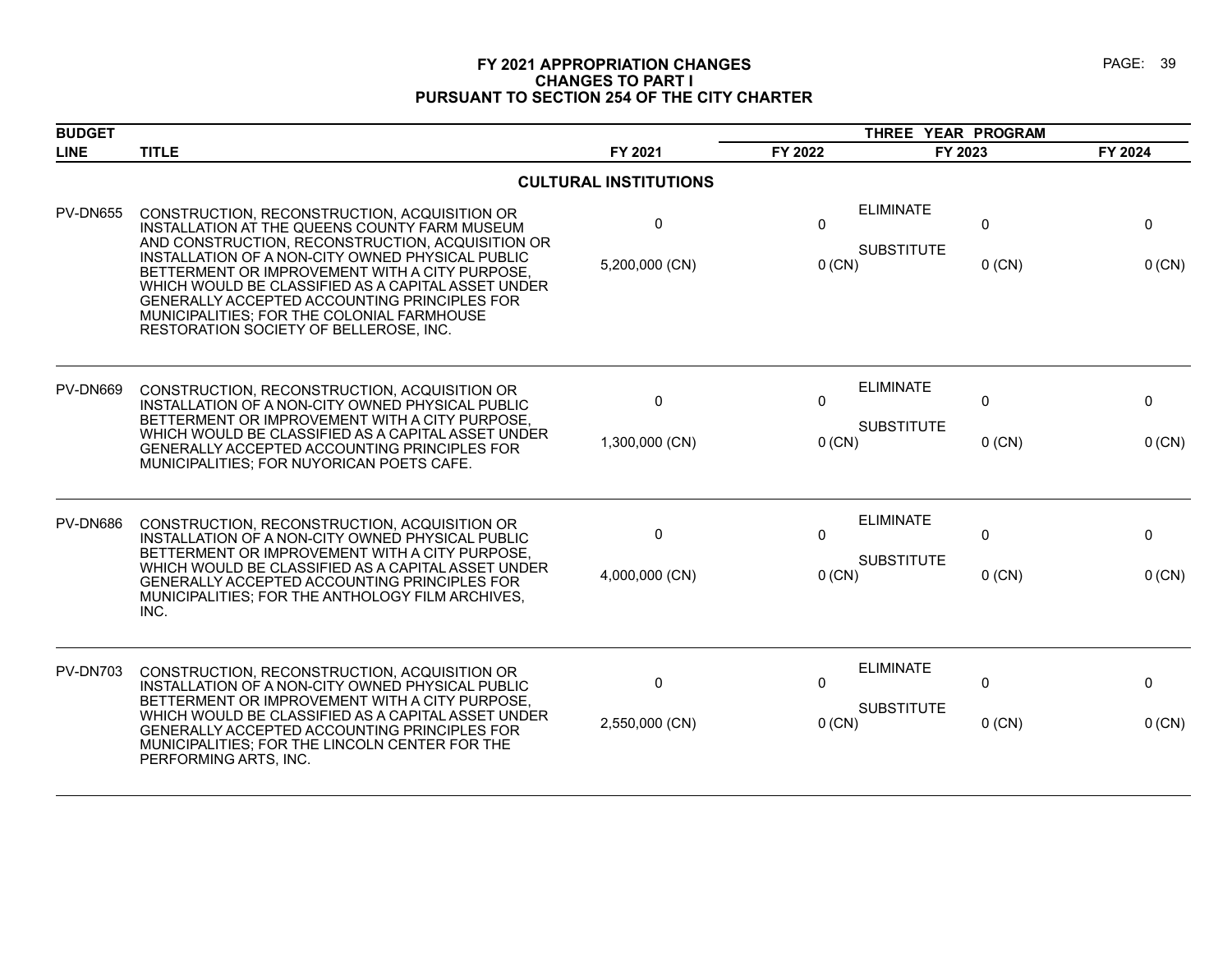| <b>BUDGET</b>   |                                                                                                                                                                                                                                                                                                                |                              | THREE YEAR PROGRAM |                               |         |  |
|-----------------|----------------------------------------------------------------------------------------------------------------------------------------------------------------------------------------------------------------------------------------------------------------------------------------------------------------|------------------------------|--------------------|-------------------------------|---------|--|
| <b>LINE</b>     | <b>TITLE</b>                                                                                                                                                                                                                                                                                                   | FY 2021                      | FY 2022            | FY 2023                       | FY 2024 |  |
|                 |                                                                                                                                                                                                                                                                                                                | <b>CULTURAL INSTITUTIONS</b> |                    |                               |         |  |
| PV-DN704        | CONSTRUCTION, RECONSTRUCTION, ACQUISITION OR<br>INSTALLATION OF A NON-CITY OWNED PHYSICAL PUBLIC<br>BETTERMENT OR IMPROVEMENT WITH A CITY PURPOSE                                                                                                                                                              | 0                            | $\Omega$           | <b>ELIMINATE</b><br>0         | 0       |  |
|                 | WHICH WOULD BE CLASSIFIED AS A CAPITAL ASSET UNDER<br>GENERALLY ACCEPTED ACCOUNTING PRINCIPLES FOR<br>MUNICIPALITIES; FOR THE HISPANIC SOCIETY OF AMERICA.                                                                                                                                                     | 50,000 (CN)                  | $0$ (CN)           | <b>SUBSTITUTE</b><br>$0$ (CN) | 0 (CN)  |  |
| <b>PV-DN741</b> | CONSTRUCTION, RECONSTRUCTION, ACQUISITION OR<br>INSTALLATION OF A NON-CITY OWNED PHYSICAL PUBLIC<br>BETTERMENT OR IMPROVEMENT WITH A CITY PURPOSE.                                                                                                                                                             | 0                            | $\Omega$           | <b>ELIMINATE</b><br>$\pmb{0}$ | 0       |  |
|                 | WHICH WOULD BE CLASSIFIED AS A CAPITAL ASSET UNDER<br>GENERALLY ACCEPTED ACCOUNTING PRINCIPLES FOR<br>MUNICIPALITIES; FOR THE CHINA INSTITUTE IN AMERICA,<br>INC.                                                                                                                                              | 75,000 (CN)                  | 0 (CN)             | <b>SUBSTITUTE</b><br>$0$ (CN) | 0 (CN)  |  |
| <b>PV-DN789</b> | CONSTRUCTION, RECONSTRUCTION, ACQUISITION OR<br>INSTALLATION OF A NON-CITY OWNED PHYSICAL PUBLIC<br>BETTERMENT OR IMPROVEMENT WITH A CITY PURPOSE.<br>WHICH WOULD BE CLASSIFIED AS A CAPITAL ASSET UNDER<br>GENERALLY ACCEPTED ACCOUNTING PRINCIPLES FOR<br>MUNICIPALITIES; FOR THE TOWN HALL FOUNDATION, INC. | 0                            | 0                  | <b>ELIMINATE</b><br>0         | 0       |  |
|                 |                                                                                                                                                                                                                                                                                                                | 863,000 (CN)                 | $0$ (CN)           | <b>SUBSTITUTE</b><br>$0$ (CN) | 0 (CN)  |  |
| <b>PV-DN820</b> | CONSTRUCTION, RECONSTRUCTION, ACQUISITION OR<br>INSTALLATION OF A NON-CITY OWNED PHYSICAL PUBLIC                                                                                                                                                                                                               | 0                            | 0                  | <b>ELIMINATE</b><br>0         | 0       |  |
|                 | BETTERMENT OR IMPROVEMENT WITH A CITY PURPOSE<br>WHICH WOULD BE CLASSIFIED AS A CAPITAL ASSET UNDER<br>GENERALLY ACCEPTED ACCOUNTING PRINCIPLES FOR<br>MUNICIPALITIES; FOR THE VIVIAN BEAUMONT THEATER,<br>INC.                                                                                                | 145,000 (CN)                 | $0$ (CN)           | <b>SUBSTITUTE</b><br>$0$ (CN) | 0 (CN)  |  |
| <b>PV-DN831</b> | CONSTRUCTION, RECONSTRUCTION, ACQUISITION OR<br>INSTALLATION OF A NON-CITY OWNED PHYSICAL PUBLIC                                                                                                                                                                                                               | 0                            | $\mathbf{0}$       | <b>ELIMINATE</b><br>0         | 0       |  |
|                 | BETTERMENT OR IMPROVEMENT WITH A CITY PURPOSE.<br>WHICH WOULD BE CLASSIFIED AS A CAPITAL ASSET UNDER<br>GENERALLY ACCEPTED ACCOUNTING PRINCIPLES FOR<br>MUNICIPALITIES; FOR THE GINA GIBNEY DANCE, INC.                                                                                                        | 120,000 (CN)                 | 0 (CN)             | <b>SUBSTITUTE</b><br>$0$ (CN) | 0 (CN)  |  |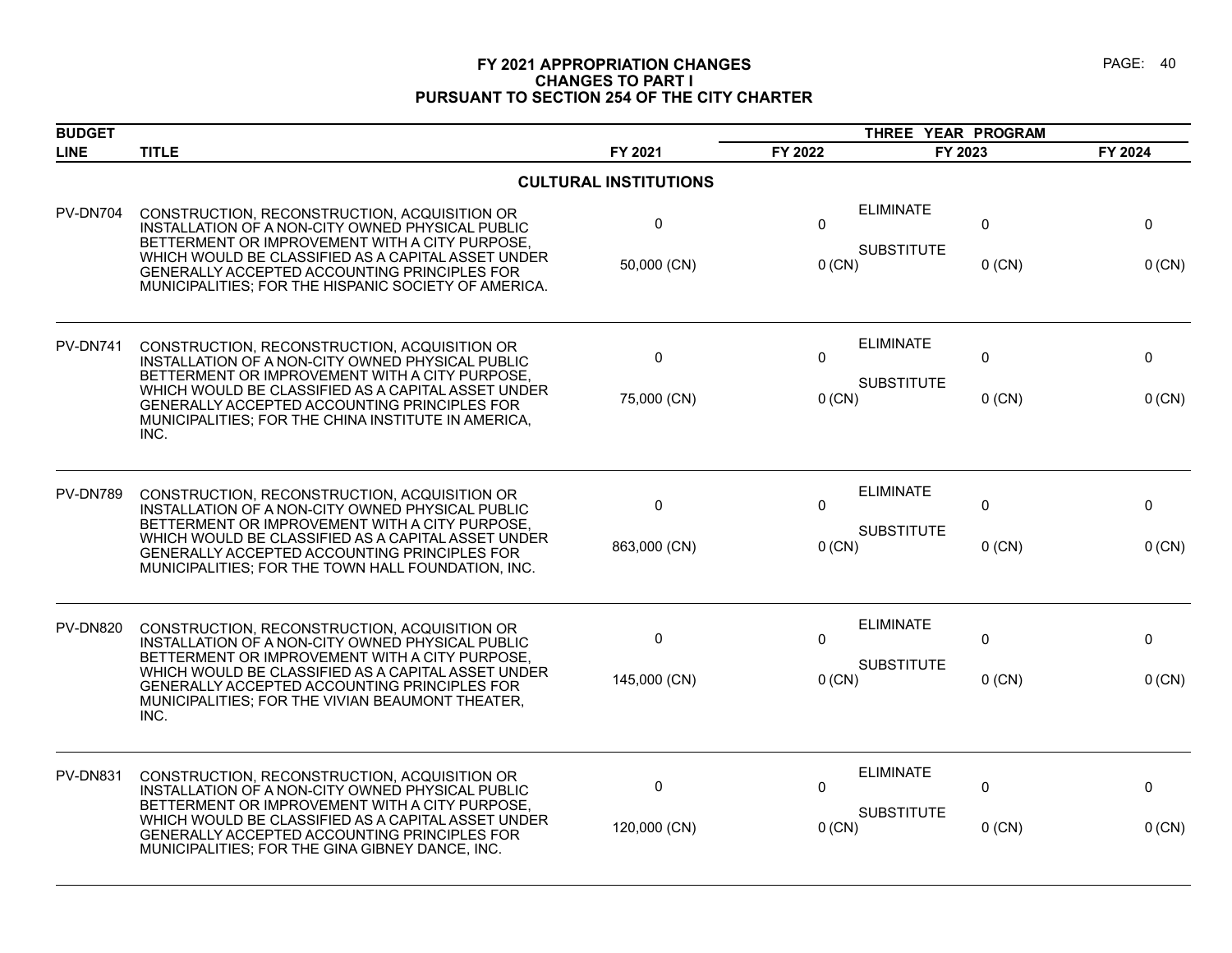| <b>BUDGET</b>   |                                                                                                                                                                                                                                                                                                   |                              | THREE YEAR PROGRAM |                   |          |         |
|-----------------|---------------------------------------------------------------------------------------------------------------------------------------------------------------------------------------------------------------------------------------------------------------------------------------------------|------------------------------|--------------------|-------------------|----------|---------|
| <b>LINE</b>     | <b>TITLE</b>                                                                                                                                                                                                                                                                                      | FY 2021                      | FY 2022            | FY 2023           |          | FY 2024 |
|                 |                                                                                                                                                                                                                                                                                                   | <b>CULTURAL INSTITUTIONS</b> |                    |                   |          |         |
| <b>PV-DN853</b> | CONSTRUCTION, RECONSTRUCTION, ACQUISITION OR<br>INSTALLATION OF A NON-CITY OWNED PHYSICAL PUBLIC<br>BETTERMENT OR IMPROVEMENT WITH A CITY PURPOSE.                                                                                                                                                | $\pmb{0}$                    | $\Omega$           | <b>ELIMINATE</b>  | 0        | 0       |
|                 | WHICH WOULD BE CLASSIFIED AS A CAPITAL ASSET UNDER<br>GENERALLY ACCEPTED ACCOUNTING PRINCIPLES FOR<br>MUNICIPALITIES; FOR THE ORIGINAL MUSIC WORKSHOP.                                                                                                                                            | 2,000,000 (CN)               | 0 (CN)             | <b>SUBSTITUTE</b> | $0$ (CN) | 0 (CN)  |
| <b>PV-DN922</b> | CONSTRUCTION, RECONSTRUCTION, ACQUISITION OR<br>INSTALLATION OF A NON-CITY OWNED PHYSICAL PUBLIC<br>BETTERMENT OR IMPROVEMENT WITH A CITY PURPOSE,                                                                                                                                                | $\mathbf 0$                  | $\Omega$           | <b>ELIMINATE</b>  | 0        | 0       |
|                 | WHICH WOULD BE CLASSIFIED AS A CAPITAL ASSET UNDER<br>GENERALLY ACCEPTED ACCOUNTING PRINCIPLES FOR<br>MUNICIPALITIES; FOR BROOKLYN CONSERVATORY OF<br>MUSIC (BKCM).                                                                                                                               | 500,000 (CN)                 | 0 (CN)             | <b>SUBSTITUTE</b> | $0$ (CN) | 0 (CN)  |
| <b>PV-DN949</b> | (NEW PROJECT)                                                                                                                                                                                                                                                                                     |                              |                    | (NEW PROJECT)     |          |         |
|                 | CONSTRUCTION, RECONSTRUCTION, ACQUISITION OR<br>INSTALLATION OF A NON-CITY OWNED PHYSICAL PUBLIC<br>BETTERMENT OR IMPROVEMENT WITH A CITY PURPOSE,<br>WHICH WOULD BE CLASSIFIED AS A CAPITAL ASSET UNDER<br>GENERALLY ACCEPTED ACCOUNTING PRINCIPLES FOR<br>MUNICIPALITIES; FOR ARS NOVA THEATER. | 100,000 (CN)                 | $0$ (CN)           |                   | $0$ (CN) | 0 (CN)  |
| PV-DN994        | CONSTRUCTION, RECONSTRUCTION, ACQUISITION OR<br>INSTALLATION OF A NON-CITY OWNED PHYSICAL PUBLIC                                                                                                                                                                                                  | $\mathbf 0$                  | $\Omega$           | <b>ELIMINATE</b>  | 0        | 0       |
|                 | BETTERMENT OR IMPROVEMENT WITH A CITY PURPOSE.<br>WHICH WOULD BE CLASSIFIED AS A CAPITAL ASSET UNDER<br>GENERALLY ACCEPTED ACCOUNTING PRINCIPLES FOR<br>MUNICIPALITIES; FOR THE FLUX FACTORY.                                                                                                     | 93,000 (CN)                  | $0$ (CN)           | <b>SUBSTITUTE</b> | $0$ (CN) | 0 (CN)  |
| <b>PV-D022</b>  | CITY COUNCIL FUNDING FOR THE METROPOLITAN MUSEUM<br>OF ART, IMPROVEMENTS AND ADDITIONS, INCLUDING                                                                                                                                                                                                 | $\mathbf 0$                  | $\Omega$           | <b>ELIMINATE</b>  | 0        | 0       |
|                 | EQUIPMENT AND VEHICLE PURCHASES, MANHATTAN                                                                                                                                                                                                                                                        | 3,585,000 (CN)               | 0 (CN)             | <b>SUBSTITUTE</b> | $0$ (CN) | 0 (CN)  |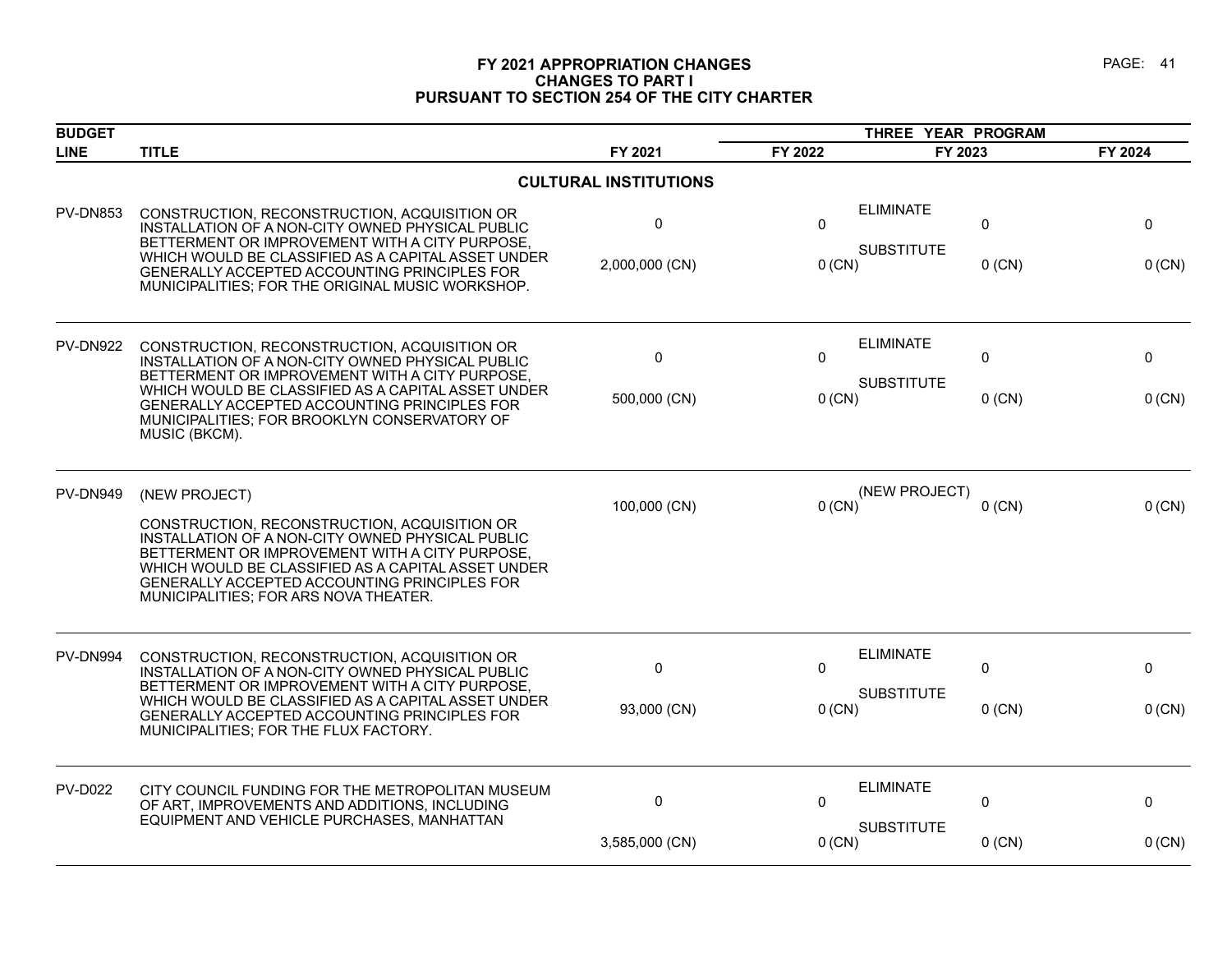| <b>BUDGET</b>  |                                                                                                                                                          |                              |          | THREE YEAR PROGRAM |              |          |
|----------------|----------------------------------------------------------------------------------------------------------------------------------------------------------|------------------------------|----------|--------------------|--------------|----------|
| <b>LINE</b>    | <b>TITLE</b>                                                                                                                                             | FY 2021                      | FY 2022  | FY 2023            |              | FY 2024  |
|                |                                                                                                                                                          | <b>CULTURAL INSTITUTIONS</b> |          |                    |              |          |
| <b>PV-D034</b> | CITY COUNCIL FUNDING FOR THE AMERICAN MUSEUM OF<br>NATURAL HISTORY, ALTERATIONS AND IMPROVEMENTS TO<br>BUILDINGS AND EQUIPMENT AND ADDITIONS TO EXISTING | 0                            | $\Omega$ | <b>ELIMINATE</b>   | $\mathbf{0}$ | 0        |
|                | FACILITIES AND EQUIPMENT, INCLUDING VEHICLE AND<br>EQUIPMENT PURCHASES.                                                                                  | 3,275,000 (CN)               | 0 (CN)   | <b>SUBSTITUTE</b>  | $0$ (CN)     | 0 (CN)   |
| <b>PV-D040</b> | FLUSHING TOWN HALL: ACQUISITION, CONSTRUCTION,<br>RECONSTRUCTION AND IMPROVEMENTS, INCLUDING<br>PURCHASES OF EQUIPMENT AND VEHICLES, QUEENS              | $\mathbf 0$                  | $\Omega$ | <b>ELIMINATE</b>   | $\mathbf 0$  | $\Omega$ |
|                |                                                                                                                                                          | 250,000 (CN)                 | 0 (CN)   | <b>SUBSTITUTE</b>  | $0$ (CN)     | 0 (CN)   |
| <b>PV-D101</b> | CITY COUNCIL FUNDING FOR THE ALTERATION AND<br>RECONSTRUCTION OF THE MUSEUM OF JEWISH HERITAGE<br>INCLUDING EQUIPMENT, MANHATTAN                         | 0                            | $\Omega$ | <b>ELIMINATE</b>   | $\mathbf 0$  | 0        |
|                |                                                                                                                                                          | 1,050,000 (CN)               | 0 (CN)   | <b>SUBSTITUTE</b>  | $0$ (CN)     | 0 (CN)   |
| <b>PV-D175</b> | CITY COUNCIL FUNDING FOR THE STATEN ISLAND<br>ZOOLOGICAL SOCIETY, ALTERATION, IMPROVEMENTS AND                                                           | 0                            | $\Omega$ | <b>ELIMINATE</b>   | $\mathbf 0$  | 0        |
|                | PURCHASES OF EQUIPMENT AND VEHICLES.                                                                                                                     | 1,550,000 (CN)               | $0$ (CN) | <b>SUBSTITUTE</b>  | $0$ (CN)     | 0 (CN)   |
| <b>PV-D176</b> | CITY COUNCIL FUNDING FOR THE NEW YORK ZOOLOGICAL<br>SOCIETY, RECONSTRUCTION, IMPROVEMENTS, AND                                                           | 0                            | $\Omega$ | <b>ELIMINATE</b>   | $\mathbf{0}$ | 0        |
|                | EQUIPMENT AND VEHICLE PURCHASES, THE BRONX.                                                                                                              | 5,500,000 (CN)               | 0 (CN)   | <b>SUBSTITUTE</b>  | $0$ (CN)     | $0$ (CN) |
| <b>PV-D205</b> | CITY COUNCIL FUNDING FOR THE NEW YORK BOTANICAL<br>GARDEN, ADDITIONS, RECONSTRUCTION, REHABILITATION,                                                    | 0                            | $\Omega$ | <b>ELIMINATE</b>   | $\mathbf 0$  | 0        |
|                | IMPROVEMENTS AND PURCHASES OF EQUIPMENT AND<br>VEHICLES, THE BRONX.                                                                                      | 1,000,000 (CN)               | $0$ (CN) | <b>SUBSTITUTE</b>  | $0$ (CN)     | 0 (CN)   |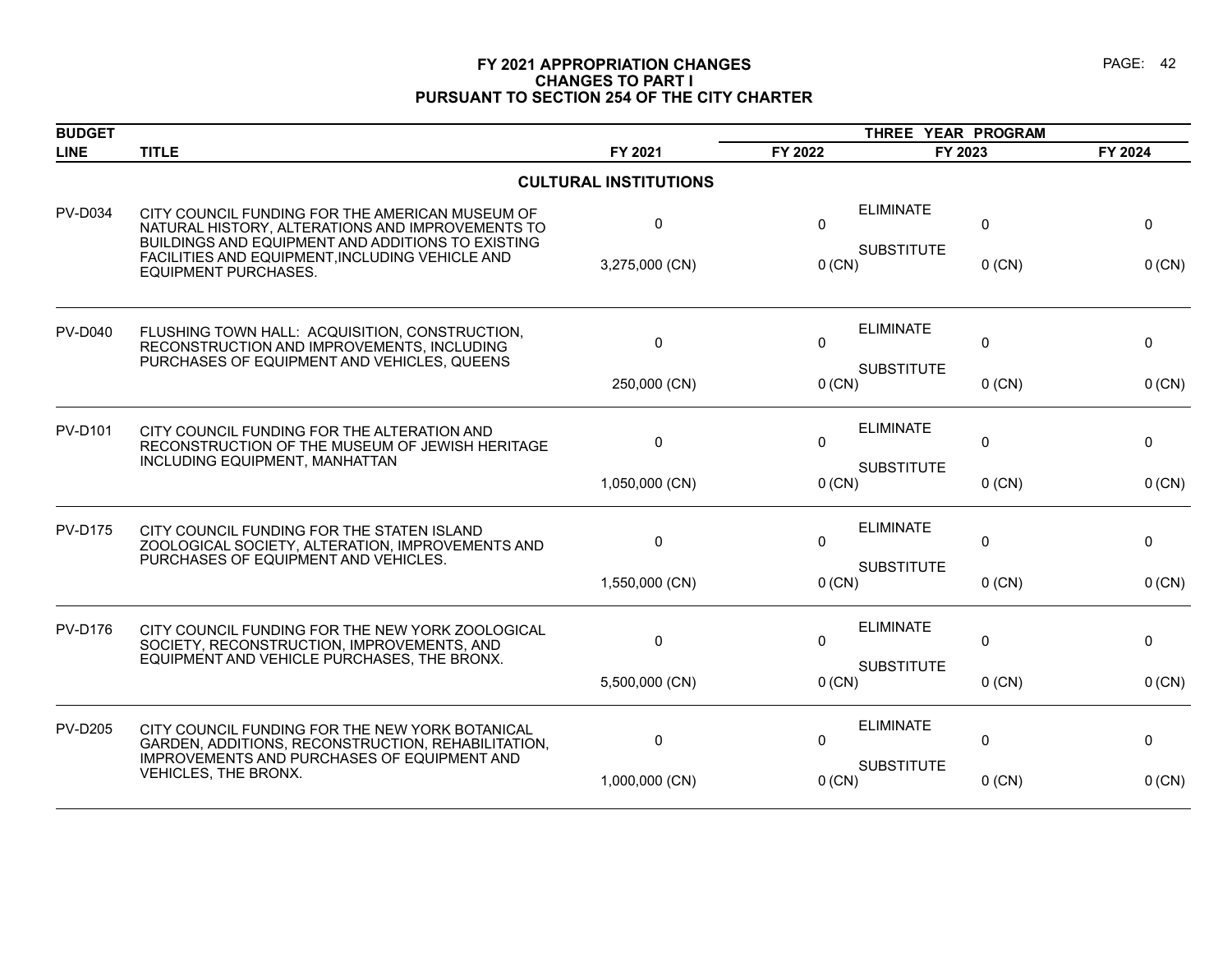| <b>BUDGET</b>  |                                                                                                                                   |                              |              | THREE YEAR PROGRAM |          |         |
|----------------|-----------------------------------------------------------------------------------------------------------------------------------|------------------------------|--------------|--------------------|----------|---------|
| <b>LINE</b>    | <b>TITLE</b>                                                                                                                      | FY 2021                      | FY 2022      | FY 2023            |          | FY 2024 |
|                |                                                                                                                                   | <b>CULTURAL INSTITUTIONS</b> |              |                    |          |         |
| <b>PV-D234</b> | CLEMENTE SOTO VELEZ CULTURAL AND EDUCATIONAL<br>CENTER : ACQUISITION, CONSTRUCTION,<br>RECONSTRUCTION AND IMPROVEMENTS, INCLUDING | $\mathbf 0$                  | $\Omega$     | <b>ELIMINATE</b>   | 0        | 0       |
|                | PURCHASES OF EQUIPMENT AND VEHICLES, MANHATTAN.                                                                                   | 1,350,000 (CN)               | 0 (CN)       | <b>SUBSTITUTE</b>  | $0$ (CN) | 0 (CN)  |
| <b>PV-D236</b> | CITY COUNCIL FUNDING FOR THE BROOKLYN BOTANIC<br>GARDEN, ALTERATION, RECONSTRUCTION, GENERAL                                      | $\Omega$                     | $\mathbf{0}$ | <b>ELIMINATE</b>   | 0        | 0       |
|                | IMPROVEMENTS TO GARDEN AND BUILDING, PURCHASES<br>OF VEHICLES AND EQUIPMENT.                                                      | 2,000,000 (CN)               | 0 (CN)       | <b>SUBSTITUTE</b>  | $0$ (CN) | 0 (CN)  |
| <b>PV-D241</b> | MUSEUM OF THE CITY OF NEW YORK, RECONSTRUCTION,<br>IMPROVEMENTS AND PURCHASES OF EQUIPMENT AND                                    | $\mathbf{0}$                 | $\Omega$     | <b>ELIMINATE</b>   | 0        | 0       |
|                | VEHICLES, MANHATTAN.                                                                                                              | 337,000 (CN)                 | 0 (CN)       | <b>SUBSTITUTE</b>  | $0$ (CN) | 0 (CN)  |
| <b>PV-D262</b> | CITY COUNCIL FUNDING FOR THE BROOKLYN CHILDREN'S<br>MUSEUM: CONSTRUCTION, RECONSTRUCTION,                                         | $\mathbf{0}$                 | $\Omega$     | <b>ELIMINATE</b>   | 0        | 0       |
|                | IMPROVEMENTS AND PURCHASES OF EQUIPMENT AND<br>VEHICLES, BROOKLYN.                                                                | 1,000,000 (CN)               | 0 (CN)       | <b>SUBSTITUTE</b>  | $0$ (CN) | 0 (CN)  |
| <b>PV-D264</b> | CITY COUNCIL FUNDING FOR THE BROOKLYN ACADEMY OF<br>MUSIC, ALTERATIONS, REHABILITATION, GENERAL                                   | $\Omega$                     | $\mathbf{0}$ | <b>ELIMINATE</b>   | 0        | 0       |
|                | IMPROVEMENTS, PURCHASES OF VEHICLES AND<br>EQUIPMENT, BROOKLYN                                                                    | 525,000 (CN)                 | 0 (CN)       | <b>SUBSTITUTE</b>  | $0$ (CN) | 0 (CN)  |
| <b>PV-D272</b> | CITY COUNCIL FUNDING FOR THE QUEENS BOTANICAL<br>GARDEN SOCIETY, CONSTRUCTION, RECONSTRUCTION,                                    | 0                            | $\Omega$     | <b>ELIMINATE</b>   | 0        | 0       |
|                | IMPROVEMENTS AND PURCHASE OF EQUIPMENT AND<br><b>VEHICLES</b>                                                                     | 100,000 (CN)                 | 0 (CN)       | <b>SUBSTITUTE</b>  | $0$ (CN) | 0 (CN)  |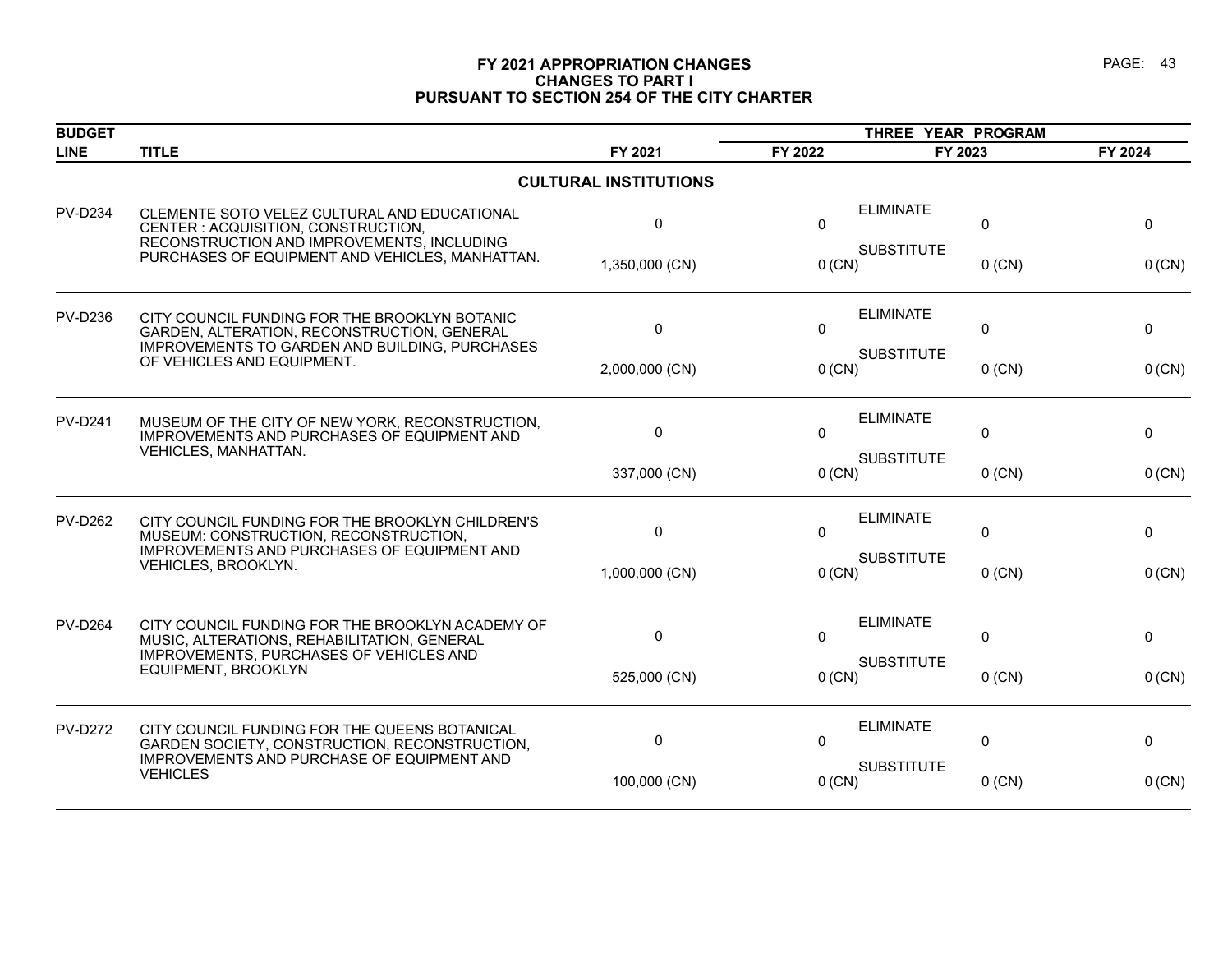| <b>BUDGET</b>  |                                                                                                                                                                                 |                              | THREE YEAR PROGRAM |                   |              |          |  |
|----------------|---------------------------------------------------------------------------------------------------------------------------------------------------------------------------------|------------------------------|--------------------|-------------------|--------------|----------|--|
| <b>LINE</b>    | <b>TITLE</b>                                                                                                                                                                    | FY 2021                      | FY 2022            | FY 2023           |              | FY 2024  |  |
|                |                                                                                                                                                                                 | <b>CULTURAL INSTITUTIONS</b> |                    |                   |              |          |  |
| <b>PV-D279</b> | CITY COUNCIL FUNDING FOR CITY CENTER, MANHATTAN,<br>RECONSTRUCTION, IMPROVEMENTS AND PURCHASE OF                                                                                | $\mathbf 0$                  | $\Omega$           | <b>ELIMINATE</b>  | $\Omega$     | $\Omega$ |  |
|                | EQUIPMENT AND VEHICLES, MANHATTAN                                                                                                                                               | 160,000 (CN)                 | 0 (CN)             | <b>SUBSTITUTE</b> | $0$ (CN)     | 0 (CN)   |  |
| <b>PV-D289</b> | RECONSTRUCTION, NEW YORK SHAKESPEARE FESTIVAL<br>PUBLIC THEATER AND DELACORTE THEATER, PURCHASE<br>OF EQUIPMENT AND VEHICLES, MANHATTAN                                         | $\mathbf{0}$                 | 0                  | <b>ELIMINATE</b>  | $\mathbf{0}$ | 0        |  |
|                |                                                                                                                                                                                 | 6,050,000 (CN)               | 0 (CN)             | <b>SUBSTITUTE</b> | $0$ (CN)     | 0 (CN)   |  |
| <b>PV-D302</b> | CITY COUNCIL FUNDING FOR THE STATEN ISLAND<br>INSTITUTE OF ARTS AND SCIENCES, RECONSTRUCTION<br>AND IMPROVEMENTS, INCLUDING PURCHASES OF                                        | 0                            | $\Omega$           | <b>ELIMINATE</b>  | $\mathbf 0$  | 0        |  |
|                | EQUIPMENT AND VEHICLES, STATEN ISLAND                                                                                                                                           | 125,000 (CN)                 | 0 (CN)             | <b>SUBSTITUTE</b> | $0$ (CN)     | 0 (CN)   |  |
| <b>PV-D467</b> | CITY COUNCIL FUNDING FOR THE SITE ACQUISITION,<br>CONSTRUCTION, RECONSTRUCTION AND IMPROVEMENTS,                                                                                | 0                            | 0                  | <b>ELIMINATE</b>  | $\mathbf 0$  | 0        |  |
|                | INCLUDING PURCHASES OF EQUIPMENT AND VEHICLES,<br>AT CULTURAL INSTITUTIONS AND THE DEPARTMENT OF<br>CULTURAL AFFAIRS, AND AT OTHER LOCATIONS FOR<br>CULTURAL PURPOSES, CITYWIDE | 954,000 (CN)                 | 0 (CN)             | <b>SUBSTITUTE</b> | $0$ (CN)     | 0 (CN)   |  |
| <b>PV-D471</b> | CITY COUNCIL FUNDING FOR THE BRONX MUSEUM OF THE<br>ARTS, RECONSTRUCTION AND IMPROVEMENTS INCLUDING<br>THE PURCHASE OF EQUIPMENT AND VEHICLES, BRONX                            | 0                            | 0                  | <b>ELIMINATE</b>  | $\mathbf{0}$ | 0        |  |
|                |                                                                                                                                                                                 | 200,000 (CN)                 | 0 (CN)             | <b>SUBSTITUTE</b> | $0$ (CN)     | 0 (CN)   |  |
| <b>PV-D477</b> | CITY COUNCIL FUNDING FOR THE STATEN ISLAND<br>CHILDREN'S MUSEUM, SNUG HARBOR, RECONSTRUCTION,                                                                                   | 0                            | 0                  | <b>ELIMINATE</b>  | $\mathbf 0$  | 0        |  |
|                | IMPROVEMENTS AND PURCHASE OF EQUIPMENT AND<br><b>VEHICLES</b>                                                                                                                   | 125,000 (CN)                 | 0 (CN)             | <b>SUBSTITUTE</b> | $0$ (CN)     | 0 (CN)   |  |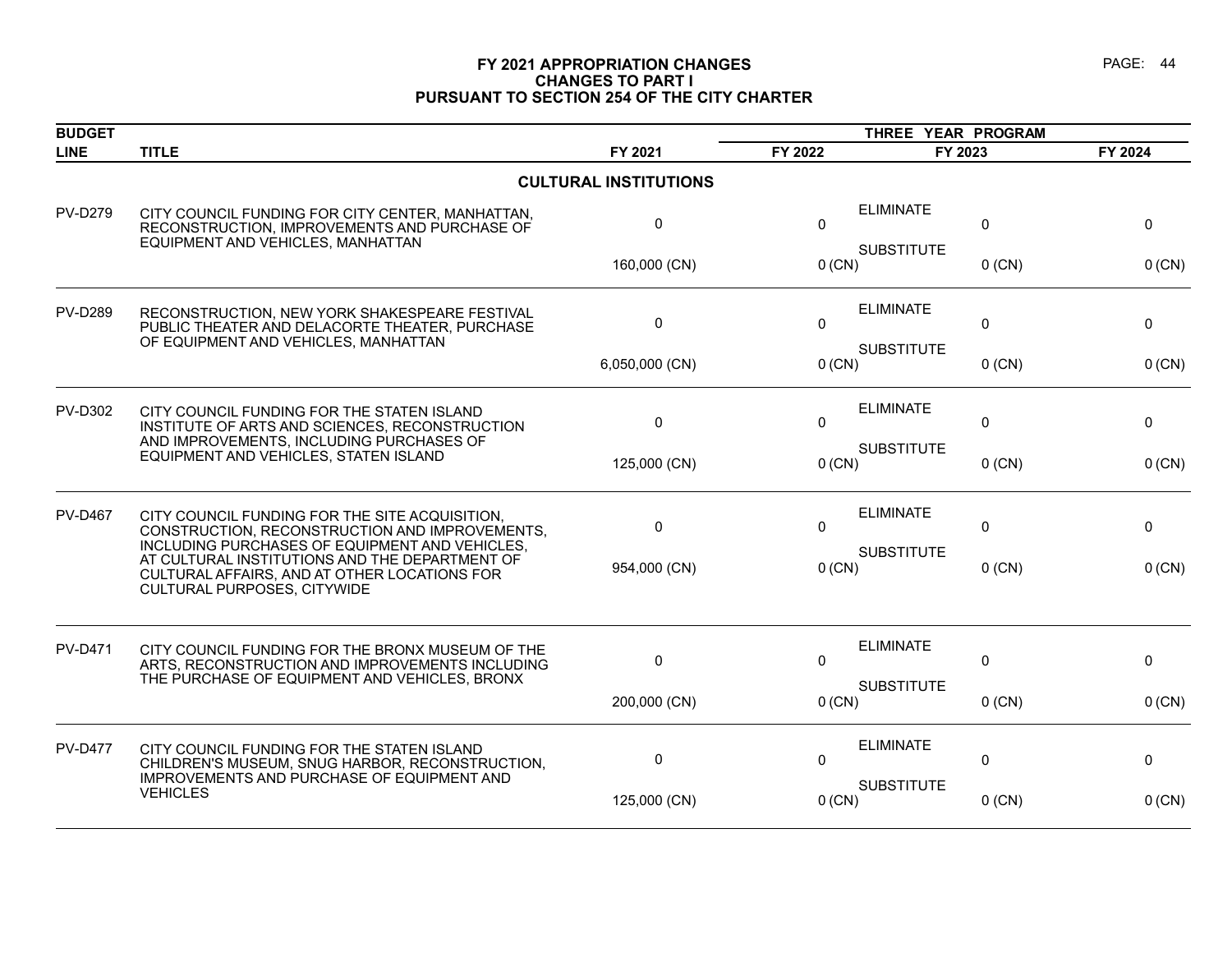| <b>BUDGET</b>  |                                                                                                                                                     |                              | <b>THREE</b> |                               |          |
|----------------|-----------------------------------------------------------------------------------------------------------------------------------------------------|------------------------------|--------------|-------------------------------|----------|
| <b>LINE</b>    | <b>TITLE</b>                                                                                                                                        | FY 2021                      | FY 2022      | FY 2023                       | FY 2024  |
|                |                                                                                                                                                     | <b>CULTURAL INSTITUTIONS</b> |              |                               |          |
| <b>PV-D490</b> | CITY COUNCIL FUNDING FOR THE DEVELOPMENT OF SNUG<br>HARBOR SITE, PURCHASE OF EQUIPMENT AND VEHICLES,<br>RECONSTRUCTION OF BUILDINGS, STATEN ISLAND. | 0                            | 0            | <b>ELIMINATE</b><br>0         |          |
|                |                                                                                                                                                     | 3,125,000 (CN)               | $0$ (CN)     | <b>SUBSTITUTE</b><br>$0$ (CN) | 0 (CN)   |
| <b>PV-D501</b> | CITY COUNCIL FUNDING FOR P.S. 1 CONTEMPORARY ART<br>CENTER, RECONSTRUCTION, IMPROVEMENTS, PURCHASE                                                  | $\mathbf{0}$                 | 0            | <b>ELIMINATE</b><br>0         | 0        |
|                | OF EQUIPMENT AND VEHICLES, QUEENS                                                                                                                   | 811,000 (CN)                 | $0$ (CN)     | <b>SUBSTITUTE</b><br>$0$ (CN) | 0 (CN)   |
| <b>PV-D503</b> | CITY COUNCIL FUNDING FOR CARNEGIE HALL,<br>RECONSTRUCTION AND IMPROVEMENTS, INCLUDING                                                               | $\Omega$                     | 0            | <b>ELIMINATE</b><br>0         | 0        |
|                | PURCHASE OF EQUIPMENT AND VEHICLES, MANHATTAN                                                                                                       | 1,650,000 (CN)               | 0(CN)        | <b>SUBSTITUTE</b><br>$0$ (CN) | $0$ (CN) |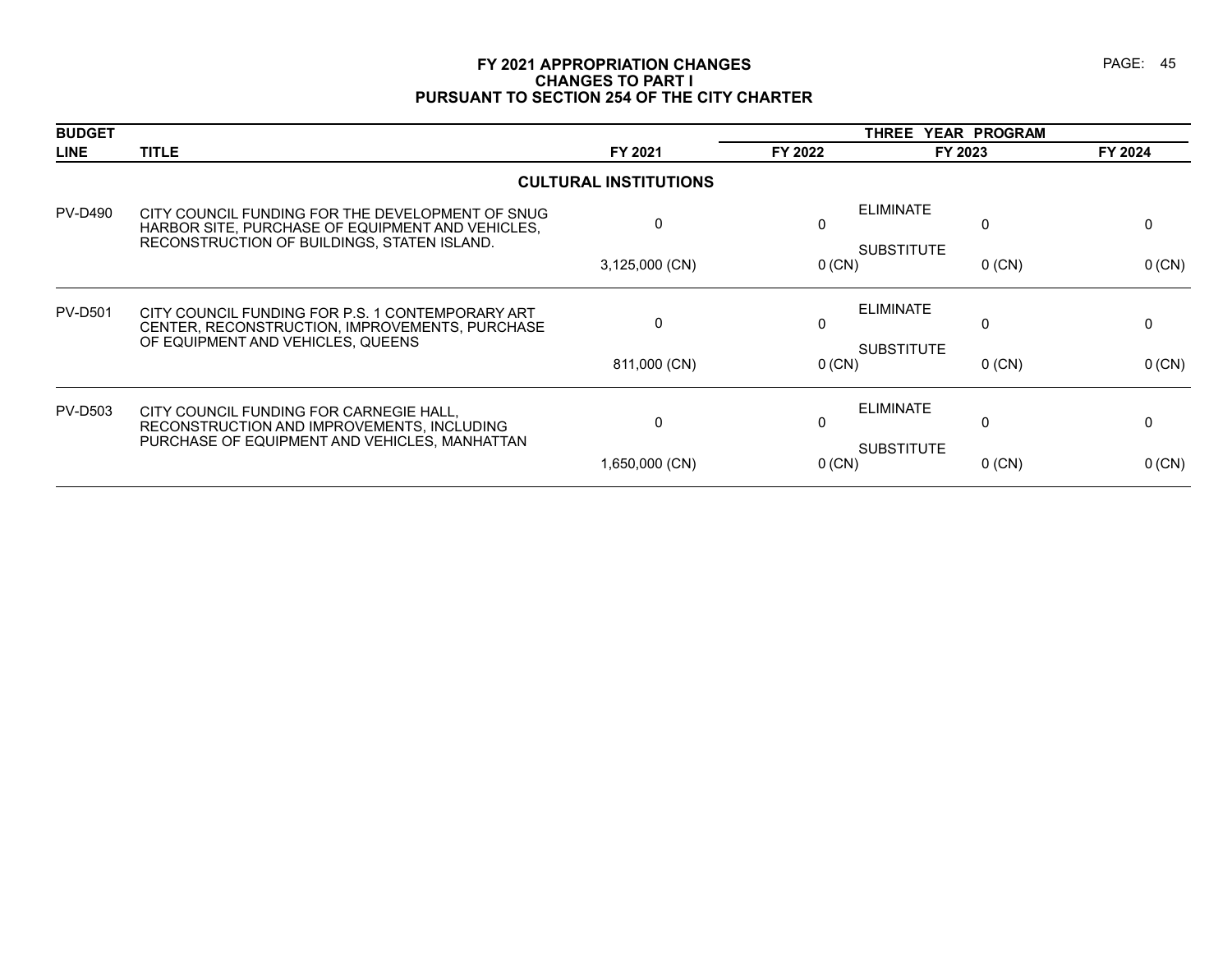| <b>BUDGET</b> |                                                                                                                                                                                                                                                                                                                                            |                         | THREE YEAR PROGRAM |                               |          |
|---------------|--------------------------------------------------------------------------------------------------------------------------------------------------------------------------------------------------------------------------------------------------------------------------------------------------------------------------------------------|-------------------------|--------------------|-------------------------------|----------|
| <b>LINE</b>   | <b>TITLE</b>                                                                                                                                                                                                                                                                                                                               | FY 2021                 | FY 2022            | FY 2023                       | FY 2024  |
|               |                                                                                                                                                                                                                                                                                                                                            | <b>PUBLIC BUILDINGS</b> |                    |                               |          |
| PW-DN004      | CONSTRUCTION, RECONSTRUCTION, ACQUISITION OR<br>INSTALLATION OF A NON-CITY OWNED PHYSICAL PUBLIC<br>BETTERMENT OR IMPROVEMENT WITH A CITY PURPOSE,                                                                                                                                                                                         | 0                       | $\mathbf{0}$       | <b>ELIMINATE</b><br>0         | 0        |
|               | WHICH WOULD BE CLASSIFIED AS A CAPITAL ASSET UNDER<br>GENERALLY ACCEPTED ACCOUNTING PRINCIPLES FOR<br>MUNICIPALITIES; FOR THE 92ND STREET YOUNG MEN'S<br>AND YOUNG WOMEN'S HEBREW ASSOCIATION (YM &<br>YWHA).                                                                                                                              | 1,113,000 (CN)          | 0 (CN)             | <b>SUBSTITUTE</b><br>$0$ (CN) | 0 (CN)   |
| PW-DN03B      | (NEW PROJECT)<br>CONSTRUCTION, RECONSTRUCTION, ACQUISITION OR<br>INSTALLATION OF A NON-CITY OWNED PHYSICAL PUBLIC<br>BETTERMENT OR IMPROVEMENT WITH A CITY PURPOSE,<br>WHICH WOULD BE CLASSIFIED AS A CAPITAL ASSET UNDER<br>GENERALLY ACCEPTED ACCOUNTING PRINCIPLES FOR<br>MUNICIPALITIES; FOR THE HORTICULTURAL SOCIETY OF<br>NEW YORK. | 80,000 (CN)             | 0(CN)              | (NEW PROJECT)<br>$0$ (CN)     | 0 (CN)   |
|               | PW-DN03C (NEW PROJECT)<br>CONSTRUCTION, RECONSTRUCTION, ACQUISITION OR<br>INSTALLATION OF A NON-CITY OWNED PHYSICAL PUBLIC<br>BETTERMENT OR IMPROVEMENT WITH A CITY PURPOSE,<br>WHICH WOULD BE CLASSIFIED AS A CAPITAL ASSET UNDER<br><b>GENERALLY ACCEPTED ACCOUNTING PRINCIPLES FOR</b><br>MUNICIPALITIES; FOR DIGITAL GIRL, INC.        | 100,000 (CN)            | $0$ (CN)           | (NEW PROJECT)<br>$0$ (CN)     | 0 (CN)   |
| PW-DN03D      | (NEW PROJECT)<br>CONSTRUCTION, RECONSTRUCTION, ACQUISITION OR<br>INSTALLATION OF A NON-CITY OWNED PHYSICAL PUBLIC<br>BETTERMENT OR IMPROVEMENT WITH A CITY PURPOSE<br>WHICH WOULD BE CLASSIFIED AS A CAPITAL ASSET UNDER<br>GENERALLY ACCEPTED ACCOUNTING PRINCIPLES FOR<br>MUNICIPALITIES; FOR THE NIA COMMUNITY SERVICES<br>NETWORK.     | 1,120,000 (CN)          | 0(CN)              | (NEW PROJECT)<br>$0$ (CN)     | $0$ (CN) |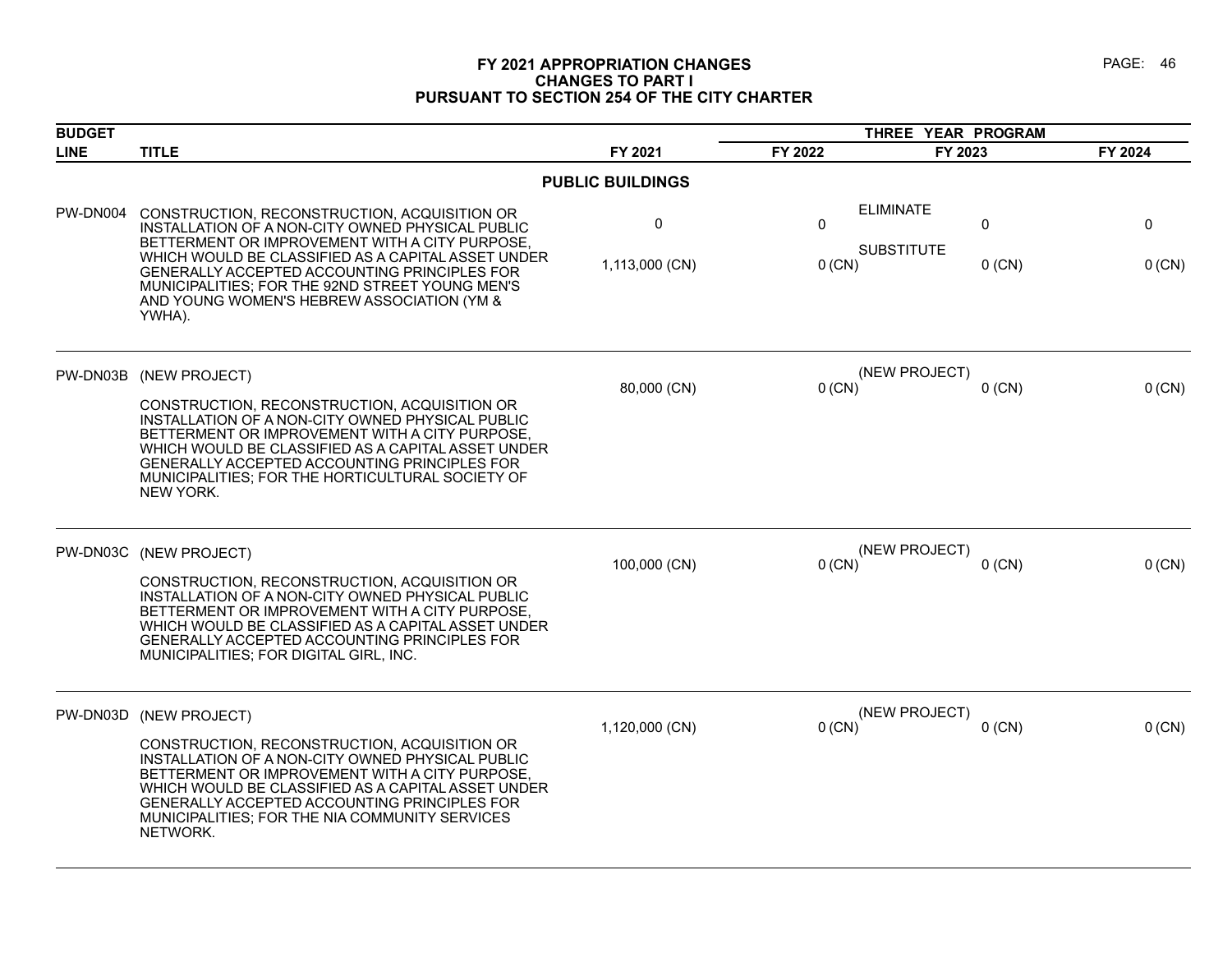| <b>BUDGET</b> |                                                                                                                                                                                                                                                                                                                                                                                     |                         | THREE YEAR PROGRAM |                           |         |
|---------------|-------------------------------------------------------------------------------------------------------------------------------------------------------------------------------------------------------------------------------------------------------------------------------------------------------------------------------------------------------------------------------------|-------------------------|--------------------|---------------------------|---------|
| <b>LINE</b>   | <b>TITLE</b>                                                                                                                                                                                                                                                                                                                                                                        | FY 2021                 | FY 2022            | FY 2023                   | FY 2024 |
|               |                                                                                                                                                                                                                                                                                                                                                                                     | <b>PUBLIC BUILDINGS</b> |                    |                           |         |
| PW-DN03E      | (NEW PROJECT)<br>CONSTRUCTION, RECONSTRUCTION, ACQUISITION OR<br>INSTALLATION OF A NON-CITY OWNED PHYSICAL PUBLIC<br>BETTERMENT OR IMPROVEMENT WITH A CITY PURPOSE<br>WHICH WOULD BE CLASSIFIED AS A CAPITAL ASSET UNDER<br><b>GENERALLY ACCEPTED ACCOUNTING PRINCIPLES FOR</b><br>MUNICIPALITIES; FOR THE 163RD STREET IMPROVEMENT<br>COUNCIL.                                     | 50,000 (CN)             | $0$ (CN)           | (NEW PROJECT)<br>$0$ (CN) | 0 (CN)  |
| PW-DN03F      | (NEW PROJECT)<br>CONSTRUCTION, RECONSTRUCTION, ACQUISITION OR<br>INSTALLATION OF A NON-CITY OWNED PHYSICAL PUBLIC<br>BETTERMENT OR IMPROVEMENT WITH A CITY PURPOSE,<br>WHICH WOULD BE CLASSIFIED AS A CAPITAL ASSET UNDER<br><b>GENERALLY ACCEPTED ACCOUNTING PRINCIPLES FOR</b><br>MUNICIPALITIES; FOR THE ASSOCIATION OF COMMUNITY<br>EMPLOYMENT PROGRAMS FOR THE HOMELESS (ACE). | 96,000 (CN)             | 0 (CN)             | (NEW PROJECT)<br>$0$ (CN) | 0 (CN)  |
| PW-DN03G      | (NEW PROJECT)<br>CONSTRUCTION, RECONSTRUCTION, ACQUISITION OR<br>INSTALLATION OF A NON-CITY OWNED PHYSICAL PUBLIC<br>BETTERMENT OR IMPROVEMENT WITH A CITY PURPOSE<br>WHICH WOULD BE CLASSIFIED AS A CAPITAL ASSET UNDER<br>GENERALLY ACCEPTED ACCOUNTING PRINCIPLES FOR<br>MUNICIPALITIES; FOR THE CAMPAIGN AGAINST HUNGER<br>(TCAH).                                              | 300,000 (CN)            | $0$ (CN)           | (NEW PROJECT)<br>$0$ (CN) | 0 (CN)  |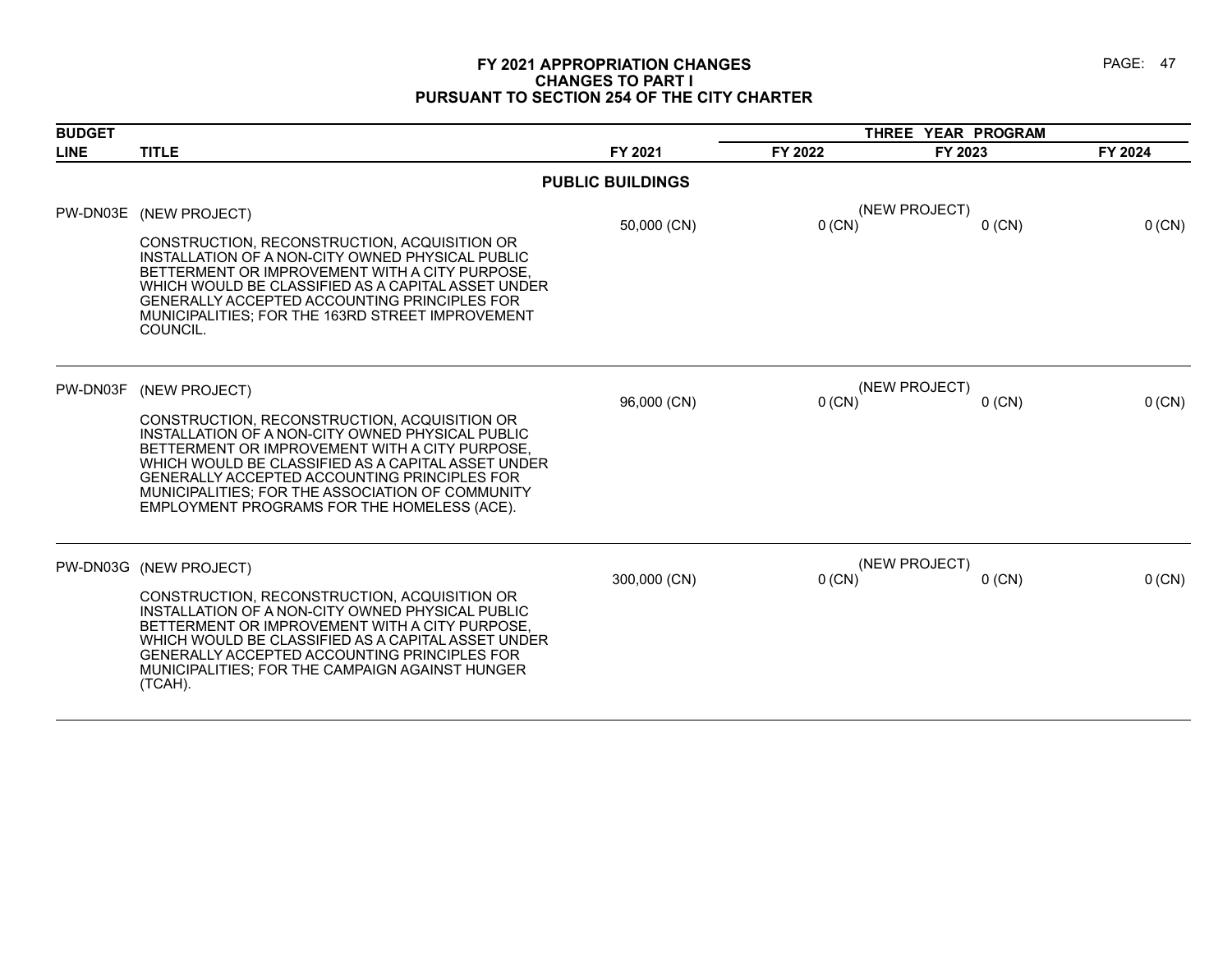| <b>BUDGET</b>   |                                                                                                                                                                                                                                                                                                                                            |                         | THREE YEAR PROGRAM |                               |         |
|-----------------|--------------------------------------------------------------------------------------------------------------------------------------------------------------------------------------------------------------------------------------------------------------------------------------------------------------------------------------------|-------------------------|--------------------|-------------------------------|---------|
| <b>LINE</b>     | <b>TITLE</b>                                                                                                                                                                                                                                                                                                                               | FY 2021                 | FY 2022            | FY 2023                       | FY 2024 |
|                 |                                                                                                                                                                                                                                                                                                                                            | <b>PUBLIC BUILDINGS</b> |                    |                               |         |
| PW-DN03I        | (NEW PROJECT)                                                                                                                                                                                                                                                                                                                              | 150,000 (CN)            | $0$ (CN)           | (NEW PROJECT)<br>$0$ (CN)     | 0 (CN)  |
|                 | CONSTRUCTION, RECONSTRUCTION, ACQUISITION OR<br>INSTALLATION OF A NON-CITY OWNED PHYSICAL PUBLIC<br>BETTERMENT OR IMPROVEMENT WITH A CITY PURPOSE,<br>WHICH WOULD BE CLASSIFIED AS A CAPITAL ASSET UNDER<br><b>GENERALLY ACCEPTED ACCOUNTING PRINCIPLES FOR</b><br>MUNICIPALITIES; FOR THE MORRIS JUMEL NEIGHBORHOOD<br><b>ASSOCIATION</b> |                         |                    |                               |         |
| PW-DN03J        | (NEW PROJECT)                                                                                                                                                                                                                                                                                                                              | 390,000 (CN)            | 0 (CN)             | (NEW PROJECT)<br>$0$ (CN)     | 0 (CN)  |
|                 | CONSTRUCTION, RECONSTRUCTION, ACQUISITION OR<br>INSTALLATION OF A NON-CITY OWNED PHYSICAL PUBLIC<br>BETTERMENT OR IMPROVEMENT WITH A CITY PURPOSE<br>WHICH WOULD BE CLASSIFIED AS A CAPITAL ASSET UNDER<br>GENERALLY ACCEPTED ACCOUNTING PRINCIPLES FOR<br>MUNICIPALITIES; FOR TOURO COLLEGE.                                              |                         |                    |                               |         |
| <b>PW-DN061</b> | CONSTRUCTION, RECONSTRUCTION, ACQUISITION OR<br>INSTALLATION OF A NON-CITY OWNED PHYSICAL PUBLIC                                                                                                                                                                                                                                           | 0                       | 0                  | <b>ELIMINATE</b><br>0         | 0       |
|                 | BETTERMENT OR IMPROVEMENT WITH A CITY PURPOSE<br>WHICH WOULD BE CLASSIFIED AS A CAPITAL ASSET UNDER<br><b>GENERALLY ACCEPTED ACCOUNTING PRINCIPLES FOR</b><br>MUNICIPALITIES; FOR THE NEW YORK LEGAL ASSISTANCE<br>GROUP (NYLAG).                                                                                                          | 359,000 (CN)            | 0 (CN)             | <b>SUBSTITUTE</b><br>$0$ (CN) | 0 (CN)  |
| PW-DN077        | CONSTRUCTION, RECONSTRUCTION, ACQUISITION OR<br>INSTALLATION OF A NON-CITY OWNED PHYSICAL PUBLIC                                                                                                                                                                                                                                           | 0                       | $\Omega$           | <b>ELIMINATE</b><br>0         | 0       |
|                 | BETTERMENT OR IMPROVEMENT WITH A CITY PURPOSE,<br>WHICH WOULD BE CLASSIFIED AS A CAPITAL ASSET UNDER<br>GENERALLY ACCEPTED ACCOUNTING PRINCIPLES FOR<br>MUNICIPALITIES; FOR THE BROTHERHOOD/SISTER SOL.                                                                                                                                    | 350,000 (CN)            | $0$ (CN)           | <b>SUBSTITUTE</b><br>$0$ (CN) | 0 (CN)  |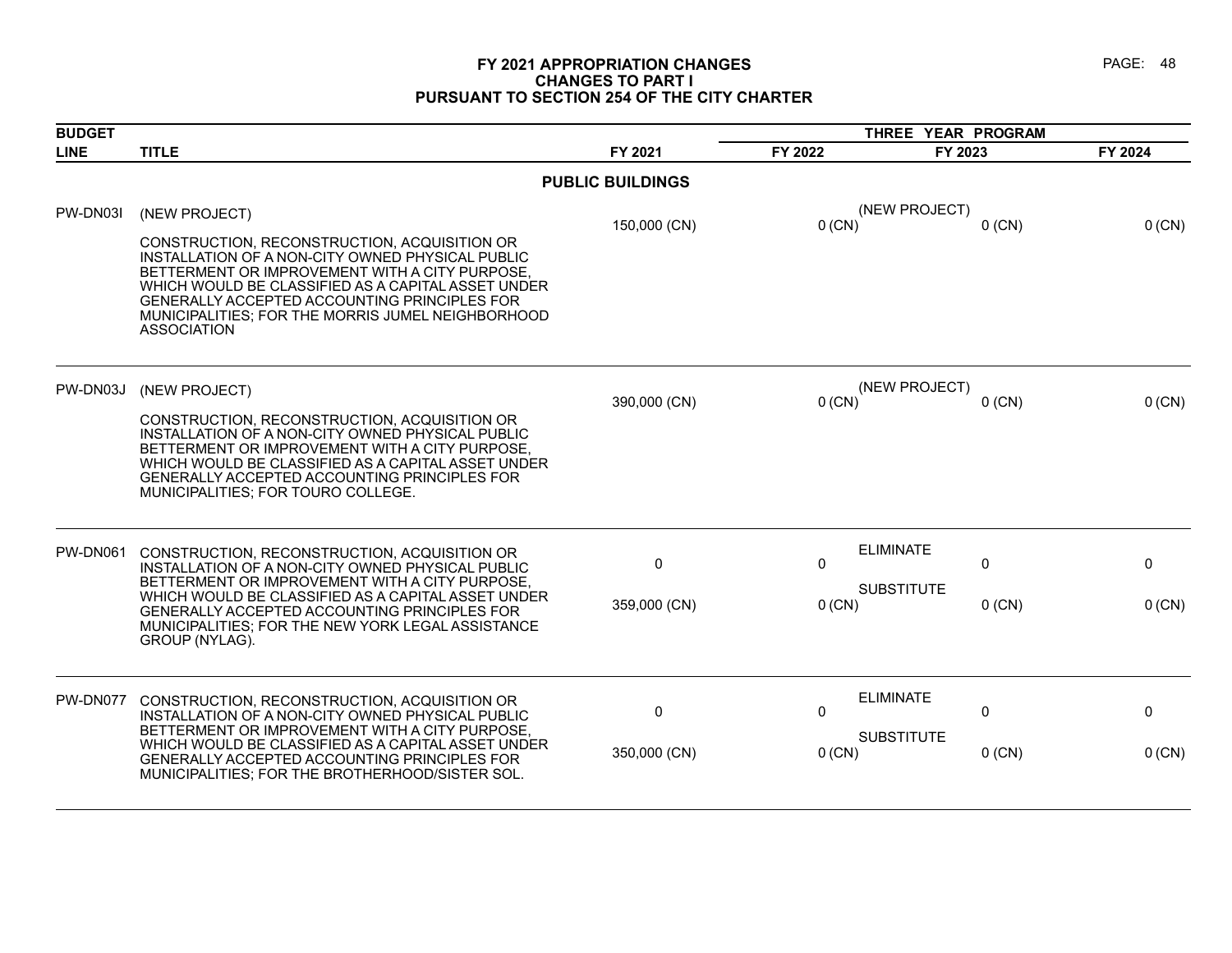| <b>BUDGET</b>   |                                                                                                                                                                                                                                                                                                               |                         | THREE YEAR PROGRAM |                                                      |              |  |
|-----------------|---------------------------------------------------------------------------------------------------------------------------------------------------------------------------------------------------------------------------------------------------------------------------------------------------------------|-------------------------|--------------------|------------------------------------------------------|--------------|--|
| <b>LINE</b>     | <b>TITLE</b>                                                                                                                                                                                                                                                                                                  | FY 2021                 | FY 2022            | FY 2023                                              | FY 2024      |  |
|                 |                                                                                                                                                                                                                                                                                                               | <b>PUBLIC BUILDINGS</b> |                    |                                                      |              |  |
| <b>PW-DN243</b> | CONSTRUCTION, RECONSTRUCTION, ACQUISITION OR<br>INSTALLATION OF A NON-CITY OWNED PHYSICAL PUBLIC<br>BETTERMENT OR IMPROVEMENT WITH A CITY PURPOSE.                                                                                                                                                            | $\mathbf 0$             | $\mathbf{0}$       | <b>ELIMINATE</b><br>$\mathbf 0$<br><b>SUBSTITUTE</b> | $\mathbf 0$  |  |
|                 | WHICH WOULD BE CLASSIFIED AS A CAPITAL ASSET UNDER<br>GENERALLY ACCEPTED ACCOUNTING PRINCIPLES FOR<br>MUNICIPALITIES; FOR FLATBUSH VOLUNTEERS OF<br>HATZOLOH INC.                                                                                                                                             | 370,000 (CN)            | $0$ (CN)           | $0$ (CN)                                             | $0$ (CN)     |  |
| <b>PW-DN246</b> | CONSTRUCTION, RECONSTRUCTION, ACQUISITION OR<br>INSTALLATION OF A NON-CITY OWNED PHYSICAL PUBLIC                                                                                                                                                                                                              | $\Omega$                | $\mathbf{0}$       | <b>ELIMINATE</b><br>$\mathbf 0$                      | $\mathbf{0}$ |  |
|                 | BETTERMENT OR IMPROVEMENT WITH A CITY PURPOSE,<br>WHICH WOULD BE CLASSIFIED AS A CAPITAL ASSET UNDER<br><b>GENERALLY ACCEPTED ACCOUNTING PRINCIPLES FOR</b><br>MUNICIPALITIES; FOR THE ARMORY FOUNDATION.                                                                                                     | 1,000,000 (CN)          | $0$ (CN)           | <b>SUBSTITUTE</b><br>$0$ (CN)                        | $0$ (CN)     |  |
| <b>PW-DN249</b> | CONSTRUCTION, RECONSTRUCTION, ACQUISITION OR<br>INSTALLATION OF A NON-CITY OWNED PHYSICAL PUBLIC<br>BETTERMENT OR IMPROVEMENT WITH A CITY PURPOSE<br>WHICH WOULD BE CLASSIFIED AS A CAPITAL ASSET UNDER<br>GENERALLY ACCEPTED ACCOUNTING PRINCIPLES FOR<br>MUNICIPALITIES; FOR THE LOWER EASTSIDE GIRLS CLUB. | $\mathbf{0}$            | 0                  | <b>ELIMINATE</b><br>$\mathbf 0$                      | 0            |  |
|                 |                                                                                                                                                                                                                                                                                                               | 1,000,000 (CN)          | $0$ (CN)           | <b>SUBSTITUTE</b><br>$0$ (CN)                        | 0 (CN)       |  |
| PW-DN454        | CONSTRUCTION, RECONSTRUCTION, ACQUISITION OR<br>INSTALLATION OF A NON-CITY OWNED PHYSICAL PUBLIC                                                                                                                                                                                                              | $\mathbf{0}$            | $\mathbf{0}$       | <b>ELIMINATE</b><br>0                                | $\mathbf 0$  |  |
|                 | BETTERMENT OR IMPROVEMENT WITH A CITY PURPOSE<br>WHICH WOULD BE CLASSIFIED AS A CAPITAL ASSET UNDER<br><b>GENERALLY ACCEPTED ACCOUNTING PRINCIPLES FOR</b><br>MUNICIPALITIES; FOR WOMEN'S HOUSING AND ECONOMIC<br>DEVELOPMENT CORPORATION (WHEDCO).                                                           | 504,000 (CN)            | $0$ (CN)           | <b>SUBSTITUTE</b><br>$0$ (CN)                        | 0 (CN)       |  |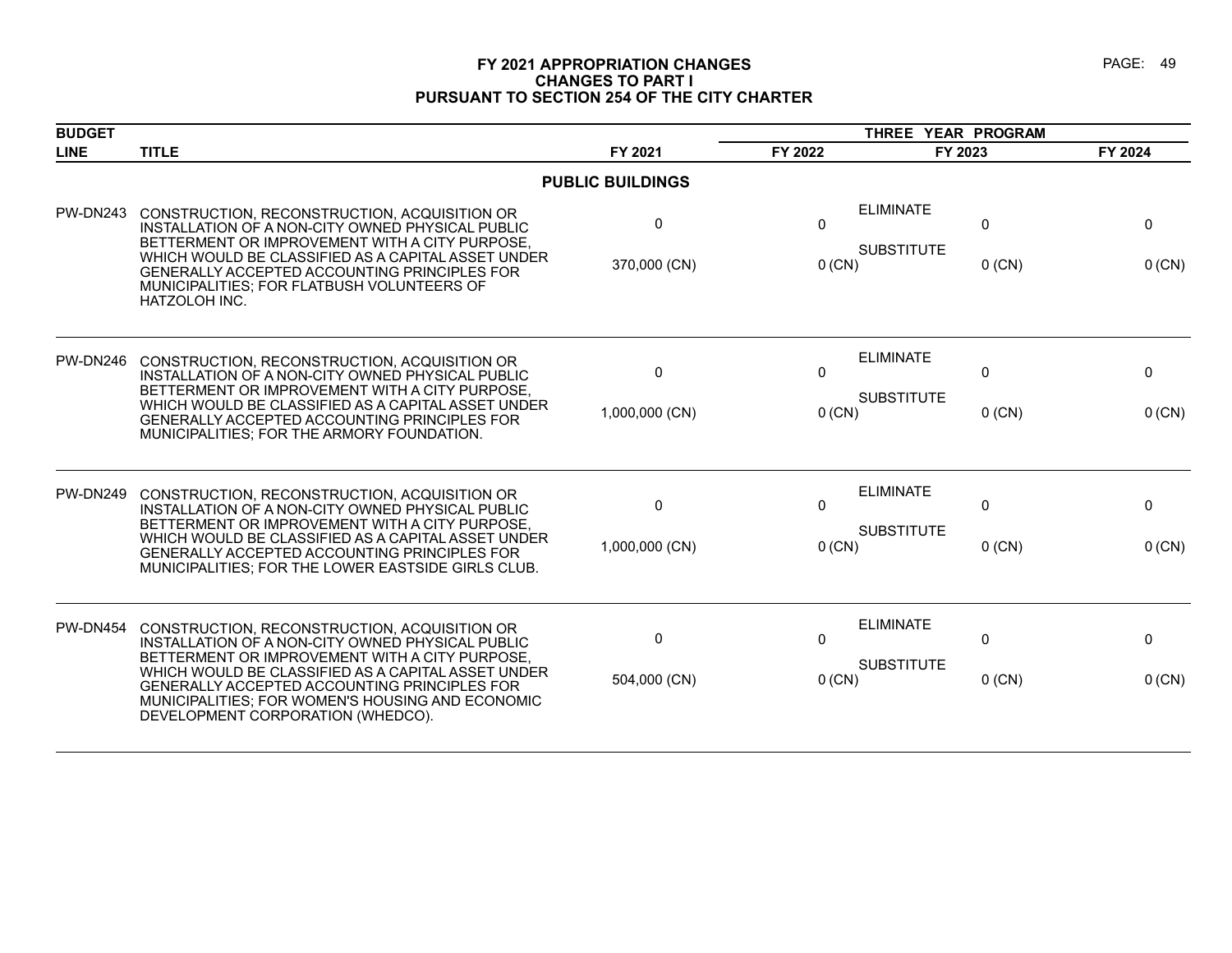| <b>BUDGET</b>   |                                                                                                                                                                                                           |                         |              |                                                      |              |
|-----------------|-----------------------------------------------------------------------------------------------------------------------------------------------------------------------------------------------------------|-------------------------|--------------|------------------------------------------------------|--------------|
| <b>LINE</b>     | <b>TITLE</b>                                                                                                                                                                                              | FY 2021                 | FY 2022      | FY 2023                                              | FY 2024      |
|                 |                                                                                                                                                                                                           | <b>PUBLIC BUILDINGS</b> |              |                                                      |              |
| <b>PW-DN671</b> | CONSTRUCTION, RECONSTRUCTION, ACQUISITION OR<br>INSTALLATION OF A NON-CITY OWNED PHYSICAL PUBLIC<br>BETTERMENT OR IMPROVEMENT WITH A CITY PURPOSE,                                                        | $\Omega$                | $\mathbf{0}$ | <b>ELIMINATE</b><br>$\mathbf 0$<br><b>SUBSTITUTE</b> | $\mathbf{0}$ |
|                 | WHICH WOULD BE CLASSIFIED AS A CAPITAL ASSET UNDER<br>GENERALLY ACCEPTED ACCOUNTING PRINCIPLES FOR<br>MUNICIPALITIES; FOR THE ST JOHN'S BREAD AND LIFE<br><b>PROGRAM</b>                                  | 80,000 (CN)             | $0$ (CN)     | $0$ (CN)                                             | 0 (CN)       |
| <b>PW-DN705</b> | CONSTRUCTION, RECONSTRUCTION, ACQUISITION OR<br>INSTALLATION OF A NON-CITY OWNED PHYSICAL PUBLIC<br>BETTERMENT OR IMPROVEMENT WITH A CITY PURPOSE.                                                        | $\mathbf 0$             | $\Omega$     | <b>ELIMINATE</b><br>$\Omega$                         | $\Omega$     |
|                 | WHICH WOULD BE CLASSIFIED AS A CAPITAL ASSET UNDER<br><b>GENERALLY ACCEPTED ACCOUNTING PRINCIPLES FOR</b><br>MUNICIPALITIES; FOR THE SHIELD OF DAVID, INC. (DBA<br>"THE SHIELD INSTITUTE").               | 1,000,000 (CN)          | $0$ (CN)     | <b>SUBSTITUTE</b><br>$0$ (CN)                        | 0 (CN)       |
| <b>PW-DN722</b> | CONSTRUCTION, RECONSTRUCTION, ACQUISITION OR<br>INSTALLATION OF A NON-CITY OWNED PHYSICAL PUBLIC<br>BETTERMENT OR IMPROVEMENT WITH A CITY PURPOSE.                                                        | $\mathbf 0$             | $\Omega$     | <b>ELIMINATE</b><br>0                                | $\mathbf{0}$ |
|                 | WHICH WOULD BE CLASSIFIED AS A CAPITAL ASSET UNDER<br>GENERALLY ACCEPTED ACCOUNTING PRINCIPLES FOR<br>MUNICIPALITIES; FOR THE QUEENS COMMUNITY HOUSE.                                                     | 1,575,000 (CN)          | 0 (CN)       | <b>SUBSTITUTE</b><br>$0$ (CN)                        | 0 (CN)       |
| <b>PW-DN815</b> | CONSTRUCTION, RECONSTRUCTION, ACQUISITION OR<br>INSTALLATION OF A NON-CITY OWNED PHYSICAL PUBLIC                                                                                                          | $\mathbf 0$             | $\Omega$     | <b>ELIMINATE</b><br>$\Omega$                         | $\Omega$     |
|                 | BETTERMENT OR IMPROVEMENT WITH A CITY PURPOSE,<br>WHICH WOULD BE CLASSIFIED AS A CAPITAL ASSET UNDER<br><b>GENERALLY ACCEPTED ACCOUNTING PRINCIPLES FOR</b><br>MUNICIPALITIES; FOR THE HUDSON GUILD, INC. | 985,000 (CN)            | 0 (CN)       | <b>SUBSTITUTE</b><br>$0$ (CN)                        | 0 (CN)       |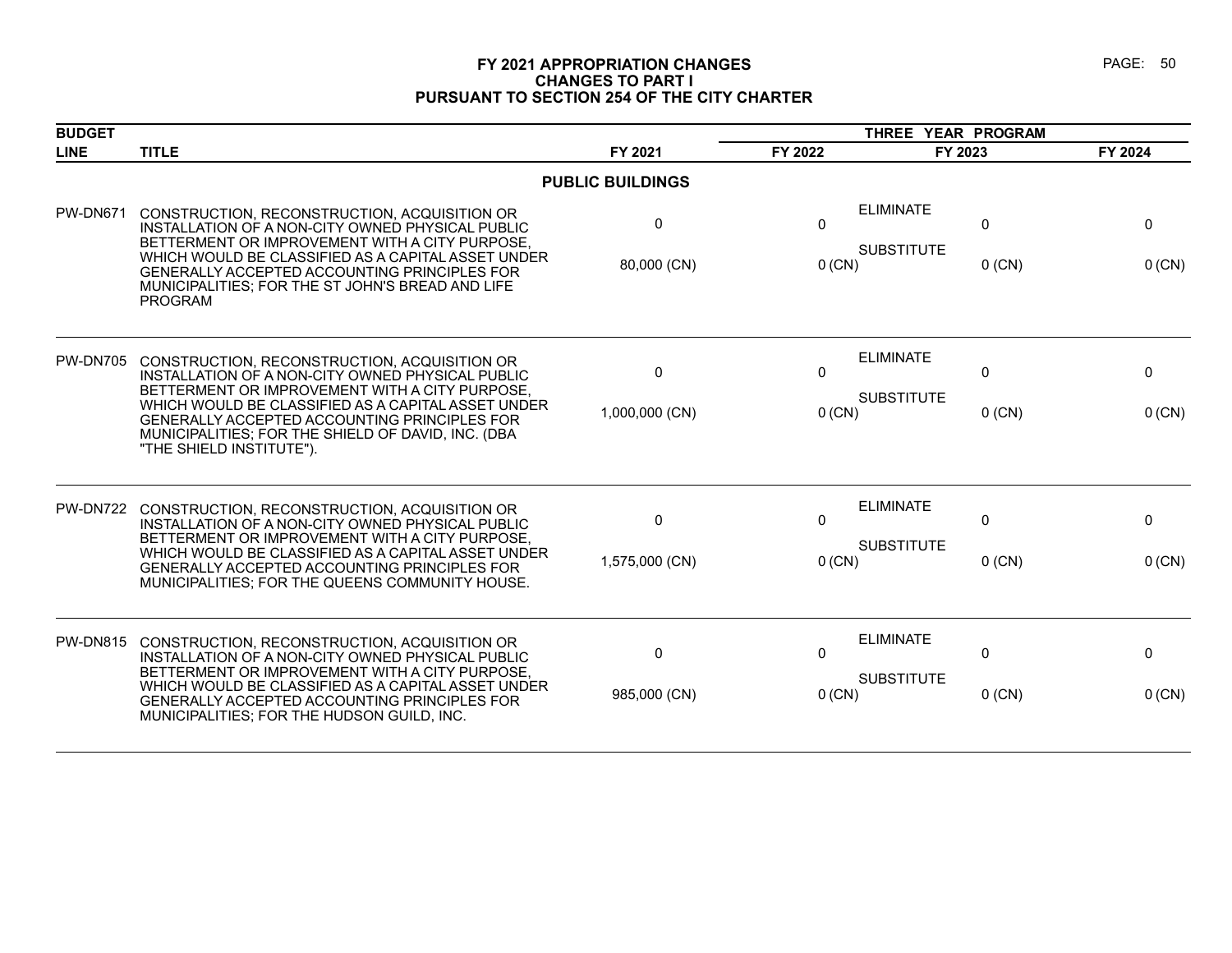| <b>BUDGET</b>   |                                                                                                                                                                                                                                                                                                          |                             |                    |                                       |                          |             |
|-----------------|----------------------------------------------------------------------------------------------------------------------------------------------------------------------------------------------------------------------------------------------------------------------------------------------------------|-----------------------------|--------------------|---------------------------------------|--------------------------|-------------|
| <b>LINE</b>     | <b>TITLE</b>                                                                                                                                                                                                                                                                                             | FY 2021                     | FY 2022            | FY 2023                               |                          | FY 2024     |
|                 |                                                                                                                                                                                                                                                                                                          | <b>PUBLIC BUILDINGS</b>     |                    |                                       |                          |             |
| <b>PW-DN816</b> | CONSTRUCTION, RECONSTRUCTION, ACQUISITION OR<br>INSTALLATION OF A NON-CITY OWNED PHYSICAL PUBLIC<br>BETTERMENT OR IMPROVEMENT WITH A CITY PURPOSE.<br>WHICH WOULD BE CLASSIFIED AS A CAPITAL ASSET UNDER                                                                                                 | $\mathbf 0$<br>732,000 (CN) | $\Omega$<br>0 (CN) | <b>ELIMINATE</b><br><b>SUBSTITUTE</b> | $\mathbf{0}$<br>$0$ (CN) | 0<br>0 (CN) |
|                 | GENERALLY ACCEPTED ACCOUNTING PRINCIPLES FOR<br>MUNICIPALITIES; FOR LESBIAN AND GAY COMMUNITY<br>SERVICES CENTER INC.                                                                                                                                                                                    |                             |                    |                                       |                          |             |
| <b>PW-DN940</b> | CONSTRUCTION, RECONSTRUCTION, ACQUISITION OR<br>INSTALLATION OF A NON-CITY OWNED PHYSICAL PUBLIC<br>BETTERMENT OR IMPROVEMENT WITH A CITY PURPOSE.                                                                                                                                                       | $\mathbf 0$                 | $\mathbf 0$        | <b>ELIMINATE</b>                      | $\mathbf 0$              | 0           |
|                 | WHICH WOULD BE CLASSIFIED AS A CAPITAL ASSET UNDER<br><b>GENERALLY ACCEPTED ACCOUNTING PRINCIPLES FOR</b><br>MUNICIPALITIES; FOR NEW YORK URBAN LEAGUE.                                                                                                                                                  | 2,000,000 (CN)              | 0 (CN)             | <b>SUBSTITUTE</b>                     | $0$ (CN)                 | 0 (CN)      |
| PW-DN945        | CONSTRUCTION, RECONSTRUCTION, ACQUISITION OR<br>INSTALLATION OF A NON-CITY OWNED PHYSICAL PUBLIC<br>BETTERMENT OR IMPROVEMENT WITH A CITY PURPOSE.<br>WHICH WOULD BE CLASSIFIED AS A CAPITAL ASSET UNDER<br>GENERALLY ACCEPTED ACCOUNTING PRINCIPLES FOR<br>MUNICIPALITIES; FOR GRAND STREET SETTLEMENT. | 0                           | 0                  | <b>ELIMINATE</b><br><b>SUBSTITUTE</b> | $\mathbf 0$              | 0           |
|                 |                                                                                                                                                                                                                                                                                                          | 500,000 (CN)                | 0 (CN)             |                                       | $0$ (CN)                 | 0 (CN)      |
| <b>PW-MN004</b> | CONSTRUCTION, RECONSTRUCTION, ACQUISITION OR<br>INSTALLATION OF A NON-CITY OWNED PHYSICAL PUBLIC<br>BETTERMENT OR IMPROVEMENT WITH A CITY PURPOSE.                                                                                                                                                       | $\mathbf 0$                 | $\Omega$           | <b>ELIMINATE</b>                      | $\mathbf{0}$             | 0           |
|                 | WHICH WOULD BE CLASSIFIED AS A CAPITAL ASSET UNDER<br>GENERALLY ACCEPTED ACCOUNTING PRINCIPLES FOR<br>MUNICIPALITIES; FOR THE 92ND STREET YOUNG MEN'S<br>AND YOUNG WOMEN'S HEBREW ASSOCIATION (YM &<br>YWHA).                                                                                            | 100,000 (CN)                | 0 (CN)             | <b>SUBSTITUTE</b>                     | $0$ (CN)                 | $0$ (CN)    |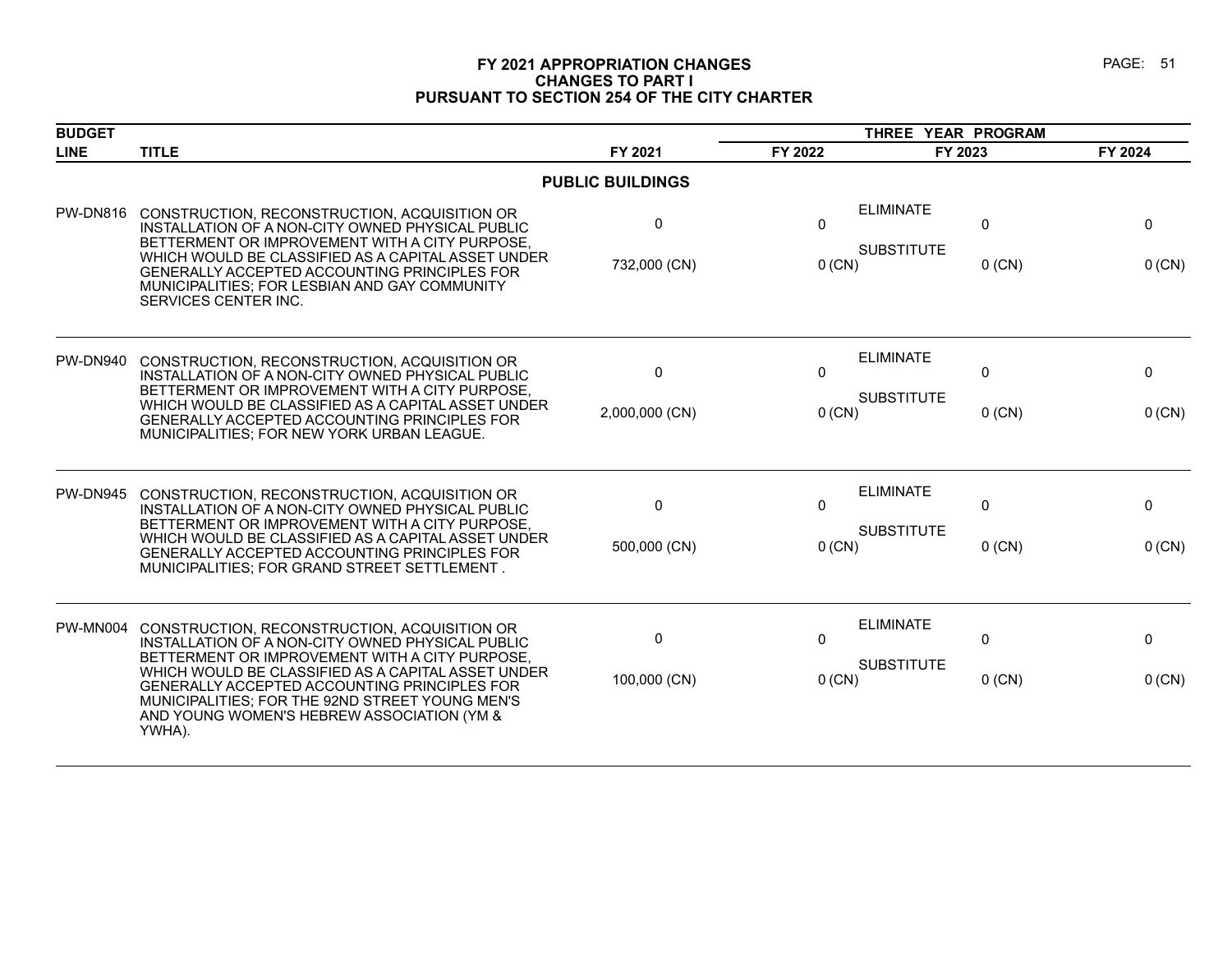|          | <b>THREE YEAR PROGRAM</b> |                                |  |  |
|----------|---------------------------|--------------------------------|--|--|
| FY 2022  | FY 2023                   | FY 2024                        |  |  |
|          |                           |                                |  |  |
| U        |                           |                                |  |  |
| $0$ (CN) | $0$ (CN)                  | 0(CN)                          |  |  |
|          |                           | ELIMINATE<br><b>SUBSTITUTE</b> |  |  |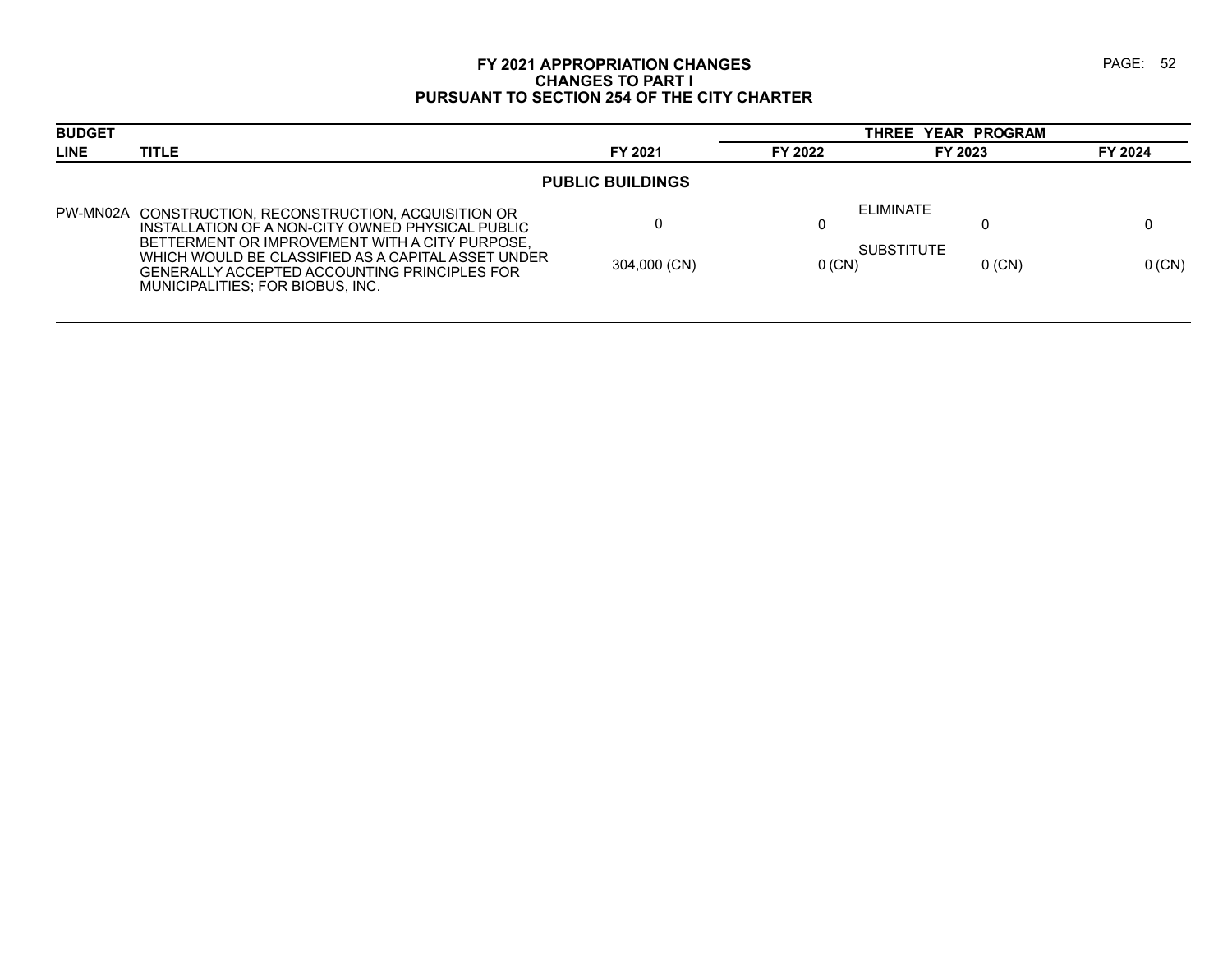| <b>BUDGET</b> |                                                                       |                   | THREE YEAR PROGRAM |                               |         |  |  |
|---------------|-----------------------------------------------------------------------|-------------------|--------------------|-------------------------------|---------|--|--|
| <b>LINE</b>   | <b>TITLE</b>                                                          | FY 2021           | FY 2022            | FY 2023                       | FY 2024 |  |  |
|               |                                                                       | <b>SANITATION</b> |                    |                               |         |  |  |
| S-D129        | ACQUISITION OF COLLECTION TRUCKS AND OTHER<br>MISCELLANEOUS EQUIPMENT |                   | 0                  | ELIMINATE                     |         |  |  |
|               |                                                                       | 310,000 (CN)      | $0$ (CN)           | <b>SUBSTITUTE</b><br>$0$ (CN) | 0(CN)   |  |  |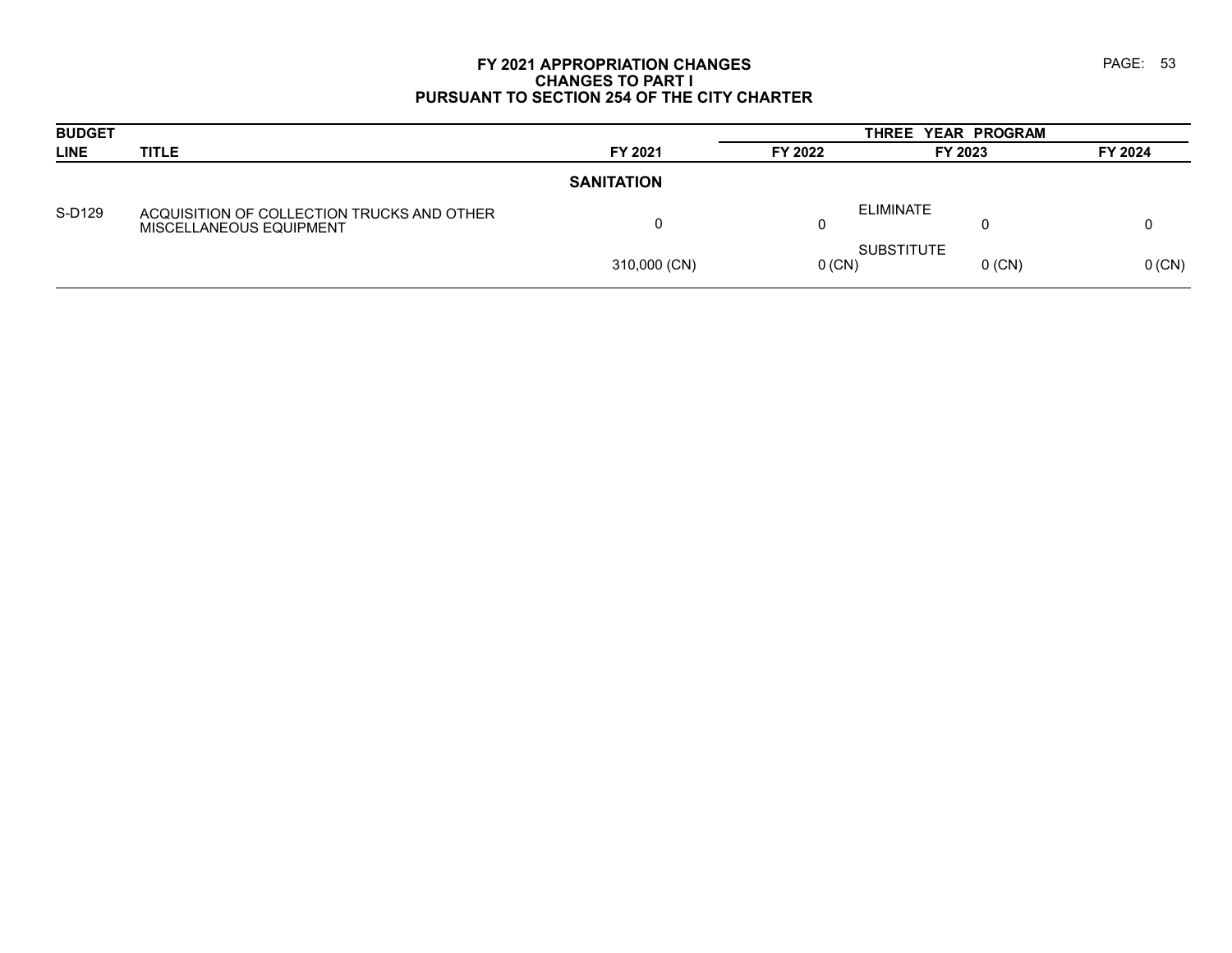| <b>BUDGET</b>  |                                                                                                               |                | THREE YEAR PROGRAM |                                  |         |  |
|----------------|---------------------------------------------------------------------------------------------------------------|----------------|--------------------|----------------------------------|---------|--|
| <b>LINE</b>    | <b>TITLE</b>                                                                                                  | FY 2021        | FY 2022            | FY 2023                          | FY 2024 |  |
|                |                                                                                                               | <b>TRAFFIC</b> |                    |                                  |         |  |
| <b>TF-D004</b> | CITY COUNCIL FUNDING FOR STREETSCAPE<br>IMPROVEMENTS AND ALL REQUIRED ANCILLARY WORK<br>AND STUDIES, CITYWIDE |                | 0                  | <b>ELIMINATE</b><br>0            | 0       |  |
|                |                                                                                                               | 581,000 (CN)   | 0 (CN)             | <b>SUBSTITUTE</b><br>$0$ (CN)    | 0 (CN)  |  |
| <b>TF-D005</b> | INCIDENTAL TRAFFIC IMPROVEMENTS AND ALL REQUIRED<br>ANCILLARY WORK AND STUDIES, CITYWIDE                      | 0              | 0                  | <b>ELIMINATE</b><br>0            | 0       |  |
|                |                                                                                                               | 755,000 (CN)   | 0 (CN)             | <b>SUBSTITUTE</b><br>$0$ (CN)    | 0 (CN)  |  |
| <b>TF-D503</b> | CITY COUNCIL FUNDING FOR THE PURCHASE AND<br>INSTALLATION OF LIGHTING EQUIPMENT FOR STREETS.                  | $\mathbf{0}$   | 0                  | <b>ELIMINATE</b><br>$\mathbf{0}$ | 0       |  |
|                | PARKS, PLAYGROUNDS, SCHOOL YARDS, PARKWAYS,<br>HIGHWAYS AND PUBLIC PLACES, CITYWIDE                           | 80,000 (CN)    | 0(CN)              | <b>SUBSTITUTE</b><br>$0$ (CN)    | 0 (CN)  |  |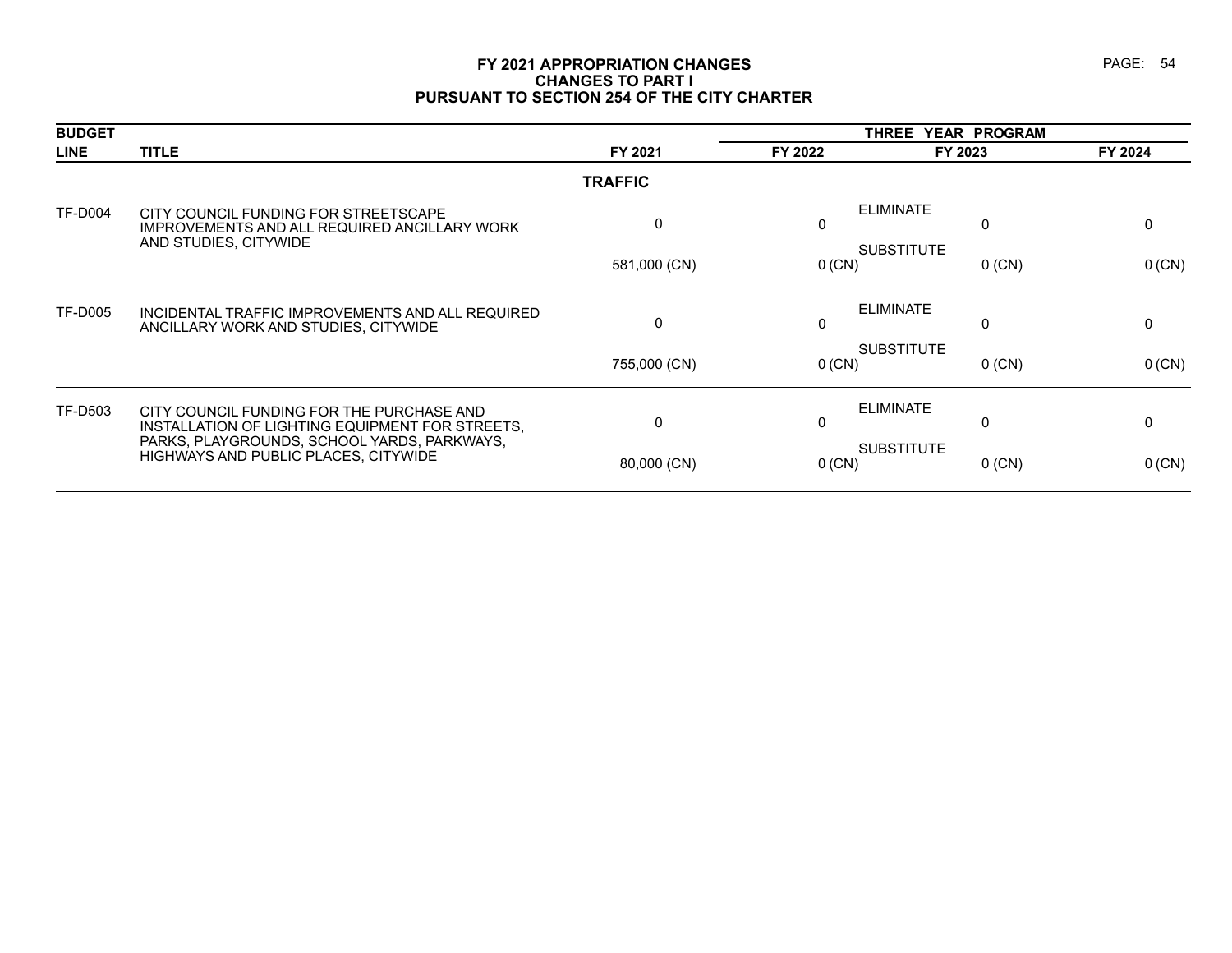| FY 2024<br>FY 2023             |  |  |  |  |  |  |  |
|--------------------------------|--|--|--|--|--|--|--|
| <b>WATER POLLUTION CONTROL</b> |  |  |  |  |  |  |  |
|                                |  |  |  |  |  |  |  |
| $0$ (CN)<br>$0$ (CN)           |  |  |  |  |  |  |  |
|                                |  |  |  |  |  |  |  |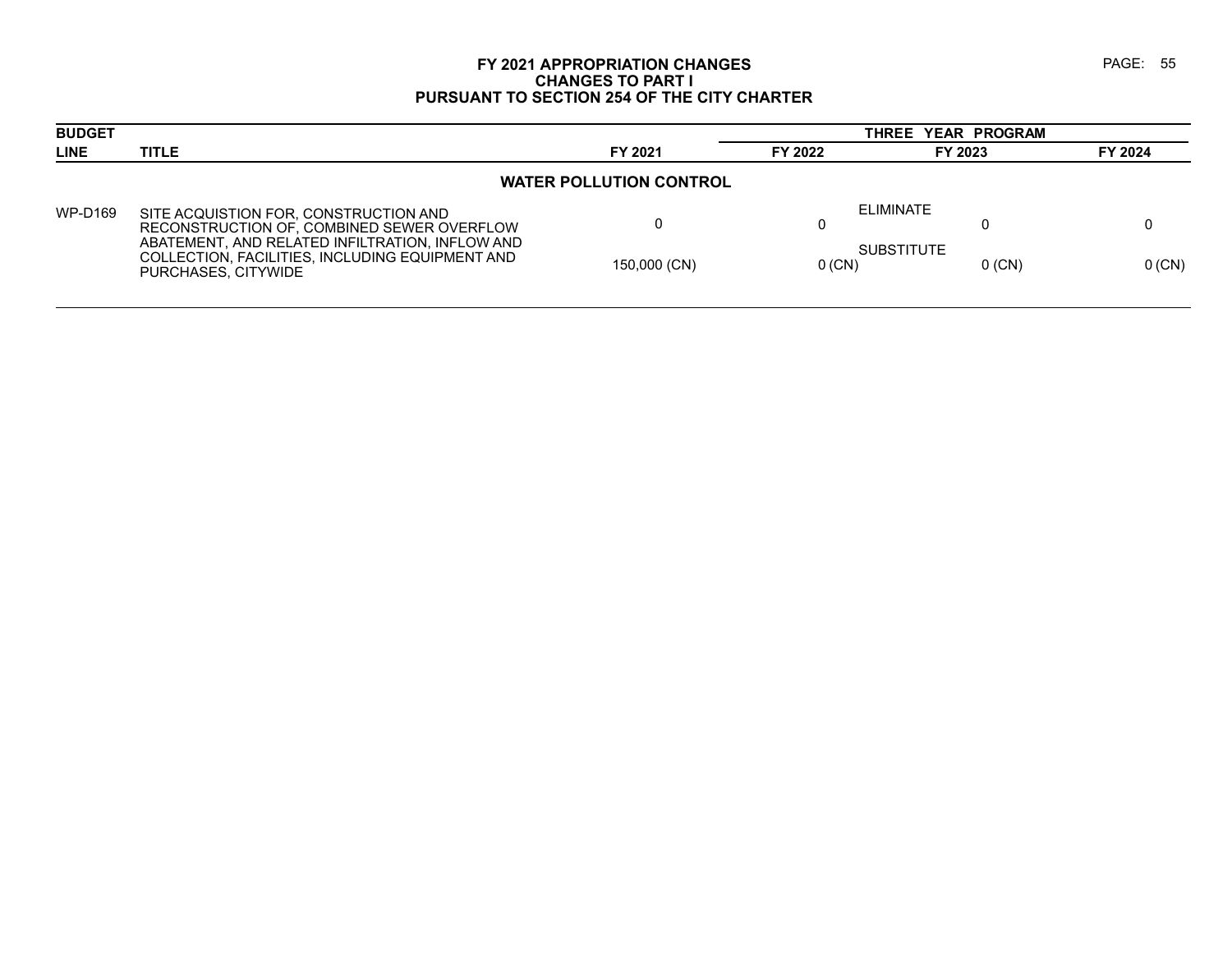# **Terms and Conditions**

#### **Capital Budget Budget Line HA-0001 – All Projects**

As a condition of the funds in budget line HA-0001 for the Roof Repair Program at the New York City Housing Authority ("NYCHA"), NYCHA shall submit to the Council, no later than January 15, 2021, a report detailing the categories of physical improvements made with the Roof Repair Program funding. Such report shall include the total budget for roof repair, disaggregated by funding source, and the number of physical improvements that have been completed or for which construction has begun, disaggregated by physical improvement type (i.e. simple repairs, where the roof can be replaced without work on perimeter walls; moderate repairs, where the roof will be replaced and repairs are needed to perimeter parapet walls; or complex repairs, where the roof and perimeter parapet walls both need to be replaced) and the location of each improvement completed or for which construction has begun. Such report shall also include the current construction phase and the anticipated timeline of each subsequent construction phase for each project (i.e. design, construction, water shut down, closeout). Such report shall cover the period beginning January 1, 2020 and ending on December 31, 2020.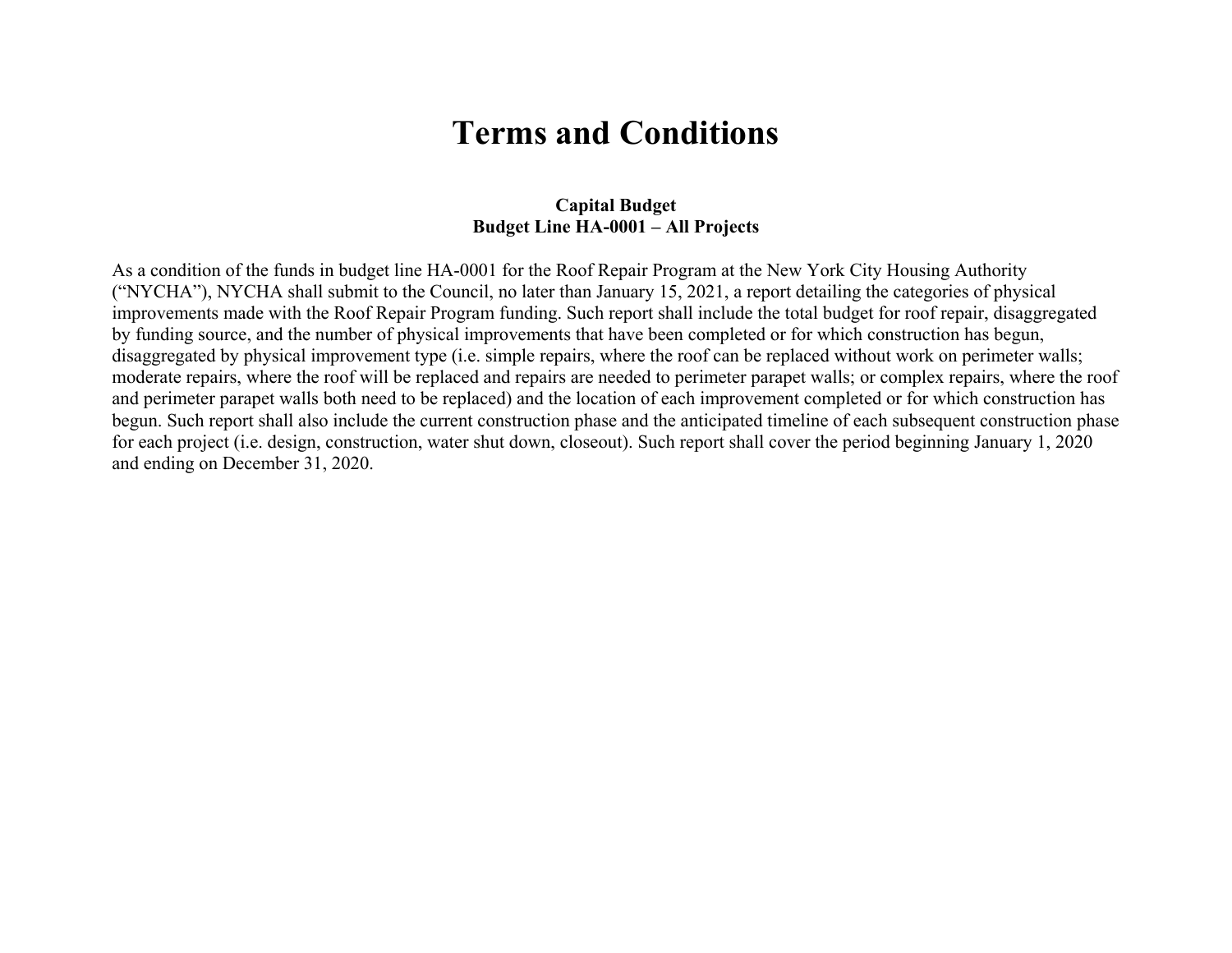# **Terms and Conditions**

#### **Capital Budget Budget Line HA-0001 – All Projects**

As a condition of the funds in budget line HA-0001 for the Mayor's Action Plan ("MAP") for Neighborhood Safety at the New York City Housing Authority ("NYCHA"), NYCHA shall submit to the Council, no later than January 15, 2021, a report detailing the categories of physical improvements made with the MAP funding, the number of each type of improvement that has been completed or for which construction has begun, and the location of each improvement completed or for which construction has begun. Such report shall cover the period beginning January 1, 2020 and ending on December 31, 2020.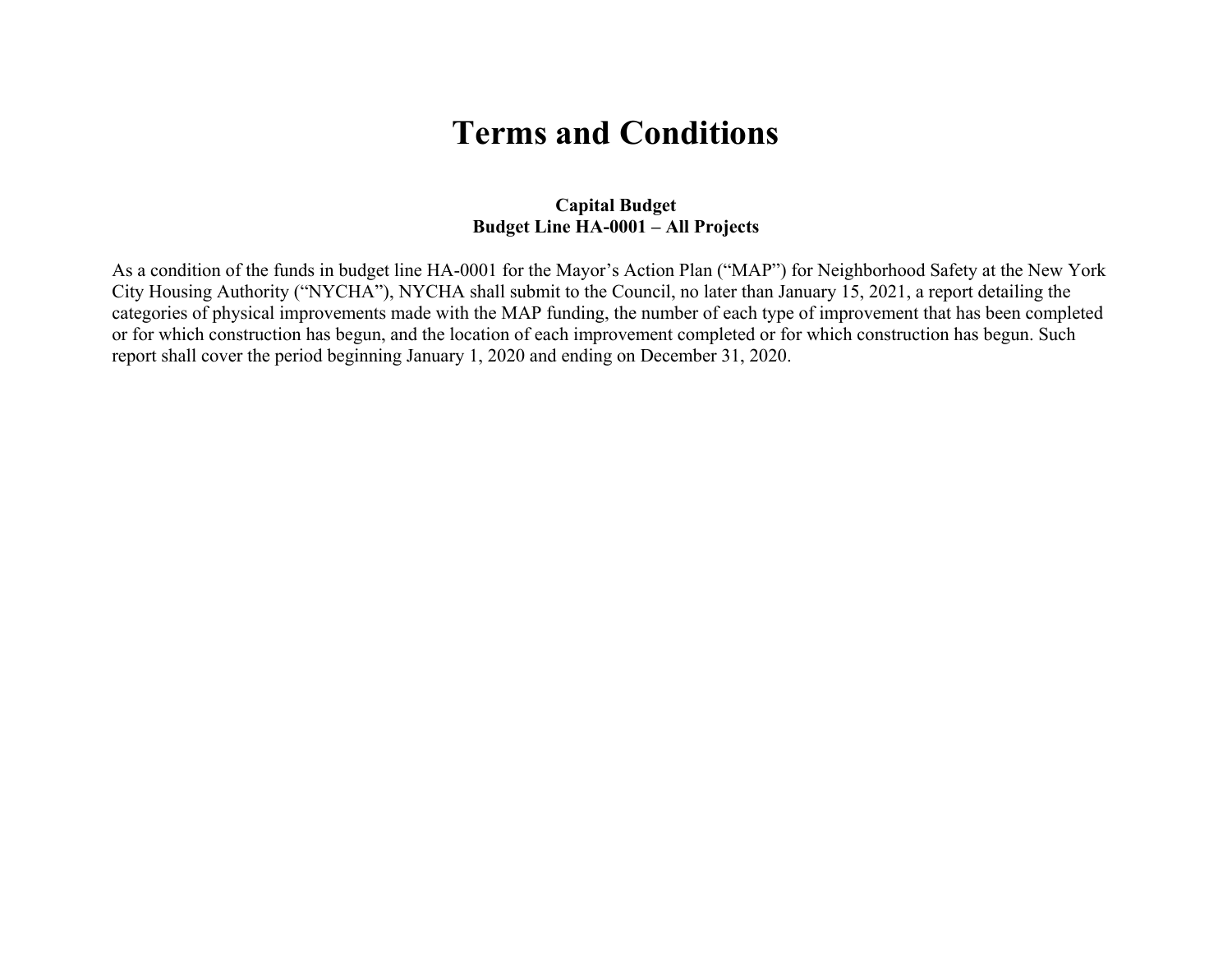# **Terms and Conditions**

#### **Capital Budget Budget Line HD-0009 – All Projects**

As a condition of the funds in unit of appropriation numbers 004 and 009 and budget line HD-0009, the Department of Housing Preservation and Development shall submit to the Council, no later than October 15, 2020, a report detailing the number of buildings in the Article 7A program and the expenditure amount at each building. Such report shall cover the period beginning on July 1, 2019 and ending on June 30, 2020.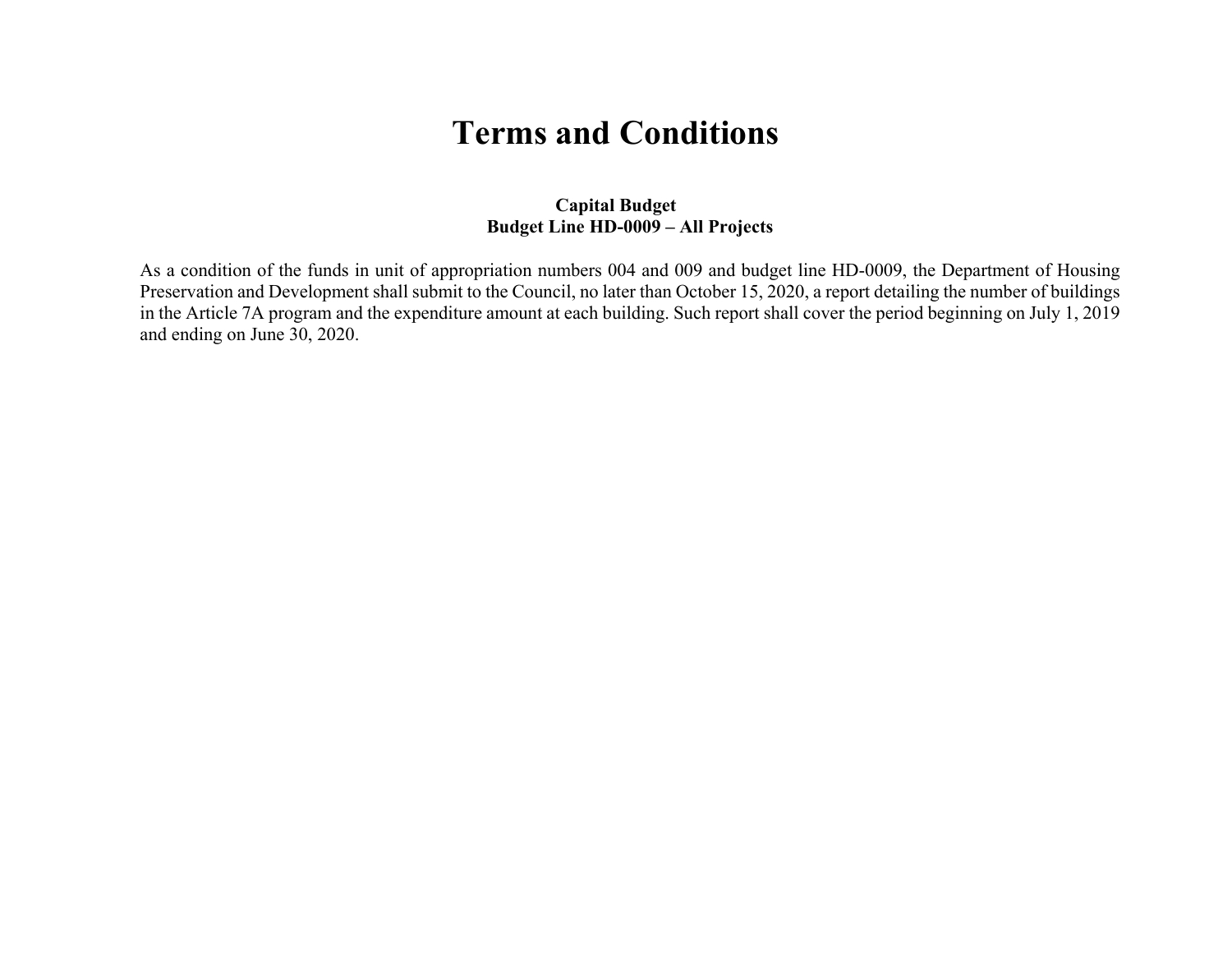| <b>BUDGET LINE</b> | <b>FMS NO.</b> | <b>TITLE</b>                                                                                                                                                                                                                                                                                                                                                          | <b>AMOUNT RESCINDED</b> |      |
|--------------------|----------------|-----------------------------------------------------------------------------------------------------------------------------------------------------------------------------------------------------------------------------------------------------------------------------------------------------------------------------------------------------------------------|-------------------------|------|
| <b>AG DN235</b>    | 125 A21        | CONSTRUCTION, RECONSTRUCTION, ACQUISITION OR INSTALLATION OF A NON-CITY OWNED<br>PHYSICAL PUBLIC BETTERMENT OR IMPROVEMENT WITH A CITY PURPOSE, WHICH WOULD BE<br>CLASSIFIED AS A CAPITAL ASSET UNDER GENERALLY ACCEPTED ACCOUNTING PRINCIPLES FOR<br>MUNICIPALITIES; FOR THE LENOX HILL NEIGHBORHOOD ASSOCIATION.                                                    | 3,237,741               | (CN) |
| AG DN262           | 125 A22        | CONSTRUCTION, RECONSTRUCTION, ACQUISITION OR INSTALLATION OF A NON-CITY OWNED<br>PHYSICAL PUBLIC BETTERMENT OR IMPROVEMENT WITH A CITY PURPOSE, WHICH WOULD BE<br>CLASSIFIED AS A CAPITAL ASSET UNDER GENERALLY ACCEPTED ACCOUNTING PRINCIPLES FOR<br>MUNICIPALITIES; FOR THE MET COUNCIL ON JEWISH POVERTY.                                                          | 3,071,000               | (CN) |
| CS DN207           | 068 A11        | CONSTRUCTION, RECONSTRUCTION, ACQUISITION OR INSTALLATION OF A NON-CITY OWNED<br>PHYSICAL PUBLIC BETTERMENT OR IMPROVEMENT WITH A CITY PURPOSE, WHICH WOULD BE<br>CLASSIFIED AS A CAPITAL ASSET UNDER GENERALLY ACCEPTED ACCOUNTING PRINCIPLES FOR<br>MUNICIPALITIES; FOR THE JEWISH CHILD CARE ASSOCIATION OF NEW YORK, INC. (JCCA).                                 | 504,000                 | (CN) |
| CS DN745           | 068 A27        | CONSTRUCTION, RECONSTRUCTION, ACQUISITION OR INSTALLATION OF A NON-CITY OWNED<br>PHYSICAL PUBLIC BETTERMENT OR IMPROVEMENT WITH A CITY PURPOSE, WHICH WOULD BE<br>CLASSIFIED AS A CAPITAL ASSET UNDER GENERALLY ACCEPTED ACCOUNTING PRINCIPLES FOR<br>MUNICIPALITIES; FOR THE NEW YORK ROAD RUNNERS INC.                                                              | 41,000                  | (CN) |
| E D001             | 040 D01        | CITY COUNCIL ADDITIONS TO THE FIVE YEAR EDUCATIONAL FACILITIES CAPITAL PLAN PURSUANT TO<br>SECTION 254 OF THE NEW YORK CITY CHARTER. PROJECTS INCLUDE MODERNIZATION AND<br>RECONSTRUCTION OF AND IMPROVEMENTS TO SCHOOLS, PLAYGROUNDS, ATHLETIC FIELDS AND<br>OTHER EDUCATIONAL FACILITIES AND THE PURCHASE OF COMPUTERS, VEHICLES, AND OTHER<br>EQUIPMENT, CITYWIDE. | 800,000                 | (CN) |
| <b>ED DN160</b>    | 801 A08        | CONSTRUCTION, RECONSTRUCTION, ACQUISITION OR INSTALLATION OF A NON-CITY OWNED<br>PHYSICAL PUBLIC BETTERMENT OR IMPROVEMENT WITH A CITY PURPOSE, WHICH WOULD BE<br>CLASSIFIED AS A CAPITAL ASSET UNDER GENERALLY ACCEPTED ACCOUNTING PRINCIPLES FOR<br>MUNICIPALITIES; FOR THE FOOD BANK FOR NEW YORK CITY.                                                            | 25,732                  | (CN) |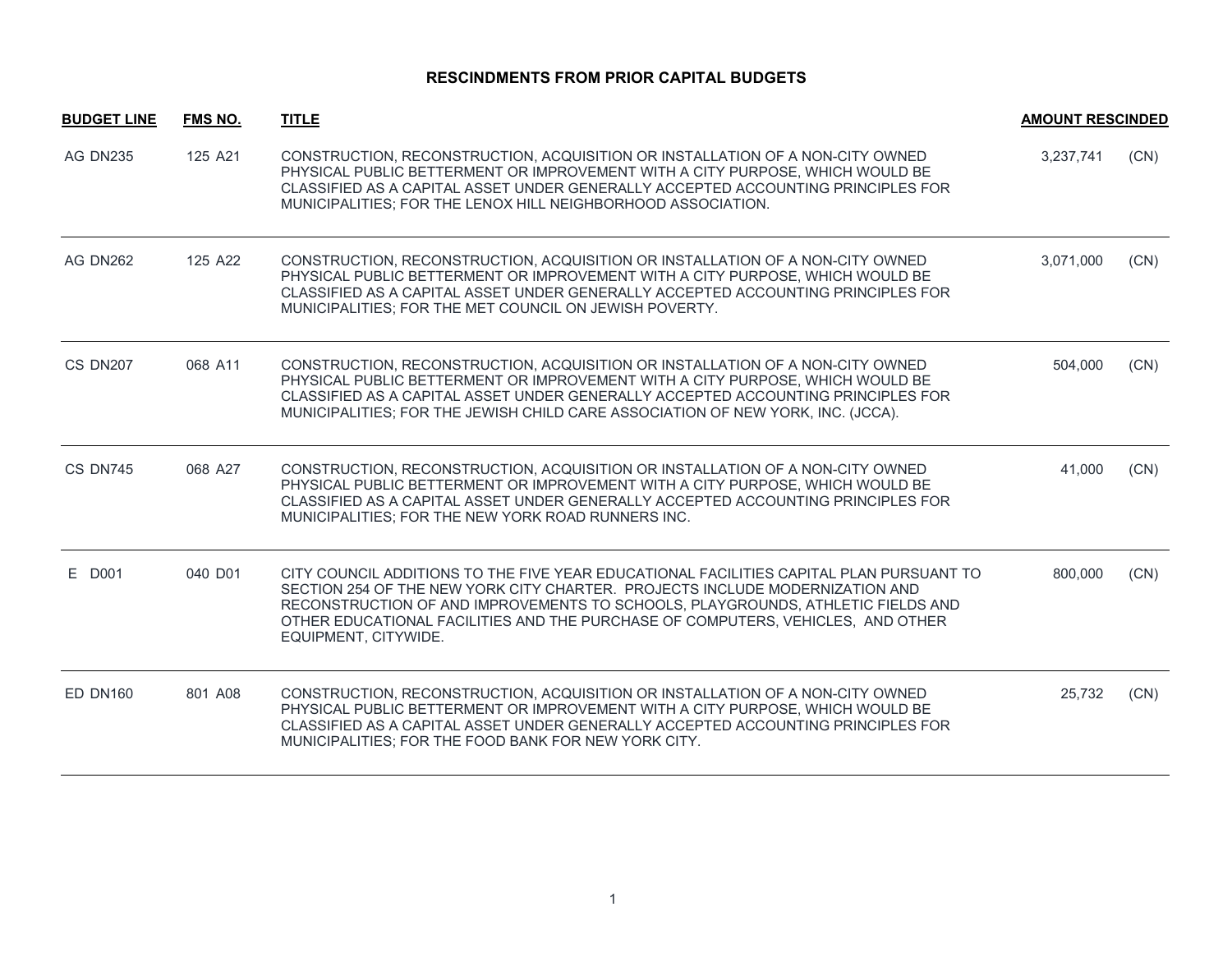| <b>BUDGET LINE</b> | <b>FMS NO.</b> | <b>TITLE</b>                                                                                                                                                                                                                                                                                                                                                                                | <b>AMOUNT RESCINDED</b> |      |
|--------------------|----------------|---------------------------------------------------------------------------------------------------------------------------------------------------------------------------------------------------------------------------------------------------------------------------------------------------------------------------------------------------------------------------------------------|-------------------------|------|
| ED DN175           | 801 A09        | CONSTRUCTION, RECONSTRUCTION, ACQUISITION OR INSTALLATION OF A NON-CITY OWNED<br>PHYSICAL PUBLIC BETTERMENT OR IMPROVEMENT WITH A CITY PURPOSE, WHICH WOULD BE<br>CLASSIFIED AS A CAPITAL ASSET UNDER GENERALLY ACCEPTED ACCOUNTING PRINCIPLES FOR<br>MUNICIPALITIES; FOR THE GREENPOINT MANUFACTURING AND DESIGN CENTER LOCAL<br>DEVELOPMENT CORP.                                         | 2,144,914               | (CN) |
| ED DN631           | 801 D02        | CONSTRUCTION, RECONSTRUCTION, ACQUISITION OR INSTALLATION OF A NON-CITY OWNED<br>PHYSICAL PUBLIC BETTERMENT OR IMPROVEMENT WITH A CITY PURPOSE, WHICH WOULD BE<br>CLASSIFIED AS A CAPITAL ASSET UNDER GENERALLY ACCEPTED ACCOUNTING PRINCIPLES FOR<br>MUNICIPALITIES; FOR THE MAKE THE ROAD NEW YORK                                                                                        | 554,000                 | (CN) |
| ED DN676           | 801 AB9        | CONSTRUCTION, RECONSTRUCTION, ACQUISITION OR INSTALLATION OF A NON-CITY OWNED<br>PHYSICAL PUBLIC BETTERMENT OR IMPROVEMENT WITH A CITY PURPOSE, WHICH WOULD BE<br>CLASSIFIED AS A CAPITAL ASSET UNDER GENERALLY ACCEPTED ACCOUNTING PRINCIPLES FOR<br>MUNICIPALITIES; FOR THE BIOBAT, INC.                                                                                                  | 71,830                  | (CN) |
| <b>HD D024</b>     | 806 D24        | CITY COUNCIL FUNDING FOR CONSTRUCTION, RECONSTRUCTION, ACQUISITION OR INSTALLATION<br>OF NON-CITY OWNED PHYSICAL PUBLIC BETTERMENTS OR IMPROVEMENTS WITH A CITY PURPOSE.<br>WHICH WOULD BE CLASSIFIED AS CAPITAL ASSETS UNDER GENERALLY ACCEPTED ACCOUNTING<br>PRINCIPLES FOR MUNICIPALITIES, UNDERTAKEN PURSUANT TO STATUTORY HOUSING LOAN AND/OR<br>GRANT PROGRAMS; BOROUGH OF THE BRONX. | 2,800,000               | (CN) |
| HD DN056           | 806 B12        | CONSTRUCTION, RECONSTRUCTION, ACQUISITION OR INSTALLATION OF A NON-CITY OWNED<br>PHYSICAL PUBLIC BETTERMENT OR IMPROVEMENT WITH A CITY PURPOSE, WHICH WOULD BE<br>CLASSIFIED AS A CAPITAL ASSET UNDER GENERALLY ACCEPTED ACCOUNTING PRINCIPLES FOR<br>MUNICIPALITIES, PURSUANT TO A STATUTORY HOUSING LOAN AND/OR GRANT PROGRAM; FOR THE<br>BOYS AND GIRLS CLUB OF HARLEM.                  | 52,000                  | (CN) |
| HH DN336           | 071 A03        | CONSTRUCTION, RECONSTRUCTION, ACQUISITION OR INSTALLATION OF A NON-CITY OWNED<br>PHYSICAL PUBLIC BETTERMENT OR IMPROVEMENT WITH A CITY PURPOSE, WHICH WOULD BE<br>CLASSIFIED AS A CAPITAL ASSET UNDER GENERALLY ACCEPTED ACCOUNTING PRINCIPLES FOR<br>MUNICIPALITIES; FOR PROJECT RENEWAL.                                                                                                  | 59,000                  | (CN) |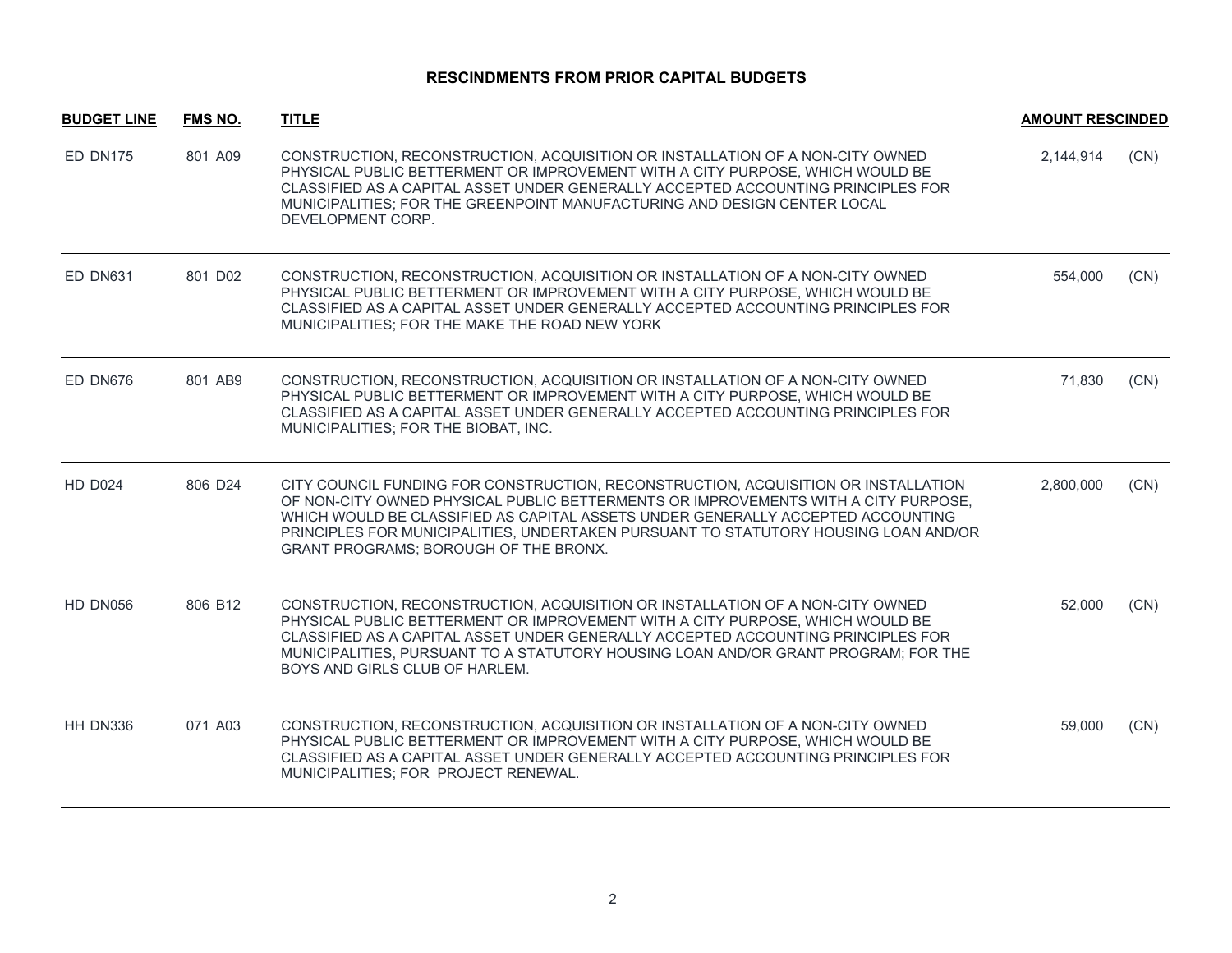| <b>BUDGET LINE</b> | FMS NO. | <b>TITLE</b>                                                                                                                                                                                                                                                                                                                                                           | <b>AMOUNT RESCINDED</b> |      |
|--------------------|---------|------------------------------------------------------------------------------------------------------------------------------------------------------------------------------------------------------------------------------------------------------------------------------------------------------------------------------------------------------------------------|-------------------------|------|
| HH DN845           | 071 A06 | CONSTRUCTION, RECONSTRUCTION, ACQUISITION OR INSTALLATION OF A NON-CITY OWNED<br>PHYSICAL PUBLIC BETTERMENT OR IMPROVEMENT WITH A CITY PURPOSE, WHICH WOULD BE<br>CLASSIFIED AS A CAPITAL ASSET UNDER GENERALLY ACCEPTED ACCOUNTING PRINCIPLES FOR<br>MUNICIPALITIES; FOR THE NEW YORK CITY RESCUE MISSION.                                                            | 43,310                  | (CN) |
| HL DN045           | 816 A07 | CONSTRUCTION, RECONSTRUCTION, ACQUISITION OR INSTALLATION OF A NON-CITY OWNED<br>PHYSICAL PUBLIC BETTERMENT OR IMPROVEMENT WITH A CITY PURPOSE, WHICH WOULD BE<br>CLASSIFIED AS A CAPITAL ASSET UNDER GENERALLY ACCEPTED ACCOUNTING PRINCIPLES FOR<br>MUNICIPALITIES; FOR THE BEDFORD STUYVESANT FAMILY HEALTH CENTER INC.                                             | 2,539                   | (CN) |
| HL DN049           | 816 A08 | CONSTRUCTION, RECONSTRUCTION, ACQUISITION OR INSTALLATION OF A NON-CITY OWNED<br>PHYSICAL PUBLIC BETTERMENT OR IMPROVEMENT WITH A CITY PURPOSE, WHICH WOULD BE<br>CLASSIFIED AS A CAPITAL ASSET UNDER GENERALLY ACCEPTED ACCOUNTING PRINCIPLES FOR<br>MUNICIPALITIES: FOR NYU SCHOOL OF MEDICINE.                                                                      | 483,000                 | (CN) |
| HL DN084           | 816 A13 | CONSTRUCTION, RECONSTRUCTION, ACQUISITION OR INSTALLATION OF A NON-CITY OWNED<br>PHYSICAL PUBLIC BETTERMENT OR IMPROVEMENT WITH A CITY PURPOSE, WHICH WOULD BE<br>CLASSIFIED AS A CAPITAL ASSET UNDER GENERALLY ACCEPTED ACCOUNTING PRINCIPLES FOR<br>MUNICIPALITIES; FOR COMMUNITY HEALTH PROJECT, INC. D/B/A CALLEN-LORDE COMMUNITY HEALTH<br>CENTER (CALLEN-LORDE). | 15,000                  | (CN) |
| HL DN201           | 816 A91 | CONSTRUCTION, RECONSTRUCTION, ACQUISITION OR INSTALLATION OF A NON-CITY OWNED<br>PHYSICAL PUBLIC BETTERMENT OR IMPROVEMENT WITH A CITY PURPOSE, WHICH WOULD BE<br>CLASSIFIED AS A CAPITAL ASSET UNDER GENERALLY ACCEPTED ACCOUNTING PRINCIPLES FOR<br>MUNICIPALITIES; FOR NEW YORK BLOOD CENTER.                                                                       | 155,000                 | (CN) |
| HL DN228           | 816 A28 | CONSTRUCTION, RECONSTRUCTION, ACQUISITION OR INSTALLATION OF A NON-CITY OWNED<br>PHYSICAL PUBLIC BETTERMENT OR IMPROVEMENT WITH A CITY PURPOSE, WHICH WOULD BE<br>CLASSIFIED AS A CAPITAL ASSET UNDER GENERALLY ACCEPTED ACCOUNTING PRINCIPLES FOR<br>MUNICIPALITIES; FOR THE KINGSBROOK JEWISH MEDICAL CENTER.                                                        | 7,127,000               | (CN) |
| <b>HL DN252</b>    | 816 A31 | CONSTRUCTION, RECONSTRUCTION, ACQUISITION OR INSTALLATION OF A NON-CITY OWNED<br>PHYSICAL PUBLIC BETTERMENT OR IMPROVEMENT WITH A CITY PURPOSE, WHICH WOULD BE<br>CLASSIFIED AS A CAPITAL ASSET UNDER GENERALLY ACCEPTED ACCOUNTING PRINCIPLES FOR<br>MUNICIPALITIES; FOR THE LUTHERAN MEDICAL CENTER.                                                                 | 2,913,000               | (CN) |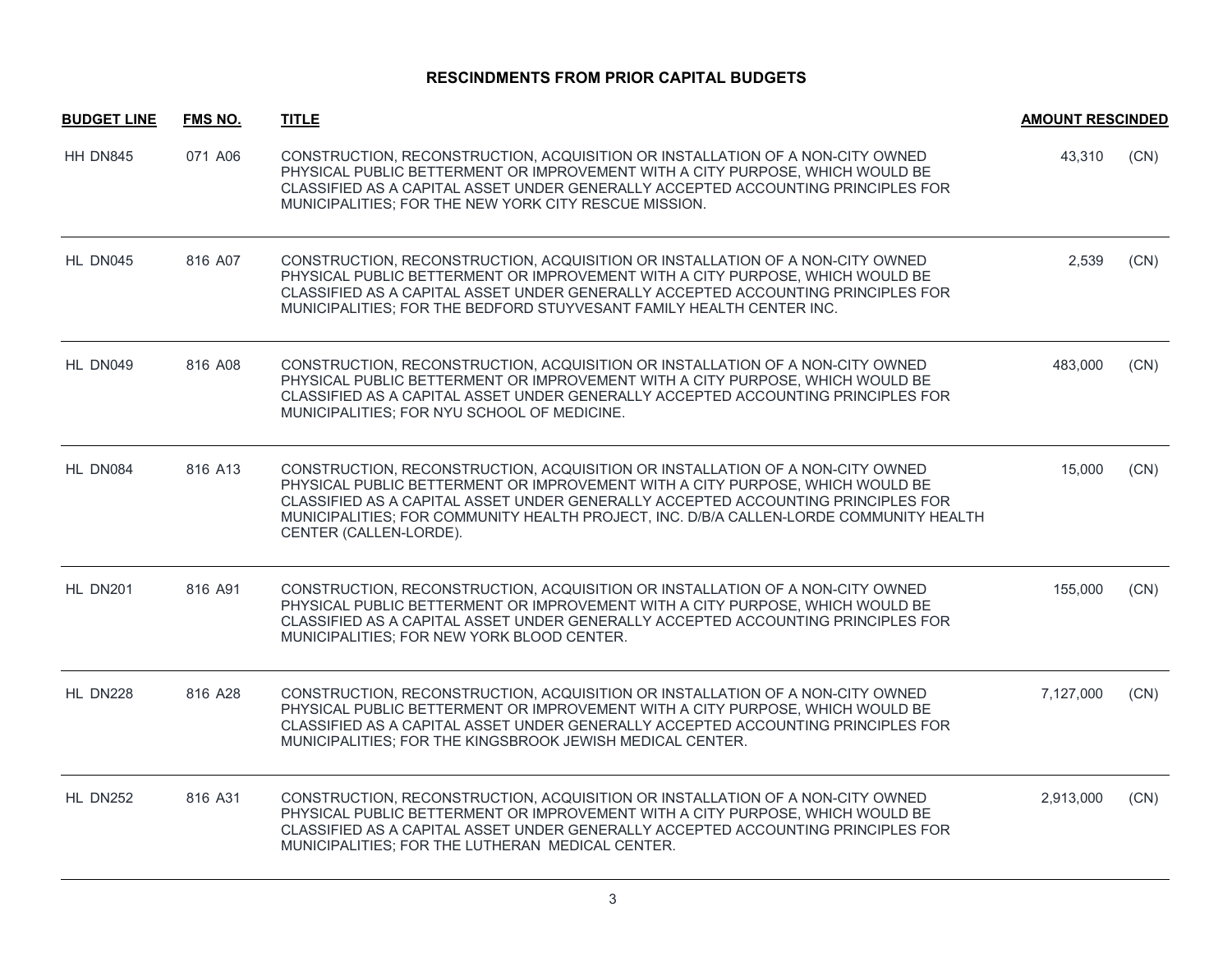| <b>BUDGET LINE</b> | <b>FMS NO.</b> | <b>TITLE</b>                                                                                                                                                                                                                                                                                                       | <b>AMOUNT RESCINDED</b> |      |
|--------------------|----------------|--------------------------------------------------------------------------------------------------------------------------------------------------------------------------------------------------------------------------------------------------------------------------------------------------------------------|-------------------------|------|
| <b>HL DN254</b>    | 816 A32        | CONSTRUCTION, RECONSTRUCTION, ACQUISITION OR INSTALLATION OF A NON-CITY OWNED<br>PHYSICAL PUBLIC BETTERMENT OR IMPROVEMENT WITH A CITY PURPOSE, WHICH WOULD BE<br>CLASSIFIED AS A CAPITAL ASSET UNDER GENERALLY ACCEPTED ACCOUNTING PRINCIPLES FOR<br>MUNICIPALITIES; FOR THE MAIMONIDES MEDICAL CENTER            | 653,800                 | (CN) |
| <b>HL DN269</b>    | 816 A34        | CONSTRUCTION, RECONSTRUCTION, ACQUISITION OR INSTALLATION OF A NON-CITY OWNED<br>PHYSICAL PUBLIC BETTERMENT OR IMPROVEMENT WITH A CITY PURPOSE, WHICH WOULD BE<br>CLASSIFIED AS A CAPITAL ASSET UNDER GENERALLY ACCEPTED ACCOUNTING PRINCIPLES FOR<br>MUNICIPALITIES; FOR THE MORRIS HEIGHTS HEALTH CENTER.        | 42,000                  | (CN) |
| HL DN273           | 816 A36        | CONSTRUCTION, RECONSTRUCTION, ACQUISITION OR INSTALLATION OF A NON-CITY OWNED<br>PHYSICAL PUBLIC BETTERMENT OR IMPROVEMENT WITH A CITY PURPOSE, WHICH WOULD BE<br>CLASSIFIED AS A CAPITAL ASSET UNDER GENERALLY ACCEPTED ACCOUNTING PRINCIPLES FOR<br>MUNICIPALITIES; FOR MOUNT SINAI HOSPITAL.                    | 101,600                 | (CN) |
| <b>HL DN305</b>    | 816 A42        | CONSTRUCTION, RECONSTRUCTION, ACQUISITION OR INSTALLATION OF A NON-CITY OWNED<br>PHYSICAL PUBLIC BETTERMENT OR IMPROVEMENT WITH A CITY PURPOSE, WHICH WOULD BE<br>CLASSIFIED AS A CAPITAL ASSET UNDER GENERALLY ACCEPTED ACCOUNTING PRINCIPLES FOR<br>MUNICIPALITIES; FOR NEW YORK HOSPITAL QUEENS.                | 598,386                 | (CN) |
| HL DN316           | 816 A45        | CONSTRUCTION, RECONSTRUCTION, ACQUISITION OR INSTALLATION OF A NON-CITY OWNED<br>PHYSICAL PUBLIC BETTERMENT OR IMPROVEMENT WITH A CITY PURPOSE, WHICH WOULD BE<br>CLASSIFIED AS A CAPITAL ASSET UNDER GENERALLY ACCEPTED ACCOUNTING PRINCIPLES FOR<br>MUNICIPALITIES; FOR NEW YORK FAMILIES FOR AUTISTIC CHILDREN. | 500,000                 | (CN) |
| HL DN440           | 816 A65        | CONSTRUCTION, RECONSTRUCTION, ACQUISITION OR INSTALLATION OF A NON-CITY OWNED<br>PHYSICAL PUBLIC BETTERMENT OR IMPROVEMENT WITH A CITY PURPOSE, WHICH WOULD BE<br>CLASSIFIED AS A CAPITAL ASSET UNDER GENERALLY ACCEPTED ACCOUNTING PRINCIPLES FOR<br>MUNICIPALITIES; FOR THE URBAN HEALTH PLAN, INC.              | 97,403                  | (CN) |
| HL DN561           | 816 A75        | CONSTRUCTION, RECONSTRUCTION, ACQUISITION OR INSTALLATION OF A NON-CITY OWNED<br>PHYSICAL PUBLIC BETTERMENT OR IMPROVEMENT WITH A CITY PURPOSE, WHICH WOULD BE<br>CLASSIFIED AS A CAPITAL ASSET UNDER GENERALLY ACCEPTED ACCOUNTING PRINCIPLES FOR<br>MUNICIPALITIES; FOR THE COMMUNITY HEALTHCARE NETWORK.        | 250,000                 | (CN) |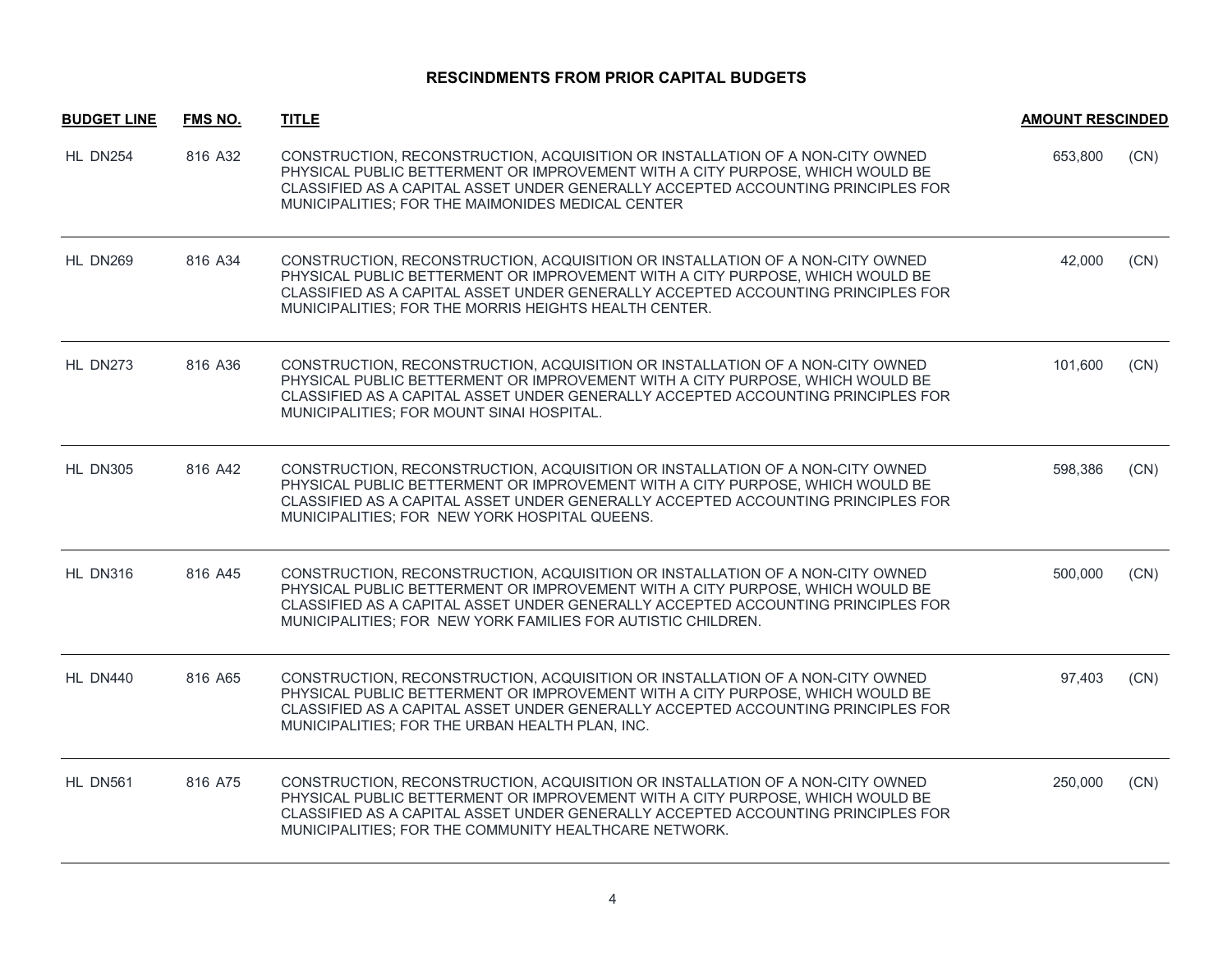| <b>BUDGET LINE</b> | <b>FMS NO.</b> | <b>TITLE</b>                                                                                                                                                                                                                                                                                                                                                    | <b>AMOUNT RESCINDED</b> |      |
|--------------------|----------------|-----------------------------------------------------------------------------------------------------------------------------------------------------------------------------------------------------------------------------------------------------------------------------------------------------------------------------------------------------------------|-------------------------|------|
| HL DN562           | 816 A76        | CONSTRUCTION, RECONSTRUCTION, ACQUISITION OR INSTALLATION OF A NON-CITY OWNED<br>PHYSICAL PUBLIC BETTERMENT OR IMPROVEMENT WITH A CITY PURPOSE, WHICH WOULD BE<br>CLASSIFIED AS A CAPITAL ASSET UNDER GENERALLY ACCEPTED ACCOUNTING PRINCIPLES FOR<br>MUNICIPALITIES; FOR NEWYORK-PRESBYTERIAN/BROOKLYN METHODIST, FORMERLY THE NEW YORK<br>METHODIST HOSPITAL. | 9,444                   | (CN) |
| <b>HL DN565</b>    | 816 A79        | CONSTRUCTION, RECONSTRUCTION, ACQUISITION OR INSTALLATION OF A NON-CITY OWNED<br>PHYSICAL PUBLIC BETTERMENT OR IMPROVEMENT WITH A CITY PURPOSE, WHICH WOULD BE<br>CLASSIFIED AS A CAPITAL ASSET UNDER GENERALLY ACCEPTED ACCOUNTING PRINCIPLES FOR<br>MUNICIPALITIES; FOR THE FLUSHING HOSPITAL.                                                                | 377,000                 | (CN) |
| HL DN623           | 816 A99        | CONSTRUCTION, RECONSTRUCTION, ACQUISITION OR INSTALLATION OF A NON-CITY OWNED<br>PHYSICAL PUBLIC BETTERMENT OR IMPROVEMENT WITH A CITY PURPOSE, WHICH WOULD BE<br>CLASSIFIED AS A CAPITAL ASSET UNDER GENERALLY ACCEPTED ACCOUNTING PRINCIPLES FOR<br>MUNICIPALITIES; FOR THE LONG ISLAND JEWISH MEDICAL CENTER - NORTHWELL HEALTH.                             | 1,294,000               | (CN) |
| HL DN909           | 816 AO8        | CONSTRUCTION, RECONSTRUCTION, ACQUISITION OR INSTALLATION OF A NON-CITY OWNED<br>PHYSICAL PUBLIC BETTERMENT OR IMPROVEMENT WITH A CITY PURPOSE, WHICH WOULD BE<br>CLASSIFIED AS A CAPITAL ASSET UNDER GENERALLY ACCEPTED ACCOUNTING PRINCIPLES FOR<br>MUNICIPALITIES; FOR LENOX HILL HOSPITAL.                                                                  | 648,000                 | (CN) |
| <b>HN D300</b>     | 042 D06        | CITY COUNCIL FUNDING FOR SITE ACQUISITION, CONSTRUCTION, RECONSTRUCTION,<br>IMPROVEMENTS, COMPREHENSIVE RENOVATIONS AND ADDITIONS OF CITY UNIVERSITY SENIOR<br>COLLEGE CAMPUS BUILDINGS AND FACILITIES, INCLUDING THE PURCHASE OF EQUIPMENT AND<br>OTHER SYSTEMS, CITYWIDE.                                                                                     | 490,000                 | (CN) |
| <b>HR D999</b>     | 096 D99        | CITY COUNCIL FUNDING FOR THE CONSTRUCTION, RECONSTRUCTION, ACQUISITION OR<br>INSTALLATION OF A NON-CITY OWNED PHYSICAL PUBLIC BETTERMENT OR IMPROVEMENT WITH A<br>CITY PURPOSE.                                                                                                                                                                                 | 7,259                   | (CN) |
| HR DN01J           | 096 AO1        | CONSTRUCTION, RECONSTRUCTION, ACQUISITION OR INSTALLATION OF A NON-CITY OWNED<br>PHYSICAL PUBLIC BETTERMENT OR IMPROVEMENT WITH A CITY PURPOSE, WHICH WOULD BE<br>CLASSIFIED AS A CAPITAL ASSET UNDER GENERALLY ACCEPTED ACCOUNTING PRINCIPLES FOR<br>MUNICIPALITIES; FOR COUNCIL OF PEOPLES ORGANIZATION (COPO).                                               | 72,000                  | (CN) |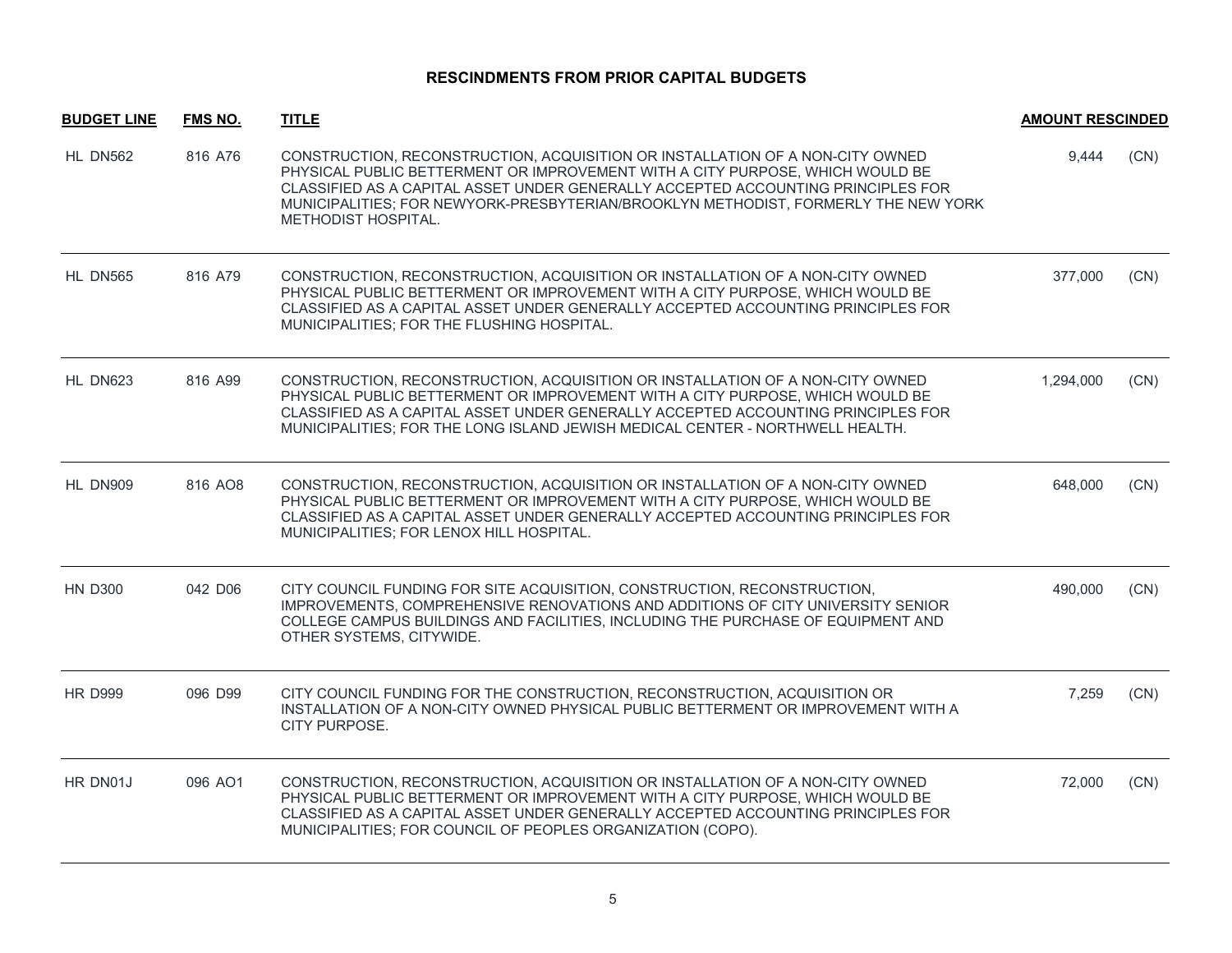| <b>BUDGET LINE</b> | <b>FMS NO.</b> | <b>TITLE</b>                                                                                                                                                                                                                                                                                                                           | <b>AMOUNT RESCINDED</b> |      |
|--------------------|----------------|----------------------------------------------------------------------------------------------------------------------------------------------------------------------------------------------------------------------------------------------------------------------------------------------------------------------------------------|-------------------------|------|
| HR DN01N           | 096 A59        | CONSTRUCTION, RECONSTRUCTION, ACQUISITION OR INSTALLATION OF A NON-CITY OWNED<br>PHYSICAL PUBLIC BETTERMENT OR IMPROVEMENT WITH A CITY PURPOSE, WHICH WOULD BE<br>CLASSIFIED AS A CAPITAL ASSET UNDER GENERALLY ACCEPTED ACCOUNTING PRINCIPLES FOR<br>MUNICIPALITIES; FOR THE GREENBURGER CENTER FOR SOCIAL AND CRIMINAL JUSTICE, INC. | 2,973,000               | (CN) |
| <b>HR DN153</b>    | 096 A02        | CONSTRUCTION, RECONSTRUCTION, ACQUISITION OR INSTALLATION OF A NON-CITY OWNED<br>PHYSICAL PUBLIC BETTERMENT OR IMPROVEMENT WITH A CITY PURPOSE, WHICH WOULD BE<br>CLASSIFIED AS A CAPITAL ASSET UNDER GENERALLY ACCEPTED ACCOUNTING PRINCIPLES FOR<br>MUNICIPALITIES; FOR THE FEDERATION OF ITALIAN AMERICAN ORGANIZATIONS.            | 9,315                   | (CN) |
| <b>HR DN170</b>    | 096 A13        | CONSTRUCTION, RECONSTRUCTION, ACQUISITION OR INSTALLATION OF A NON-CITY OWNED<br>PHYSICAL PUBLIC BETTERMENT OR IMPROVEMENT WITH A CITY PURPOSE, WHICH WOULD BE<br>CLASSIFIED AS A CAPITAL ASSET UNDER GENERALLY ACCEPTED ACCOUNTING PRINCIPLES FOR<br>MUNICIPALITIES; FOR THE GOOD SHEPHERD SERVICES.                                  | 54,219                  | (CN) |
| <b>HR DN450</b>    | 096 A11        | CONSTRUCTION, RECONSTRUCTION, ACQUISITION OR INSTALLATION OF A NON-CITY OWNED<br>PHYSICAL PUBLIC BETTERMENT OR IMPROVEMENT WITH A CITY PURPOSE, WHICH WOULD BE<br>CLASSIFIED AS A CAPITAL ASSET UNDER GENERALLY ACCEPTED ACCOUNTING PRINCIPLES FOR<br>MUNICIPALITIES; FOR THE WEST SIDE CENTER FOR COMMUNITY LIFE, INC.                | 9,885                   | (CN) |
| <b>HR DN822</b>    | 096 A21        | CONSTRUCTION, RECONSTRUCTION, ACQUISITION OR INSTALLATION OF A NON-CITY OWNED<br>PHYSICAL PUBLIC BETTERMENT OR IMPROVEMENT WITH A CITY PURPOSE, WHICH WOULD BE<br>CLASSIFIED AS A CAPITAL ASSET UNDER GENERALLY ACCEPTED ACCOUNTING PRINCIPLES FOR<br>MUNICIPALITIES; FOR THE OPPORTUNITIES FOR A BETTER TOMORROW                      | 105,000                 | (CN) |
| LQ D122            | 039 D22        | CITY COUNCIL FUNDING FOR THE CONSTRUCTION, RECONSTRUCTION, REHABILITATION,<br>IMPROVEMENTS, SITE ACQUISITION, INITIAL OUTFITTING AND PURCHASES OF FURNITURE AND<br>EQUIPMENT FOR BRANCH LIBRARIES, QUEENS                                                                                                                              | 500,000                 | (CN) |
| P D019             | 846 D19        | CITY COUNCIL FUNDING FOR MISCELLANEOUS PARKS, PARKWAYS, PLAYGROUNDS AND<br>STRUCTURES: ACQUISITION, CONSTRUCTION, RECONSTRUCTION AND IMPROVEMENTS, QUEENS                                                                                                                                                                              | 1,915,000               | (CN) |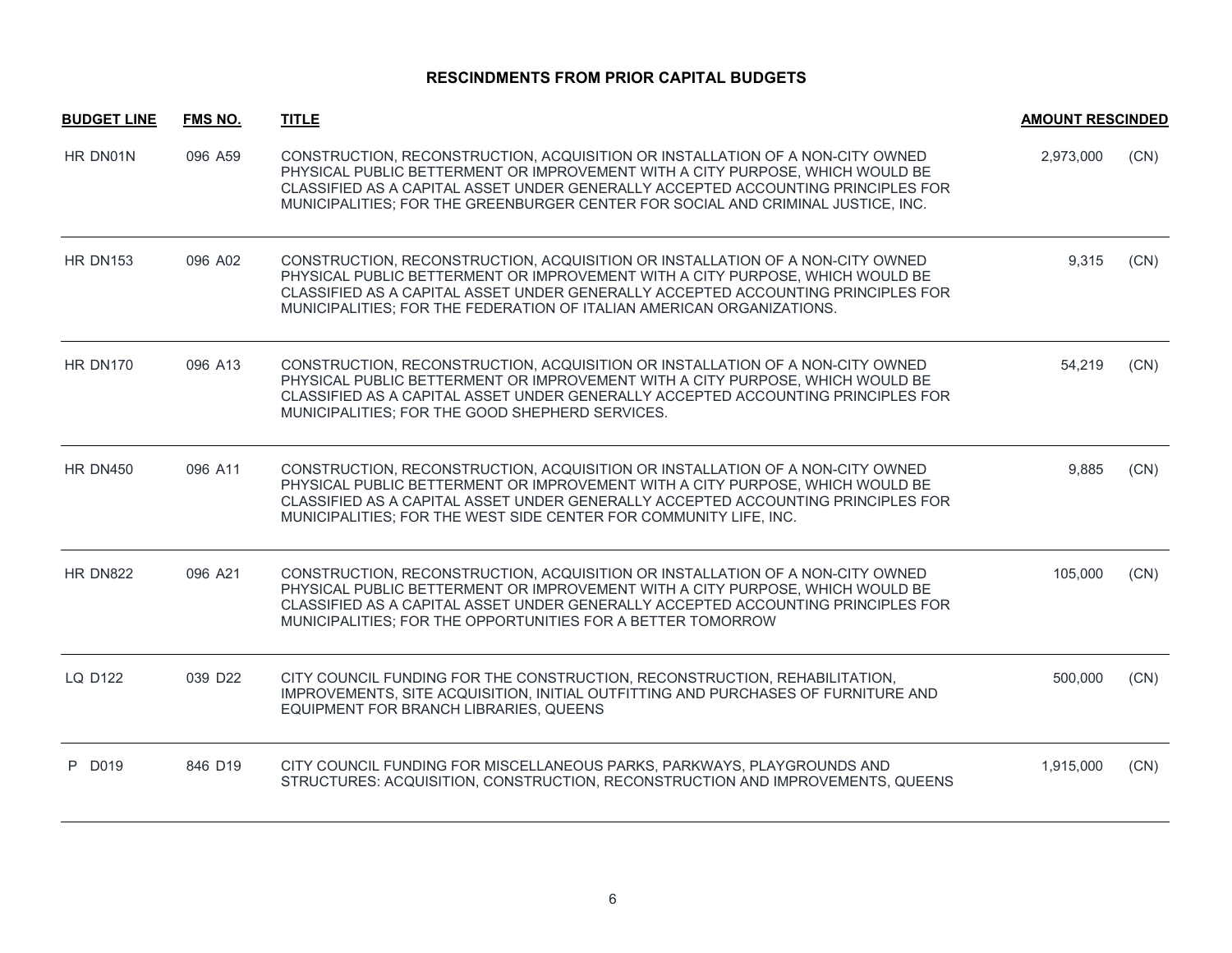| <b>BUDGET LINE</b> | <b>FMS NO.</b> | <b>TITLE</b>                                                                                                                                                                                                                                                                                                       | <b>AMOUNT RESCINDED</b> |      |
|--------------------|----------------|--------------------------------------------------------------------------------------------------------------------------------------------------------------------------------------------------------------------------------------------------------------------------------------------------------------------|-------------------------|------|
| P D933             | 846 D93        | PURCHASE OF AUTOMOTIVE AND OTHER EQUIPMENT HAVING A UNIT COST OF AT LEAST \$35,000 AND<br>A LIFE EXPECTANCY OF AT LEAST FIVE YEARS FOR USE BY THE DEPARTMENT OF PARKS AND<br><b>RECREATION</b>                                                                                                                     | 5,000                   | (CN) |
| P DN510            | 846 A02        | CONSTRUCTION, RECONSTRUCTION, ACQUISITION OR INSTALLATION OF A NON-CITY OWNED<br>PHYSICAL PUBLIC BETTERMENT OR IMPROVEMENT WITH A CITY PURPOSE, WHICH WOULD BE<br>CLASSIFIED AS A CAPITAL ASSET UNDER GENERALLY ACCEPTED ACCOUNTING PRINCIPLES FOR<br>MUNICIPALITIES; FOR THE NEW YORK RESTORATION PROJECT (NYRP). | 112,000                 | (CN) |
| PO 0002            | 056 002        | CONSTRUCTION OF A NEW 116th PRECINCT STATION HOUSE IN THE VICINITY OF THE EXISTING<br>STATION HOUSE IN THE ROCKAWAYS, QUEENS                                                                                                                                                                                       | 7,475,982               | (CN) |
| PO 0005            | 056 005        | SITE ACQUISITION AND CONSTRUCTION FOR A NEW PROPERTY CLERK FACILITY, QUEENS                                                                                                                                                                                                                                        | 130,000,000             | (CN) |
| <b>PV D206</b>     | 126 D36        | CITY COUNCIL FUNDING FOR THE NEW YORK CITY POLICE MUSEUM, ADDITIONS, RECONSTRUCTION,<br>REHABILITATION, IMPROVEMENTS AND PURCHASES OF EQUIPMENT AND VEHICLES, MANHATTAN.                                                                                                                                           | 899,000                 | (CN) |
| <b>PV D467</b>     | 126 D67        | CITY COUNCIL FUNDING FOR THE SITE ACQUISITION, CONSTRUCTION, RECONSTRUCTION AND<br>IMPROVEMENTS, INCLUDING PURCHASES OF EQUIPMENT AND VEHICLES, AT CULTURAL<br>INSTITUTIONS AND THE DEPARTMENT OF CULTURAL AFFAIRS, AND AT OTHER LOCATIONS FOR<br>CULTURAL PURPOSES, CITYWIDE                                      | 126,000                 | (CN) |
| <b>PV D502</b>     | 126 D52        | CITY COUNCIL FUNDING FOR THE JAMAICA ARTS CENTER, RECONSTRUCTION, IMPROVEMENTS,<br>PURCHASE OF EQUIPMENT AND VEHICLES, QUEENS                                                                                                                                                                                      | 14,000                  | (CN) |
| PV DN066           | 126 A15        | CONSTRUCTION, RECONSTRUCTION, ACQUISITION OR INSTALLATION OF A NON-CITY OWNED<br>PHYSICAL PUBLIC BETTERMENT OR IMPROVEMENT WITH A CITY PURPOSE, WHICH WOULD BE<br>CLASSIFIED AS A CAPITAL ASSET UNDER GENERALLY ACCEPTED ACCOUNTING PRINCIPLES FOR<br>MUNICIPALITIES; FOR THE BROOKLYN ARTS COUNCIL INC.           | 1,617                   | (CN) |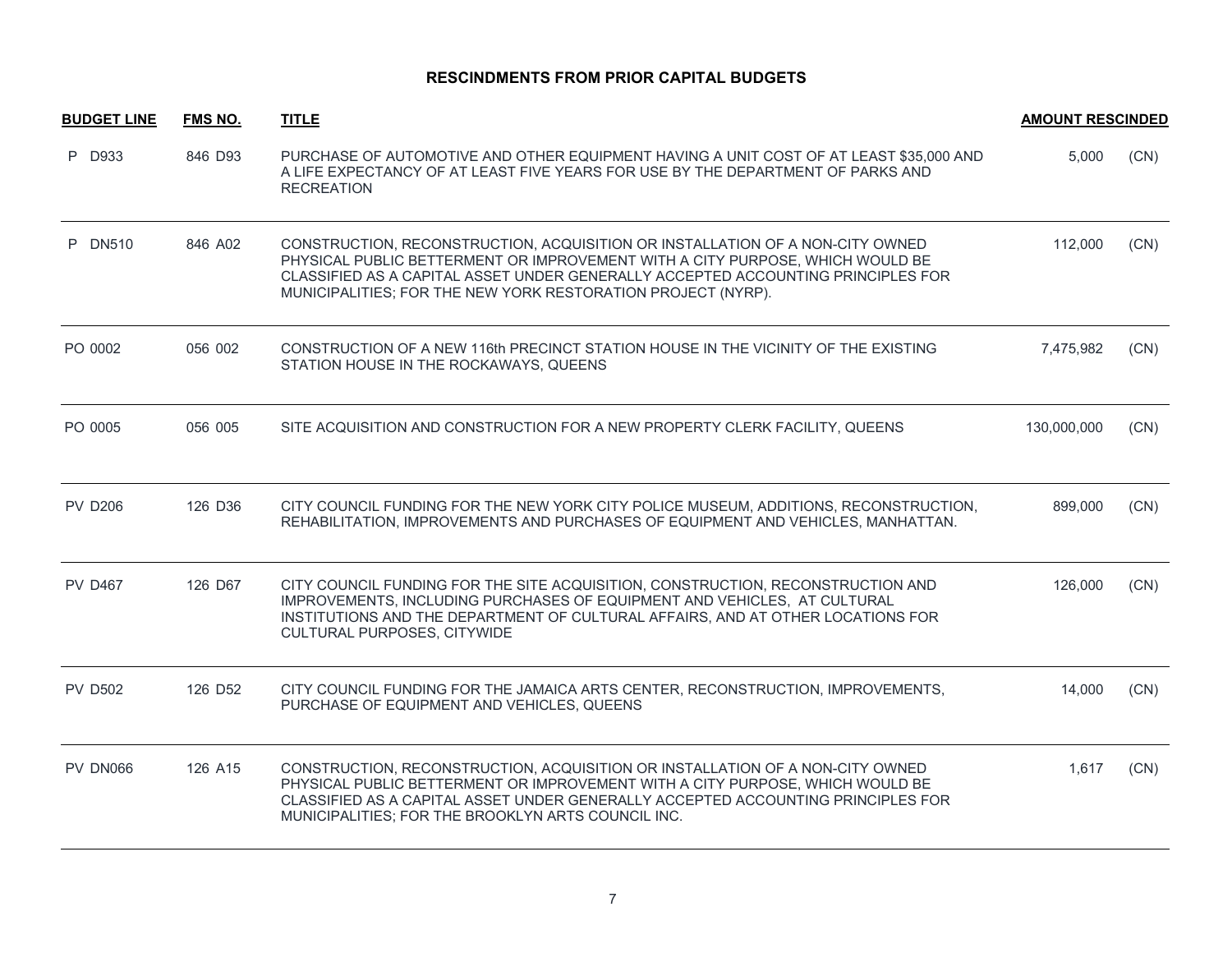| <b>BUDGET LINE</b> | <b>FMS NO.</b> | <b>TITLE</b>                                                                                                                                                                                                                                                                                                            | <b>AMOUNT RESCINDED</b> |      |
|--------------------|----------------|-------------------------------------------------------------------------------------------------------------------------------------------------------------------------------------------------------------------------------------------------------------------------------------------------------------------------|-------------------------|------|
| PV DN076           | 126 AB7        | CONSTRUCTION, RECONSTRUCTION, ACQUISITION OR INSTALLATION OF A NON-CITY OWNED<br>PHYSICAL PUBLIC BETTERMENT OR IMPROVEMENT WITH A CITY PURPOSE, WHICH WOULD BE<br>CLASSIFIED AS A CAPITAL ASSET UNDER GENERALLY ACCEPTED ACCOUNTING PRINCIPLES FOR<br>MUNICIPALITIES; FOR THE BROOKLYN PHILHARMONIC SYMPHONY ORCHESTRA. | 445,000                 | (CN) |
| PV DN088           | 126 AK6        | CONSTRUCTION, RECONSTRUCTION, ACQUISITION OR INSTALLATION OF A NON-CITY OWNED<br>PHYSICAL PUBLIC BETTERMENT OR IMPROVEMENT WITH A CITY PURPOSE, WHICH WOULD BE<br>CLASSIFIED AS A CAPITAL ASSET UNDER GENERALLY ACCEPTED ACCOUNTING PRINCIPLES FOR<br>MUNICIPALITIES; FOR THE BRIC ARTS MEDIA, BROOKLYN, INC.           | 127,000                 | (CN) |
| <b>PV DN113</b>    | 126 B86        | CONSTRUCTION, RECONSTRUCTION, ACQUISITION OR INSTALLATION OF A NON-CITY OWNED<br>PHYSICAL PUBLIC BETTERMENT OR IMPROVEMENT WITH A CITY PURPOSE, WHICH WOULD BE<br>CLASSIFIED AS A CAPITAL ASSET UNDER GENERALLY ACCEPTED ACCOUNTING PRINCIPLES FOR<br>MUNICIPALITIES; FOR REEL STORIES TEEN FILMMAKING MEDIA LAB.       | 4,561                   | (CN) |
| <b>PV DN185</b>    | 126 A42        | CONSTRUCTION, RECONSTRUCTION, ACQUISITION OR INSTALLATION OF A NON-CITY OWNED<br>PHYSICAL PUBLIC BETTERMENT OR IMPROVEMENT WITH A CITY PURPOSE, WHICH WOULD BE<br>CLASSIFIED AS A CAPITAL ASSET UNDER GENERALLY ACCEPTED ACCOUNTING PRINCIPLES FOR<br>MUNICIPALITIES; FOR THE HERE ARTS CENTER.                         | 1,000                   | (CN) |
| <b>PV DN187</b>    | 126 B02        | CONSTRUCTION, RECONSTRUCTION, ACQUISITION OR INSTALLATION OF A NON-CITY OWNED<br>PHYSICAL PUBLIC BETTERMENT OR IMPROVEMENT WITH A CITY PURPOSE, WHICH WOULD BE<br>CLASSIFIED AS A CAPITAL ASSET UNDER GENERALLY ACCEPTED ACCOUNTING PRINCIPLES FOR<br>MUNICIPALITIES; FOR THE STUDIO IN A SCHOOL.                       | 3,000                   | (CN) |
| <b>PV DN362</b>    | 126 A86        | CONSTRUCTION, RECONSTRUCTION, ACQUISITION OR INSTALLATION OF A NON-CITY OWNED<br>PHYSICAL PUBLIC BETTERMENT OR IMPROVEMENT WITH A CITY PURPOSE, WHICH WOULD BE<br>CLASSIFIED AS A CAPITAL ASSET UNDER GENERALLY ACCEPTED ACCOUNTING PRINCIPLES FOR<br>MUNICIPALITIES; FOR THE ST. ANN'S WAREHOUSE/ARTS AT ST. ANN'S.    | 1,000                   | (CN) |
| <b>PV DN421</b>    | 126 B19        | CONSTRUCTION, RECONSTRUCTION, ACQUISITION OR INSTALLATION OF A NON-CITY OWNED<br>PHYSICAL PUBLIC BETTERMENT OR IMPROVEMENT WITH A CITY PURPOSE, WHICH WOULD BE<br>CLASSIFIED AS A CAPITAL ASSET UNDER GENERALLY ACCEPTED ACCOUNTING PRINCIPLES FOR<br>MUNICIPALITIES; FOR THE CHILDREN'S MUSEUM OF THE ARTS             | 25,000                  | (CN) |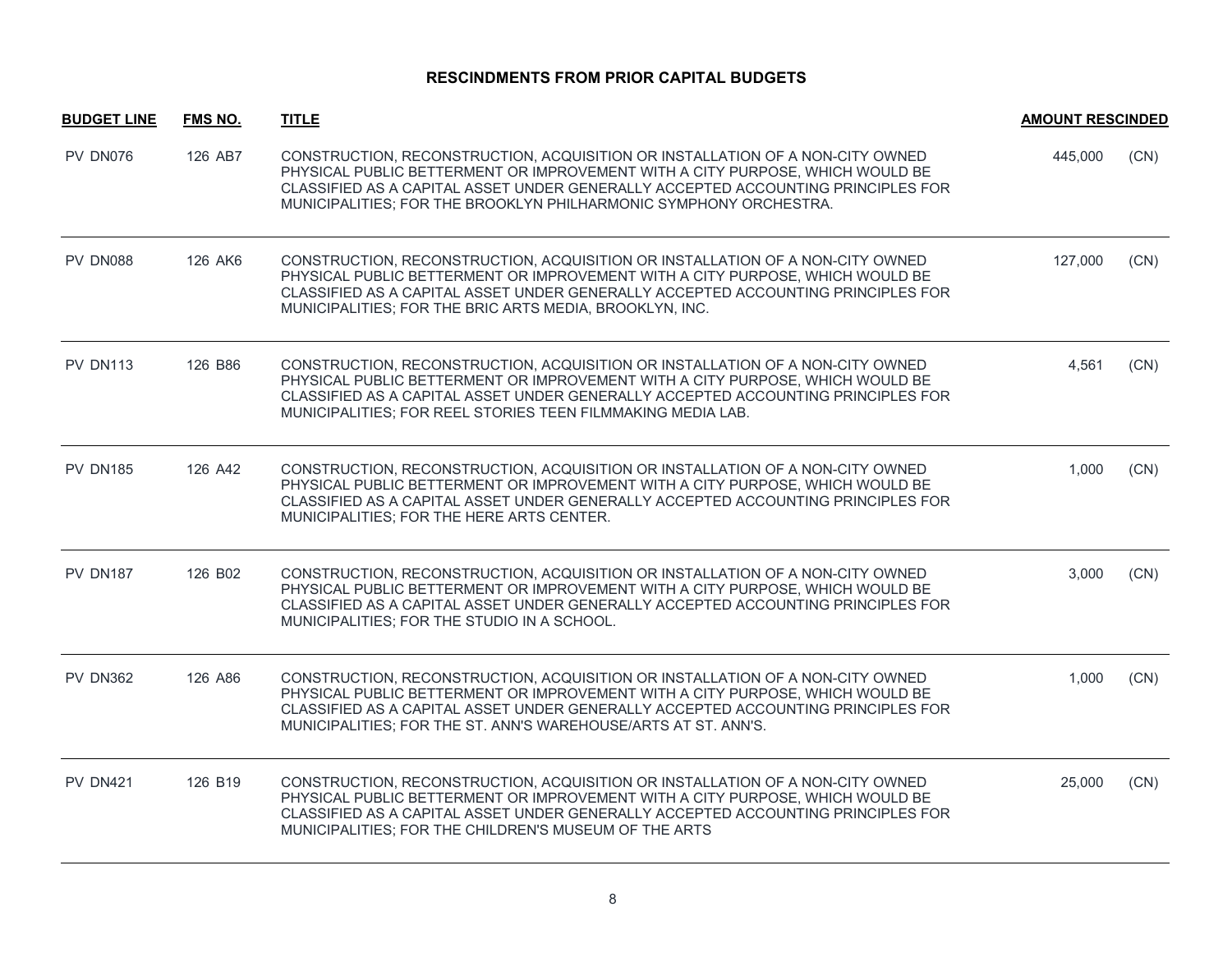| <b>BUDGET LINE</b> | <b>FMS NO.</b> | <b>TITLE</b>                                                                                                                                                                                                                                                                                                                  | <b>AMOUNT RESCINDED</b> |      |
|--------------------|----------------|-------------------------------------------------------------------------------------------------------------------------------------------------------------------------------------------------------------------------------------------------------------------------------------------------------------------------------|-------------------------|------|
| PV DN677           | 126 AW5        | CONSTRUCTION, RECONSTRUCTION, ACQUISITION OR INSTALLATION OF A NON-CITY OWNED<br>PHYSICAL PUBLIC BETTERMENT OR IMPROVEMENT WITH A CITY PURPOSE, WHICH WOULD BE<br>CLASSIFIED AS A CAPITAL ASSET UNDER GENERALLY ACCEPTED ACCOUNTING PRINCIPLES FOR<br>MUNICIPALITIES; FOR THE BRONX RIVER ART CENTER, INC.                    | 732                     | (CN) |
| <b>PV DN683</b>    | 126 B35        | CONSTRUCTION, RECONSTRUCTION, ACQUISITION OR INSTALLATION OF A NON-CITY OWNED<br>PHYSICAL PUBLIC BETTERMENT OR IMPROVEMENT WITH A CITY PURPOSE, WHICH WOULD BE<br>CLASSIFIED AS A CAPITAL ASSET UNDER GENERALLY ACCEPTED ACCOUNTING PRINCIPLES FOR<br>MUNICIPALITIES; FOR THE WOMEN'S PROJECT AND PRODUCTIONS, INC.           | 700,000                 | (CN) |
| <b>PV DN729</b>    | 126 AW4        | CONSTRUCTION, RECONSTRUCTION, ACQUISITION OR INSTALLATION OF A NON-CITY OWNED<br>PHYSICAL PUBLIC BETTERMENT OR IMPROVEMENT WITH A CITY PURPOSE, WHICH WOULD BE<br>CLASSIFIED AS A CAPITAL ASSET UNDER GENERALLY ACCEPTED ACCOUNTING PRINCIPLES FOR<br>MUNICIPALITIES; FOR THE BROADWAY HOUSING COMMUNITIES.                   | 23,000                  | (CN) |
| PV DN743           | 126 AV3        | CONSTRUCTION, RECONSTRUCTION, ACQUISITION OR INSTALLATION OF A NON-CITY OWNED<br>PHYSICAL PUBLIC BETTERMENT OR IMPROVEMENT WITH A CITY PURPOSE, WHICH WOULD BE<br>CLASSIFIED AS A CAPITAL ASSET UNDER GENERALLY ACCEPTED ACCOUNTING PRINCIPLES FOR<br>MUNICIPALITIES; FOR THE PALEY CENTER FOR MEDIA.                         | 750,000                 | (CN) |
| <b>PV DN815</b>    | 126 D47        | CONSTRUCTION, RECONSTRUCTION, ACQUISITION OR INSTALLATION OF A NON-CITY OWNED<br>PHYSICAL PUBLIC BETTERMENT OR IMPROVEMENT WITH A CITY PURPOSE, WHICH WOULD BE<br>CLASSIFIED AS A CAPITAL ASSET UNDER GENERALLY ACCEPTED ACCOUNTING PRINCIPLES FOR<br>MUNICIPALITIES; FOR THE HUDSON GUILD, INC.                              | 29,000                  | (CN) |
| PV DN834           | 126 B88        | CONSTRUCTION, RECONSTRUCTION, ACQUISITION OR INSTALLATION OF A NON-CITY OWNED<br>PHYSICAL PUBLIC BETTERMENT OR IMPROVEMENT WITH A CITY PURPOSE, WHICH WOULD BE<br>CLASSIFIED AS A CAPITAL ASSET UNDER GENERALLY ACCEPTED ACCOUNTING PRINCIPLES FOR<br>MUNICIPALITIES; FOR THE GENERAL SOCIETY OF THE MECHANICS AND TRADESMEN. | 250,000                 | (CN) |
| <b>PV DN922</b>    | 126 D88        | CONSTRUCTION, RECONSTRUCTION, ACQUISITION OR INSTALLATION OF A NON-CITY OWNED<br>PHYSICAL PUBLIC BETTERMENT OR IMPROVEMENT WITH A CITY PURPOSE, WHICH WOULD BE<br>CLASSIFIED AS A CAPITAL ASSET UNDER GENERALLY ACCEPTED ACCOUNTING PRINCIPLES FOR<br>MUNICIPALITIES; FOR BROOKLYN CONSERVATORY OF MUSIC (BKCM).              | 31,000                  | (CN) |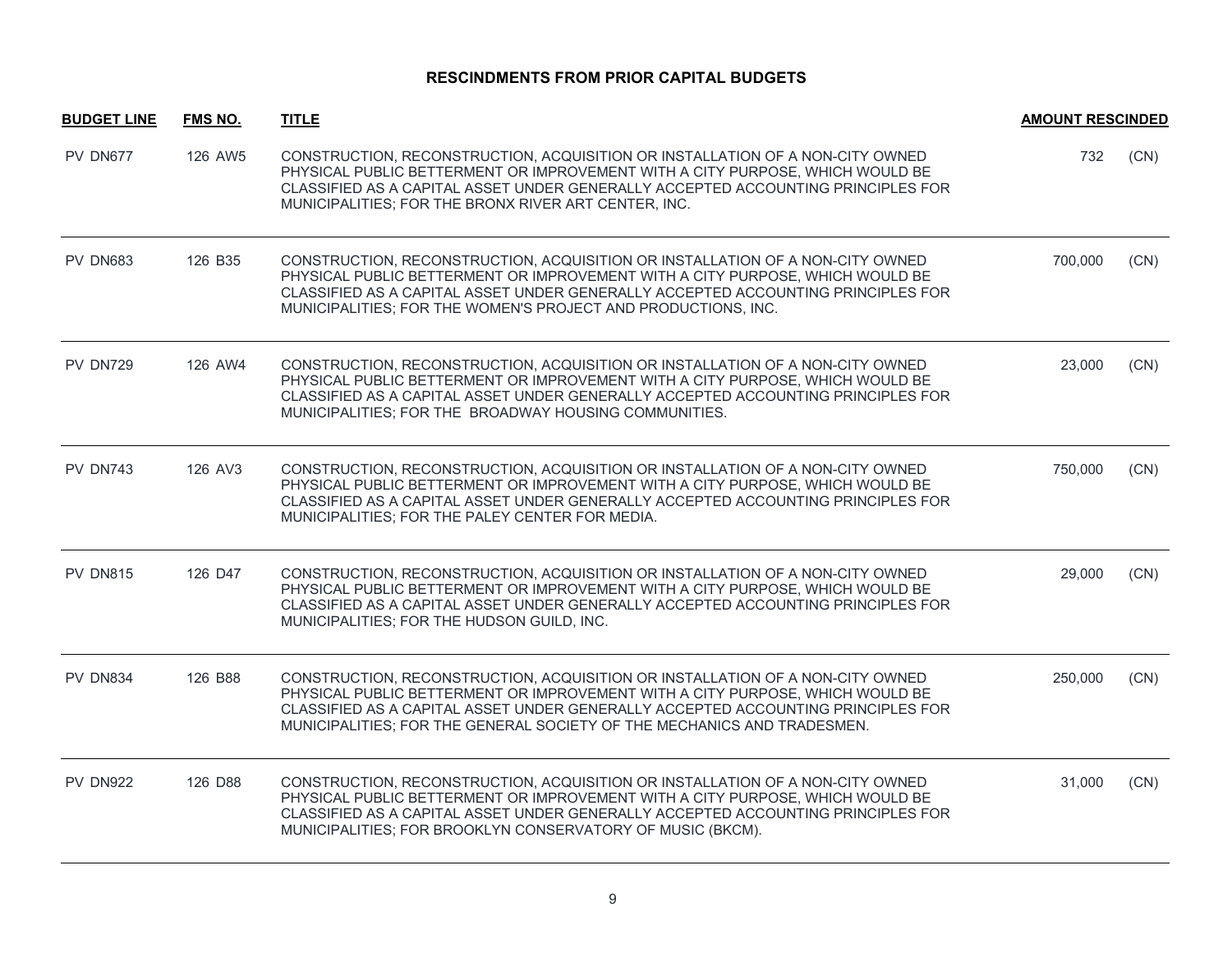| <b>BUDGET LINE</b> | <b>FMS NO.</b> | <b>TITLE</b>                                                                                                                                                                                                                                                                                                                         | <b>AMOUNT RESCINDED</b> |      |
|--------------------|----------------|--------------------------------------------------------------------------------------------------------------------------------------------------------------------------------------------------------------------------------------------------------------------------------------------------------------------------------------|-------------------------|------|
| PV DN948           | 126 B37        | CONSTRUCTION, RECONSTRUCTION, ACQUISITION OR INSTALLATION OF A NON-CITY OWNED<br>PHYSICAL PUBLIC BETTERMENT OR IMPROVEMENT WITH A CITY PURPOSE, WHICH WOULD BE<br>CLASSIFIED AS A CAPITAL ASSET UNDER GENERALLY ACCEPTED ACCOUNTING PRINCIPLES FOR<br>MUNICIPALITIES; FOR SPACEWORKS NYC INC.                                        | 150,000                 | (CN) |
| PW DN02J           | 856 B29        | CONSTRUCTION, RECONSTRUCTION, ACQUISITION OR INSTALLATION OF A NON-CITY OWNED<br>PHYSICAL PUBLIC BETTERMENT OR IMPROVEMENT WITH A CITY PURPOSE, WHICH WOULD BE<br>CLASSIFIED AS A CAPITAL ASSET UNDER GENERALLY ACCEPTED ACCOUNTING PRINCIPLES FOR<br>MUNICIPALITIES; FOR VOICES OF COMMUNITY ACTIVISTS AND LEADERS, (VOCAL-NY) INC. | 2,250,000               | (CN) |
| <b>PW DN061</b>    | 856 B02        | CONSTRUCTION, RECONSTRUCTION, ACQUISITION OR INSTALLATION OF A NON-CITY OWNED<br>PHYSICAL PUBLIC BETTERMENT OR IMPROVEMENT WITH A CITY PURPOSE, WHICH WOULD BE<br>CLASSIFIED AS A CAPITAL ASSET UNDER GENERALLY ACCEPTED ACCOUNTING PRINCIPLES FOR<br>MUNICIPALITIES; FOR THE NEW YORK LEGAL ASSISTANCE GROUP (NYLAG).               | 281,000                 | (CN) |
| PW DN070           | 856 A08        | CONSTRUCTION, RECONSTRUCTION, ACQUISITION OR INSTALLATION OF A NON-CITY OWNED<br>PHYSICAL PUBLIC BETTERMENT OR IMPROVEMENT WITH A CITY PURPOSE, WHICH WOULD BE<br>CLASSIFIED AS A CAPITAL ASSET UNDER GENERALLY ACCEPTED ACCOUNTING PRINCIPLES FOR<br>MUNICIPALITIES; FOR THE BROOKLYN CHINESE-AMERICAN ASSOCIATION.                 | 2,362,000               | (CN) |
| <b>PW DN142</b>    | 856 A22        | CONSTRUCTION, RECONSTRUCTION, ACQUISITION OR INSTALLATION OF A NON-CITY OWNED<br>PHYSICAL PUBLIC BETTERMENT OR IMPROVEMENT WITH A CITY PURPOSE, WHICH WOULD BE<br>CLASSIFIED AS A CAPITAL ASSET UNDER GENERALLY ACCEPTED ACCOUNTING PRINCIPLES FOR<br>MUNICIPALITIES; FOR THE EDUCATIONAL ALLIANCE.                                  | 125,000                 | (CN) |
| <b>PW DN248</b>    | 856 B08        | CONSTRUCTION, RECONSTRUCTION, ACQUISITION OR INSTALLATION OF A NON-CITY OWNED<br>PHYSICAL PUBLIC BETTERMENT OR IMPROVEMENT WITH A CITY PURPOSE, WHICH WOULD BE<br>CLASSIFIED AS A CAPITAL ASSET UNDER GENERALLY ACCEPTED ACCOUNTING PRINCIPLES FOR<br>MUNICIPALITIES; FOR LEAKE AND WATTS SERVICES, INC.                             | 18,682                  | (CN) |
| <b>PW DN317</b>    | 856 A52        | CONSTRUCTION, RECONSTRUCTION, ACQUISITION OR INSTALLATION OF A NON-CITY OWNED<br>PHYSICAL PUBLIC BETTERMENT OR IMPROVEMENT WITH A CITY PURPOSE, WHICH WOULD BE<br>CLASSIFIED AS A CAPITAL ASSET UNDER GENERALLY ACCEPTED ACCOUNTING PRINCIPLES FOR<br>MUNICIPALITIES; FOR OHEL CHILDREN'S HOME & FAMILY SERVICES.                    | 63,000                  | (CN) |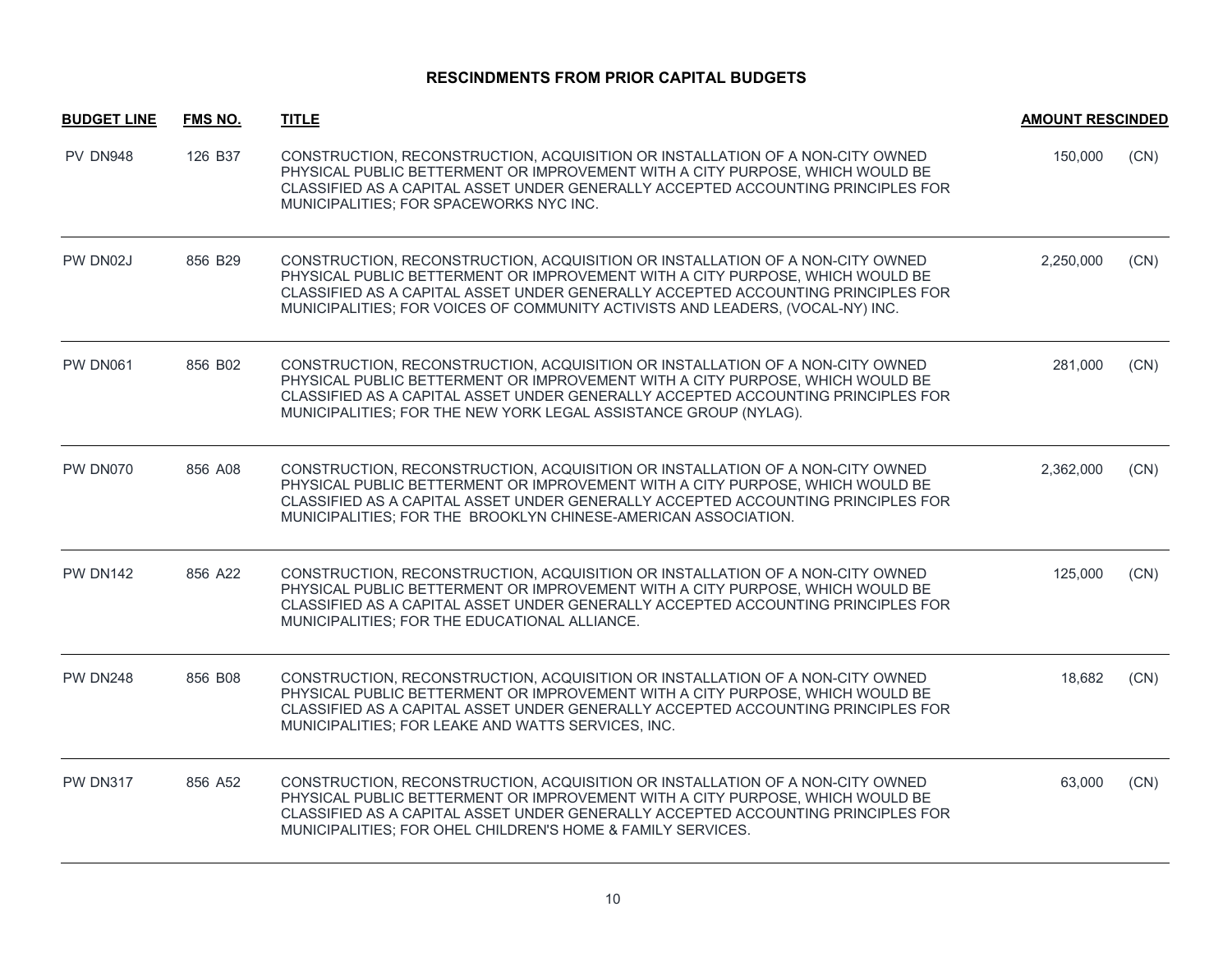| <b>BUDGET LINE</b> | FMS NO. | <b>TITLE</b>                                                                                                                                                                                                                                                                                                         | <b>AMOUNT RESCINDED</b> |      |
|--------------------|---------|----------------------------------------------------------------------------------------------------------------------------------------------------------------------------------------------------------------------------------------------------------------------------------------------------------------------|-------------------------|------|
| <b>PW DN361</b>    | 856 A62 | CONSTRUCTION, RECONSTRUCTION, ACQUISITION OR INSTALLATION OF A NON-CITY OWNED<br>PHYSICAL PUBLIC BETTERMENT OR IMPROVEMENT WITH A CITY PURPOSE. WHICH WOULD BE<br>CLASSIFIED AS A CAPITAL ASSET UNDER GENERALLY ACCEPTED ACCOUNTING PRINCIPLES FOR<br>MUNICIPALITIES; FOR SAFE HORIZON.                              | 83,000                  | (CN) |
| <b>PW DN402</b>    | 856 AL2 | CONSTRUCTION, RECONSTRUCTION, ACQUISITION OR INSTALLATION OF A NON-CITY OWNED<br>PHYSICAL PUBLIC BETTERMENT OR IMPROVEMENT WITH A CITY PURPOSE, WHICH WOULD BE<br>CLASSIFIED AS A CAPITAL ASSET UNDER GENERALLY ACCEPTED ACCOUNTING PRINCIPLES FOR<br>MUNICIPALITIES; FOR THE STATEN ISLAND JEWISH COMMUNITY CENTER. | 57,000                  | (CN) |
| <b>PW DN497</b>    | 856 B12 | CONSTRUCTION, RECONSTRUCTION, ACQUISITION OR INSTALLATION OF A NON-CITY OWNED<br>PHYSICAL PUBLIC BETTERMENT OR IMPROVEMENT WITH A CITY PURPOSE, WHICH WOULD BE<br>CLASSIFIED AS A CAPITAL ASSET UNDER GENERALLY ACCEPTED ACCOUNTING PRINCIPLES FOR<br>MUNICIPALITIES; FOR THE SAINT FRANCIS COLLEGE.                 | 50,767                  | (CN) |
| <b>PW DN583</b>    | 856 AA7 | CONSTRUCTION, RECONSTRUCTION, ACQUISITION OR INSTALLATION OF A NON-CITY OWNED<br>PHYSICAL PUBLIC BETTERMENT OR IMPROVEMENT WITH A CITY PURPOSE, WHICH WOULD BE<br>CLASSIFIED AS A CAPITAL ASSET UNDER GENERALLY ACCEPTED ACCOUNTING PRINCIPLES FOR<br>MUNICIPALITIES; FOR THE RIVERDALE NEIGHBORHOOD HOUSE.          | 37,098                  | (CN) |
| <b>PW DN630</b>    | 856 AL8 | CONSTRUCTION, RECONSTRUCTION, ACQUISITION OR INSTALLATION OF A NON-CITY OWNED<br>PHYSICAL PUBLIC BETTERMENT OR IMPROVEMENT WITH A CITY PURPOSE, WHICH WOULD BE<br>CLASSIFIED AS A CAPITAL ASSET UNDER GENERALLY ACCEPTED ACCOUNTING PRINCIPLES FOR<br>MUNICIPALITIES; FOR THE MADISON SQUARE BOYS AND GIRLS CLUB.    | 24,000                  | (CN) |
| <b>PW DN671</b>    | 856 AK1 | CONSTRUCTION, RECONSTRUCTION, ACQUISITION OR INSTALLATION OF A NON-CITY OWNED<br>PHYSICAL PUBLIC BETTERMENT OR IMPROVEMENT WITH A CITY PURPOSE, WHICH WOULD BE<br>CLASSIFIED AS A CAPITAL ASSET UNDER GENERALLY ACCEPTED ACCOUNTING PRINCIPLES FOR<br>MUNICIPALITIES; FOR THE ST JOHN'S BREAD AND LIFE PROGRAM       | 8,544                   | (CN) |
| <b>PW DN707</b>    | 856 AL6 | CONSTRUCTION, RECONSTRUCTION, ACQUISITION OR INSTALLATION OF A NON-CITY OWNED<br>PHYSICAL PUBLIC BETTERMENT OR IMPROVEMENT WITH A CITY PURPOSE, WHICH WOULD BE<br>CLASSIFIED AS A CAPITAL ASSET UNDER GENERALLY ACCEPTED ACCOUNTING PRINCIPLES FOR<br>MUNICIPALITIES; FOR THE URBAN JUSTICE CENTER.                  | 1,261                   | (CN) |